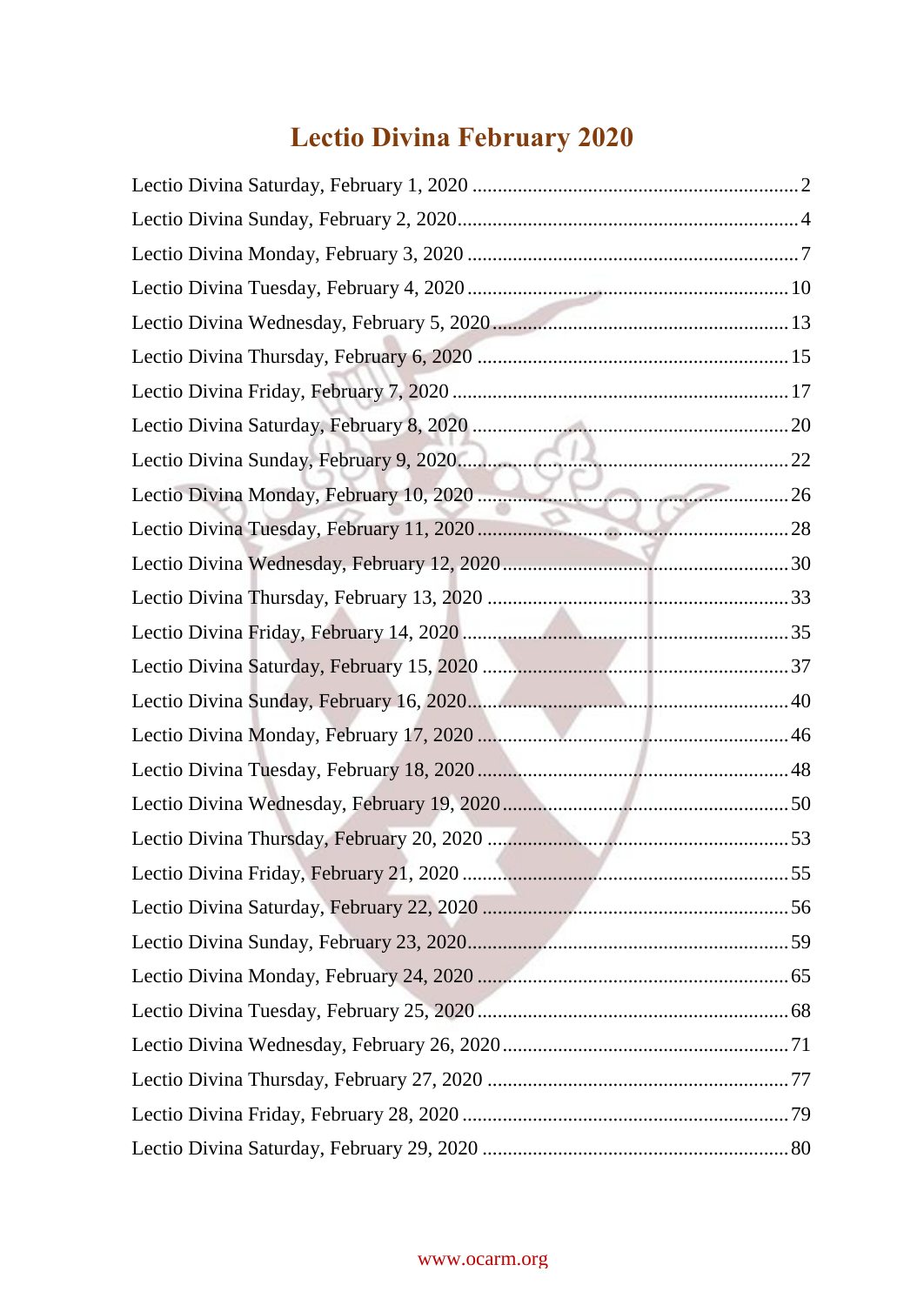# <span id="page-1-0"></span>**Lectio Divina Saturday, February 1, 2020**

#### *Ordinary Time*

### **1) Opening prayer**

All-powerful and ever-living God, direct Your love that is within us, that our efforts in the name of Your Son may bring the human race to unity and peace. We ask this through our Lord Jesus Christ, Your Son, who lives and reigns with You and the Holy Spirit, One God, for ever and ever. Amen.

### **2) Gospel reading - Mark 4:35-41**

On that day, as evening drew on, Jesus said to his disciples: "Let us cross to the other side." Leaving the crowd, they took Jesus with them in the boat just as he was. And other boats were with him. A violent squall came up and waves were breaking over the boat, so that it was already filling up. Jesus was in the stern, asleep on a cushion. They woke him and said to him, "Teacher, do you not care that we are perishing?" He woke up, rebuked the wind, and said to the sea, "Quiet! Be still!" The wind ceased and there was great calm. Then he asked them, "Why are you terrified? Do you not yet have faith?" They were filled with great awe and said to one another, "Who then is this whom even wind and sea obey?"

### **3) Reflection**

• The Gospel describes the storm on the lake and Jesus who sleeps in the boat. Sometimes our communities feel like a small boat lost in the sea of life, without much hope of arriving at the port. Jesus seems to be sleeping in our boat, since no divine power seems to appear to save us from difficulties and persecution. In view of this desperate situation, Mark puts together several episodes which reveal how Jesus is present in the midst of the community. In these parables, the mystery of the Kingdom is revealed, which is present in the things of daily life (Mk 4:1-34). Now He begins to reveal the mystery of the Kingdom present in the power which Jesus exercises in favor of the disciples, in favor of the people, and above all, in favor of the excluded and marginalized. Jesus overcomes, dominates the sea, a symbol of chaos (Mk 4:35-41) and something man cannot control by himself. A creative power acts in Him! Jesus conquers and drives out the devil (Mk 5:1-20). The power of life acts in Him! He is the victorious Jesus! There is no reason for the communities to have fear (Mk 5:21-43). This is the reason for this passage about the storm being calmed by Jesus, which we are meditating on in today's Gospel.

• Mark 4:35-36: The starting point: "Let us cross over to the other side". It had been a heavy day with much work. Once the discourse on the parables was finished (Mk 4: 1- 34), Jesus said, "Let us cross over to the other side!" They take Him on the boat just as He is in the boat in which He had made the discourse on the parables. Because He was extremely tired, He went to sleep in the stern with His head on a cushion. This is the first picture or image which Mark presents: a beautiful painting, but very human!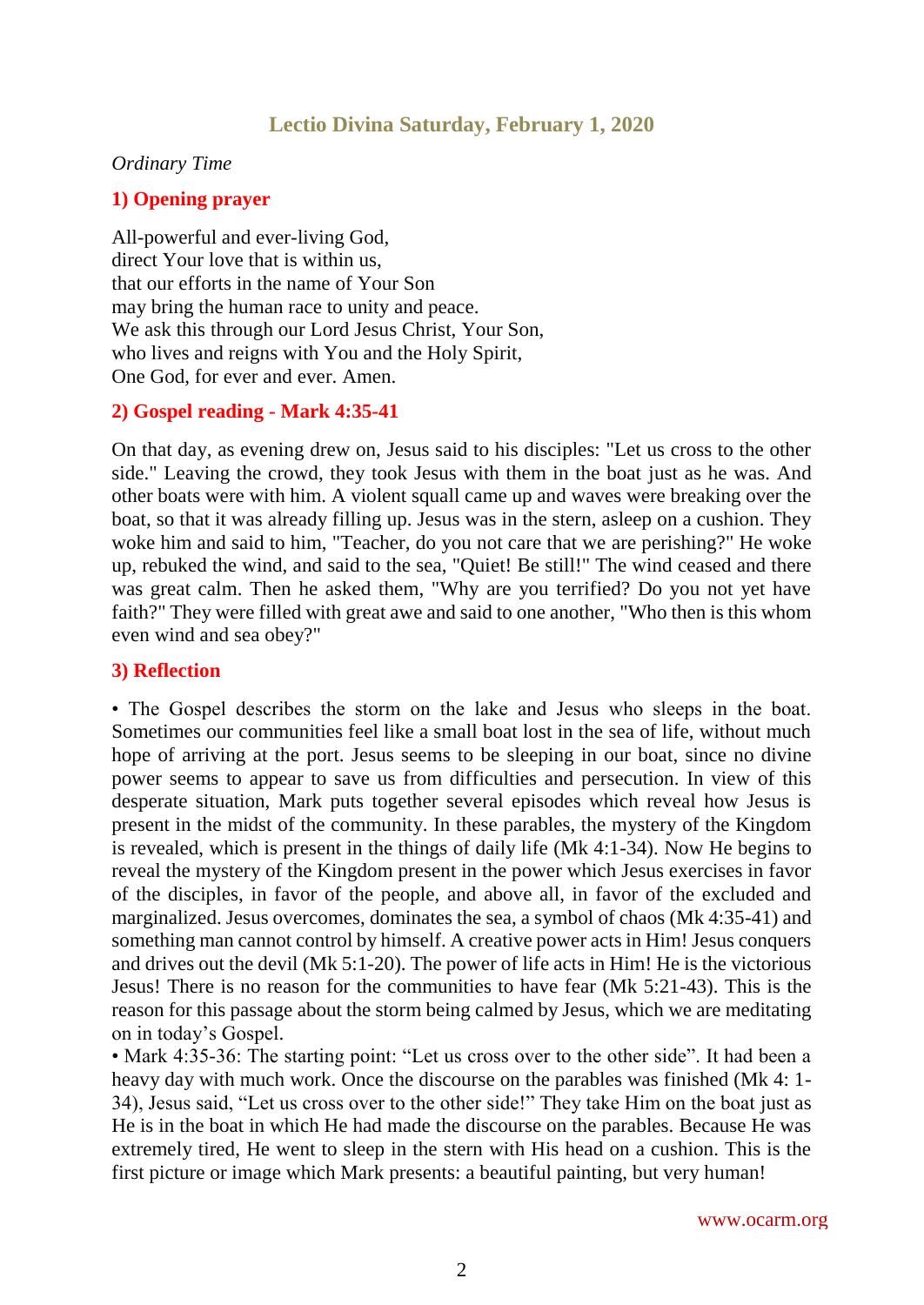Jesus asks *us* to "cross to the other side" too. He asks us to separate from the crowd who is preoccupied with consumerism and gossip and earthly desires.

• Mark 4: 37-38: The desperate situation: "Do You not care? We are lost!" The Lake of Galilee is surrounded by mountains. Sometimes, through the cracks in the rocks, the wind blows on top of the lake and provokes sudden storms. The disciples were experienced fishermen. If they think that they are going to sink, then the situation is really dangerous. Jesus does not even wake up. He continues to sleep. This profound sleep is not only a sign of great fatigue, it is also the expression of a calm peaceful trust which He has in God. The contrast between the attitude of Jesus and that of the disciples is very great!

Today, mankind has a belief that it has mastered everything, and when things go wrong, people blame God for not caring. Faith provides the calm peaceful trust Jesus had rather than the anxiety that the disciples had.

• Mark 4: 39-40: The reaction of Jesus: "Have you still no faith?" Jesus wakes up, not because of the waves, but because of the desperate cries of the disciples. First, He addresses Himself to the sea and says, "Quiet now!" And the wind dropped and there followed a great calm. Then He spoke to the disciples and said, "Why are you so frightened? Have you still no faith?" The impression that one has is that it is not necessary to calm down the sea, since there is no danger. It is like going to a house and seeing the dog at the side of his master, who begins to bark. One should not be afraid because the dog is with the master who controls the situation. The episode of the storm which was calmed recalls Exodus, when the people, without fear, passed through the water of the sea (Ex 14: 22). It recalls the Prophet Isaiah who told the people, "If you go across the water I will be with you!" (Is 43: 2) Jesus does the exodus again and carries out the prophecy announced by Psalm 107(106):25-30.

• Mark 4: 41: The disciples did not know. "Who can this be?" Jesus calms the sea and says, "Have you still have no faith?" The disciples do not know what to respond and they ask themselves, "Who can this be? Even the wind and the sea obey Him". Jesus appears as a stranger to them! In spite of having been with Him for such a long time, they do not really know who He is. "Who can this be?" With this question in mind, the communities follow the reading of the Gospel. Even today, the same question leads us to continue reading the Gospel. It is the desire to better know the significance of Jesus in our life.

Knowing and trusting Jesus more moves us from being like the disciples at this point. Greater faith brings greater peace in the presence of storms in our life..

• Who is Jesus? Mark begins his Gospel saying, "The beginning of the Gospel about Jesus Christ, the Son of God" (Mk 1:1). At the moment of His death, the soldier declared, "Truly this man was the Son of God!" (Mk 15:39). At the beginning and at the end of the Gospel, Jesus is called the Son of God. Between the beginning and the end, there are many other names of Jesus which appear. The following is the list: Messiah or Christ (Mk 1:1; 8:29; 14:61; 15:32); Lord (Mk 1:3; 5:19; 11:3); Beloved Son (Mk 1:11; 9:7); the Holy One of God (Mk 1:24); Nazarene (Mk 1:24; 10:47; 14:67; 16:6); Son of Man (Mk 2:10,28; 8:31,38; 9:9,12,31; 10:33,45; 13:26; 14:21,41,62); bridegroom (Mk2: 19); Son of God (Mk 3:11); Son of the Highest God (Mk 5:7); carpenter (Mk 6:3); Son of Mary (Mk 6:3); Prophet (Mk 6:4,15; 8:28); Teacher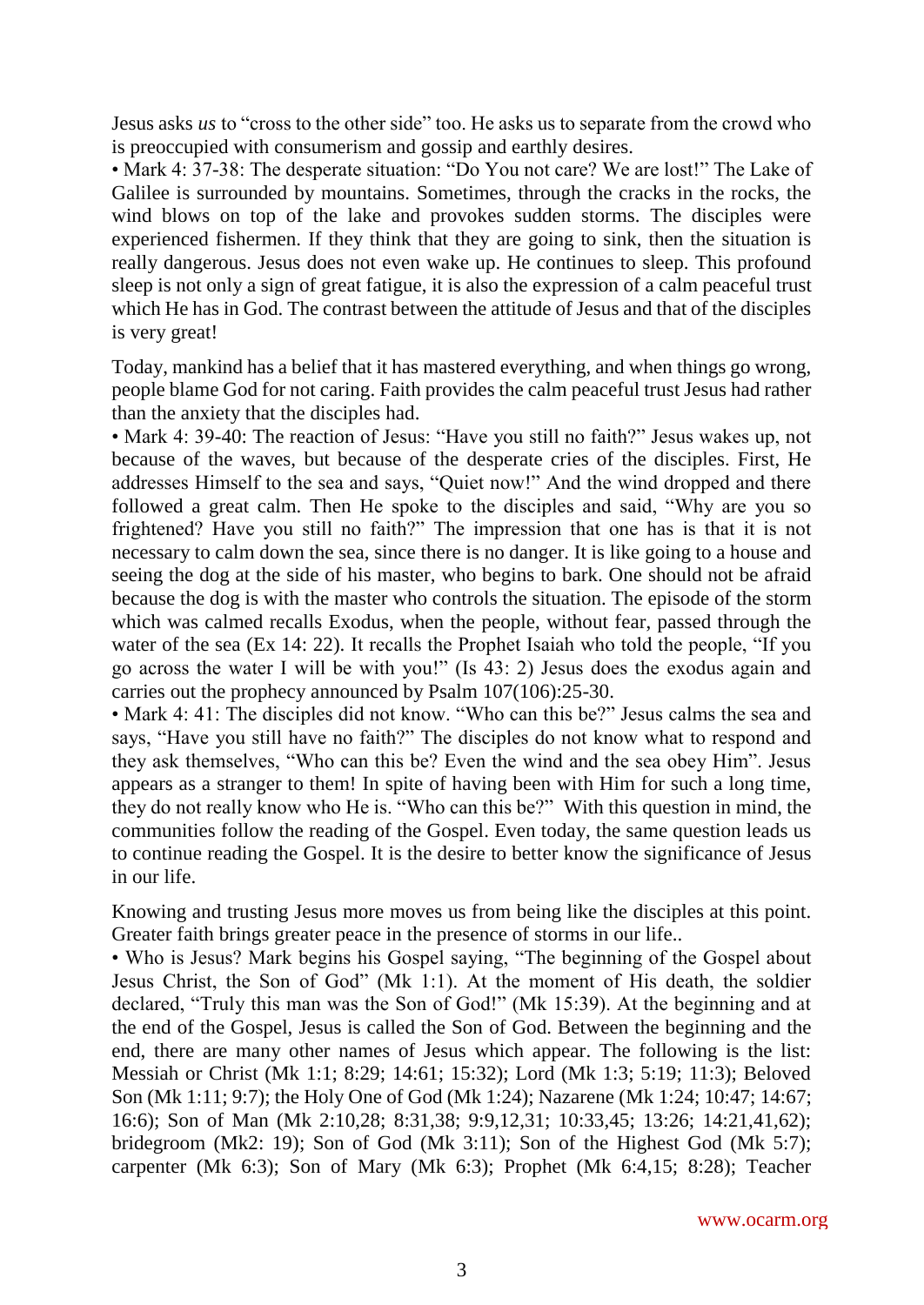(frequent); Son of David (Mk 10:47-48; 12:35-37); Blessed (Mk 11:9); Son (Mk 13:32); Shepherd (Mk 14:27); Son of the Blessed One (Mk 14:61); King of the Jews (Mk 15:2,9,18,26); King of Israel (Mk 15:32),

Each name, title, or attribute is an attempt to express what Jesus signifies for people. But a name, no matter how beautiful it is, never reveals the mystery of a person, much less the person of Jesus. Some of these names given to Jesus, including the more important ones and the more traditional, are questioned by Mark the Evangelist as being satisfactory. Thus, as we advance in the reading of the Gospel, Mark obliges us to revise our ideas and to ask ourselves, once again, "In last instance, who is Jesus for me and for us?" The more we advance in the reading of the Gospel of Mark, the more these titles and criteria fall. Jesus does not fit into any one of these names, or schema, or titles. He is the greatest! Little by little, the reader gives up and ceases to want to frame Jesus in a known concept or in an idea made up beforehand, and accepts Him as He is presented.

#### **4) Personal questions**

• Have the waters of the sea of life threatened you sometimes? Who saved you?

• What was the agitated sea (of the community) at the time of Jesus? What was the agitated sea (for the community) at the time when Mark wrote his Gospel? What is the agitated sea for us today?

### **5) Concluding prayer**

God, create in me a clean heart, renew within me a resolute spirit, do not thrust me away from Your presence, do not take away from me Your spirit of holiness. (Ps 51:10-11)

# **Lectio Divina Sunday, February 2, 2020**

<span id="page-3-0"></span>*Luke 2:22-40 The presentation of the Child Jesus in the Temple*

# **1. Opening prayer**

O God, our Creator and Father, You willed that Your Son, begotten before the dawn of the world, should become a member of the human family. Rekindle in us an appreciation for the gift of life, so that parents may participate in the fruitfulness of Your love, old people may pass on to young ones their mature wisdom, and children may grow in wisdom, piety and grace, all giving praise to Your holy name. Through Christ our Lord.

### **2. Reading: Luke 2:22-40**

When the days were completed for their purification according to the law of Moses, Mary and Joseph took Jesus up to Jerusalem to present Him to the Lord, just as it is written in the law of the Lord: Every male that opens the womb shall be consecrated to the Lord, and to offer the sacrifice of a pair of turtledoves or two young pigeons, in accordance with the dictate in the law of the Lord. Now there was a man in Jerusalem whose name was Simeon. This man was righteous and devout, awaiting the consolation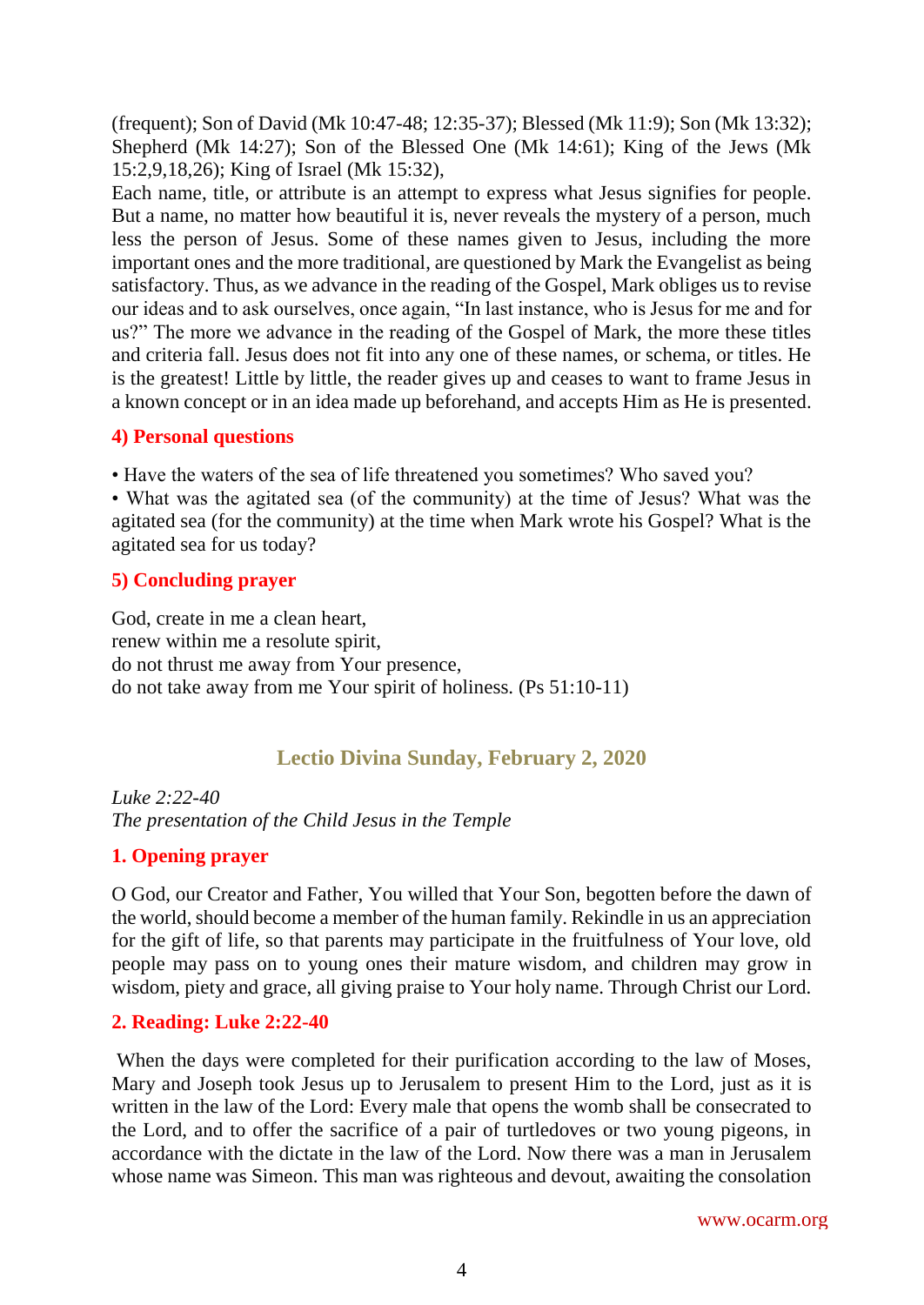of Israel, and the Holy Spirit was upon him. It had been revealed to him by the Holy Spirit that he should not see death before he had seen the Christ of the Lord. He came in the Spirit into the temple; and when the parents brought in the child Jesus to perform the custom of the law in regard to Him, he took Him into his arms and blessed God, saying, "Now, Master, You may let Your servant go in peace, according to Your word, for my eyes have seen Your salvation, which You prepared in the sight of all the peoples: a light for revelation to the Gentiles, and glory for Your people Israel." The child's father and mother were amazed at what was said about Him; and Simeon blessed them and said to Mary His mother, "Behold, this child is destined for the fall and rise of many in Israel, and to be a sign that will be contradicted and you yourself a sword will pierce so that the thoughts of many hearts may be revealed." There was also a prophetess, Anna, the daughter of Phanuel, of the tribe of Asher. She was advanced in years, having lived seven years with her husband after her marriage, and then as a widow until she was eighty-four. She never left the temple, but worshiped night and day with fasting and prayer. And coming forward at that very time, she gave thanks to God and spoke about the child to all who were awaiting the redemption of Jerusalem. When they had fulfilled all the prescriptions of the law of the Lord, they returned to Galilee, to their own town of Nazareth. The child grew and became strong, filled with wisdom; and the favor of God was upon Him.

# **3. A moment of prayerful silence**

- that the Word of God may dwell in us and that we may allow it to enlighten our lives; - that before we share any comments, the very light of the Word may shine and dominate with the mystery of the living presence of the Lord.

# **4. Some questions**

to help us in our personal reflection.

a) Why should Jesus, Son of the Most High, and His mother Mary, conceived without sin, obey the prescriptions of Moses? Was Mary perhaps not yet aware of her innocence and holiness?

b) Is there special significance in the words and attitudes of Simeon and the prophetess Anna? Do not their actions and joy perhaps recall the style of the ancient prophets?

c) How can we explain this "sword" that pierces? Is it a rending of consciences before the challenges and richness of Jesus? Or is it only the inner pains of the mother?

d) Can this scene mean anything to parents today: for the religious formation of their children; for the plan that God has for each of their children; for the fears and sufferings that parents carry in their hearts when they think of the time when their children grow up?

# **5. A key to the reading**

for those who wish go deeper into the text.

a) As laid down in the law of Moses/of the Lord. This is a kind of refrain repeated several times. Luke mixes two prescriptions without making any distinction. The purification of the mother was foreseen in Leviticus (12:2-8) and was to take place forty days after the birth. Until then, the woman could not approach sacred places, and the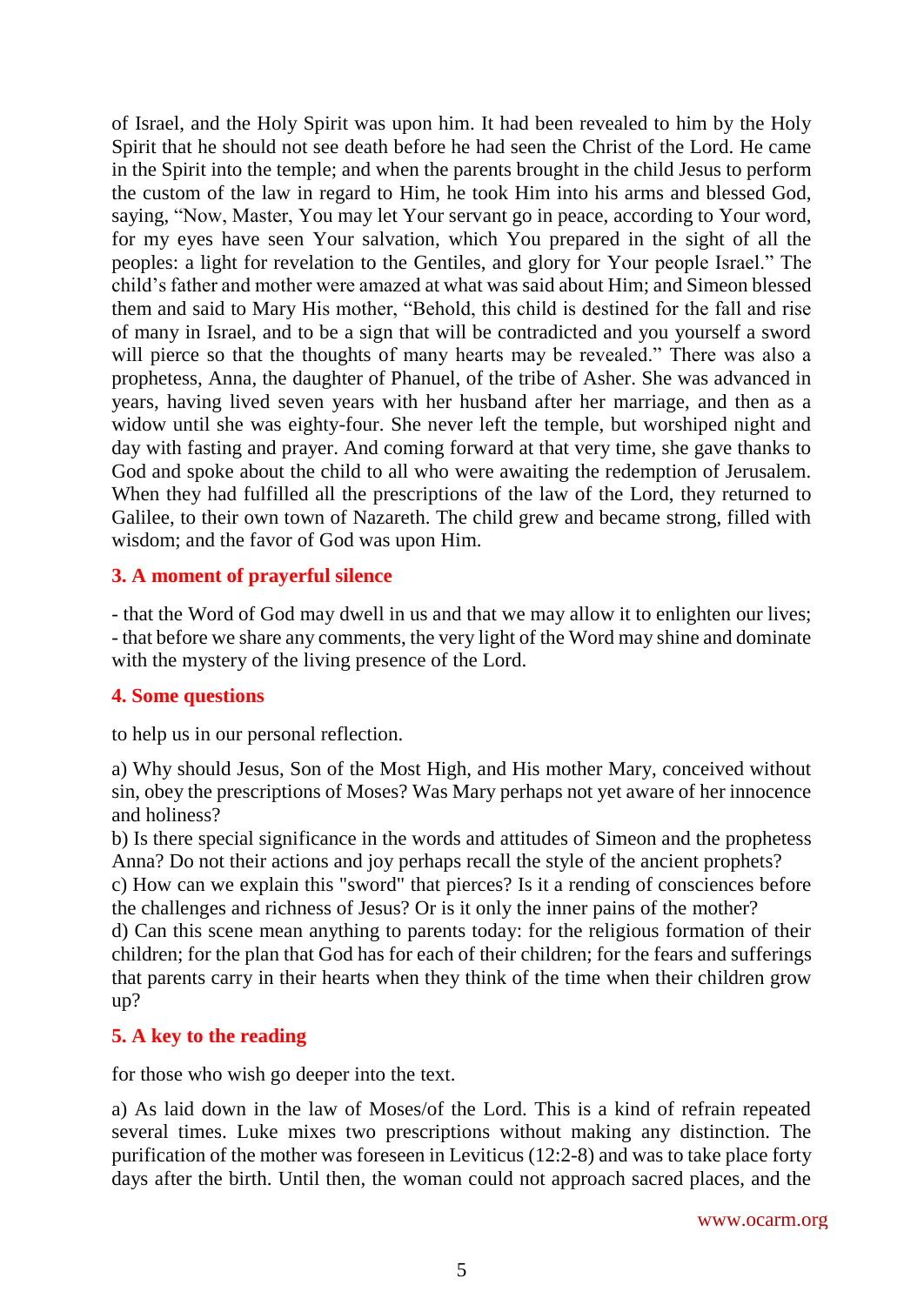ceremony was accompanied by the gift of a small animal. But the consecration of the first-born was prescribed in Exodus (13:11-16) and was considered a kind of "ransom" in memory of the saving action of God when He liberated the Israelites from slavery in Egypt. For this also the offering was a small animal. Throughout this scene, the parents seem to be in the process of presenting/offering their son as was done with sacrifices and Levites, while through the persons of Simeon and Anna it seems rather God who offers/presents the son for the salvation of people.

b) Simeon and Anna: these are figures full of symbolic value. Their role is one of recognition, that comes from both the enlightenment and action of the Spirit and a life lived in expectation and faith. Simeon especially is defined as *prodek menos*, that is, one entirely absorbed in waiting, and one who goes forward to welcome. He, too, appears to be obedient to the law, the law of the Spirit, who leads him towards the child in the temple. The canticle he proclaims manifests his pro-existentia: he has lived in order to come to this moment, and now he withdraws so that others may see the light and the salvation to come for Israel and the gentiles. Anna completes the picture, by her very age (symbolic value: 84 equals 7x12, the twelve tribes of Israel; or 84 7 = 77, double perfection), but above all by her way of living (fasting and praying) and by her proclamation to all who "looked forward". She is led by the Spirit of prophecy, docile and purified in her heart. Besides, she belongs to the smallest of the tribes, that of Asher, a sign that the small and fragile are the ones more disposed to recognize Jesus, the Savior. Both of these old people, who look like an original couple, are symbols of the best of Judaism, of faithful and meek Jerusalem, that awaits and rejoices and that from now on allows the new light to shine.

c) A sword will pierce: generally these words are interpreted as meaning that Mary will suffer, a drama made visible in Our Lady of Sorrows. Rather, we need to see the Mother as a symbol of Israel. Simeon feels the drama of his people who will be deeply torn by the living and sharp word of the redeemer (cf. Lk 12:51-53). Mary represents the path: she must trust, but will go through times of pain and darkness, struggles and painful silences. The story of the suffering Messiah will be painful for all, even for the Mother. One does not follow the new light of the whole world without paying the cost, without being provoked to make risky choices, without being always born again from on high and in newness. But these images of the "sword that pierces," of the child who will "trip" and shake hearts from their lethargy, are not to be separated from the meaningful action of the two old people: the one, Simeon, takes the child in his arms to show that faith is a meeting and an embrace, not an idea or theorem; the other, Anna, takes on the role of proclaiming and en-kindles a bright light in the hearts of all who "looked forward" to Him.

d) Daily life, an epiphany of God. Finally, it is interesting to note that the whole episode emphasizes the situation of the most simple and homely: the young couple with the child in their arms; the old man who rejoices and embraces, the old woman who prays and proclaims, those listening who appear to be indirectly involved. At the end of the passage, we also get a glimpse of the village of Nazareth, of the growth of the child in a normal context, the impression of a child extraordinarily gifted with wisdom and goodness. The theme of wisdom, woven into the fabric of normal life and growth in a village context, leaves the story as if in suspense, and it will be taken up again precisely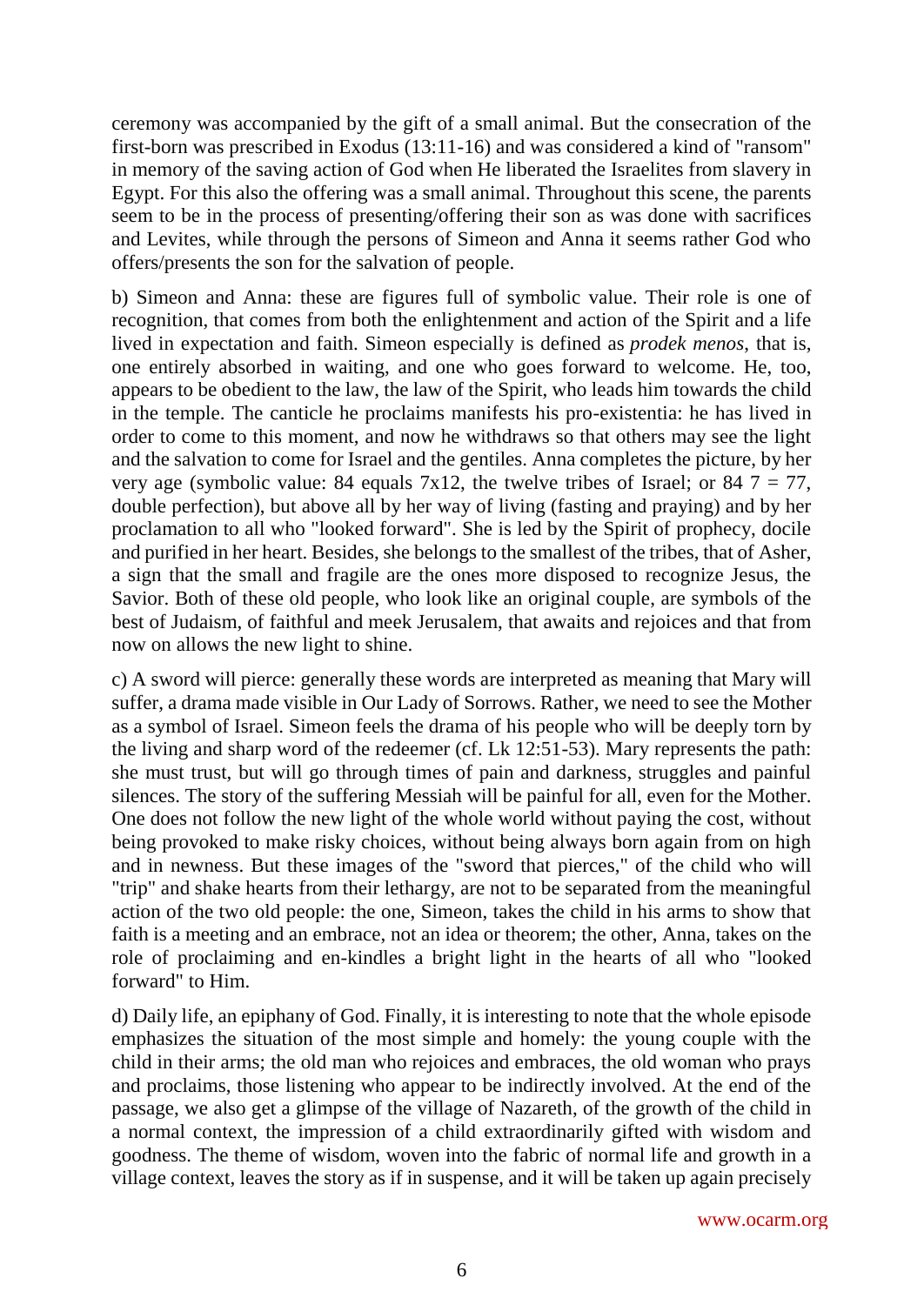with the theme of the wisdom of the boy among the doctors in the temple. Indeed, this is the episode that follows immediately (Lk 2:41-52).

#### **6. Psalm 122**

I was glad when they said to me, "Let us go to the house of the Lord!" Our feet have been standing within your gates, O Jerusalem! Jerusalem, built as a city which is bound firmly together, to which the tribes go up, the tribes of the Lord, as was decreed for Israel, to give thanks to the name of the Lord. There thrones for judgment were set, the thrones of the house of David. Pray for the peace of Jerusalem! "May they prosper who love you! Peace be within your walls, and security within your towers!" For my brethren and companions' sake I will say, "Peace be within you!" For the sake of the house of the Lord our God, I will seek your good.

#### **7. Final Prayer**

Father, we praise You and we bless You because through Your Son, born of woman by the working of the Holy Spirit, born under the law, has ransomed us from the law and You have filled our life with light and new hope. May our families welcome and remain faithful to Your designs; may they help and sustain in their children the new dreams and enthusiasm, wrap them in tenderness when they are fragile, educate them in love for You and for all creatures. All honor and glory to You, Father. Amen.

# **Lectio Divina Monday, February 3, 2020**

<span id="page-6-0"></span>*Ordinary Time*

### **1) Opening prayer**

Lord our God, help us to love You with all our hearts and to love all people as You love them. We ask this through our Lord Jesus Christ, Your Son, who lives and reigns with You and the Holy Spirit, One God, for ever and ever. Amen.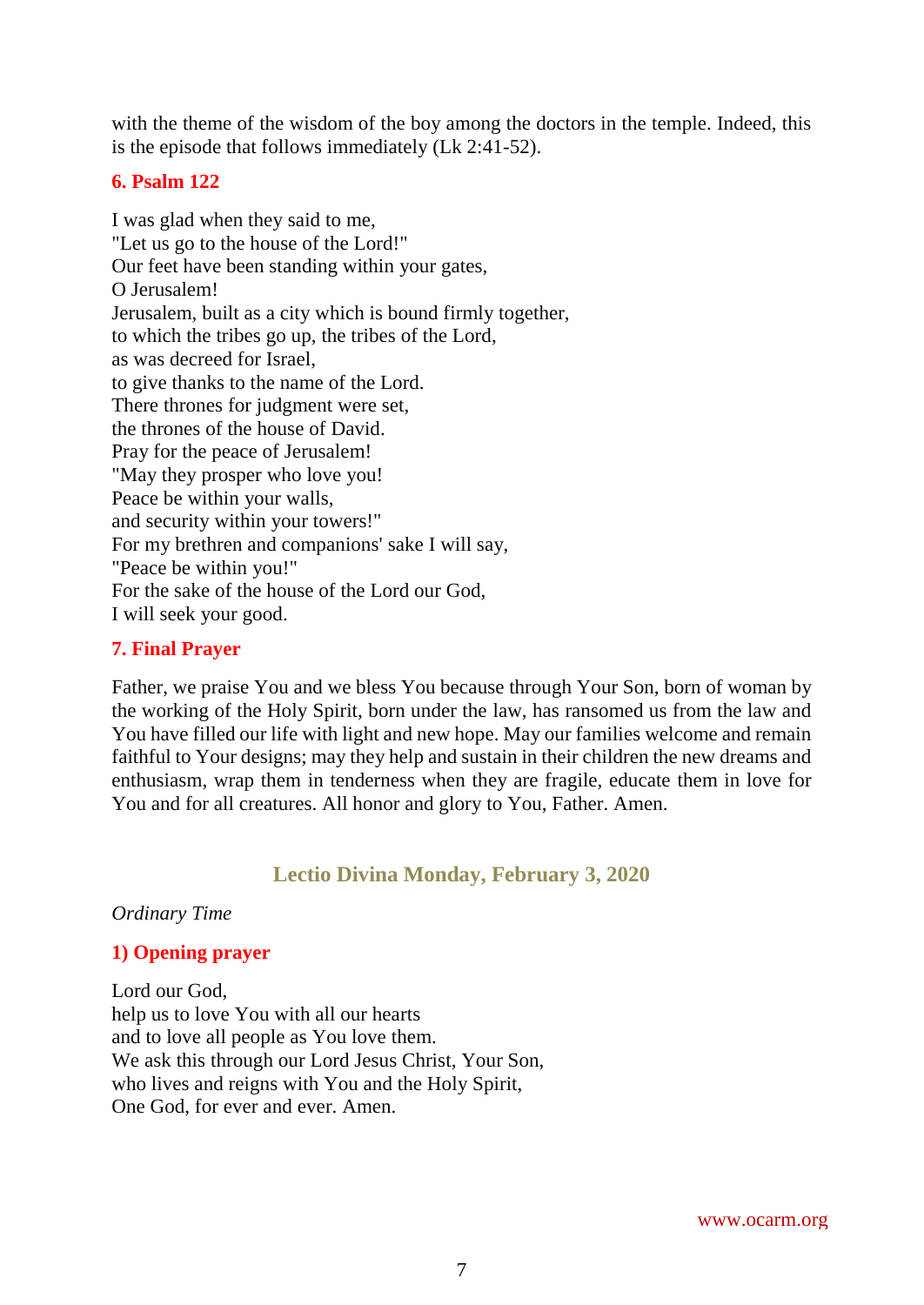### **2) Gospel Reading - Mark 5: 1-20**

Jesus and his disciples came to the other side of the sea, to the territory of the Gerasenes. When he got out of the boat, at once a man from the tombs who had an unclean spirit met him. The man had been dwelling among the tombs, and no one could restrain him any longer, even with a chain. In fact, he had frequently been bound with shackles and chains, but the chains had been pulled apart by him and the shackles smashed, and no one was strong enough to subdue him. Night and day among the tombs and on the hillsides he was always crying out and bruising himself with stones. Catching sight of Jesus from a distance, he ran up and prostrated himself before him, crying out in a loud voice, "What have you to do with me, Jesus, Son of the Most High God? I adjure you by God, do not torment me!" (He had been saying to him, "Unclean spirit, come out of the man!") He asked him, "What is your name?" He replied, "Legion is my name. There are many of us." And he pleaded earnestly with him not to drive them away from that territory. Now a large herd of swine was feeding there on the hillside. And they pleaded with him, "Send us into the swine. Let us enter them." And he let them, and the unclean spirits came out and entered the swine. The herd of about two thousand rushed down a steep bank into the sea, where they were drowned. The swineherds ran away and reported the incident in the town and throughout the countryside. And people came out to see what had happened. As they approached Jesus, they caught sight of the man who had been possessed by Legion, sitting there clothed and in his right mind. And they were seized with fear. Those who witnessed the incident explained to them what had happened to the possessed man and to the swine. Then they began to beg him to leave their district. As he was getting into the boat, the man who had been possessed pleaded to remain with him. But Jesus would not permit him but told him instead, "Go home to your family and announce to them all that the Lord in his pity has done for you." Then the man went off and began to proclaim in the Decapolis what Jesus had done for him; and all were amazed.

### **3) Reflection**

• In today's Gospel, we meditate on a long text on the expulsion of a devil which was called *Legion* which oppressed and tortured a person. Today there are many people who use the texts of the Gospel which speak of the expulsion of the devils or impure spirits in order to frighten others. This is a sin! Mark does the opposite. As we will see, he associates the action of power of evil to four things: a) With the *cemetery,* the place of the dead. Death which kills life! b) With the *pork* which was considered an unclean animal. The impurity which separates from God. c) With the *sea,* which was considered a symbol of the chaos which existed before creation, and a chaos which destroys nature . d) With the word *Legion,* a name given to the army of the Roman Empire - the empire which oppressed and exploited people. Jesus overcomes the power of evil in these four points. The victory of Jesus had a very great outreach for the community of the years 70's, the time in which Mark wrote his Gospel. These communities lived under persecution by the *Roman Legions*, with an ideology which manipulated the popular beliefs concerning the devils in order to frighten people and to obtain their submission. *• The power of evil oppresses, ill-treats and alienates people.* The initial verses describe the situation of the people before the arrival of Jesus. In the way of describing the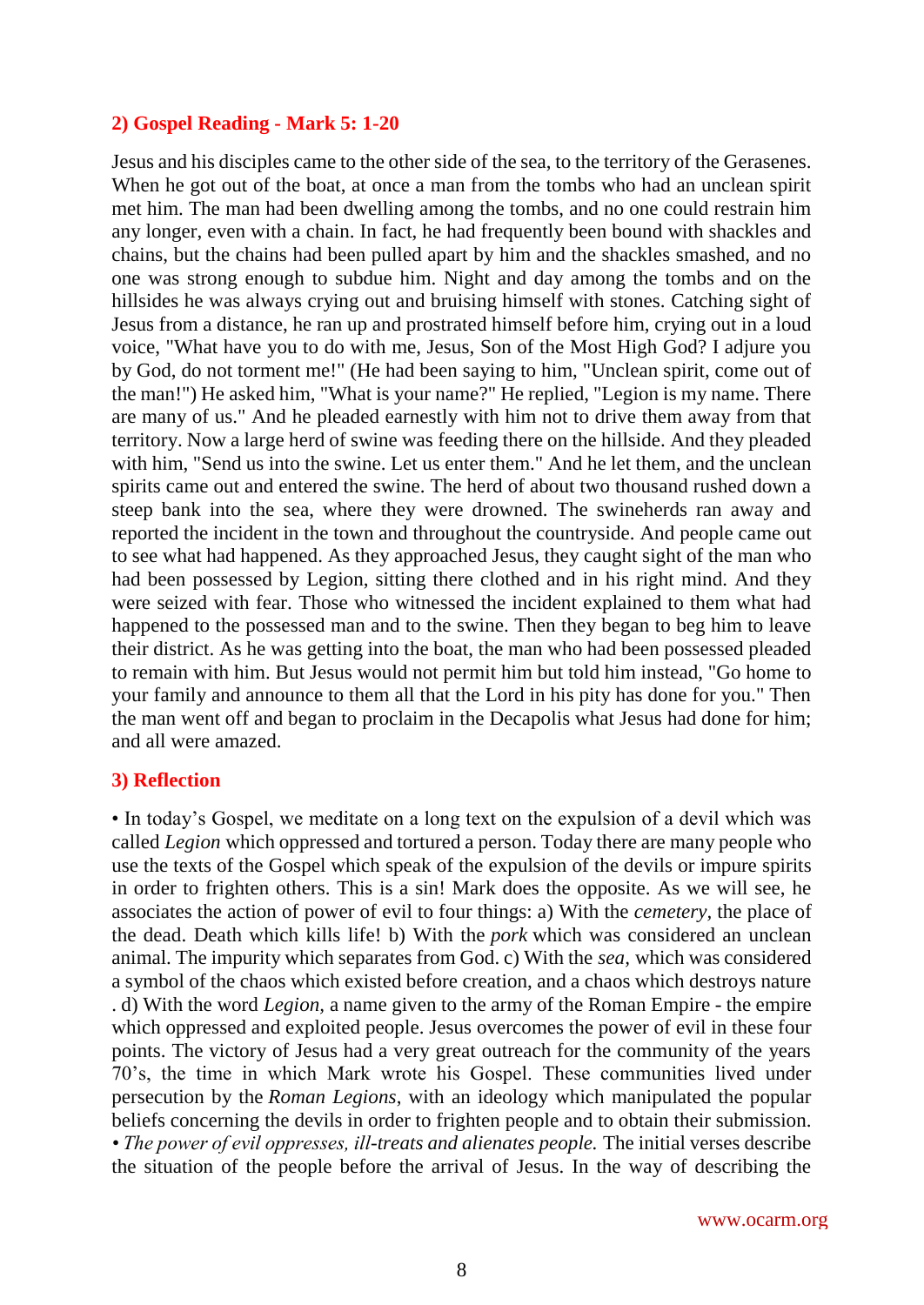behavior of the possessed person, Mark associates the power of evil to the cemetery and to death. It is a power without any purpose, threatening, without control, and destructive, which makes everybody afraid. It deprives the person of conscience, of self control, and of autonomy.

• In the presence of Jesus the power of evil disintegrates itself and breaks into *fragments.* In his description of the first contact between Jesus and the possessed man, Mark stresses the total lack of proportion that exists! The power, which at the beginning seemed to be very strong, melts and is broken. It is fragmented before Jesus. The man falls on his knees, asks not to be expelled from that district and finally says its name is *Legion.* With this name, Mark associates the power of evil with the political and military power of the Roman Empire which dominated the world through its *Legions.*

*• The power of evil is impure and has neither autonomy nor consistency.* The devil has no power in its movements. He only manages to enter into the pigs with the permission of Jesus! Once he had entered into the pigs, they charged down the cliff into the sea. There were 2000! According to the people the pig was a symbol of impurity, the impurity which prevented the human being from entering into relationship with God and from feeling accepted by Him. The sea was the symbol of chaos which existed before creation and which, according to the belief of the time, threatened life. This episode of the pigs which threw themselves into the sea is strange and difficult to understand, but the message is sufficiently clear: before Jesus the power of evil has no autonomy nor consistency. The one who believes in Jesus has already overcome the power of evil and should not be afraid, should have no fear!

*• The reaction of the local people.* On the advice of the herdsmen who took care of the pigs, the people of the place ran to see the man who had been liberated from the power of evil, now "*in his full senses".* But the Legion had entered the pigs! And for this reason they ask Jesus to leave. For them, in fact, the pigs were more important than the human person who had just returned to his normal self. Those pigs also had a large economic value to the local people. The same thing happens today: we often give very little importance to people. It frightens people to be given the choice to give up wealth for the peace of Christ.

*• To announce the Good News means to announce "what the Lord has done for you!*" The man who was liberated wanted to "follow Jesus," but Jesus tells him, "Go home to your people and tell them all that the Lord in His mercy has done for you." Mark addressed this phrase of Jesus to the communities and to all of us. For the majority of us "to follow Jesus" means, "Go to your house, to your people, and announce to them what the Lord has done for you!"

### **4) Personal questions**

• Which point of this text pleased or struck you the most? Why?

• The man who was cured wanted to follow Jesus. But he should remain at home and tell everybody what Jesus has done for him. What has Jesus done for you? Do you want to share this with others?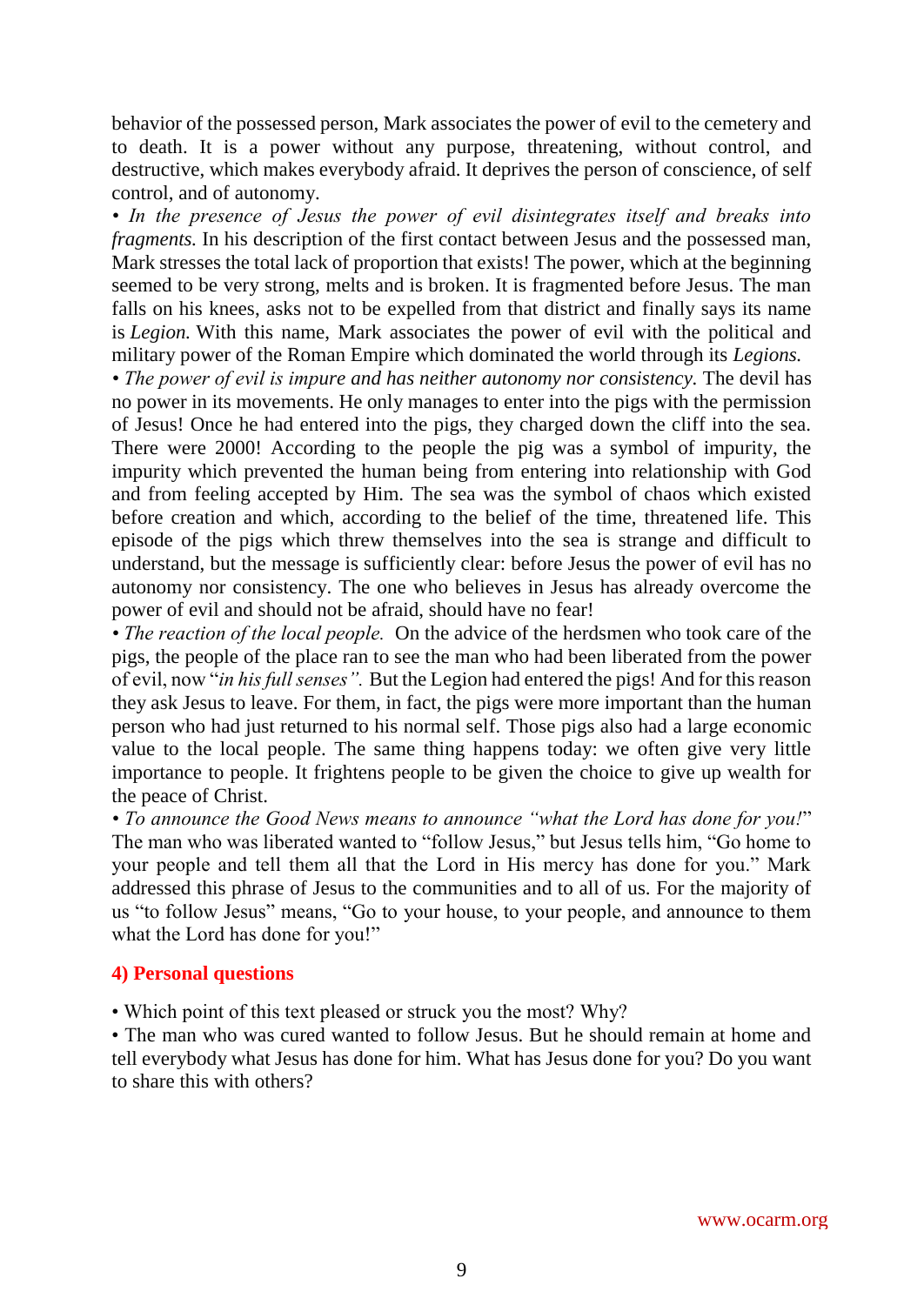### **5) Concluding Prayer**

Yahweh, what quantities of good things You have in store for those who fear You, and bestow on those who make You their refuge, for all humanity to see. (Ps 31:19)

### **Lectio Divina Tuesday, February 4, 2020**

#### <span id="page-9-0"></span>*Ordinary Time*

#### **1) Opening prayer**

Lord our God, help us to love You with all our hearts and to love all people as You love them. We ask this through our Lord Jesus Christ, Your Son, who lives and reigns with You and the Holy Spirit, One God, for ever and ever. Amen.

### **2) Gospel Reading - Mark 5:21-43**

When Jesus had crossed again in the boat to the other side, a large crowd gathered around him, and he stayed close to the sea. One of the synagogue officials, named Jairus, came forward. Seeing him he fell at his feet and pleaded earnestly with him, saying, "My daughter is at the point of death. Please, come lay your hands on her that she may get well and live." He went off with him and a large crowd followed him. There was a woman afflicted with hemorrhages for twelve years. She had suffered greatly at the hands of many doctors and had spent all that she had. Yet she was not helped but only grew worse. She had heard about Jesus and came up behind him in the crowd and touched his cloak. She said, "If I but touch his clothes, I shall be cured." Immediately her flow of blood dried up. She felt in her body that she was healed of her affliction. Jesus, aware at once that power had gone out from him, turned around in the crowd and asked, "Who has touched my clothes?" But his disciples said to him, "You see how the crowd is pressing upon you, and yet you ask, Who touched me?" And he looked around to see who had done it. The woman, realizing what had happened to her, approached in fear and trembling. She fell down before Jesus and told him the whole truth. He said to her, "Daughter, your faith has saved you. Go in peace and be cured of your affliction." While he was still speaking, people from the synagogue official's house arrived and said, "Your daughter has died; why trouble the teacher any longer?" Disregarding the message that was reported, Jesus said to the synagogue official, "Do not be afraid; just have faith." He did not allow anyone to accompany him inside except Peter, James, and John, the brother of James. When they arrived at the house of the synagogue official, he caught sight of a commotion, people weeping and wailing loudly. So he went in and said to them, "Why this commotion and weeping? The child is not dead but asleep." And they ridiculed him. Then he put them all out. He took along the child's father and mother and those who were with him and entered the room where the child was. He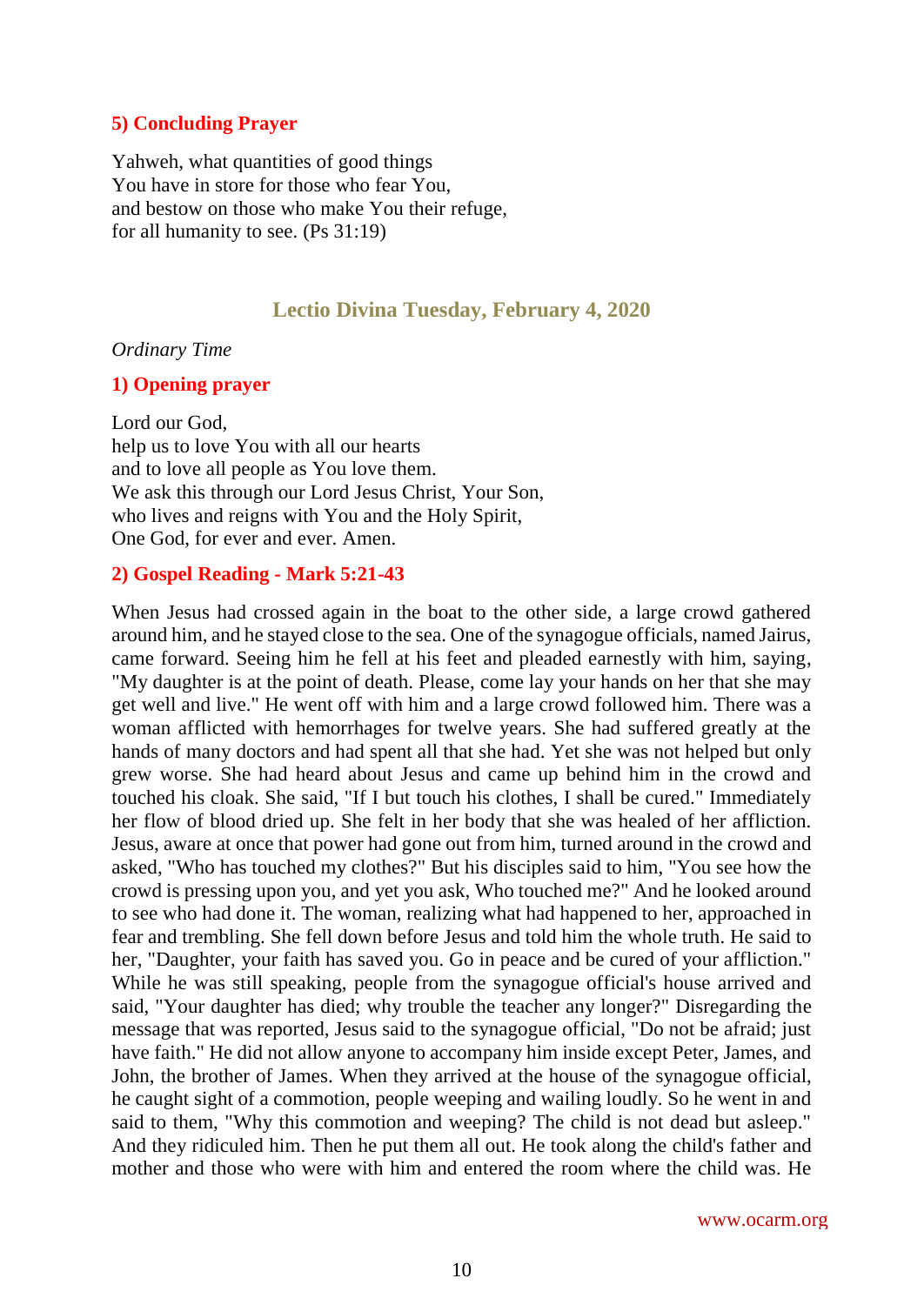took the child by the hand and said to her, "Talitha koum," which means, "Little girl, I say to you, arise!" The girl, a child of twelve, arose immediately and walked around. At that they were utterly astounded. He gave strict orders that no one should know this and said that she should be given something to eat.

# **3) Reflection**

• In today's Gospel, we meditate on two miracles which Jesus worked in favor of two women: the first one for a woman who was considered impure because of the hemorrhage which she was suffering from for the past 12 years; the other one for a twelve year-old girl, who had died a short time before. According to the mentality of the time, anybody who would touch blood or a corpse was considered impure. Blood and death were factors for exclusion! Because of this, those two women were marginalized people and excluded from participation in the community.

*• The starting point. Jesus arrives in the boat.* The people join Him. Jairus, the head of the synagogue, asks help for his daughter, who is dying. Jesus goes with him and the people accompany Him, pushing on all sides. This is the starting point of the two cases of healing which follow: the cure of the woman and the resurrection of the twelve yearold girl.

*• The situation of the woman.* Twelve years of suffering from hemorrhage! For this reason she lived excluded, because at that time blood rendered people impure, and the one who touched them became impure also. Mark says that the woman had spent all she had with doctors. And instead of becoming better, she got worse. A situation without a solution!

*• The attitude of the woman.* She heard people speak about Jesus. Hope sprang up in her. She told herself, "If I can just touch His clothes, I will be saved". The catechism of the time said, "If I touch His cloak, He will become impure". The woman thinks exactly the contrary! This is a sign that women did not agree with all that religious authority taught. The woman gets in through the crowd, in the midst of the people, and without being noticed, she touches Jesus, because everybody was touching Him and pushing Him. At that same moment she noticed in her body that she had been cured.

*• The reaction of Jesus and that of the disciples.* Jesus, aware of the power that had gone out from Him, asked, "*Who touched My clothes?"* The disciples said to Him, "You see how the crowd is pressing round You; how can You ask, 'Who touched Me?'" So now comes the clash between Jesus and the disciples. Jesus had a sensitivity which the disciples did not perceive. The disciples reacted like everybody else; they did not understand the different reaction of Jesus. But Jesus did not pay attention and continued to investigate.

• *Healing through faith*. The woman became aware that she had been discovered. It was a difficult and dangerous moment for her, because according to the belief of the time, an impure person like herself got in among the people and contaminated everyone who touched her. All would become impure before God (Lev 15:19-30). For this reason, the punishment could be stoning. But the woman had the courage to accept the consequences of what she had done. The woman *"frightened and trembling"* fell at Jesus' feet and told Him the whole truth. Jesus has the last word: *"My daughter, your faith has restored you to health, go in peace and be free of your complaint."*

(a) "Daughter", with this word Jesus accepts the woman into the new family, into the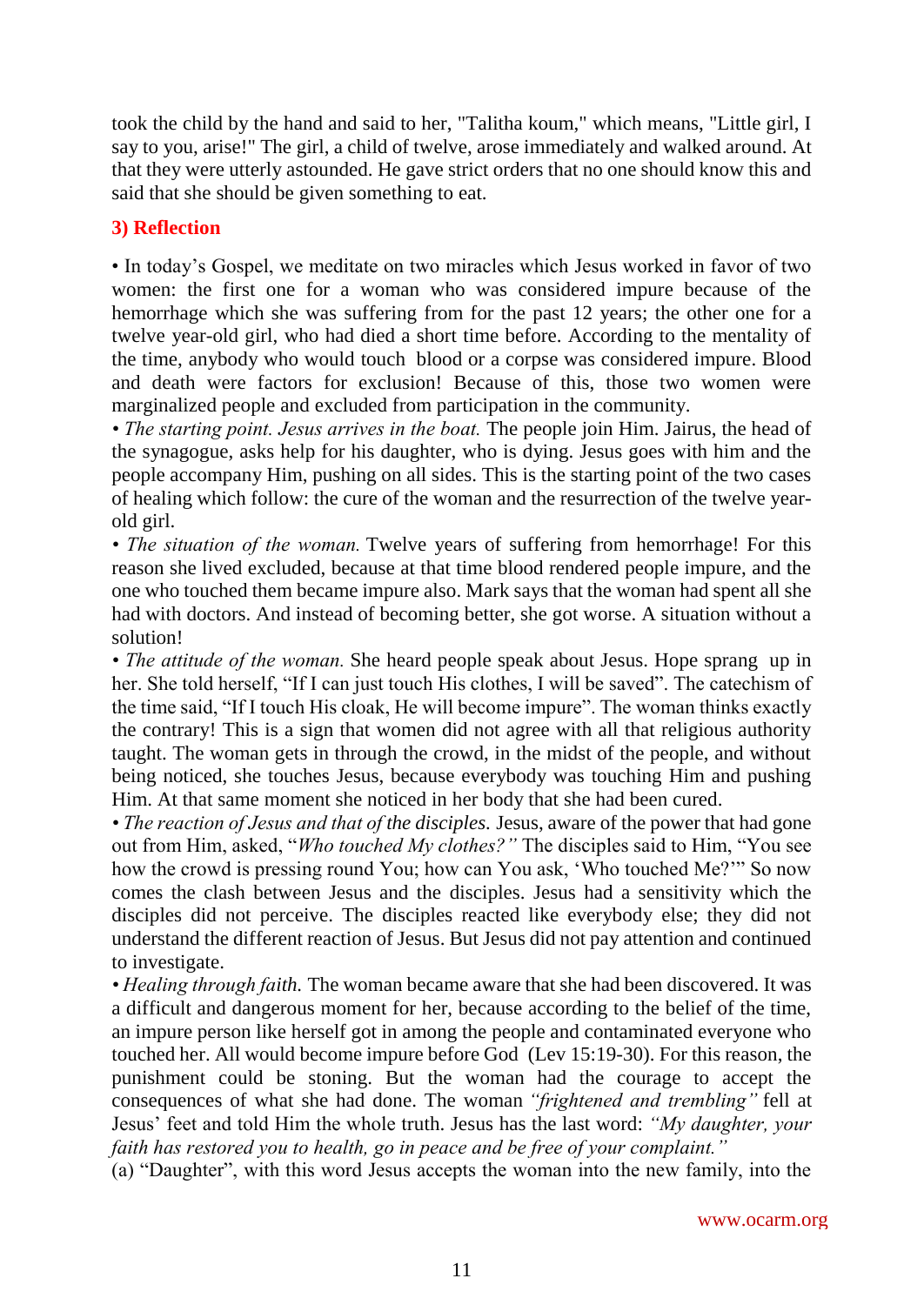community which was gathering together around Him. (b) What she thought through faith became a reality. (c) Jesus acknowledges that, without that woman's faith, He would not have been able to work the miracle.

*• The news of the death of the little girl.* At that moment some people arrived from the house of Jairus to inform him that his daughter had died. It was no longer necessary to disturb Jesus. For them, death was the great barrier. Jesus will not be able to overcome death! Jesus listens, looks at Jairus, and applies what He had just seen, that faith is capable of realizing what the person believes. And He says, *"Do not be afraid, only have faith!"*

• *In Jairus' house*. Jesus allows only three of His disciples to go with Him. Seeing the commotion of the people weeping and wailing because of the death of the child, He said, "The child is not dead; she sleeps!" The people laughed. They know how to distinguish between a person who is sleeping and when the person is dead. It is the same laughter of Abraham and of Sarah, of those who are unable to believe that nothing is impossible for God (Gn 17:17; 18:12-14; Lk 1:37). For them, death was a barrier which nobody could overcome or go beyond! The words of Jesus had a very profound meaning. The situation of the persecuted communities at the time of Mark seemed to be a situation of death. They needed to hear, "She is not dead! You are sleeping! Wake up!" Jesus does not pay attention to the laughter and enters into the room where the child is, alone, and with the three disciples and the parents of the child.

*• The resurrection of the child.* Jesus takes the child by the hand and says: "Talitha kum!" She rises. There is a great commotion! Jesus keeps calm and asks that they give her something to eat. Two women are cured! One is twelve years old, the other one twelve years of hemorrhage, twelve years of exclusion! The exclusion of the child begins at twelve years of age, because her menstruation begins; she begins to die! Jesus has the greatest power and resurrects: "Get up!"

# **4) Personal questions**

• What is the point in this text which pleased you or struck you the most? Why?

• One of the women was cured and once again integrated so that she could live in the community. A child was raised from her death bed. What does this action of Jesus teach us for our life in the family and for our community today?

# **5) Concluding Prayer**

From You comes my praise in the thronged assembly; I will perform my vows before all who fear Him. The poor will eat and be filled; those who seek Yahweh will praise Him. May your heart live for ever. (Ps 22:25-26)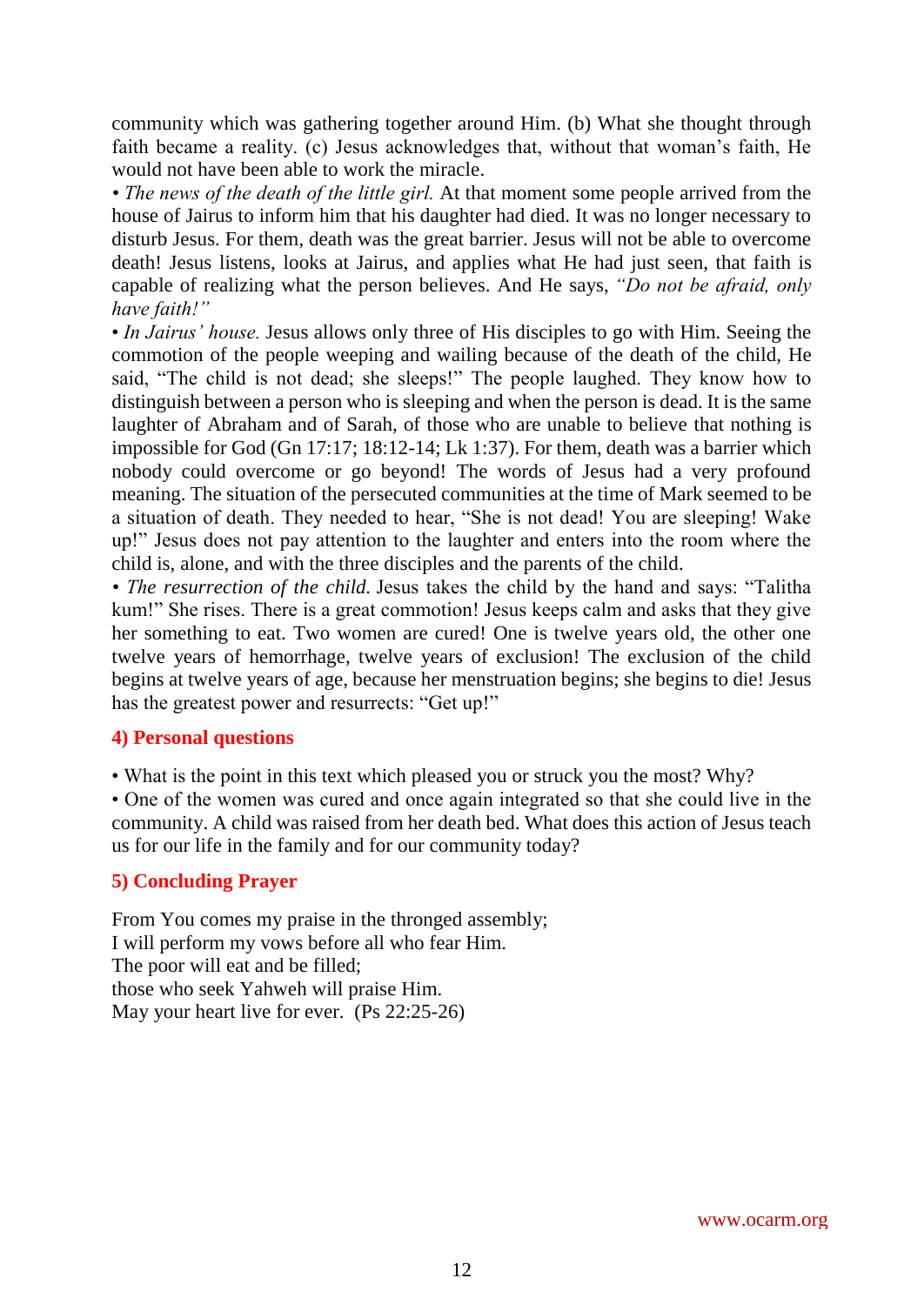# **Lectio Divina Wednesday, February 5, 2020**

### <span id="page-12-0"></span>**1) Opening prayer**

Lord our God, help us to love You with all our hearts and to love all people as You love them. We ask this through our Lord Jesus Christ, Your Son, who lives and reigns with You and the Holy Spirit, one God, for ever and ever. Amen.

### **2) Gospel reading - Mark 6:1-6**

Jesus departed from there and came to his native place, accompanied by his disciples. When the sabbath came he began to teach in the synagogue, and many who heard him were astonished. They said, "Where did this man get all this? What kind of wisdom has been given him? What mighty deeds are wrought by his hands! Is he not the carpenter, the son of Mary, and the brother of James and Joseph and Judas and Simon? And are not his sisters here with us?" And they took offense at him. Jesus said to them, "A prophet is not without honor except in his native place and among his own kin and in his own house." So he was not able to perform any mighty deed there, apart from curing a few sick people by laying his hands on them. He was amazed at their lack of faith.

#### **3) Reflection**

• The Gospel today speaks of the visit of Jesus to Nazareth and describes the obstinacy of the people of Nazareth who do not want to accept Him. (Mk 6:1-6). Tomorrow the Gospel describes the openness of Jesus toward the people of Galilee, shown through the sending out of His disciples on mission (Mk 6:7-13).

• Mark 6:1-2a: Jesus returns to Nazareth. At that time Jesus went to His home town, and His disciples accompanied Him. "With the coming of the Sabbath, He began teaching in the synagogue". It is always good to return to one's home town and to reunite with friends. After a long absence, Jesus also returns, and as usual, on Saturday, He goes to the synagogue to participate in the meeting of the community. Jesus was not the coordinator of the community, but even though He was not, He takes the floor and begins to teach. This is a sign that people could participate and express their own opinion.

• Mark 6:2b-3: Reaction of the people of Nazareth before Jesus. The people of Capernaum had accepted the teaching of Jesus (Mk 1: 22), but the people of Nazareth did not like the words of Jesus and were scandalized. For what reason? Jesus, the boy whom they had known since He was born, how is it that now He is so different? They do not accept God's mystery present in Jesus, a human being and common as they are and known by all! They think that to be able to speak of God, He should be different from them! As we can see, not everything went well for Jesus. The people who should have been the first ones to accept the Good News were precisely those who had the greatest difficulty accepting it. The conflict was not only with foreigners, but especially with His relatives and with the people of Nazareth. They refused to believe in Jesus, because they could not understand the mystery of God embracing the person of Jesus.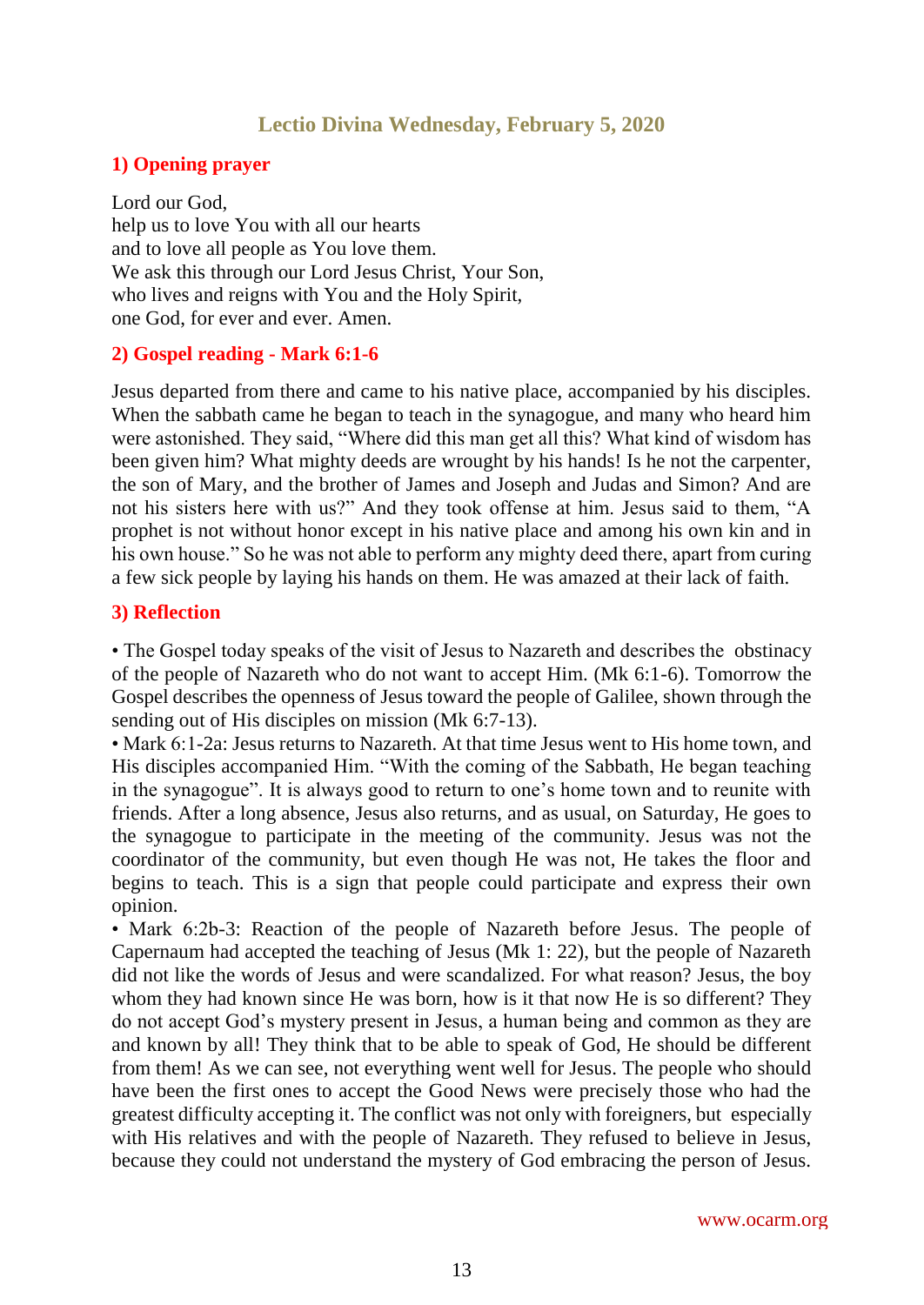"From where do all these things come to Him? And what wisdom is this which has been given to Him? And these miracles which are worked by Him? This is the carpenter, surely, the son of Mary, the brother of James and Joses and Jude and Simon? His sisters too, are they not here with us?" And they would not accept Him. They do not believe in Jesus!

• The brothers and the sisters of Jesus. The expression "brothers of Jesus" causes polemics among Catholics and Protestants. Based on this text and on others, the Protestants say that Jesus had more brothers and sisters and that Mary had more sons! The Catholics say that Mary had no other sons. What should we think about all this? In the first place, the two positions, that of Catholics and that of the Protestants, both have arguments taken from the Bible and from the tradition of their respective communities. Therefore, it is not proper to discuss this question with arguments drawn only from reason. This is a question of profound convictions, which have something to do with the faith sentiments both of Catholics and Protestants. An argument taken only from reason cannot succeed in changing the conviction of the heart! On the contrary, it irritates and draws others away! Even when I do not agree with the opinion of another, I should always respect it! We, both Catholics and Protestants, instead of discussing texts, should unite to struggle in defense of life, created by God, a life which has been so disfigured by poverty and injustice, by the lack of faith. We should remember other phrases of Jesus: "I have come in order that they may have life and life in abundance" (Jn 10:10). "That all may be one, so that the world may believe that You, Father, have sent Me" (Jn 17:21). "Who is not against us is for us" (Mk 10:39-40).

• Mark 6: 4-6. Jesus' reaction before the attitude of the people of Nazareth. Jesus knows very well that "nobody is a prophet in his own country". He says, "A prophet is despised only in his own country, among his own relations and in his own house". In fact, where there is no acceptance or faith, people can do nothing. The preconception prevents this. Even if Jesus wanted to do something, He cannot, and He is amazed at their lack of faith. For this reason, before the closed door of His community "He began to make a tour around the villages, teaching". The experience of this rejection led Jesus to change His practice. He goes to the other villages and, as we shall see in tomorrow's Gospel, He gets the disciples involved in the mission instructing them on how they have to continue the mission.

# **4) Personal questions**

• Jesus had problems with His relatives and with His community. From the time when you began to live the Gospel better, has something changed in your relationship with your family and with your relatives?

• Jesus cannot work many miracles in Nazareth because faith is lacking. Today, does He find faith in us, in me?

• Does the debate over Mary and Jesus' brothers and sisters precipitate a change in our behavior or how we put faith into action? Should this change how we treat the poor and marginalized?

# **5) Concluding prayer**

How blessed are those whose offense is forgiven, whose sin blotted out.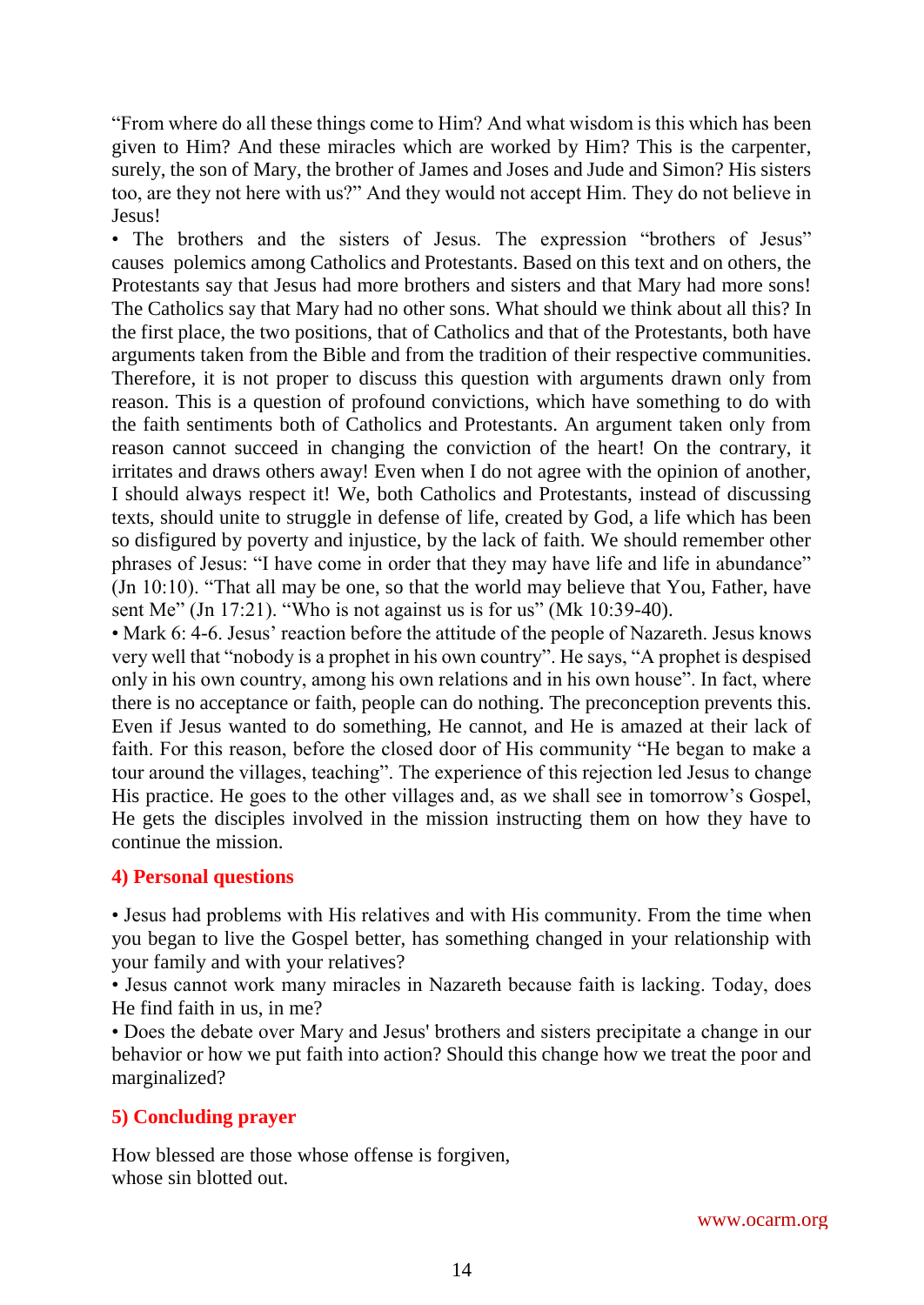How blessed are those to whom Yahweh imputes no guilt, whose spirit harbors no deceit. (Ps 32:1-2)

# **Lectio Divina Thursday, February 6, 2020**

### <span id="page-14-0"></span>**1)Opening prayer:**

Lord our God, help us to love You with all our hearts and to love all people as You love them. We ask this through our Lord Jesus Christ, Your Son, who lives and reigns with You and the Holy Spirit, One God, forever and ever. Amen.

# **2) Gospel reading - Mark 6:7-13**

Jesus summoned the Twelve and began to send them out two by two and gave them authority over unclean spirits. He instructed them to take nothing for the journey but a walking stick - no food, no sack, no money in their belts. They were, however, to wear sandals but not a second tunic. He said to them, "Wherever you enter a house, stay there until you leave from there. Whatever place does not welcome you or listen to you, leave there and shake the dust off your feet in testimony against them." So they went off and preached repentance. The Twelve drove out many demons, and they anointed with oil many who were sick and cured them.

# **3) Reflection**

Today's Gospel continues what we have already seen in the Gospel yesterday. The passage through Nazareth was painful for Jesus. He was rejected by His own people (Mk 6: 1-5). The community, which had been His community, is no longer such. Something has changed. Beginning at that moment, as today's Gospel says, Jesus began to go around to the villages of Galilee to announce the Good News (Mk 6: 6) and to send the Twelve on a mission. In the 70's, the time when Mark wrote his Gospel, the Christian communities lived in a difficult situation, without any horizon. Humanly speaking, there was no future for them. In the year 64, Nero began to persecute the Christians. In the year 65, the revolt or uprising of the Jews in Palestine against Rome broke out. In the year 70, Jerusalem was completely destroyed by the Romans. This is why the description of the sending out of the disciples, after the conflict in Nazareth, was a source of light and of courage for the Christians.

Mark 6:7. The objective of the Mission. The conflict grew and closely affected Jesus. How does He react? In two ways: 1) In the face of the mental stubbornness of the people of His community, Jesus leaves Nazareth and begins to go to the neighboring villages (Mk 6: 6). 2) He extends the mission and intensifies the announcement of the Good News, calling other people to involve them in the mission. He summons the Twelve, and begins to send them out in pairs, giving them authority over unclean spirits . The objective of the mission is simple and profound. The disciples participate in the mission of Jesus. They cannot go alone; they have to go in pairs, two by two, because two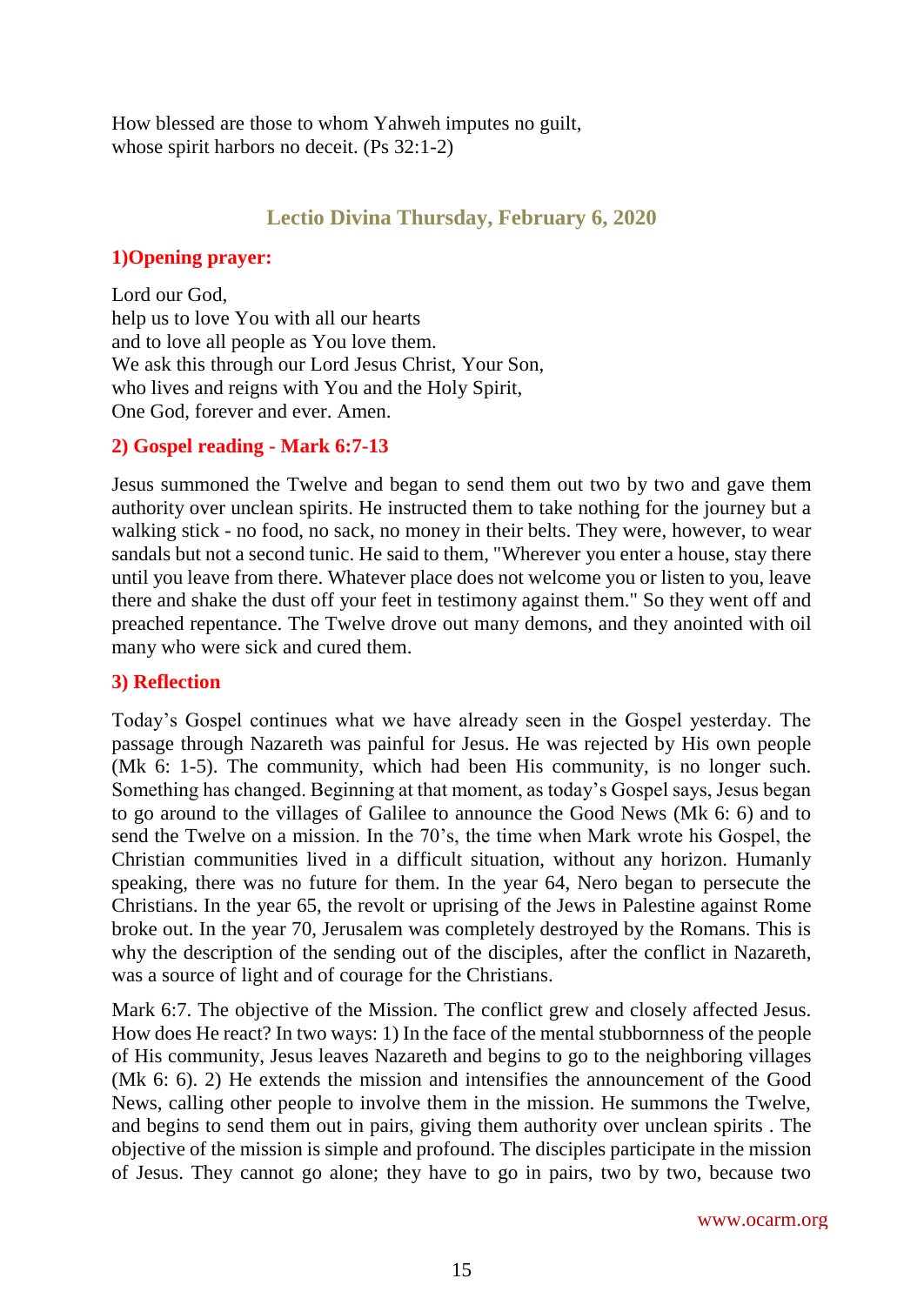persons represent the community better than one alone and they can mutually help one another. They receive authority over unclean spirits, i.e., they are to be a help for others in suffering and, through purification, they are to open the door for direct access to God.

Mark 6: 8-11. The attitudes which they should have in the Mission. The recommendations are simple: He instructed them to take nothing for the journey except a staff: no bread, no bag, no money for their purses; they were to wear sandals and not to take a spare tunic. And He told them, "If you enter a house anywhere, stay there until you leave the district. And if any place does not welcome you and people refuse to listen to you, as you walk away, shake off the dust under your feet, as evidence to them." So they set off. It is the beginning of a new stage. Now not only Jesus but the whole group will announce the Good News of God to the people. If the preaching of Jesus caused conflict, much more now, there will be conflict with the preaching of the whole group. If the mystery was already great, now it will be greater since the mission has been intensified.

Mark 6: 12-13. The result of the mission. So they set off to proclaim repentance, and they cast out many devils and anointed many sick people with oil and cured them. The proclamation of the Good News produces conversion or a change in people; it alleviates suffering in people; it cures illnesses and casts out devils.

The sending out of the disciples on Mission. At the time of Jesus there were several other movements of renewal, for example, the Essenes and the Pharisees. They also sought a new way of living in community and they had their own missionaries (cf. Mt 23:15). But these, when they went on mission, had prejudices. They took with them a bag and money to take care of their own meals, because they did not trust the food that people would give them, which was not always ritually pure. As opposed to other missionaries, the disciples of Jesus received various recommendations which helped them to understand the fundamental points of the mission which they received from Jesus and which is also our mission:

a) They should go without taking anything. They should take nothing, no bag, no money, no staff, no bread, no sandals, no spare tunic. That meant that Jesus obliged them to trust in hospitality, because one who goes without taking anything goes because he trusts people and thinks that he will be well received. With this attitude they criticized the laws of exclusion, taught by the official religion, and showed, by means of the new practice, that they in the community had other criteria.

b) They should eat what people ate or what the people gave them. They could not live separately, providing their own food, but they were to accept to sit at the same table (Lk 10: 8). This means that in contact with the people, they should not be afraid of losing purity as it was taught at that time. With this attitude they criticized the laws of purity which were in force and showed, by means of the new practice, that they had another type of access to purity, that is, intimacy with God.

c) They should remain in the first house that welcomed them. They should live together in a stable way and not go from house to house. They should work like everybody else and live off what they received in exchange, because the laborer deserves his wages (Lk 10: 7). In other words, they should participate in the life and in the work of the people,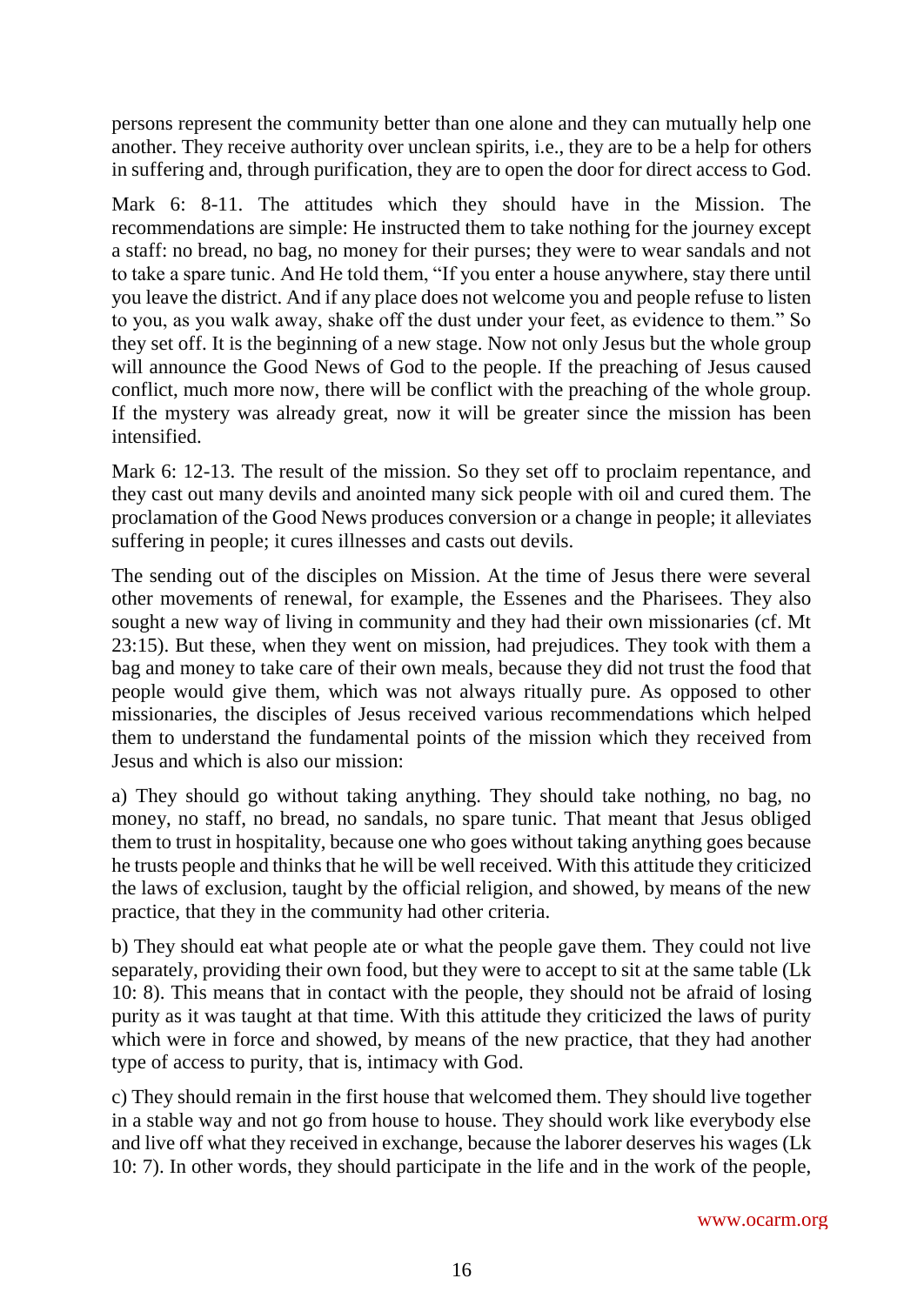and the people would have accepted them in the community and would have shared the food with them. This means that they had to have trust in sharing.

d) They should take care of the sick, cure lepers and cast out devils (Lk 10: 9; Mk 6: 7- 13; Mt 10: 8). They had to carry out the function of Defender ("go'el") and accept within the community those who were excluded. With this attitude they criticized the situation of disintegration of the community life of the clan and they aimed at concrete ways of correcting this. These were the four fundamental points which had to give impetus to the attitude of the missionaries who announced the Good News in the name of Jesus: hospitality, communion, sharing and acceptance of the excluded (defender, "go'el"). If these four requirements were respected, they could and should cry out to the four ends of the earth: The Kingdom of God has come! (cf. Lk 10: 1-12; 9: 1-6; Mk 6: 7-13; Mt 10: 6-16). The Kingdom of God revealed by Jesus is not a doctrine, nor a catechism, nor a law. The Kingdom of God comes and becomes present when people, motivated by their faith in Jesus, decide to live in community to give witness and to manifest to all that God is Father and Mother and that, therefore, we human beings are brothers and sisters to one another. Jesus wanted the local community to be an expression of the Covenant, of the Kingdom, of the love of God the Father, who makes all of us brothers and sisters.

# **4) Personal questions:**

Do you participate in the mission as a disciple of Jesus? Which point of the mission of the apostles is more important for us today? Why?

# **5) Concluding prayer**

Great is Yahweh and most worthy of praise in the city of our God, the holy mountain, towering in beauty, the joy of the whole world. (Ps 48:1-2)

# **Lectio Divina Friday, February 7, 2020**

# <span id="page-16-0"></span>**1) Opening prayer**

Lord our God, help us to love You with all our hearts and to love all people as You love them. We ask this through our Lord Jesus Christ, Your Son, who lives and reigns with You and the Holy Spirit, one God, for ever and ever. Amen.

# **2) Gospel reading - Mark 6:14-29**

King Herod heard about Jesus, for his fame had become widespread, and people were saying, "John the Baptist has been raised from the dead; That is why mighty powers are at work in him." Others were saying, "He is Elijah"; still others, "He is a prophet like any of the prophets." But when Herod learned of it, he said, "It is John whom I beheaded.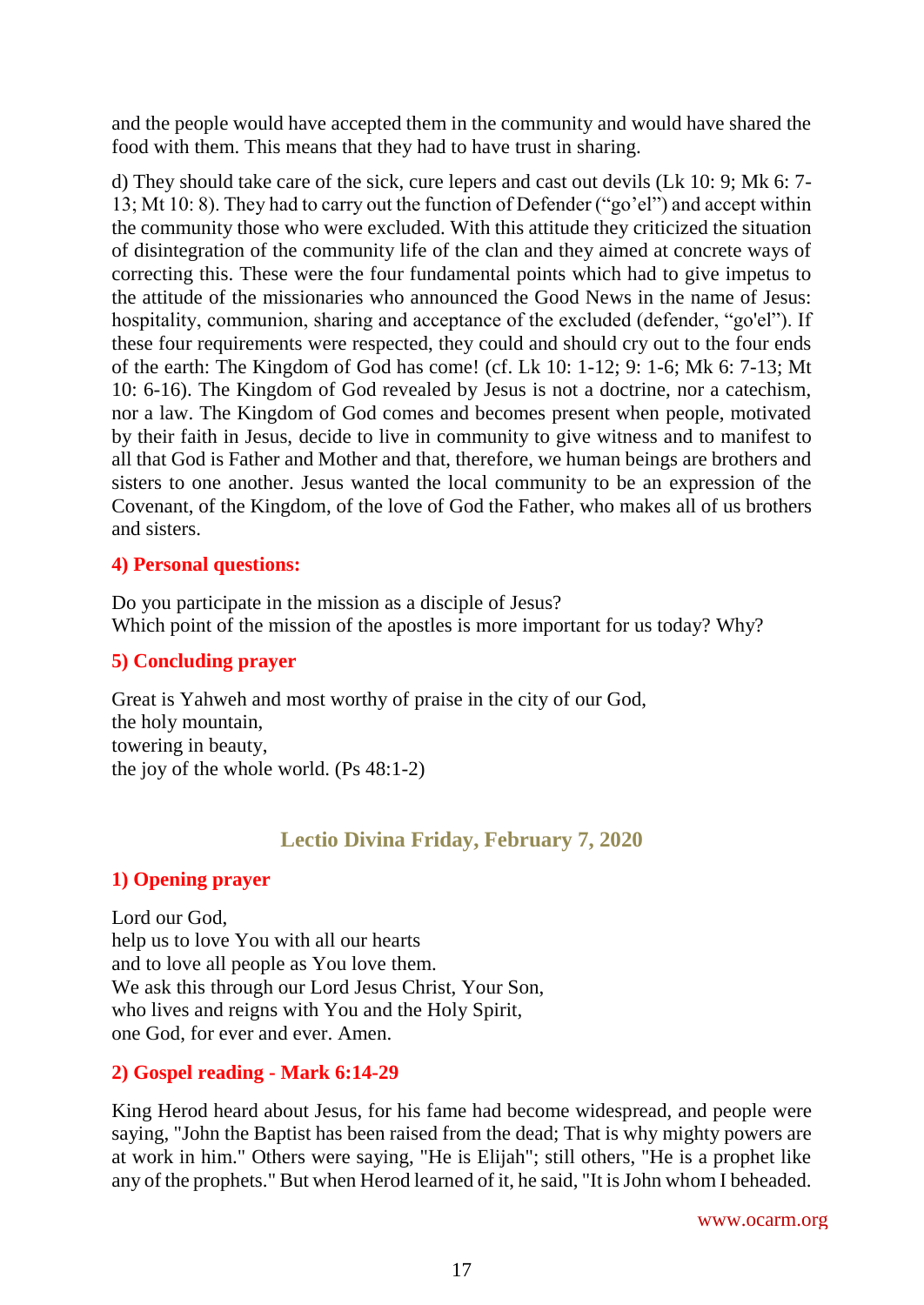He has been raised up." Herod was the one who had John arrested and bound in prison on account of Herodias, the wife of his brother Philip, whom he had married. John had said to Herod, "It is not lawful for you to have your brother's wife." Herodias harbored a grudge against him and wanted to kill him but was unable to do so. Herod feared John, knowing him to be a righteous and holy man, and kept him in custody. When he heard him speak he was very much perplexed, yet he liked to listen to him. Herodias had an opportunity one day when Herod, on his birthday, gave a banquet for his courtiers, his military officers, and the leading men of Galilee. His own daughter came in and performed a dance that delighted Herod and his guests. The king said to the girl, "Ask of me whatever you wish and I will grant it to you." He even swore many things to her, "I will grant you whatever you ask of me, even to half of my kingdom." She went out and said to her mother, "What shall I ask for?" Her mother replied, "The head of John the Baptist." The girl hurried back to the king's presence and made her request, "I want you to give me at once on a platter the head of John the Baptist." The king was deeply distressed, but because of his oaths and the guests he did not wish to break his word to her. So he promptly dispatched an executioner with orders to bring back his head. He went off and beheaded him in the prison. He brought in the head on a platter and gave it to the girl. The girl in turn gave it to her mother. When his disciples heard about it, they came and took his body and laid it in a tomb.

### **3) Reflection**

• The Gospel today describes how John the Baptist was victim of the corruption and of the arrogance of the government of Herod. He died without being judged by a tribunal, in the course of a banquet given by Herod with the great men of the kingdom. The text gives us much information about the time of the life of Jesus and on the way in which the powerful of the time exercised power. From the beginning of the Gospel of Mark we perceive or see a situation of suspense. He had said, "After John had been arrested, Jesus went into Galilee proclaiming the Gospel of God!" (Mk 1:14). In today's Gospel, almost suddenly, we know that Herod had already killed John the Baptist. Therefore, the reader asks himself, "What will he do now with Jesus? Will He suffer the same destiny? Rather than drawing up a balance of the opinions of the people and of Herod on Jesus, Mark asks another question, "Who is Jesus?" This last question grows throughout the Gospel until it receives the definitive response from the centurion at the foot of the Cross: "Truly, this man was the Son of God!" (Mk 15:39)

• Mark 6:14-16. Who is Jesus? The text begins with a balance on the opinions of the people and of Herod on Jesus. Some associated Jesus with John the Baptist and with Elijah. Others identified Him with a prophet, that is, with someone who spoke in the name of God, who had the courage to denounce the injustices of the powerful and who knew how to animate the hope of the little ones. People tried to understand Jesus starting from the things that they themselves knew, believed, and hoped. They tried to make Him fit into the familiar criteria of the Old Testament with its prophecies and its hopes, and of the tradition of the ancients, with their laws. But these criteria were not sufficient. Jesus could not fit in those criteria. He was much greater!

• Mark 6:17-20. The cause for the killing of John. Galilee, the land of Jesus, was governed by Herod Antipas, the son of King Herod the Great, from the year 4 BC up to the year 39 after Christ. In all, 43 years! During the whole lifetime of Jesus, there had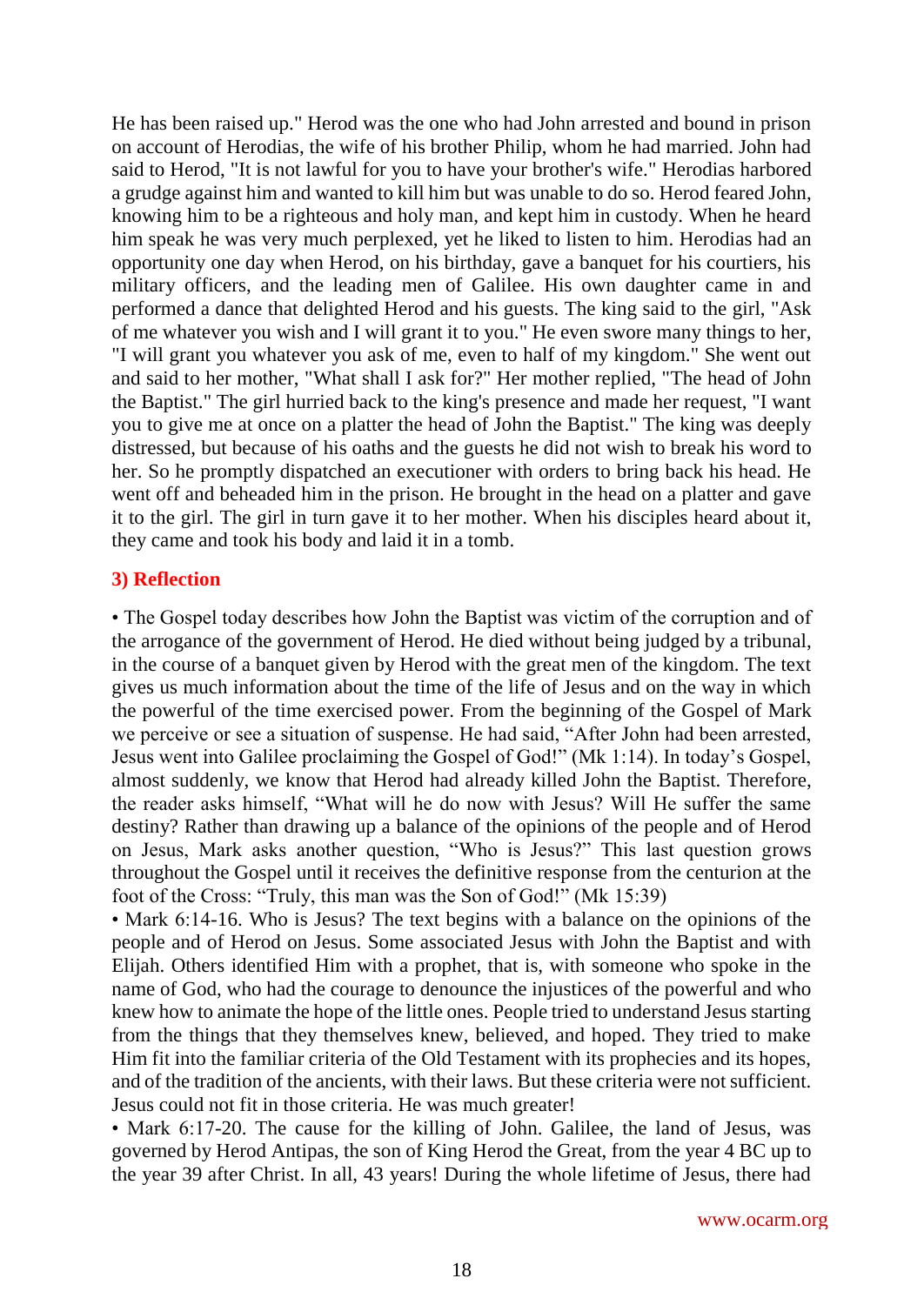been no change in the government of Galilee! Herod Antipas was the absolute lord of everything; he listened to no one and did whatever he pleased! But the one who really commanded in Palestine, from the year 63 BC, was the Roman Empire. Herod, in order to not be removed from office, tried to please Rome in everything. He insisted above all on an efficient administration which would provide income for the Roman Empire. The only thing that concerned or worried him was his security and promotion. This is why he repressed any type of subversion. Flavius Josephus, a writer of that time, says that the reason for the imprisonment of John the Baptist was Herod's fear of a popular revolt. Herod liked to be called benefactor of the people, but in reality he was a tyrant (Lk 22:25). John's denouncement of him (Mk 6: 18) was the drop which filled up the cup, and John was thrown into prison.

• Mark 6:21-29: The murder plot. The anniversary and the banquet of the feast, with dancing and orgies! This was an environment in which the alliances were plotted. In attendance were "the great of the court, the officials and important people from Galilee". In this environment the murder of John the Baptist was plotted. John, the prophet, was a living denouncement in this corrupt system. This is why he was eliminated under the pretext of personal vengeance. All this reveals the moral weakness of Herod. So much power accumulated in the hands of a man who did not control himself! Under the enthusiasm of the feast and of the wine, Herod swore lightly to give something to the young dancer. And superstitious as he was, he thought that he had to maintain his oath. For Herod, the life of his subjects counted nothing, had no value. He used them as he wanted and decided what to do with them just as he decided where to place the chairs in his house. Mark gives an account of how things happened and lets the community draw its own conclusions.

### **4) Personal questions**

Do you know the cases of people who have died victims of corruption and of the dominion of the powerful? Do you know people in the community and in our Church who are victims of authoritarianism and an excess of power?

• Herod, the powerful who considered himself the owner of life and death of the people, was a great superstitious man and feared John the Baptist. He was a coward before the great, a corrupt man before the girl. Superstition, cowardice, and corruption characterized the exercise of Herod's power. Compare this with the corrupt power today in the various levels of society.

# **5) Concluding prayer**

This God, His way is blameless; the word of Yahweh is refined in the furnace, for He alone is the shield of all who take refuge in Him. (Ps 18:30)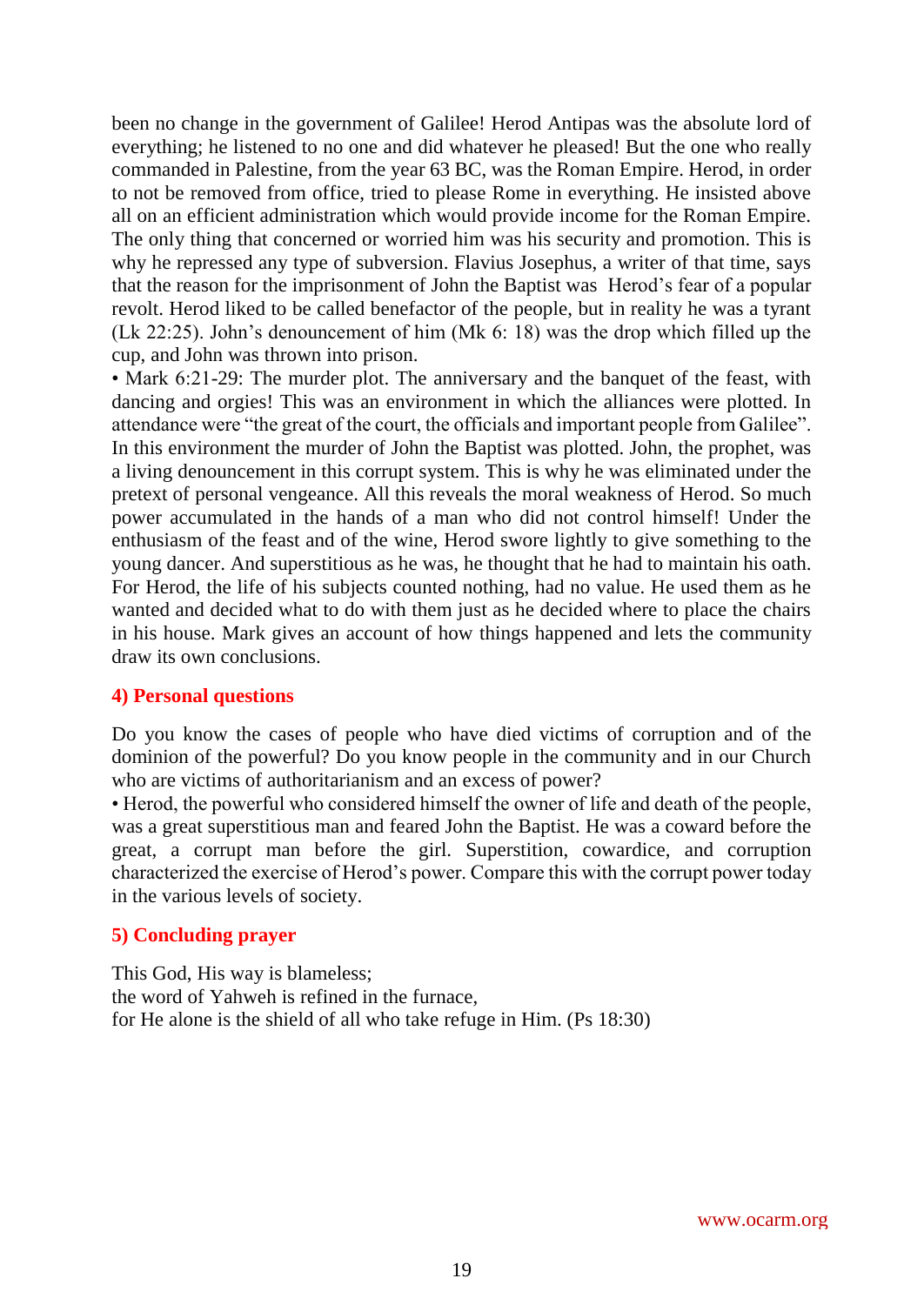# **Lectio Divina Saturday, February 8, 2020**

#### <span id="page-19-0"></span>*Ordinary Time*

### **1) Opening prayer**

Lord our God, help us to love You with all our hearts and to love all people as You love them. We ask this through our Lord Jesus Christ, Your Son, who lives and reigns with You and the Holy Spirit, One God, forever and ever. Amen.

### **2) Gospel reading - Mark 6:30-34**

The Apostles gathered together with Jesus and reported all they had done and taught. He said to them, "Come away by yourselves to a deserted place and rest a while." People were coming and going in great numbers, and they had no opportunity even to eat. So they went off in the boat by themselves to a deserted place. People saw them leaving and many came to know about it. They hastened there on foot from all the towns and arrived at the place before them. When Jesus disembarked and saw the vast crowd, his heart was moved with pity for them, for they were like sheep without a shepherd; and he began to teach them many things.

# **3) Reflection**

The Gospel today is in great contrast with that of yesterday. On one side, the banquet of death, wanted by Herod with the great of his kingdom in the Palace of the Capital, during which John the Baptist was murdered (Mk 6: 17-29); on the other side, the banquet of life promoted by Jesus with the hungry people of Galilee in the desert (Mk 6: 30-44).The Gospel today presents only the introduction to the multiplication of the loaves and describes the teaching of Jesus.

Mark 6: 30-32. The welcome given to the disciples. At that time, the apostles rejoined Jesus and told Him all they had done and taught. And He said to them, "Come away to some lonely place all by yourselves and rest for a while." These verses show how Jesus formed His disciples. He was not concerned only with the content of the preaching, but also with rest for the disciples. He invited them to go to a lonely place so as to be able to rest and review what they had done.

Mark 6: 33-34. The welcome given to the people. The people noticed that Jesus had gone to the other side of the lake, and they followed Him trying to go to Him by foot, to the other shore. So as He stepped ashore He saw a large crowd, and He took pity on them because they were like sheep without a shepherd and He began to teach them at some length. Seeing that crowd, Jesus was sad, because they were like sheep without a shepherd . He forgets about His own rest and begins to teach them. In becoming aware that the people have no shepherd, Jesus began to be their shepherd. He begins to teach them. As the psalm says, "The Lord is my Shepherd! I lack nothing. In grassy meadows He lets me lie. By tranquil streams He leads me to restore my spirit. He guides me in paths of saving justice as befits His name. Even were I to walk in a ravine as dark as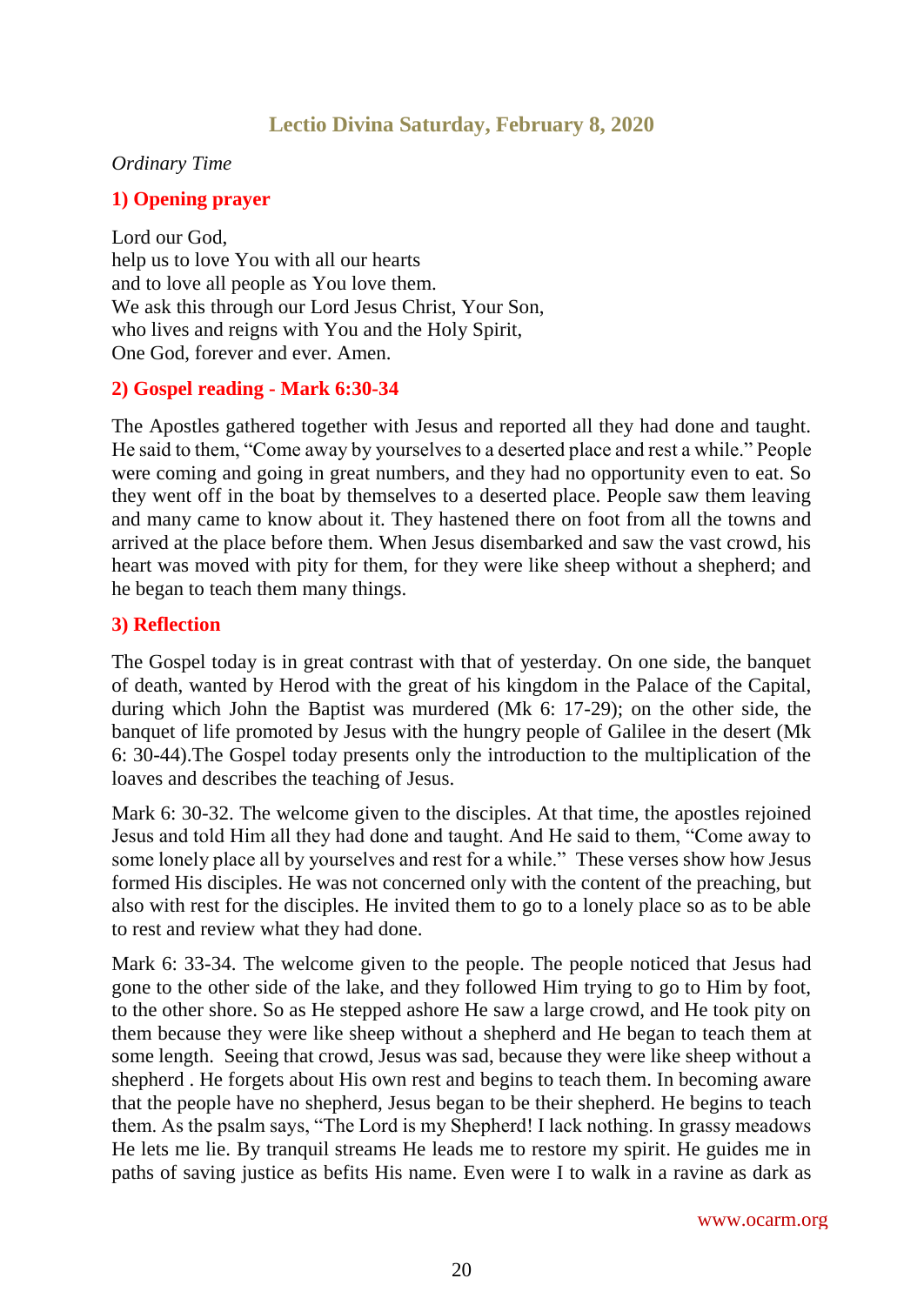death I should fear no danger, for You are at my side. Your staff and Your crook are there to soothe me. You prepare a table for me in the sight of my enemies." (Ps 23: 1:3- 5). Jesus wanted to rest together with His disciples, but the desire to respond to the needs of the people impels Him to leave rest aside. Something similar happens when He meets the Samaritan woman. The disciples went to get some food. When they returned they said to Jesus, "Master, eat something!" (Jn 4: 31), but He answers, "I have food to eat that you do not know about." (Jn 4: 32). The desire to respond to the needs of the Samaritan people leads Him to forget His hunger. My food is to do the will of the One who sent Me and to complete His work (Jn 4: 34). The first thing is to respond to the people who look for Him. Then He can eat.

Then Jesus began to teach them many things. The Gospel of Mark tells us many things that Jesus taught. The people were impressed: A new teaching! He taught them with authority! It was unlike that of the scribes! (Mk 1: 22.27). Teaching was what Jesus did the most (Mk 2: 13; 4: 1-2; 6: 34). This is what He usually did (Mk 10: 1). For another fifteen times Mark says that Jesus taught. Was it perhaps because Mark was not interested in the content? It depends on what people understand when they speak about content! To teach is not only a question of teaching new truths in order to say something. The content which Jesus gave did not only appear in His words, but also in His gestures and in His way of relating with people. The content is never separated from the person who communicates it. Jesus was a welcoming person (Mk 6: 34). He wanted the good of the people. The goodness and the love which came from His words formed part of the content. They were His temperament. A good content without goodness and kindness would be like milk poured on the floor. Jesus' teaching manifested itself in a thousand ways. Jesus accepts as disciples not only men, but also women. He does not only teach in the synagogue, but also in any place where there were people to listen to Him: in the synagogue, in the house, on the shore, on the mountain, on the plain, in the boat, in the desert. It was not the relationship of pupil-teacher, but of disciple to Master. The professor teaches and the pupil is with him during the time of the class. The Master gives witness and the disciple lives with Him 24 hours a day. It is more difficult to be a Master than a teacher! We are not pupils of Jesus, we are His disciples! The teaching of Jesus was a communication that came from the abundance of His heart in the most varied forms: like a conversation by which He tries to clarify the facts (Mk 9: 9-13), like a comparison or parable that invites people to think and to participate (Mk 4: 33), like an explanation of what He Himself thought and did (Mk 7: 17-23), like a discussion which does not necessarily avoid polemics (Mk 2: 6-12), like a criticism that denounces what is false and mistaken (Mk 12: 38-40). It was always a witness of what He Himself lived, an expression of His love! (Mt 11: 28-30).

### **4) Personal questions**

What do you do when you want to teach others something about your faith and your religion? Do you imitate Jesus?

Jesus is concerned not only about the content, but also about rest. How was the religious education that you received as a child? Did the catechists imitate Jesus?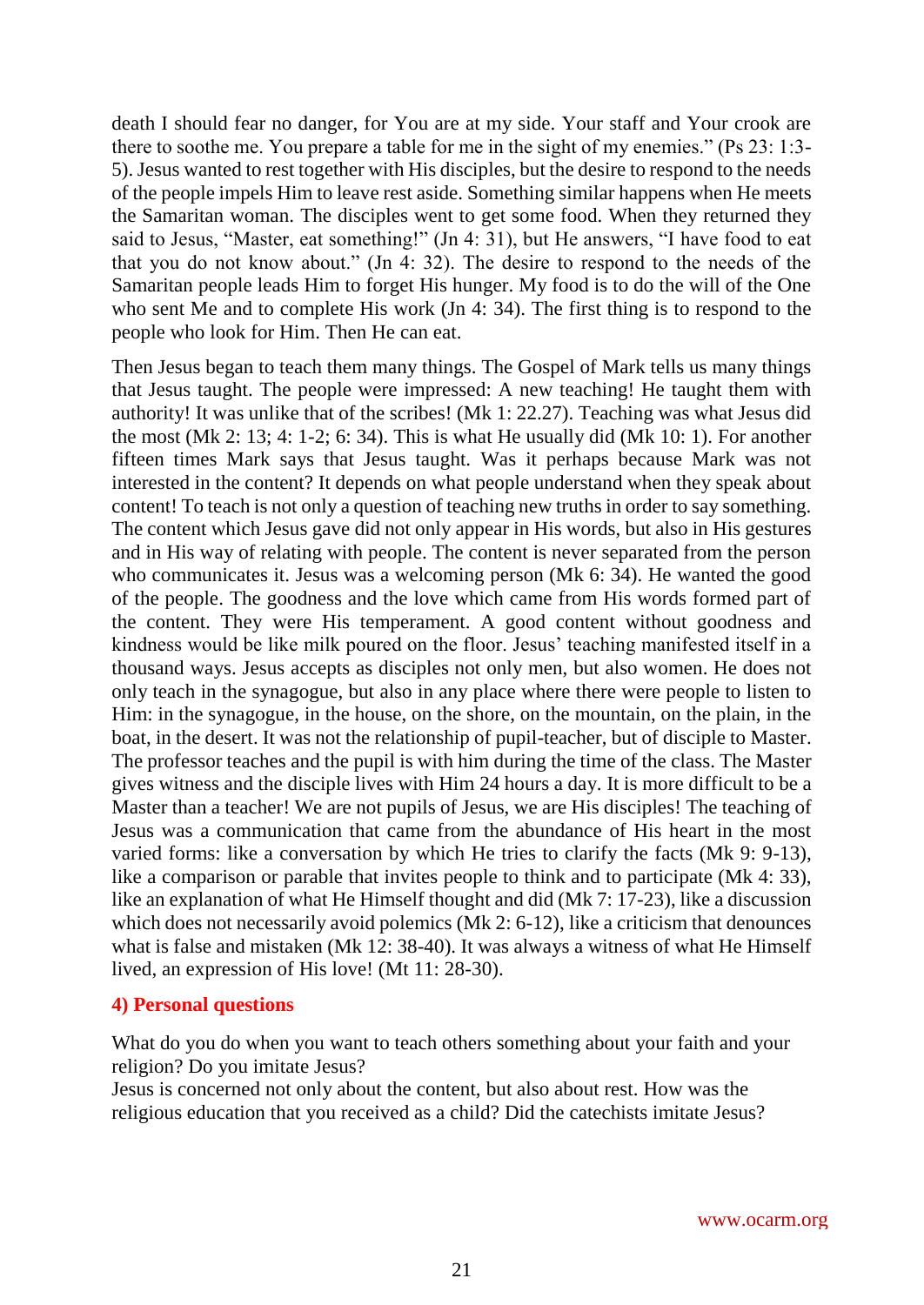# **5) Concluding prayer**

How can a young man keep his way spotless? By keeping your words. With all my heart I seek You; do not let me stray from Your commandments. (Ps 119:9-10)

# **Lectio Divina Sunday, February 9, 2020**

<span id="page-21-0"></span>*Salt of the earth and light of the world Listen to the Word of Jesus, beginning with today's experience Matthew 5:13-16*

### **1. Opening prayer**

Lord Jesus, send Your Spirit to help us to read the Scriptures with the same mind that You read them to the disciples on the way to Emmaus. In the light of the Word, written in the Bible, you helped them to discover the presence of God in the disturbing events of Your sentence and death.

Thus, the cross that seemed to be the end of all hope became for them the source of life and of resurrection.

Create silence in us so that we may listen to Your voice in Creation and in the Scriptures, in events and in people, above all in the poor and suffering. May Your word guide us so that we too, like the two disciples on the way to Emmaus, may experience the force of Your resurrection and witness to others that You are alive in our midst as source of fraternity, justice and peace. We ask this of You, Jesus, son of Mary, who revealed the Father to us and sent us Your Spirit. Amen.

# **2. Reading**

### **a) Key for the reading of both parables:**

If you have a chance, read Matthew 5:1-12, which meditated on the eight Beatitudes. The Beatitudes constitute the beginning of the Sermon on the Mount and describe the eight doors of entry into the Kingdom of God, by a life in community (Mt 5:1-12). This Sunday we meditate the continuation (Mt 5:13-16) which presents two well known parables, of the light and of the salt, with which Jesus describes the mission of the community. The community has to be salt of the earth and light of the world. Salt does not exist for itself, but to give flavor to food. Light does not exist in itself, but to illuminate the road. We, our community, do not exist for ourselves, but for others and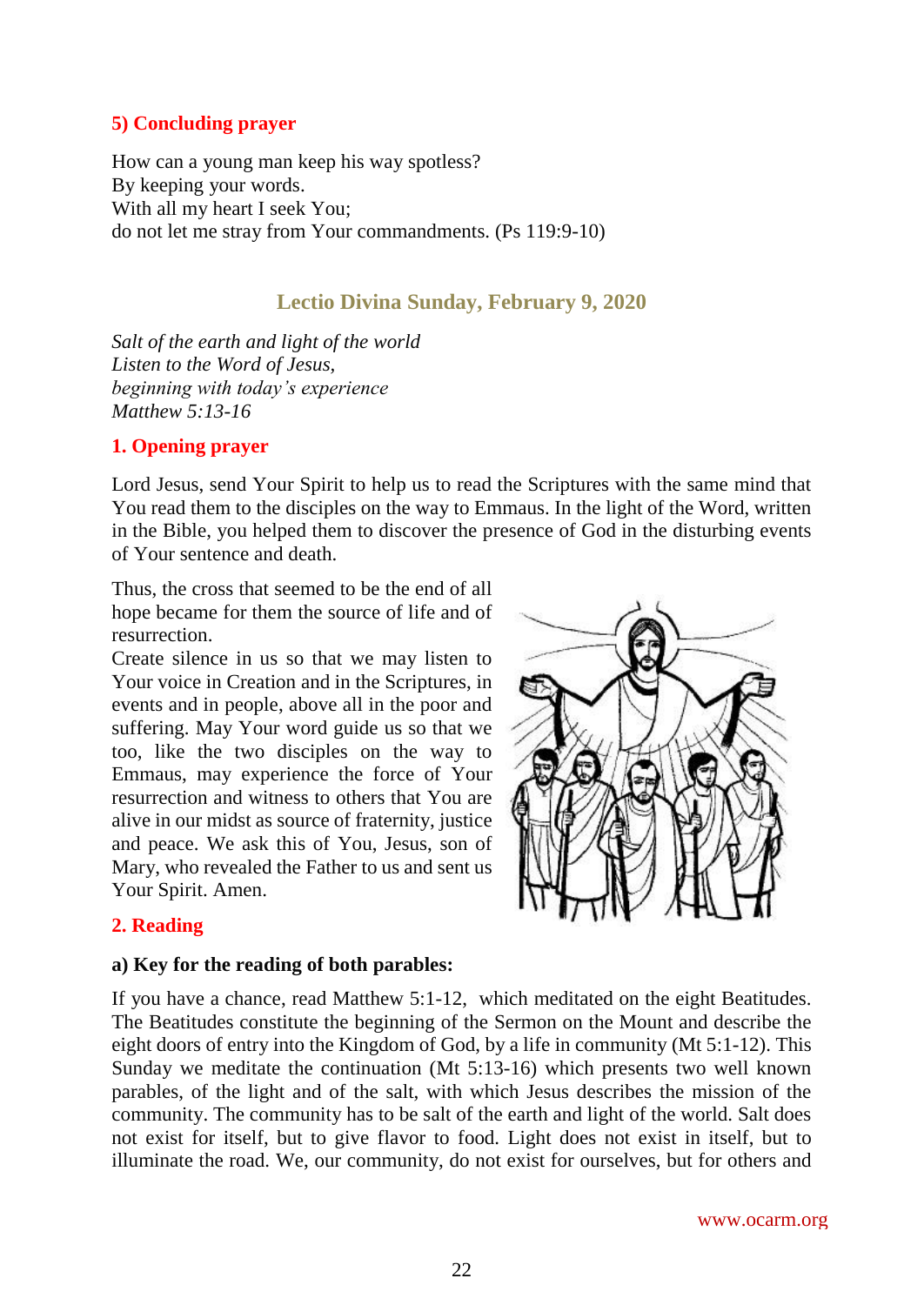for God.

Almost always when Jesus wants to communicate an important message, He has recourse to a parable or to a comparison, taken from daily life. In general, He does not explain the parable, because it is a question of things that we all know from experience. A parable is a provocation. Jesus provokes the audience to use its own personal experience to understand the message which He wants to communicate. In the case of the Gospel of this Sunday, Jesus wants that each one of us analyze the experience that he or she has of salt and light to understand the mission that is ours as Christians. In this world, is there someone, perhaps, who does not know what salt is or what light is? Jesus begins with two very common and universal things to communicate his message.

# **b) A division of the text to help in the reading:**

Matthew 5:13: The Parable of the salt Matthew 5:14-15: The Parable of the light Matthew 5:16: Application of the parable of the light.

# **c) The text:**

13 "You are salt for the earth. But if salt loses its taste, what can make it salty again? It is good for nothing, and can only be thrown out to be trampled under people's feet. 14 You are light for the world. A city built on a hill-top cannot be hidden. 15 No one lights a lamp to put it under a tub; they put it on the lamp-stand where it shines for everyone in the house. 16 In the same way your light must shine in people's sight, so that, seeing your good works, they may give praise to your Father in heaven."

# **3. A moment of prayerful silence**

so that the Word of God may penetrate and enlighten our life.

# **4. Some questions**

to help us in our personal reflection.

i) Which part of the text struck you most? Why?

ii) In the first place, before trying to understand the meaning of Jesus' words about the salt, try to reflect within yourself on the experience that you have of the salt in your life and try to discover this: "According to me, salt, for what is it good?" iii) Starting then from this personal experience concerning the salt, try to discover the meaning of Jesus' words for your life and for the life of the community, of the Church. Am I being salt? Is our community being salt? Is the Church being salt? iv) What meaning does light have in your life? What has been your experience concerning light?

v) What is the meaning of the parable of the light starting from the application which Jesus Himself makes in the parable?

# **5. For those who desire to deepen more on this theme**

# **a) Context of the discourse of Jesus:**

Literary context. The four verses of the Gospel of this Sunday (Mt 5: 13-16) are found among the eight Beatitudes (Mt 5:1-12) and the explanation of how the Law transmitted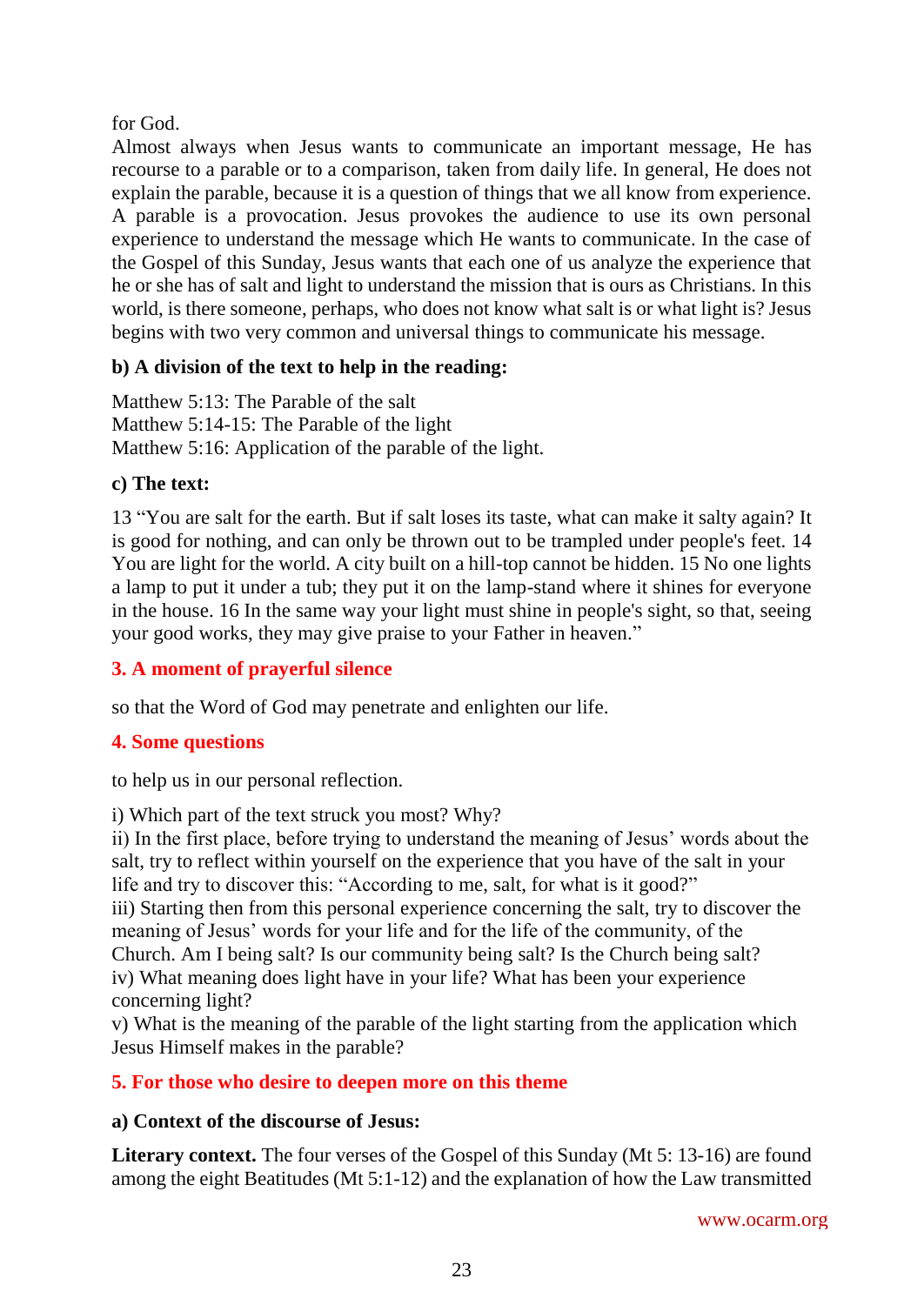by Moses is to be understood (Mt 5:17-19). Then follows the new reading which Jesus makes of the commandments of the Law of God (Mt 5:20-48). Jesus asks us to consider the purpose of the Law which according to Him is contained in the words: "Be perfect as your Heavenly Father is perfect" (Mt 5:48). Jesus asks us to imitate God! At the origin of this new teaching of Jesus is found the new experience which He has of God the Father. Observing the Law in this way, we will be salt of the earth and light of the world.

**Historical Context.** Many converted Jews continued to be faithful in the observance of the Law, just as they had done during their childhood. But now, having accepted Jesus as the Messiah, and, at the same time, being faithful to the teaching received from their parents and the Rabbi, they were cutting themselves out from their Hebrew past, they were expelled from the synagogues, from the ancient teachers and even from their parents (Mt 10:21-22). And in their own Christian community, they heard the converted pagans say that the Law of Moses had been surpassed and that it was not necessary to observe it. They were between two fires. On one side, the ancient teachers and companions excommunicated them. On the other side, the new companions criticized them. All this caused tension and uncertainty in them. The openness of some criticized the closeness of others and vice-versa. This conflict brought about a crisis which led them to close up in their own position. Some wanted to go ahead, others wanted to place the light under the table. And many asked themselves: "But definitively, what is our mission?" The parables of the salt and the light help us to reflect on the mission.

# **b) Commentary on the text:**

# Matthew 5:13: *The parable of the salt*

Using images of daily life, with simple and direct words, Jesus makes known what is the mission and the reason for being of the Community: to be salt! In that time, because of the great heat, people and animals needed to eat much salt. The salt was delivered in great blocks by the suppliers and these blocks were placed in the public square to be consumed by the people. The salt which remained fell on the ground, was no longer good for anything and it was stepped on by everyone. Jesus recalls this usage to clarify the mission which the disciples have to carry out. Without salt nobody could live, but what remained of the salt was good for nothing.

# Matthew 5, 14-16: *The Parable of the Light*

The comparison is obvious. Nobody lights a candle to place it under a bushel. A city on a mountain top cannot remain hidden. The community must be light, has to illuminate. It must not be afraid to show the good that it does. It does not do it to make it seen, but what it does can and should be seen. Salt does not exist for itself. Light does not exist for itself. This is the way a community should be: it cannot close itself in self.

# **c) To broaden the vision on the Beatitudes:**

# **I. The parables in the context of the community of that time**

Among the converted Jews there were two tendencies. Some thought that it was no longer necessary to observe the Laws of the Old Testament, because we have been saved by faith in Jesus and not by the observance of the Law (Rom 3:21-26). Others thought that they, being Jews, had to continue to observe the laws of the Old Testament (Acts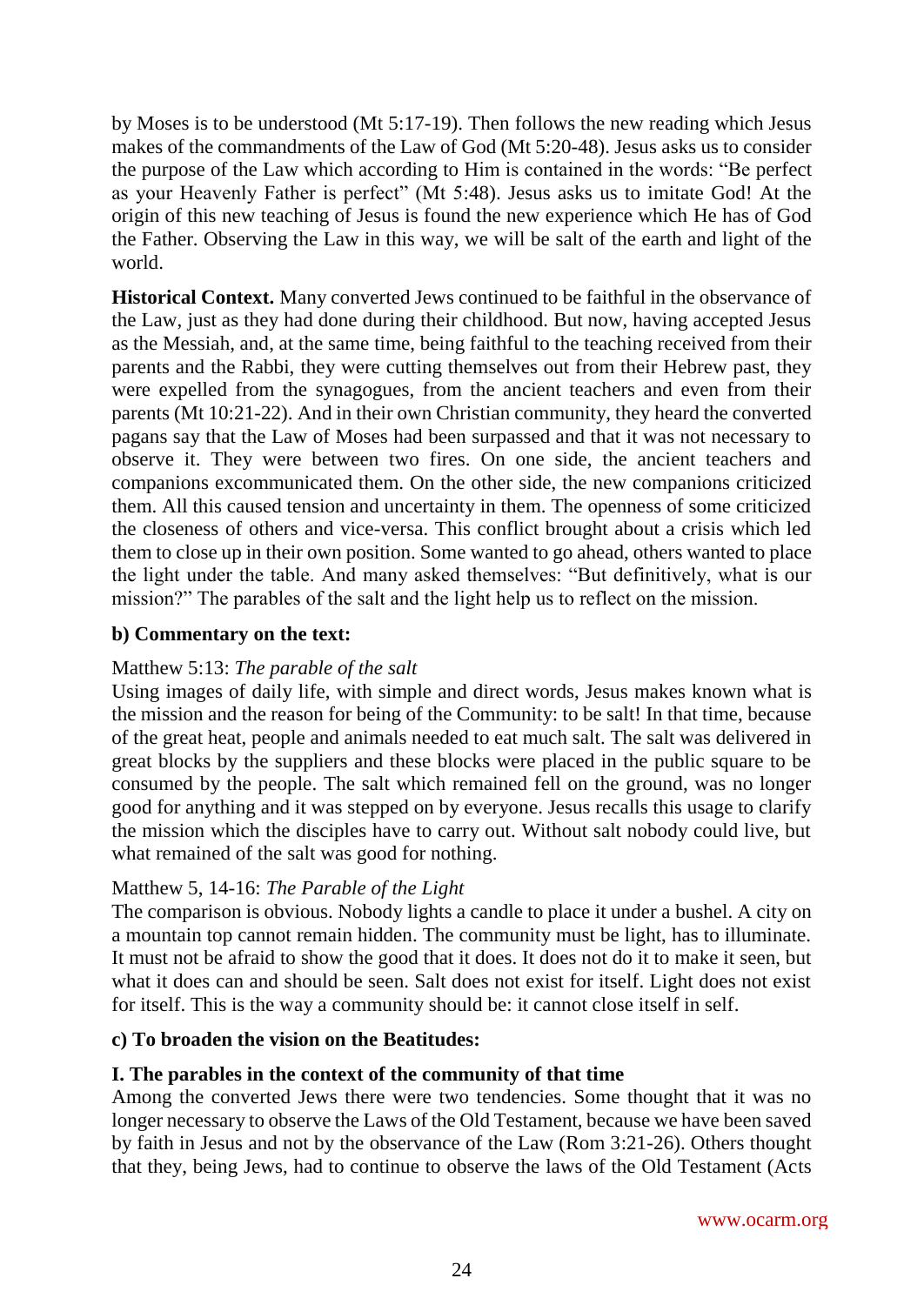15:1-2). In each one of these two tendencies there were some more radical groups. Before this conflict, Matthew seeks a balance to unite both extremes. The community has to be a space where this balance can be reached and where it can be lived. The community has to be the center of irradiation of this lived experience and show everyone the true meaning and the objective of the Law of God. The communities cannot go against the Law, nor can they close themselves up in themselves in the observance of the Law. Like Jesus, they have to take a step ahead and show in practice the objective which the Law wants to attain, that is, the perfect practice of love. Living in this way they will be "Salt of the Earth and Light of the World".

### **II. The various tendencies in the communities of the first Christians**

\* The Pharisees did not recognize the Messiah in Jesus and accepted only the Old Testament. In the communities there were persons who sympathized with the mentality of the Pharisees (Acts 15: 5).

\* Some converted Jews accepted Jesus as Messiah, but did not accept the freedom of Spirit with which the communities lived in the presence of the risen Jesus (Acts 15: 1). \* Others, whether converted Jews or Pagans, thought that with Jesus the end of the Old Testament had been attained and that, therefore, it was not necessary to maintain and to read the books of the Old Testament. From now on, only Jesus and the life in the Spirit! James criticizes this tendency (Acts 15:21).

\* There were Christians who lived fully their life in community in the freedom of the Spirit that they no longer considered either the life of Jesus nor the Old Testament. They wanted only the Christ of the Spirit! They said, "Jesus is cursed!" (I Cor 12:3).

\* The great concern in the Gospel of Matthew is to show that these three unities: (1) the Old Testament, (2) Jesus of Nazareth and (3) the life in the Spirit, cannot be separated. The three form part of the same and unique project of God and communicate to us the central certainty of faith: the God of Abraham and of Sarah is present in the community thanks to faith in Jesus of Nazareth.

# **6. Prayer: Psalm 27**

### *Yahweh is my light*

Yahweh is my light and my salvation, whom should I fear? Yahweh is the fortress of my life, whom should I dread? When the wicked advance against me to eat me up, they, my opponents, my enemies, are the ones who stumble and fall.

Though an army pitch camp against me, my heart will not fear, though war break out against me, my trust will never be shaken.

One thing I ask of Yahweh, one thing I seek: to dwell in Yahweh's house all the days of my life,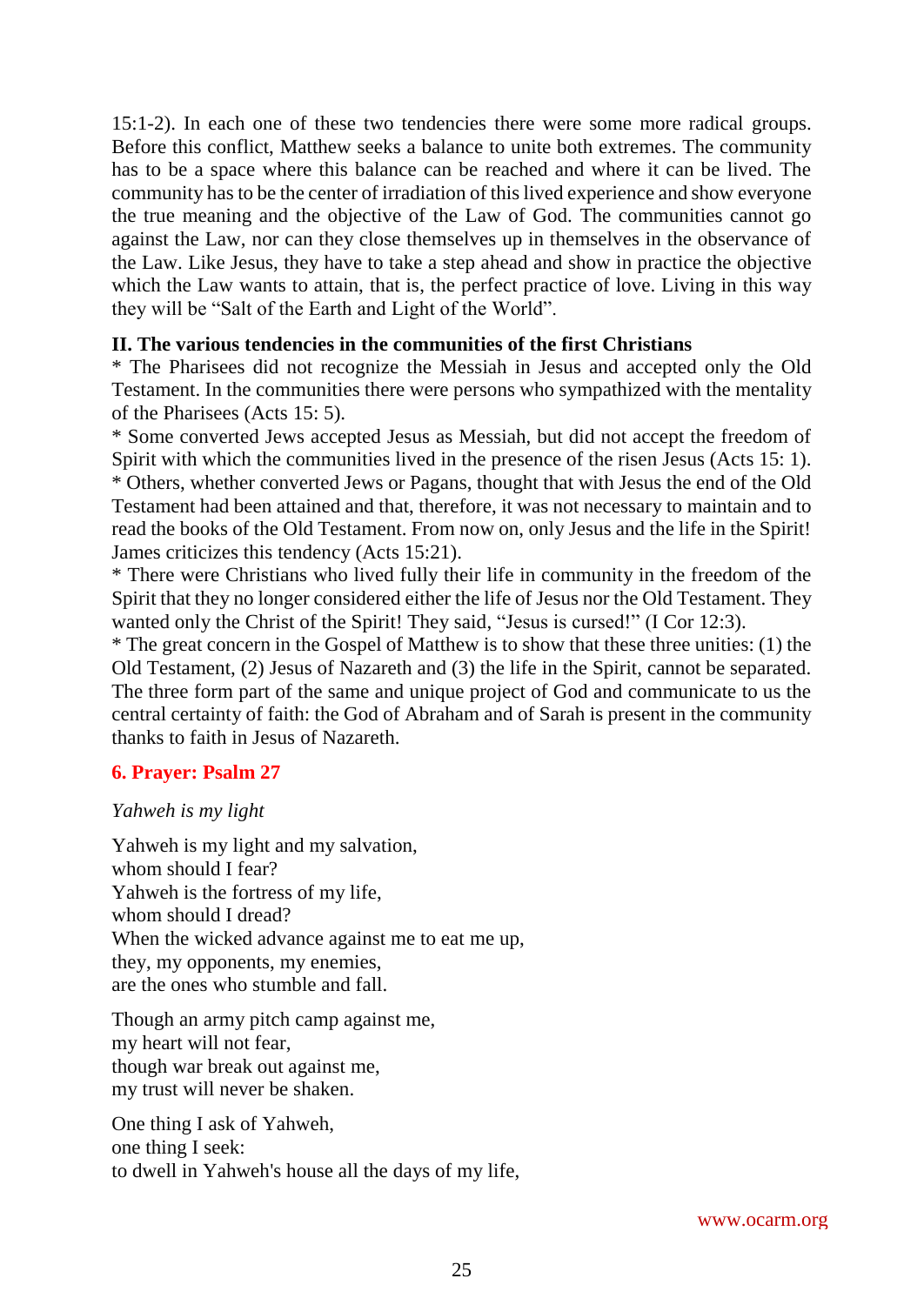to enjoy the sweetness of Yahweh, to seek out His temple.

For He hides me away under His roof on the day of evil, He folds me in the recesses of His tent, sets me high on a rock. Now my head is held high above the enemies who surround me; in His tent I will offer sacrifices of acclaim. I will sing, I will make music for Yahweh.

Yahweh, hear my voice as I cry. Pity me, answer me! Of You my heart has said, 'Seek His face!' Your face, Yahweh, I seek; do not turn away from me. Do not thrust aside Your servant in anger, without You I am helpless. Never leave me, never forsake me, God, my Savior. Though my father and mother forsake me, Yahweh will gather me up.

Yahweh, teach me Your way, lead me on the path of integrity because of my enemies; do not abandon me to the will of my foes false witnesses have risen against me, and are breathing out violence.

This I believe: I shall see the goodness of Yahweh in the land of the living. Put your hope in Yahweh, be strong, let your heart be bold, put your hope in Yahweh.

# **7. Final Prayer**

Lord Jesus, we thank for the word that has enabled us to understand better the will of the Father. May your Spirit enlighten our actions and grant us the strength to practice what your Word has revealed to us. May we, like Mary, Your mother, not only listen to but also practice the Word. You live and reign with the Father in the unity of the Holy Spirit forever and ever. Amen.

# **Lectio Divina Monday, February 10, 2020**

# <span id="page-25-0"></span>**1) Opening prayer**

Father, watch over Your family and keep us safe in Your care, for all our hope is in You. We ask this through our Lord Jesus Christ, Your Son,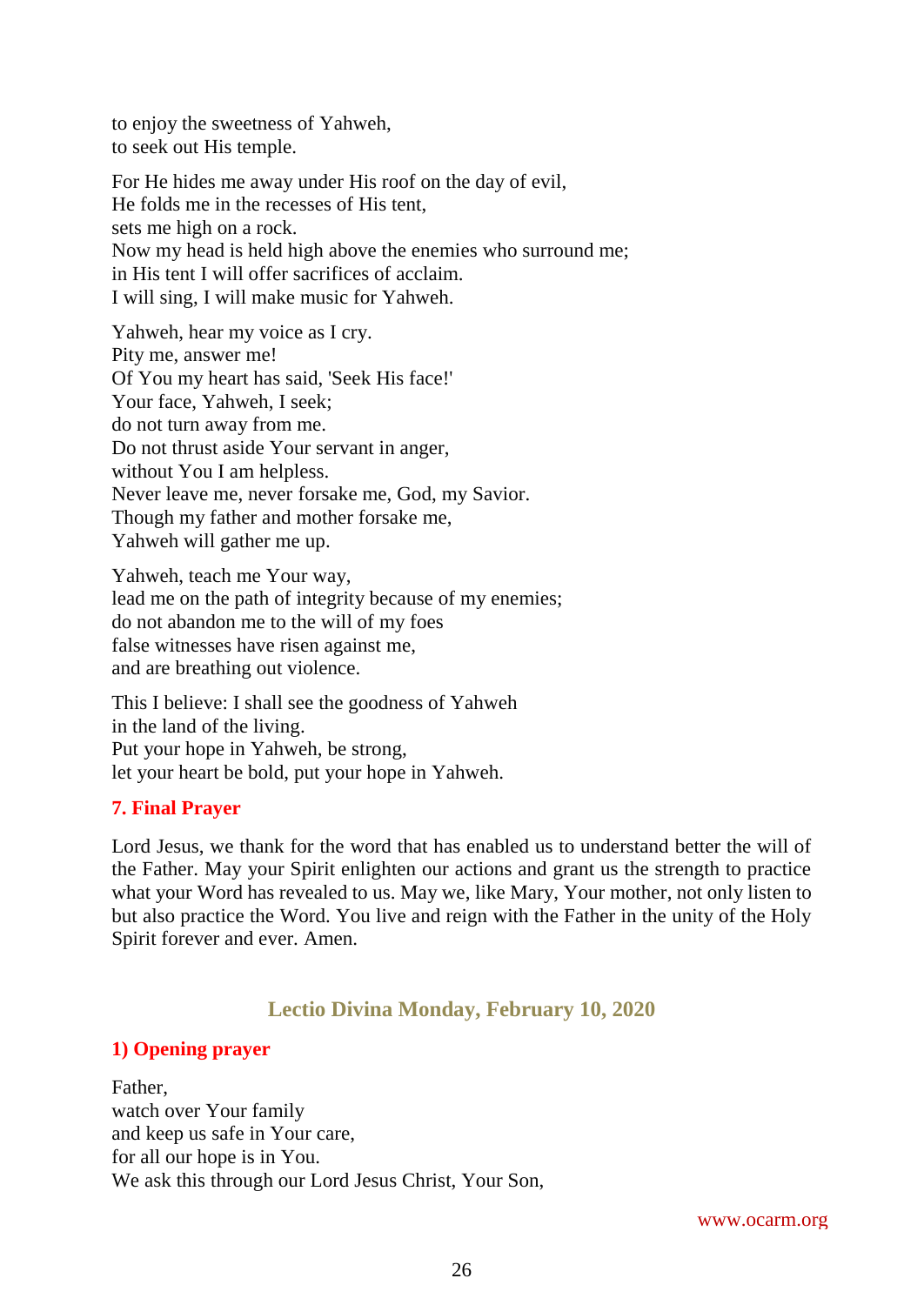who lives and reigns with You and the Holy Spirit, One God, forever and ever. Amen.

# **2) Gospel reading - Mark 6:53-56**

After making the crossing to the other side of the sea, Jesus and his disciples came to land at Gennesaret and tied up there. As they were leaving the boat, people immediately recognized him. They scurried about the surrounding country and began to bring in the sick on mats to wherever they heard he was. Whatever villages or towns or countryside he entered, they laid the sick in the marketplaces and begged him that they might touch only the tassel on his cloak; and as many as touched it were healed.

# **3) Reflection**

The text of today's Gospel is the final part of the whole passage of Mark 6:45-56, which presents three different themes: a) Jesus goes to the mountain alone to pray (Mk 6:45- 46); b) Immediately after, He walks on the water, goes toward the disciples who are struggling against the waves of the sea (Mk 6: 47-52); 3) Now, in today s Gospel, when they were already on the shore, the people look for Jesus so that He can cure their sick (Mk 6:53-56).

Mark 6: 53-56. The search of the people. At that time, Jesus and His disciples having made the crossing, they came to land at Gennesaret. When they disembarked, the people recognized Him at once. The people were numerous. They came from all parts, bringing their sick. The enthusiasm of the people who look for Jesus, recognize Him, and follow Him is surprising. What impels people to search for Jesus is not only the desire to encounter Him, to be with Him, but rather the desire to be cured of their sicknesses. Hurrying through the countryside, they brought the sick on stretchers to wherever they heard He went.

And wherever He went, to village or town or farm, they laid down the sick in the open spaces, begging Him to let them touch even the fringe of His cloak, and all those who touched Him were saved. The Gospel of Matthew comments and enlightens this fact quoting the figure of the Servant of Yahweh, of whom Isaiah says, "Yet ours were the sufferings he was bearing, ours the sorrows he was carrying." (Is 53: 4 and Mt 8: 16- 17)

To teach and to cure, to cure and to teach. Right from the beginning of His apostolic activity, Jesus goes through all the villages of Galilee, to speak to the people about the imminent coming of the Kingdom of God (Mk 1: 14-15). There, wherever He finds people to listen to Him, He speaks and transmits the Good News of God; He accepts the sick, in all places: in the synagogues during the celebration of the Word on Saturday (Mk 1: 21; 3: 1; 6: 2); in the informal meetings in the houses of friends (Mk 2: 1,15; 7: 17; 9:28; 10:10); walking on the street with the disciples (Mk 2: 23); along the beach, sitting in a boat (Mk 4: 1); in the desert where He took refuge and where people looked for Him (Mk 1: 45; 6: 32-34); on the mountain from where He proclaimed the Beatitudes (Mt 5: 1); in the squares of the villages and of the cities, where the people took their sick (Mk 6: 55-56); in the Temple of Jerusalem, on the occasion of pilgrimages, every day without fear (Mk 14: 49)! To cure and to teach, to teach and to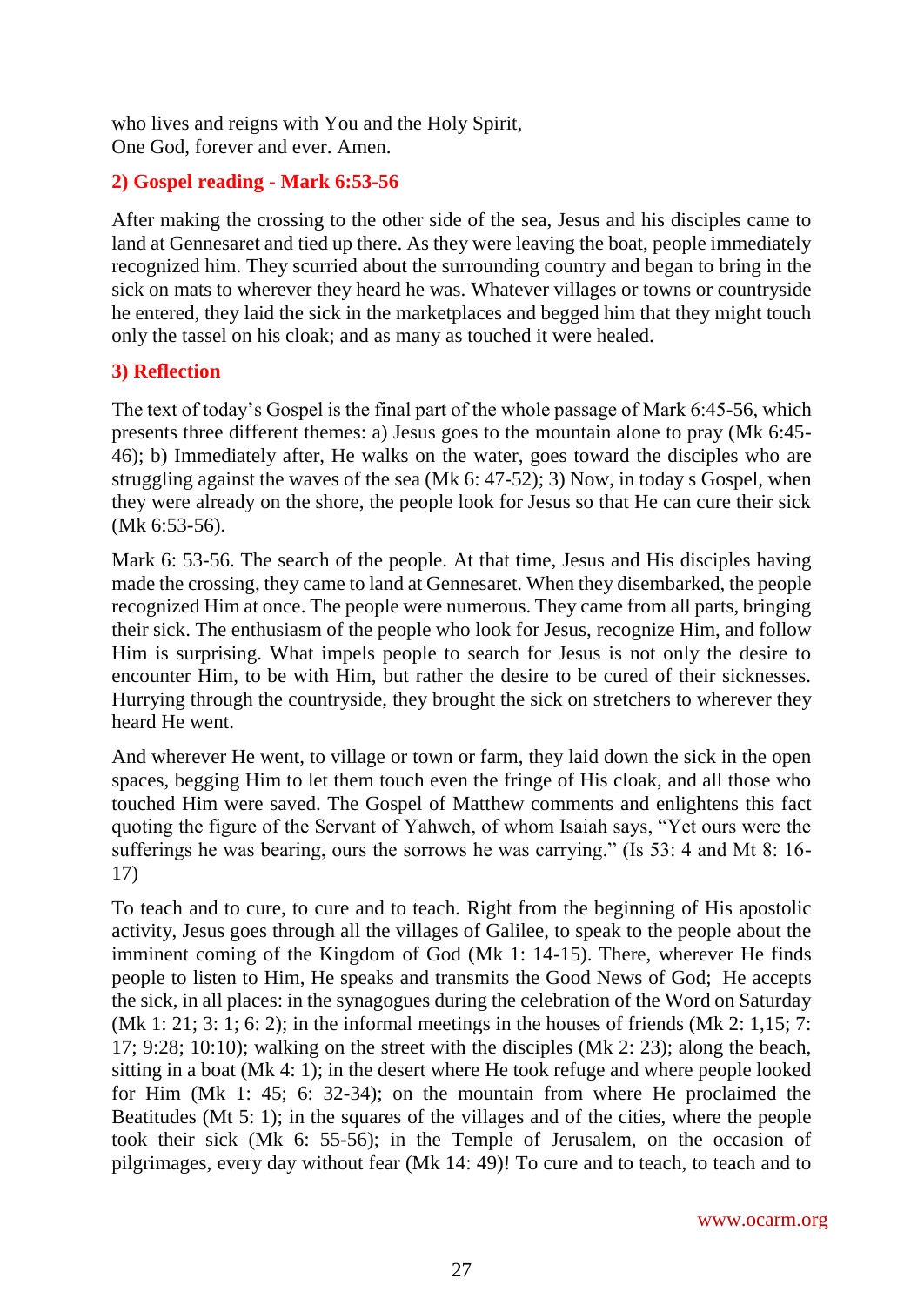cure, that is what Jesus did the most (Mk 2: 13; 4: 1-2; 6: 34). This is what He used to do (Mk 10:1). The people were amazed (Mk 12: 37; 1: 22,27; 11:18) and they looked for Him, as a crowd.

The origin of this great enthusiasm of the people was, on the one hand, the person of Jesus who called and attracted and, on the other hand, the abandonment in which people lived, they were like sheep without a shepherd (cf. Mk 6:34). In Jesus, everything was revelation of what impelled Him from within! He not only spoke of God, but He also revealed Him. He communicated something of what He Himself lived and experienced. He not only announced the Good News. He Himself was a proof, a living witness of the Kingdom. In Him was manifested what happens when a human being allows God to reign in His life. What has value, what is important, is not only the words, but also, and above all, the witness, the concrete gesture. This is the Good News which attracts!

### **4) Personal questions**

The enthusiasm of the people for Jesus, looking for the sense of life and a solution for their ills. Where does this exist today? Does in exist in you? Does it exist in others? What attracts is Jesus' loving attitude toward the poor and the abandoned. And I? How do I deal with the people excluded by society?

# **5) Concluding prayer**

How countless are Your works, Yahweh, all of them made so wisely! The earth is full of Your creatures. Bless Yahweh, my soul. (Ps 104:24,35)

# **Lectio Divina Tuesday, February 11, 2020**

# <span id="page-27-0"></span>**1) Opening prayer**

Father, watch over Your family and keep us safe in Your care, for all our hope is in You. We ask this through our Lord Jesus Christ, Your Son, who lives and reigns with You and the Holy Spirit, One God, forever and ever. Amen.

# **2) Gospel reading - Mark 7:1-13**

When the Pharisees with some scribes who had come from Jerusalem gathered around Jesus, they observed that some of his disciples ate their meals with unclean, that is, unwashed, hands. (For the Pharisees and, in fact, all Jews, do not eat without carefully washing their hands, keeping the tradition of the elders. And on coming from the marketplace they do not eat without purifying themselves. And there are many other things that they have traditionally observed, the purification of cups and jugs and kettles and beds.) So the Pharisees and scribes questioned him, "Why do your disciples not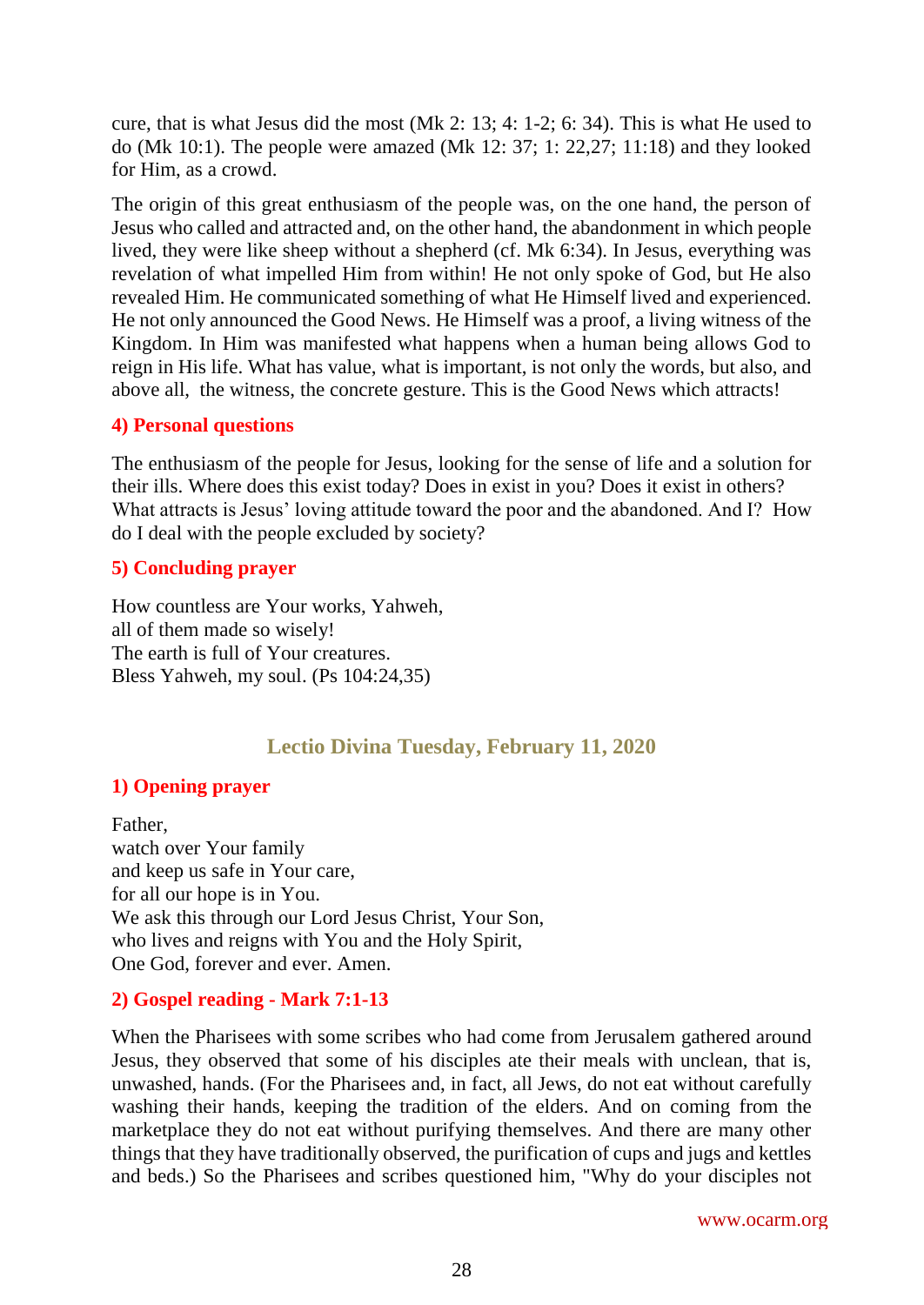follow the tradition of the elders but instead eat a meal with unclean hands?" He responded, "Well did Isaiah prophesy about you hypocrites, as it is written: This people honors me with their lips, but their hearts are far from me; In vain do they worship me, teaching as doctrines human precepts. You disregard God's commandment but cling to human tradition." He went on to say, "How well you have set aside the commandment of God in order to uphold your tradition! For Moses said, Honor your father and your mother, and whoever curses father or mother shall die. Yet you say, "If someone says to father or mother, 'Any support you might have had from me is qorban' (meaning, dedicated to God), you allow him to do nothing more for his father or mother. You nullify the word of God in favor of your tradition that you have handed on. And you do many such things."

# **3) Reflection**

The Gospel today speaks about the religious traditions of that time and of the Pharisees who taught this tradition to the people, for example, to eat without washing their hands, as they said, "to eat with impure hands." Many of these traditions were separated from life and had lost their significance. But even if this was the state of things, these traditions were kept and taught, either because of fear or because of superstition. The Gospel presents some instructions of Jesus concerning these traditions.

Mark 7: 1-2: Control of the Pharisees and liberty of the disciples. The Pharisees and some, who had come from Jerusalem, observed how the disciples of Jesus ate bread with impure hands. Here there are three points which deserve to be highlighted: a) They were from Jerusalem, from the capital city! This means that they had come to observe and to control what Jesus did. b) The disciples do not wash their hands before eating! This means that being with Jesus impels them to have the courage to transgress the norms which tradition imposed on the people, but that no longer had any sense, any meaning for life. c) The practice of washing hands, which up until now continues to be an important norm of hygiene, had assumed for them a religious significance which served to control and discriminate against people.

Mark 7: 3-4: The Tradition of the Ancients. The Tradition of the Ancients transmitted norms which had to be observed by the people in order to have the purity required by the Law. The observance of the Law was a very serious matter for the people of that time. They thought that an impure person could not receive the blessings promised by God to Abraham. The norms on purity were taught in order to open the way to God, source of peace. In reality, instead of being a source of peace, the norms constituted a prison, slavery. For the poor, it was practically impossible to observe the hundreds of norms, of traditions and of laws. For this reason they were considered ignorant and damned persons who did not know the Law (Jn 7: 49).

Mark 7: 5: The scribes and the Pharisees criticize the behavior of Jesus' disciples. The scribes and Pharisees ask Jesus, " Why do Your disciples not behave according to the tradition of the Ancients and eat the bread with impure hands? They think that they are interested in knowing the reason for the disciples' behavior. In reality, they criticize Jesus because He allows the disciples to transgress the norms of purity. The Pharisees formed a type of confraternity, the principal concern of which was to observe all the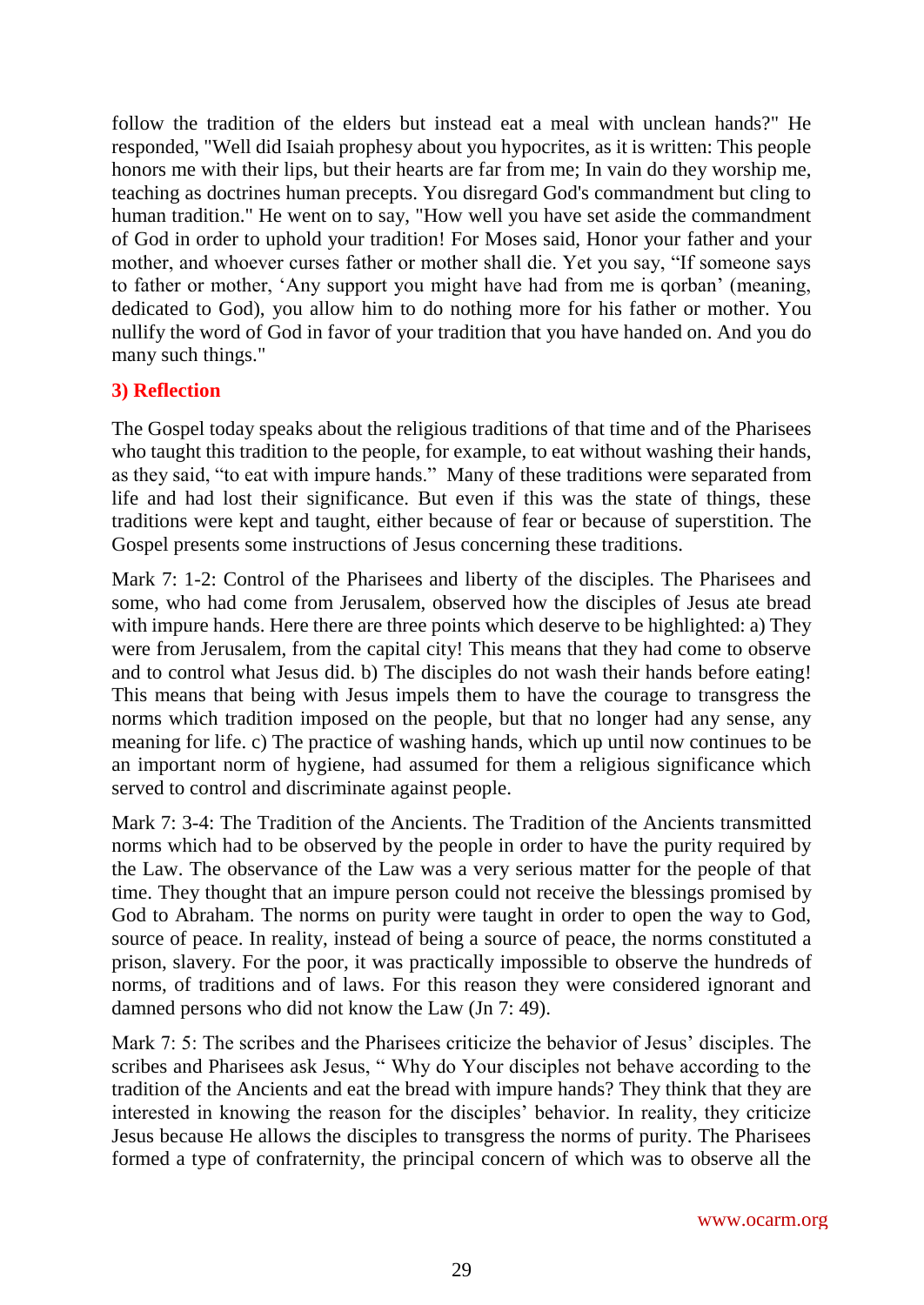laws of purity. The were responsible for the doctrine. They taught the laws relative to the observance of purity.

Mark 7: 6-13 Jesus criticizes the inconsistency of the Pharisees. Jesus answers quoting Isaiah: "This people approaches me only in words, honors me only with lip service, while their hearts are far from me" (cf. Is 29:13). Insisting on the norms of purity, the Pharisees emptied the content of the commandments of God's Law. Jesus quotes a concrete example. They said, "The person who offers his goods to the Temple cannot use these goods to help those in greater need." Thus, in the name of tradition they emptied the fourth commandment of its content, which commands to love father and mother. These people seem to be very observant, but they are only so externally. In their heart, they remain far away from God. As the hymn says, " His name is Jesus Christ and is hungry, and lives out on the sidewalk. And people when they pass by, sometimes do not stop, because they are afraid to arrive late to church!" At the time of Jesus, people in their wisdom were not in agreement with everything they were taught. They were hoping that one day the Messiah would come to indicate another way to attain purity. In Jesus this hope becomes a reality.

# **4) Personal questions**

Do you know any religious tradition today which does not make much sense, but which continues to be taught?

The Pharisees were practicing Jews, but their faith was divided, separated from the life of the people. This is why Jesus criticizes them. Would Jesus criticize us today? For what things?

### **5) Concluding prayer**

Our Lord, how majestic is Your name throughout the world! I look up at Your heavens, shaped by Your fingers, at the moon and the stars You set firmwhat are human beings that You spare a thought for them, or the child of Adam that you care for him? (Ps 8:1,3-4)

# **Lectio Divina Wednesday, February 12, 2020**

# <span id="page-29-0"></span>**1) Opening prayer**

Father, watch over Your family and keep us safe in Your care, for all our hope is in You. We ask this through our Lord Jesus Christ, Your Son, who lives and reigns with You and the Holy Spirit, One God, forever and ever. Amen.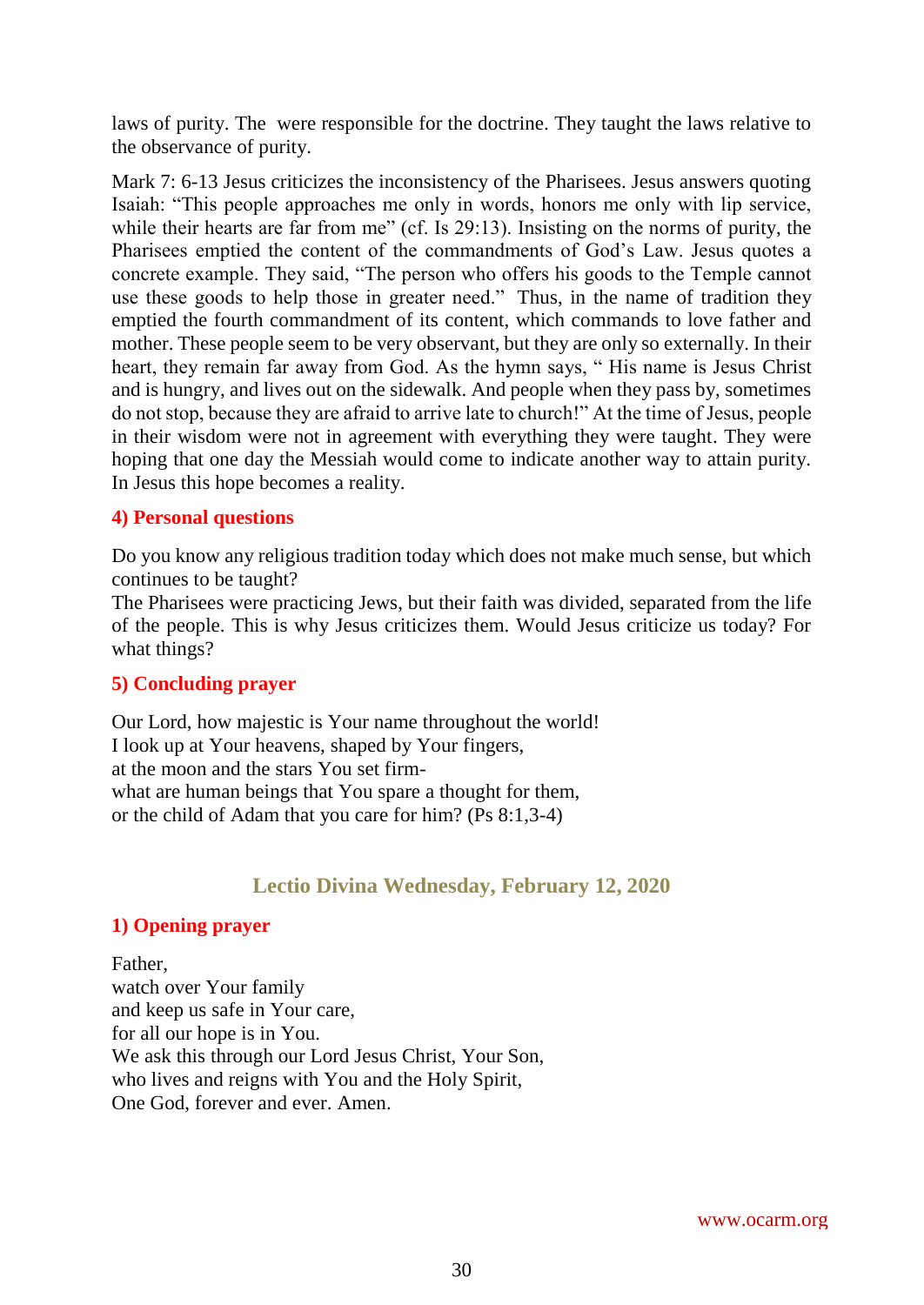# **2) Gospel reading - Mark 7:14-23**

Jesus summoned the crowd again and said to them, "Hear me, all of you, and understand. Nothing that enters one from outside can defile that person; but the things that come out from within are what defile." When he got home away from the crowd his disciples questioned him about the parable. He said to them, "Are even you likewise without understanding? Do you not realize that everything that goes into a person from outside cannot defile, since it enters not the heart but the stomach and passes out into the latrine?" (Thus he declared all foods clean.) "But what comes out of the man, that is what defiles him. From within the man, from his heart, come evil thoughts, unchastity, theft, murder, adultery, greed, malice, deceit, licentiousness, envy, blasphemy, arrogance, folly. All these evils come from within and they defile."

# **3) Reflection**

The Gospel today is the continuation of the themes on which we meditated yesterday. Jesus helps the people and the disciples to understand better the significance of purity before God. For centuries, the Jews, in order not to contract impurity, observed many norms and customs bound to food, to drink, to dress, to hygiene of the body, to contact with persons of other races and religions, etc. (Mk 7: 3-4). For them it was forbidden to have contact with gentiles and to eat with them. In the 70's, the time of Mark, some converted Jews said, "Now that we are Christians we have to abandon these ancient customs which separate us from converted gentiles!" But others thought that they had to continue with the observance of these laws of purity (cf. Col 2: 16,20-22). The attitude of Jesus, described in today's Gospel, helps us to overcome this problem.

Mark 7: 14-16: Jesus opens a new way to try to bring people closer to God. He says to the crowds, "Nothing that goes into someone from outside can make that person unclean; it is the things that come out of someone that make that person unclean (Mk 7: 15). Jesus overturns things: what is impure does not come from outside to the inside, as the Doctors of the Law taught, but what comes from inside to the outside. Thus, nobody ever needs to ask himself if this or that food is pure or impure. Jesus places what is pure and impure on another level, not on the level of ethical behavior. He opens a new way to reach God, and in this way realizes the most profound design of the people. .

Mark 7: 17-23: In the house, the disciples asked for an explanation. The disciples did not understand what Jesus wanted to say with that affirmation. When they reached the house, they ask for an explanation. The disciples' question surprises Jesus. He thought that they had understood the parable. In His explanation to the disciples He goes to the very bottom of the question of impurity. He declares that all food is pure! In other words, no food which enters into the human being from outside can make him become impure, because it does not go to the heart, but to the stomach and ends in the septic tank, but what makes one become impure, according to Jesus, is what comes out from within the heart to poison human relationships. And then He enumerates some of them: prostitution, murder, adultery, ambition, theft, etc. Thus in many ways, by means of the word, of life together, of living close to one another, Jesus helps people to attain purity in another way. By means of the word He purified the lepers (Mk 1: 40-44), cast out unclean spirits (Mk 1: 26,39; 3: 15,22, etc.), and overcame death, which was the source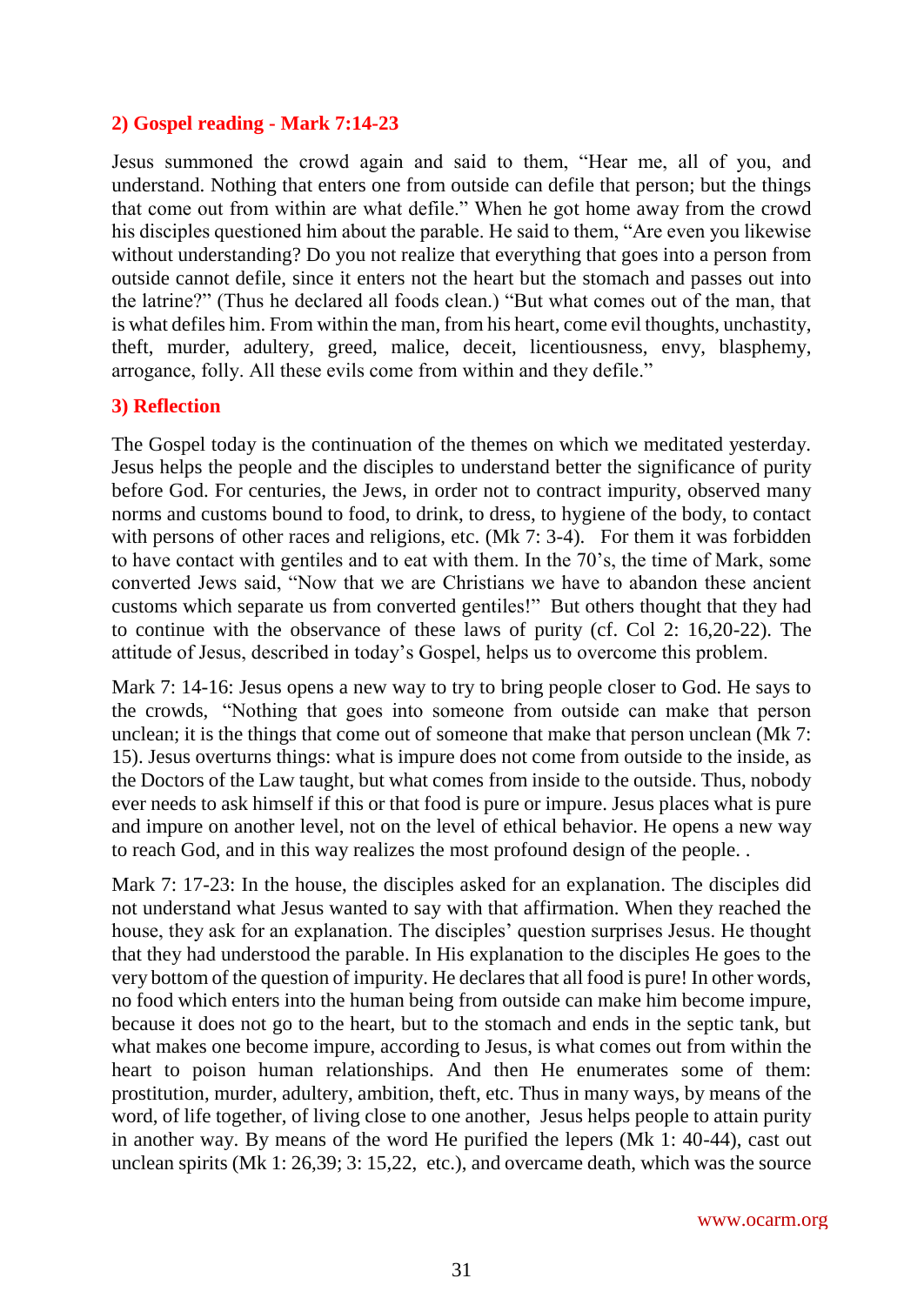of all impurity. Thanks to Jesus, who touches her, the woman who was excluded and considered impure is cured (Mk 5: 25-34). Without fear of being contaminated, Jesus eats together with people who were considered impure (Mk 2: 15-17).

The laws of purity at the time of Jesus. The people of that time were concerned very much about purity. The laws and the norms of purity indicated the necessary conditions to be able to place oneself before God and to feel well in His presence. One could not approach God in just any way, because God is holy. The Law stated, "Be holy because I am holy!" (Lv 19: 2). One who was not pure could not get close to God to receive the blessings promised to Abraham. The laws of what was pure and impure (Lv 11 to 16) were written after the time of slavery in Babylon, around the year 800 after the Exodus, but had its origin in the ancient mentality and customs of the people of the Bible. A religious and mystical vision of the world led people to appreciate things, people and animals, beginning from the category of purity (Gn 7: 2; Dt 14: 13-21; Nm 12: 10-15; Dt 24: 8-9).

In the context of the Persian domination, the fifth and fourth centuries before Christ, before the difficulties of reconstructing the Temple of Jerusalem and of the survival of the clergy, the priests who governed the people of the Bible increased the laws relative to poverty and obliged the people to offer sacrifices of purification for sin. Thus, after child birth (Lv 12: 1-8), menstruation (Lv 15: 19-24) the cure of a hemorrhage (Lv 15: 25-30), women had to offer sacrifices to recover purity. Lepers (Lv 13) or people who had contact with impure things or animals (Lv 5:1-13) also had to offer sacrifices. Part of this offering remained for the priests (Lv 5: 13).

At the time of Jesus, to touch a leper, to eat with a tax collector or publican, to eat without washing your hands, and so many other activities rendered the person impure, and any contact with this person contaminated the others. For this reason, it was necessary to avoid an impure person. People lived with fear, always threatened by so many impure things which threatened life. They were obliged to live without trust, not trusting anything or anybody. Now, all of a sudden, everything changes! Through faith in Jesus, it was possible to have purity and to feel good before God without having to observe all those laws and those norms of the ancient tradition . It was liberation! The Good News announced by Jesus took away all fear from the people, and they no longer had to be in a defensive situation all the time, and He gives them back the desire to live, and the joy of being children of God, without fear of being happy!

# **4) Personal questions**

In your life, are there any traditions which you consider sacred and others which you do not? Which ones? Why?

In the name of the tradition of the ancients, the Pharisees refused the Commandment of Jesus. Does this happen today? Where and when? Does it also happen in my life?

# **5) Concluding prayer**

The upright have Yahweh for their Savior, their refuge in times of trouble; Yahweh helps them and rescues them,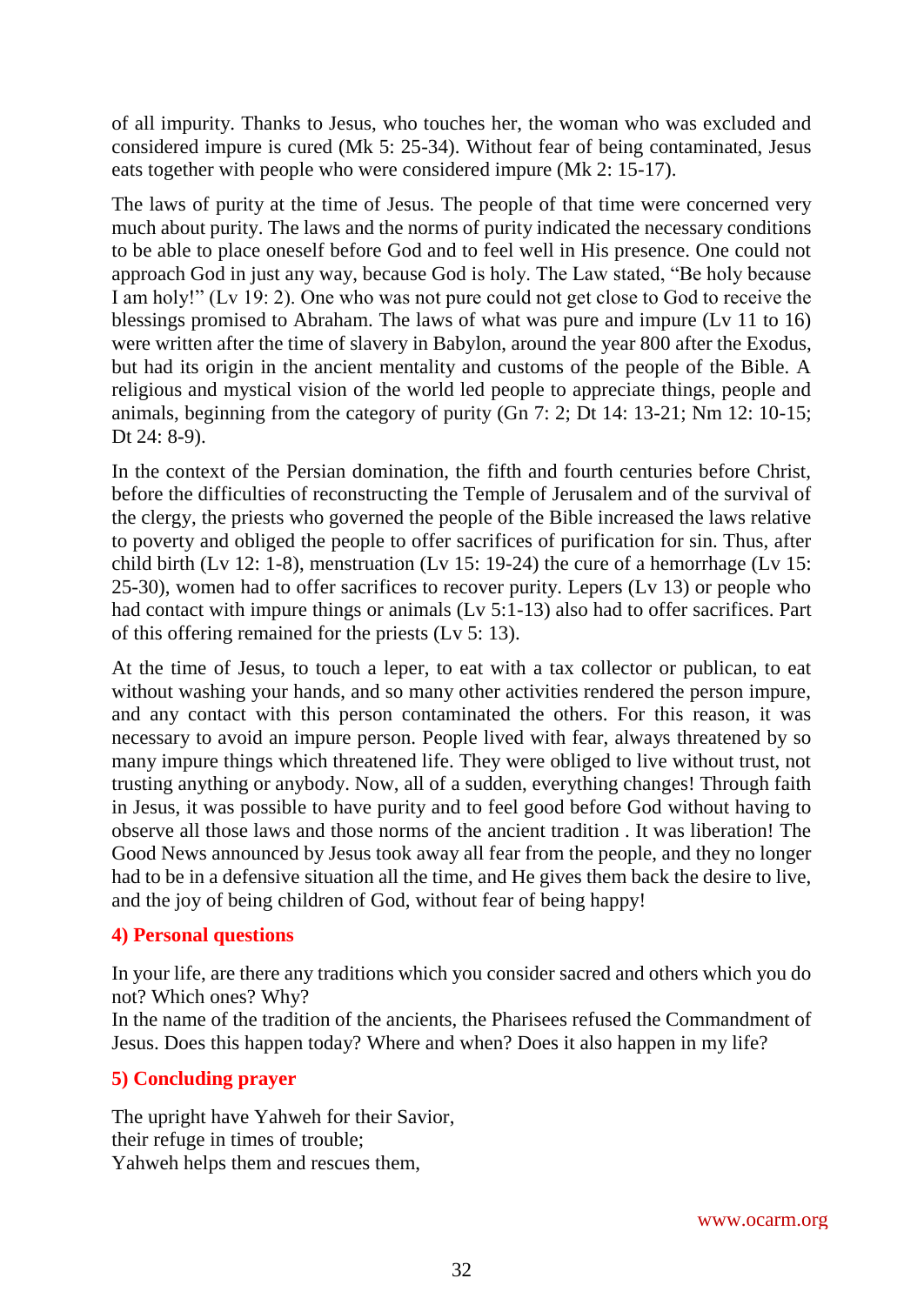He will rescue them from the wicked, and save them because they take refuge in Him. (Ps 37:39-40)

# **Lectio Divina Thursday, February 13, 2020**

# <span id="page-32-0"></span>**1) Opening prayer**

Father, watch over Your family and keep us safe in Your care, for all our hope is in You. We ask this through our Lord Jesus Christ, Your Son, who lives and reigns with You and the Holy Spirit, One God, forever and ever. Amen.

# **2) Gospel reading - Mark 7:24-30**

Jesus went to the district of Tyre. He entered a house and wanted no one to know about it, but he could not escape notice. Soon a woman whose daughter had an unclean spirit heard about him. She came and fell at his feet. The woman was a Greek, a Syrophoenician by birth, and she begged him to drive the demon out of her daughter. He said to her, "Let the children be fed first. For it is not right to take the food of the children and throw it to the dogs." She replied and said to him, "Lord, even the dogs under the table eat the children's scraps." Then he said to her, "For saying this, you may go. The demon has gone out of your daughter." When the woman went home, she found the child lying in bed and the demon gone.

# **3) Reflection**

In today's Gospel we see how Jesus is attentive to a foreign woman, belonging to another race and to another religion, even though this was forbidden by the religious law of that time. At the beginning Jesus did not want to help her, but the woman insists and obtains what she wants: the cure of her daughter.

Jesus is trying to broaden the mentality of the disciples and of the people beyond the traditional vision. In the multiplication of the loaves, He had insisted on sharing (Mk 6: 30-44). He had declared all food pure (Mk 7: 1-23). In this episode of the Canaanite woman, He exceeds, goes beyond the frontiers of the national territory and accepts a foreign woman who did not belong to the people and with whom it was forbidden to speak. These initiatives of Jesus, which come from His experience of God the Father, were foreign to the mentality of the people of that time; Jesus helps the people to get out of their way of experiencing God in life.

Mark 7: 24: Jesus gets out of that territory. In the Gospel yesterday (Mk 7: 14-23) and of the day before (Mk 7: 1-13), Jesus had criticized the incoherence of the tradition of the ancients and had helped the people and the disciples to get out of the prison of the laws of purity. Here, in Mark 7: 24, He leaves Galilee. He seems to want to get out from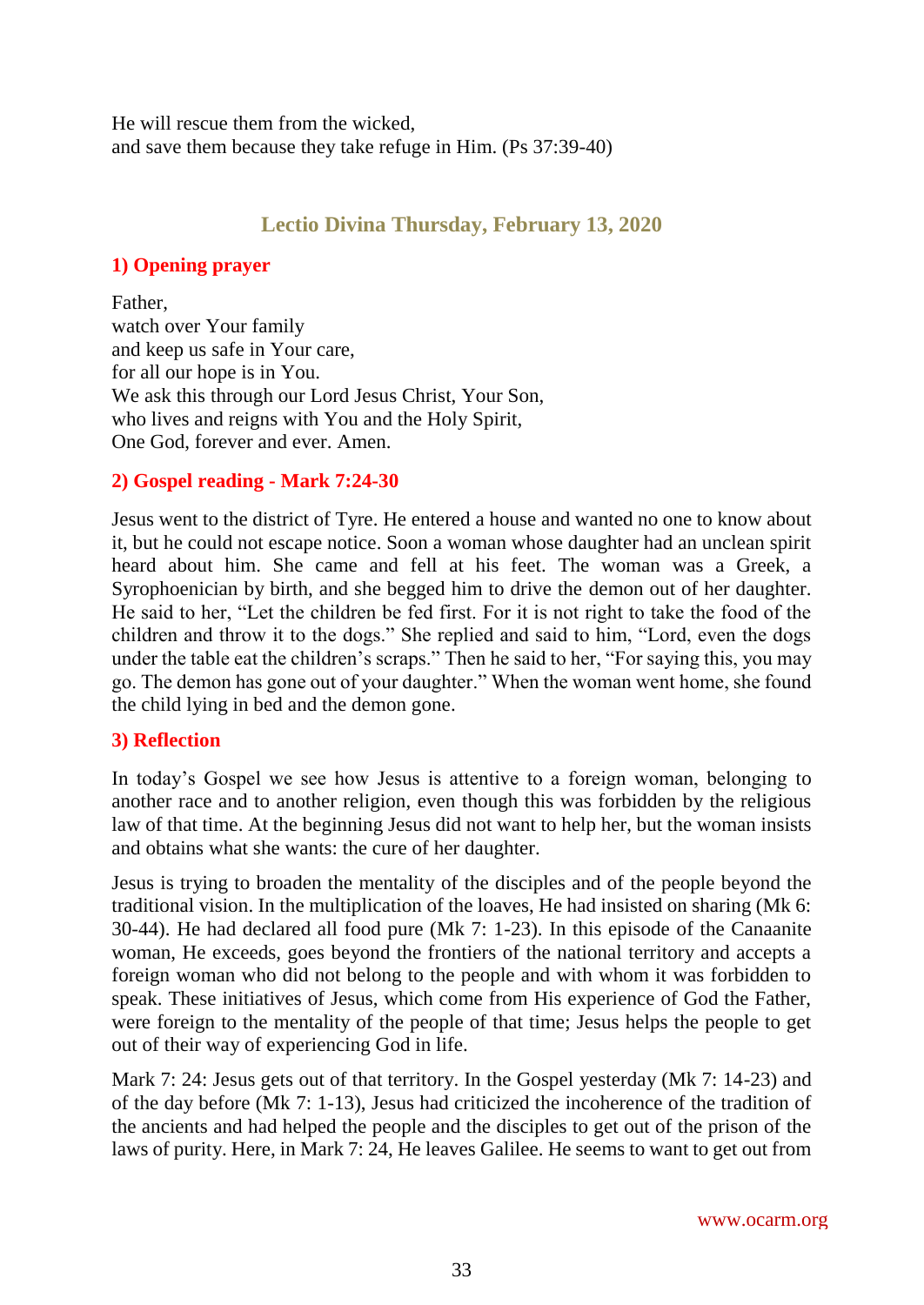the prison of territory and race. Finding Himself outside, He does not want to be recognized. But His fame had reached there before. People had recourse to Jesus.

Mark 7: 25-26: The situation. A woman approaches Jesus and begins to ask for help for her daughter who is sick. Mark says explicitly that she belongs to another race and to another religion. That means that she was a gentile. She throws herself at the feet of Jesus and begins to plead for the cure of her daughter, who was possessed by an unclean spirit. For the gentiles it was not a problem to go to Jesus. But for the Jews to live with gentiles was a problem!

Mark 7: 27: The response of Jesus. Faithful to the norms of His religion, Jesus says that it is not appropriate to take the bread of the children and give it to little dogs! This was a hard phrase. The comparison came from life in the family. Even now, children and dogs are numerous, especially in poor neighborhoods. Jesus affirms one thing: no mother takes away bread from the mouth of her children to give it to the dogs. In this case the children were the Hebrew people and the little dogs, the gentiles. At the time of the Old Testament, because of rivalry among the people, the people used to call other people dogs (1 Sam 17: 43). In the other Gospels, Jesus explains the reason for His refusal: "I have been sent only for the lost sheep of the house of Israel!" (Mt 15:24). In other words, the Father does not want Me to take care of this woman!

Mark 7: 28: The reaction of the woman. She agrees with Jesus, but she extends the comparison and applies it to her case: Jesus, this is true, but the little dogs also eat the crumbs that fall from the table of the children! It is as if she said, "If I am a little dog, then I have the right of little dogs, that is, the crumbs that fall from the table belong to me!" She simply draws conclusions from the parable that Jesus told and shows that even in the house of Jesus, the little dogs eat the crumbs that fall from the table of the children. And in the house of Jesus , that is, in the Christian community, the multiplication of the bread for the children was so abundant that there were twelve baskets full left over (Mk 6: 42) for the little dogs , that is, for her, for the gentiles!

Mark 7: 29-30: The reaction of Jesus: "Because of what you have said, go. The devil has gone out of your daughter!" In the other Gospels it is made more explicit: "Great is your faith! May it be done as you wish!" (Mt 15: 28). If Jesus accepts the woman's request, it is because He understands that now the Father wanted Him to accept her request. This episode helps us to understand something of the mystery which envelops the person of Jesus and His life with the Father. Observing the reactions and the attitudes of the people, Jesus discovers the will of the Father in the events of life. The attitude of the woman opens a new horizon in the life of Jesus. Thanks to her, He discovers better the project of the Father for all those who seek to liberate themselves from the chains which imprison their energy. Thus, throughout the pages of the Gospel of Mark, there is a growing opening toward the people. In this way, Mark leads the readers to open themselves before the reality of the world which surrounds them and to overcome the preconceptions which prevent a peaceful living together among the people. This opening toward gentiles appears very clearly in the final order given by Jesus to the disciples, after His Resurrection: "Go out to the whole world, proclaim the Gospel to all creation" (Mk 16: 15).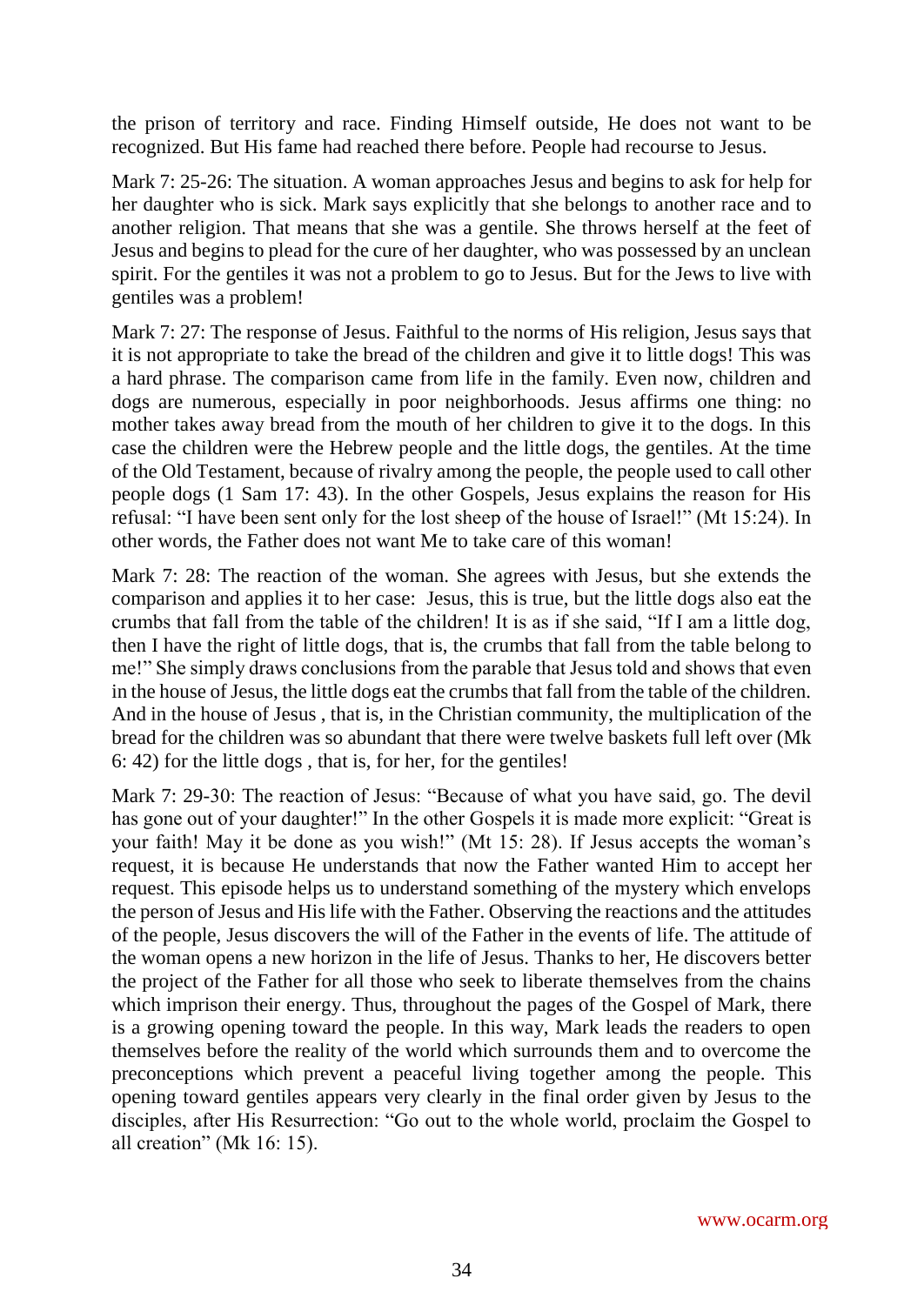# **4) Personal questions**

Concretely, what do you do to live peacefully with people of other Christian Churches? In the neighborhood where you live, are there people of other religions? Which? Do you normally speak with people of other religions?

What kind of broadening of mind does this text demand from us today, in the family and in the community?

### **5) Concluding prayer**

Blessed are those who keep to what is just, whose conduct is always upright! Remember me, Yahweh, in Your love for Your people. Come near to me with Your saving power. (Ps 106:3-4)

# **Lectio Divina Friday, February 14, 2020**

### <span id="page-34-0"></span>**1) Opening prayer**

Father, watch over Your family and keep us safe in Your care, for all our hope is in You. We ask this through our Lord Jesus Christ, Your Son, who lives and reigns with You and the Holy Spirit, One God, forever and ever. Amen.

### **2) Gospel reading - Mark 7:31-37**

Jesus left the district of Tyre and went by way of Sidon to the Sea of Galilee, into the district of the Decapolis. And people brought to him a deaf man who had a speech impediment and begged him to lay his hand on him. He took him off by himself away from the crowd. He put his finger into the man's ears and, spitting, touched his tongue; then he looked up to heaven and groaned, and said to him, "Ephphatha!" (that is, "Be opened!") And immediately the man's ears were opened, his speech impediment was removed, and he spoke plainly. He ordered them not to tell anyone. But the more he ordered them not to, the more they proclaimed it. They were exceedingly astonished and they said, "He has done all things well. He makes the deaf hear and the mute speak."

# **3) Reflection**

In today's Gospel, Jesus cures a deaf-mute. This episode is not known very much. In the episode of the Canaanite woman, Jesus goes beyond the frontiers of the national territory and accepts a foreign woman who does not belong to the people and with whom it was forbidden to speak. In today's Gospel we notice this same opening.

Mark 7: 31. The region of the Decapolis. At that time, returning from the territory of Tyre, Jesus went to Sidon toward the Lake of Galilee, right through the Decapolis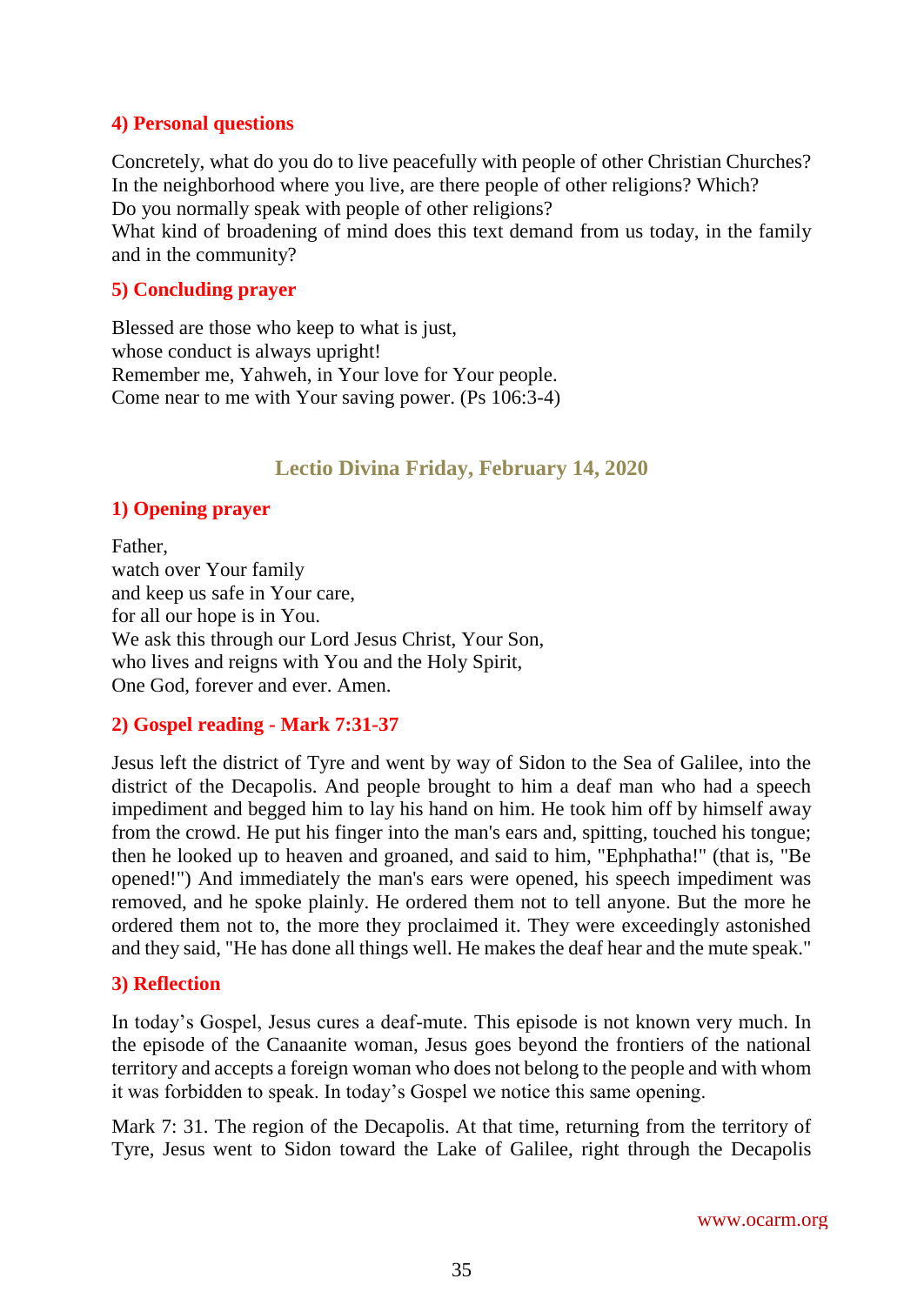territory. Decapolis literally means "ten cities." This was a region of ten cities in the southeast part of Galilee, and its population was gentile.

Mark 7: 31-35. To open the ears and to loosen the tongue. A deaf-mute man was brought before Jesus. People wanted Jesus to place His hands on him. But Jesus goes far beyond this request. He leads the man aside from the crowd, puts His finger into the man's ears and touches his tongue with spittle. Looking up to Heaven, He sighed deeply and said, "Ephphatha!" that is, "Be opened!" At that same moment, his ears were opened, and at once the impediment of his tongue was loosened and he spoke clearly. Jesus wants the people to open their ears and to loosen their tongues!

Mark 7:36-37: Jesus wants no publicity. And He ordered them not to tell anyone about it, but the more He insisted, the more widely they proclaimed it. Their admiration was unbounded and they said, "Everything He does is good; He makes the deaf hear and the dumb speak." He prohibits that the cure be proclaimed, but in fact that does not happen. Those who have experienced what Jesus has done go and tell others, whether Jesus wants it or not! The people who were present at the cure began to proclaim what they had seen and summarize the Good News as follows: Everything He does is good; He makes the deaf hear and the dumb speak! This affirmation of the people makes us remember creation, when it was said, "God saw that everything was good!" (Gen 1: 31). And this also recalls the prophecy of Isaiah, where he says that in the future the deaf will hear and the dumb will speak (Is 29: 28; 35: 5, cf. Mt 11: 5).

The recommendation not to tell anybody. Sometimes, the attention which Mark's Gospel attributes to the prohibition of Jesus to proclaim the cure is exaggerated, as if Jesus had some secret that He wanted to keep. In the majority of cases in which Jesus works a miracle, He does not ask for silence. Rather, He once even asked for publicity (Mk 5: 19). Sometimes, He orders not to announce the healing (Mk 1: 44; 5: 43; 7: 36; 8: 26), but obtains the opposite result. The more He prohibits it, the more the Good News is proclaimed (Mk 1: 28,45; 3: 7-8; 7: 36-37). It is useless to prohibit! The interior force of the Good News is so great that it spreads by itself.

Growing openness in the Gospel of Mark. Throughout the pages of Mark's Gospel, there is a growing openness toward the other populations. Thus Mark leads the readers to open themselves toward the reality of the world around and to overcome the preconceptions which prevent peaceful co-existence among the different populations. When He passed through the Decapolis, a gentile region, Jesus responded to the request of the people of the place and cured a deaf-mute man. He is not afraid to be contaminated with the impurity of a gentile, because in curing him, He touches his ears and his tongue. The Jews and the disciples themselves have difficulty hearing and understanding that a gentile who was deaf and dumb can now hear and speak thanks to Jesus who touched him. It recalls the Song of the Servant, "The Lord God has opened the ears, and I listen to Him" (Is 50: 4-5). In driving the merchants out of the Temple, Jesus criticizes the unjust trade and affirms that the Temple should be a house of prayer for all peoples (Mk 11:17). In the parable of the wicked tenants, Mark refers to the fact that the message will be taken away from the chosen people, the Jews, and will be given to others, the gentiles (Mk 12:1-12). After the death of Jesus, Mark presents the profession of faith of a gentile at the foot of the Cross. In quoting the Roman centurion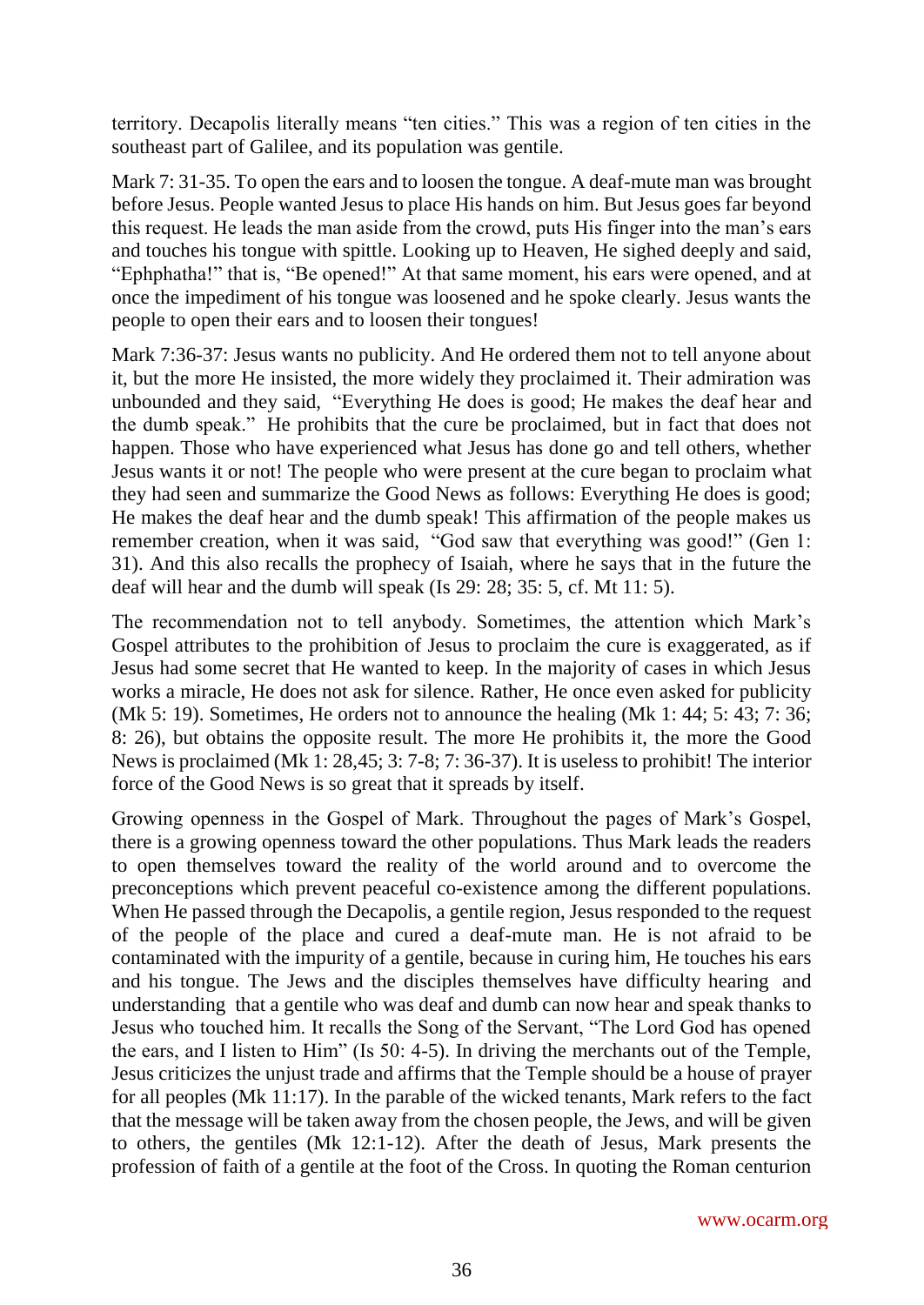and how he recognizes the Son of God in Jesus, Mark is saying that the gentile is more faithful than the disciples and more faithful than the Jews (Mk 15:39). The openness to the gentiles appears very clearly in the final order given by Jesus to the disciples, after His Resurrection: "Go out to the whole world and proclaim the Gospel to all creation" (Mk 16:15).

### **4) Personal questions**

Jesus shows a great openness toward people of another race, another religion and of other customs. We Christians, today, do we have the same openness? Do I have this openness?

Definition of the Good News: Everything Jesus does is good! Am I good News for others?

## **5) Concluding prayer**

Sing a new song to Yahweh! Sing to Yahweh, all the earth! Sing to Yahweh, bless His name! (Ps 96:1-2)

# **Lectio Divina Saturday, February 15, 2020**

### **1) Opening prayer**

Father, watch over Your family and keep us safe in Your care, for all our hope is in You. We ask this through our Lord Jesus Christ, Your Son, who lives and reigns with You and the Holy Spirit, One God, forever and ever. Amen.

# **2) Gospel reading - Mark 8:1-10**

In those days when there again was a great crowd without anything to eat, Jesus summoned the disciples and said, "My heart is moved with pity for the crowd, because they have been with me now for three days and have nothing to eat. If I send them away hungry to their homes, they will collapse on the way, and some of them have come a great distance." His disciples answered him, "Where can anyone get enough bread to satisfy them here in this deserted place?" Still he asked them, "How many loaves do you have?" They replied, "Seven." He ordered the crowd to sit down on the ground. Then, taking the seven loaves he gave thanks, broke them, and gave them to his disciples to distribute, and they distributed them to the crowd. They also had a few fish. He said the blessing over them and ordered them distributed also. They ate and were satisfied. They picked up the fragments left over–seven baskets. There were about four thousand people. He dismissed the crowd and got into the boat with his disciples and came to the region of Dalmanutha.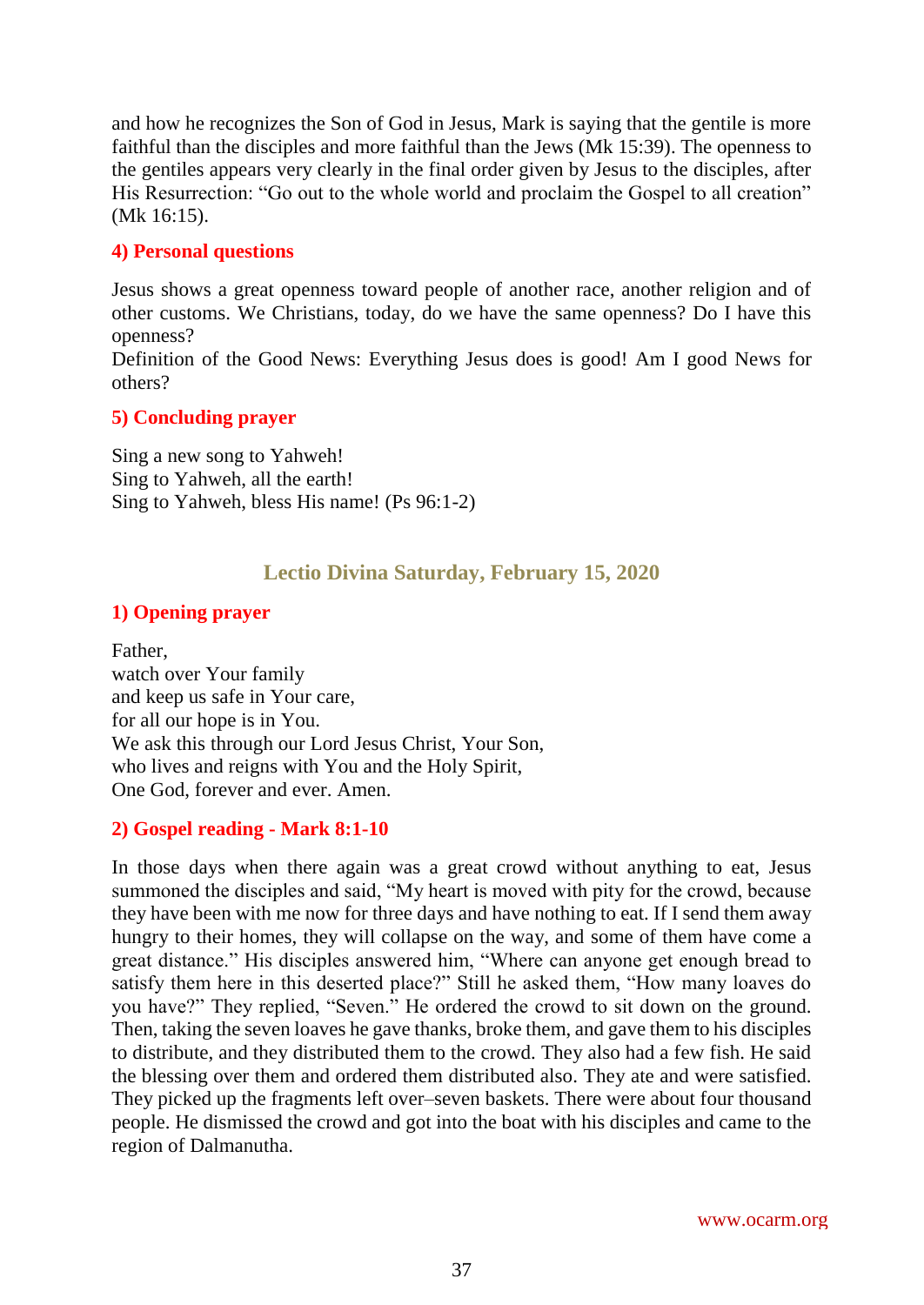### **3) Reflection**

The Gospel today speaks about the second multiplication of the loaves. The unitive thread of several episodes in this part of the Gospel of Mark is the food, the bread. After the banquet of death (Mk 6:17-29), comes the banquet of life (Mk 6:30-44). During the crossing of the Lake the disciples are afraid, because they have understood nothing of the bread multiplied in the desert (Mk 6: 51-52). Then Jesus declares that all food is pure (Mk 7: 1-23). In Jesus' conversation with the Canaanite woman, the gentiles ate the crumbs which fell from the table of the children (Mk 7:24-30). And here, in today s Gospel, Mark speaks about the second multiplication of the loaves (Mk 8:1-10).

Mark 8: 1-3: The situation of the people and the reaction of Jesus. The crowds who gathered around Jesus in the desert had no food to eat. Jesus calls the disciples and presents the problem to them: I feel pity for this people, because for three days they have been following Me and have not eaten. If I send them away to their homes without eating, they will faint on the way; and some came from very far! In Jesus' concern there are two important things: a) People forget home and food and follow Jesus to the desert! This is a sign that Jesus aroused great sympathy, up to the point that people followed Him into the desert and remained with Him three days! b) Jesus does not ask them to solve the problem. He only expresses His concern to the disciples. It seems to be a problem without a solution.

Mark 8: 4: The reaction of the disciples: the first misunderstanding. The disciples then think of a solution, according to which someone had to bring bread for the people. It does not even occur to them that the solution could come from the people themselves. They say: And how could we feed all these people in the desert? In other words, they think of a traditional solution. Someone has to find the money, buy bread and distribute it to the people. They themselves perceive that, in that desert, to buy bread, this solution is not possible, but they see no other possibility to solve the problem. That is, if Jesus insists in not sending the people back to their homes, there will be no way to feed them!

Mark 8:5-7: The solution found by Jesus. First of all, He asks how much bread they have: seven loaves! Then He orders the people to sit down. Then, He takes those seven loaves of bread, gives thanks, breaks them and gives them to the disciples to distribute; and they distribute them to the crowds. And He does the same thing with the fish. As in the first multiplication (Mk 6: 41), the way in which Mark describes Jesus' attitude, recalls the Eucharist. The message is this: participation in the Eucharist should lead to the gift and to the sharing of bread with those who have no bread.

Mark 8: 8-10: The result: Everyone ate, they were satisfied and bread was left over! This was an unexpected solution, which began within the people, with the few loaves of bread that they had brought! In the first multiplication, twelve baskets of bread were left over; here, seven. In the first one, they served five thousand people. Here four thousand. In the first one there were five loaves of bread and two fish. Here, seven loaves of bread and a few fish.

The time of the dominant ideology. The disciples thought one way, Jesus thinks in another way. In the way of thinking of the disciples there is the dominant ideology, the common way of thinking of people. Jesus thinks in a different way. It is not by going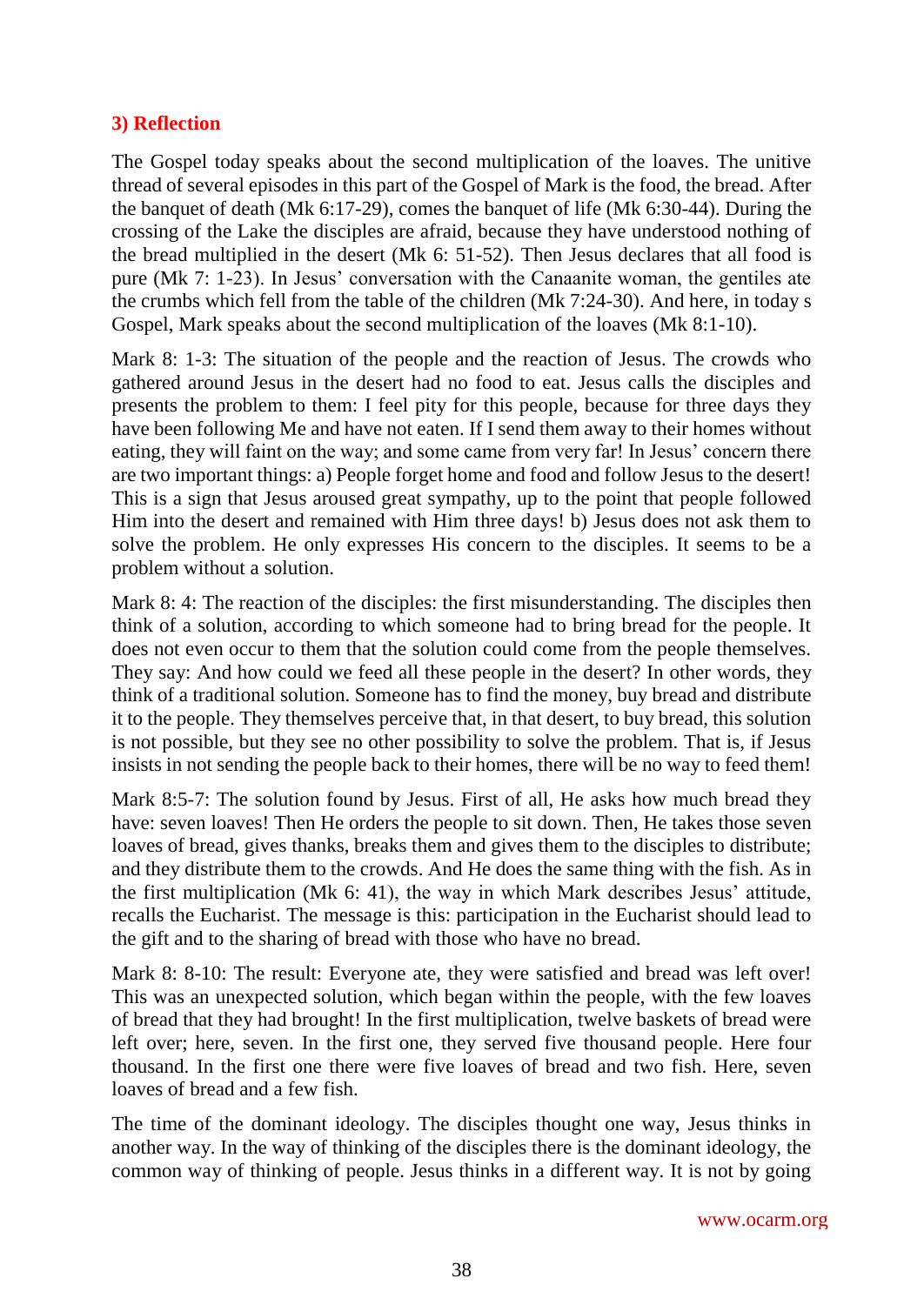with Jesus and living in a community that a person is already a saint and renewed. Among the disciples, the old mentality always emerges again, because the leaven of Herod and of the Pharisees (Mk 8:15), that is, the dominant ideology, had profound roots in the life of those people. The conversion requested by Jesus is a deep conversion. He wants to uproot the various types of leaven.

\* The leaven of the community closed up in itself, without any openness. Jesus responds: The one who is not against is in favor! (Mk 9:39-40). For Jesus, what is important is not if the person forms part of the community or not, but if he/she is generous, available or not to do the good which the community has to do.

\* The leaven of the group which considers itself superior to others. Jesus responds: You do not know what spirit animates you (Lk 9:55).

\* The leaven of the mentality of class and of competition, which characterized the society of the Roman Empire and which permeated the small community which was just beginning. Jesus responds: Let the first one be the last one (Mk 9:35). This is the point on which He insists the most; it is the strongest point of His witness: "I have not come to be served, but to serve" (Mk 10:45; Mt 20: 28; Jn 13:1-16).

\* The leaven of the mentality of the culture of the time. Jesus responds: Allow the little ones to come to me!. Jesus indicates that the little ones are the models of discipleship for adults: anyone who does not accept the kingdom of God as a child will not enter it (Lk 18:17).

The reading of the Gospel, done in community, can help us to change life and the vision and can help us to continue to convert ourselves and to be faithful to the words of Jesus.

# **4) Personal questions**

We can always encounter misunderstandings with friends and enemies. What is the misunderstanding between Jesus and the disciples on the occasion of the multiplication of the loaves? How does Jesus face this misunderstanding?

In your house, with your neighbors or in the community, have there been misunderstandings? How have you reacted?

Has your community had misunderstandings or conflicts with the civil or ecclesiastical authority? How did this happen?

What is the leaven which today prevents the realization of the Gospel and should be eliminated?

# **5) Concluding prayer**

Lord, You have been our refuge from age to age. Before the mountains were born, before the earth and the world came to birth, from eternity to eternity You are God. (Ps 90:1-2)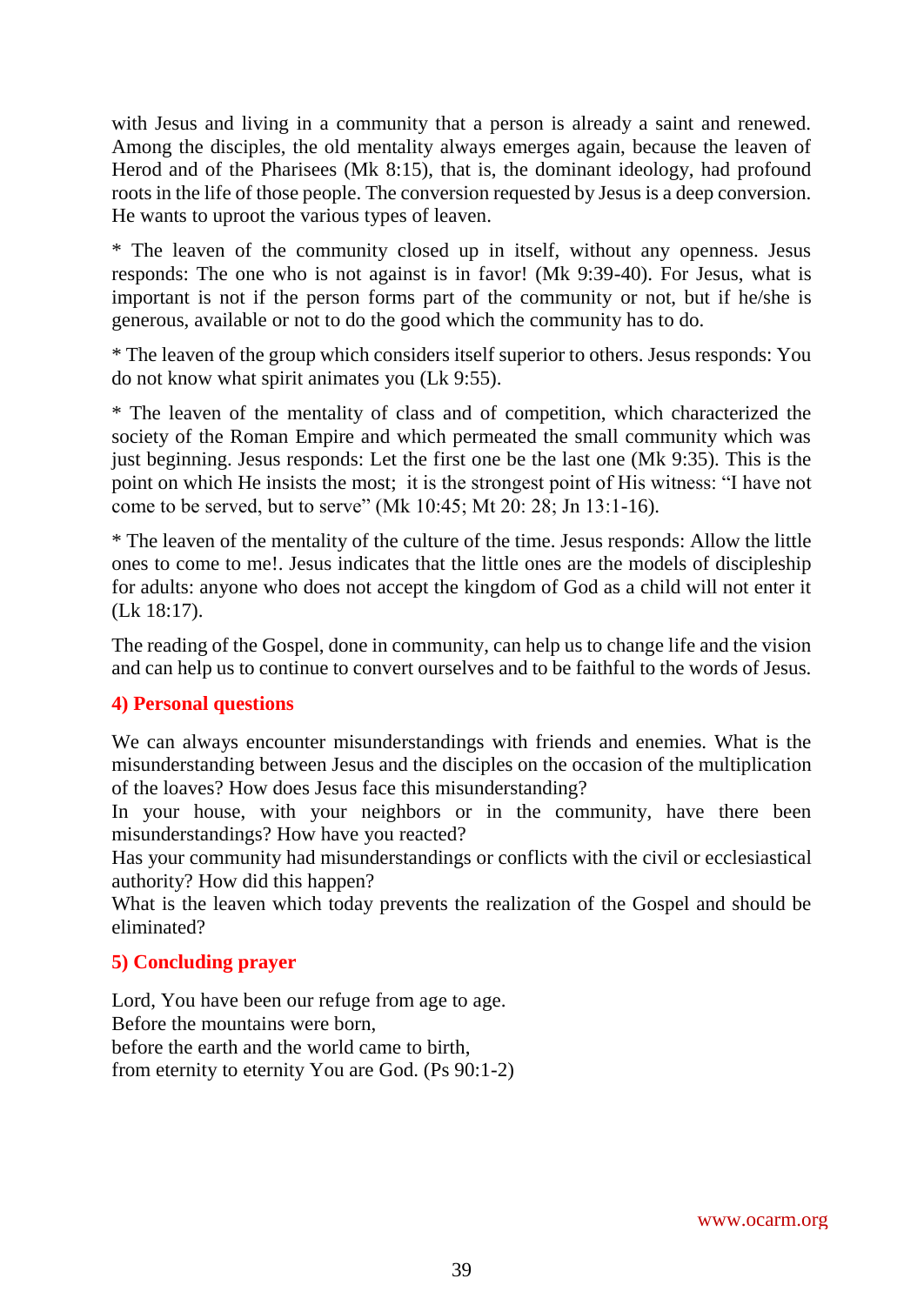# **Lectio Divina Sunday, February 16, 2020**

*The new "justice" This was said to the ancients, but I tell you... Mt 5:17-37*

# **1. LECTIO**

#### **a) Opening prayer**

"Speak, Lord, Your servant is listening." Speak to us now, Lord! We want to make room for your Word, to allow the words of the Gospel to permeate our lives so that You become the light the strength of our way. Enliven and transform our attitudes. We all want to mature in the way of listening to Your words so that our hearts may be transformed.

In us, there is a desire to read and to understand. We are depending on Your bounty and generosity to be guided in our comprehension of Your Word.

Let Your word to our hearts not find any obstacles or resistance, so that Your word of life does not flow in vain or in the dried desert of our lives. Enter into our empty hearts with the power of Your Word. Come among our thoughts and feelings. Come to live with us in the light of Your truth.

### **b) Gospel according to Matthew (Mt 5:17-37)**

Jesus said to His disciples,

"Do not think that I have come to abolish the law or the prophets.

I have come not to abolish but to fulfill.

Amen, I say to you, until heaven and earth pass away,

not the smallest letter or the smallest part of a **letter** 

will pass from the law,

until all things have taken place.

Therefore, whoever breaks one of the least of these commandments

and teaches others to do so

will be called least in the kingdom of heaven.

But whoever obeys and teaches these commandments

will be called greatest in the kingdom of heaven.

I tell you, unless your righteousness surpasses

that of the scribes and Pharisees,

you will not enter the kingdom of heaven.

"You have heard that it was said to your ancestors,

You shall not kill; and whoever kills will be liable to judgment. But I say to you,

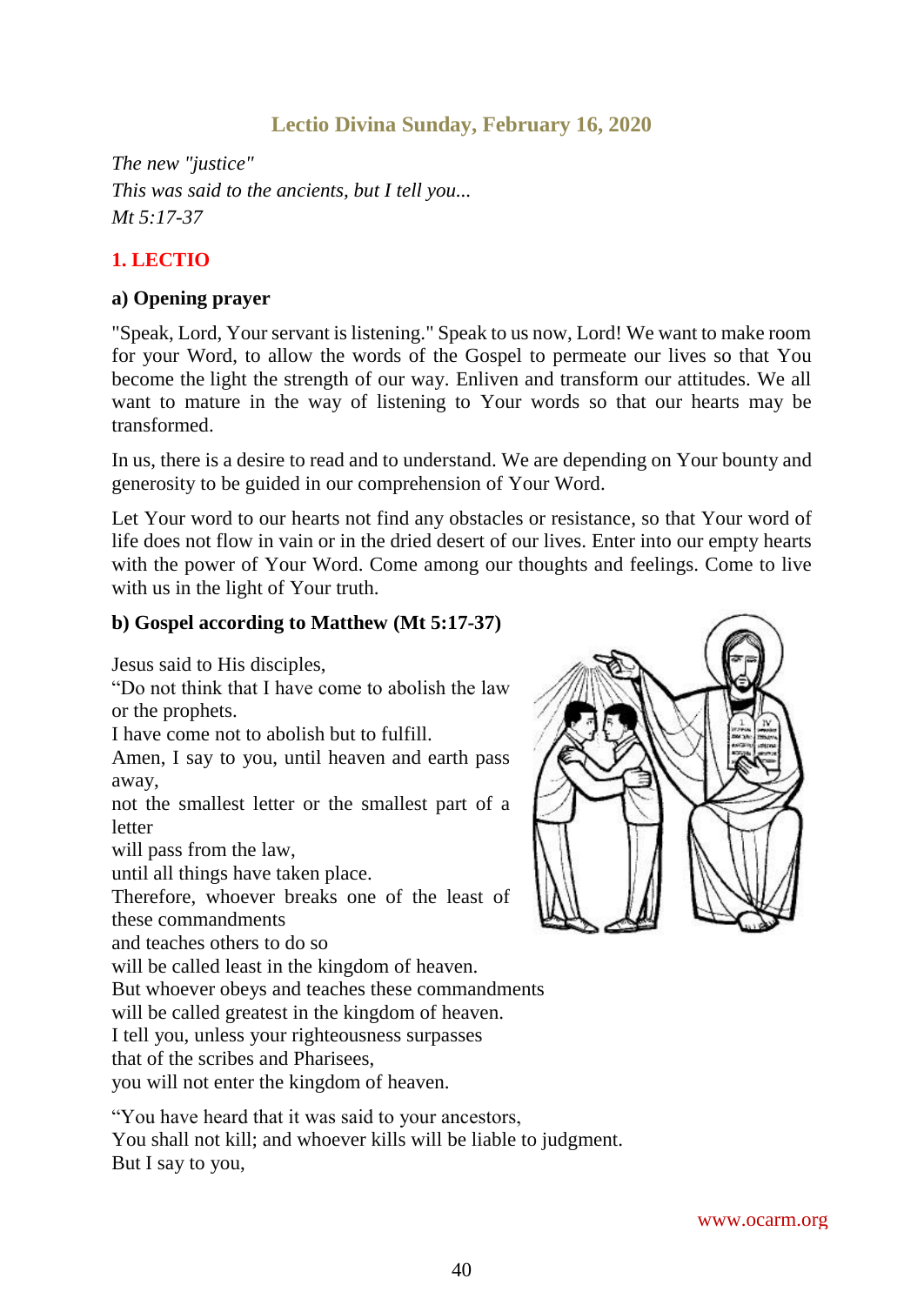whoever is angry with brother will be liable to judgment; and whoever says to brother, 'Raqa,' will be answerable to the Sanhedrin; and whoever says, 'You fool,' will be liable to fiery Gehenna. Therefore, if you bring your gift to the altar, and there recall that your brother has anything against you, leave your gift there at the altar, go first and be reconciled with your brother, and then come and offer your gift. Settle with your opponent quickly while on the way to court. Otherwise your opponent will hand you over to the judge, and the judge will hand you over to the guard, and you will be thrown into prison. Amen, I say to you, you will not be released until you have paid the last penny. "You have heard that it was said, You shall not commit adultery. But I say to you, everyone who looks at a woman with lust has already committed adultery with her in his heart. If your right eye causes you to sin, tear it out and throw it away. It is better for you to lose one of your members than to have your whole body thrown into Gehenna. And if your right hand causes you to sin, cut it off and throw it away. It is better for you to lose one of your members than to have your whole body go into Gehenna. It was also said, "Whoever divorces his wife must give her a bill of divorce." But I say to you, "whoever divorces his wife -- unless the marriage is unlawful - causes her to commit adultery, and whoever marries a divorced woman commits adultery." "Again you have heard that it was said to your ancestors, Do not take a false oath, but make good to the Lord all that you vow. But I say to you, do not swear at all; not by heaven, for it is God's throne; nor by the earth, for it is His footstool; nor by Jerusalem, for it is the city of the great King. Do not swear by your head,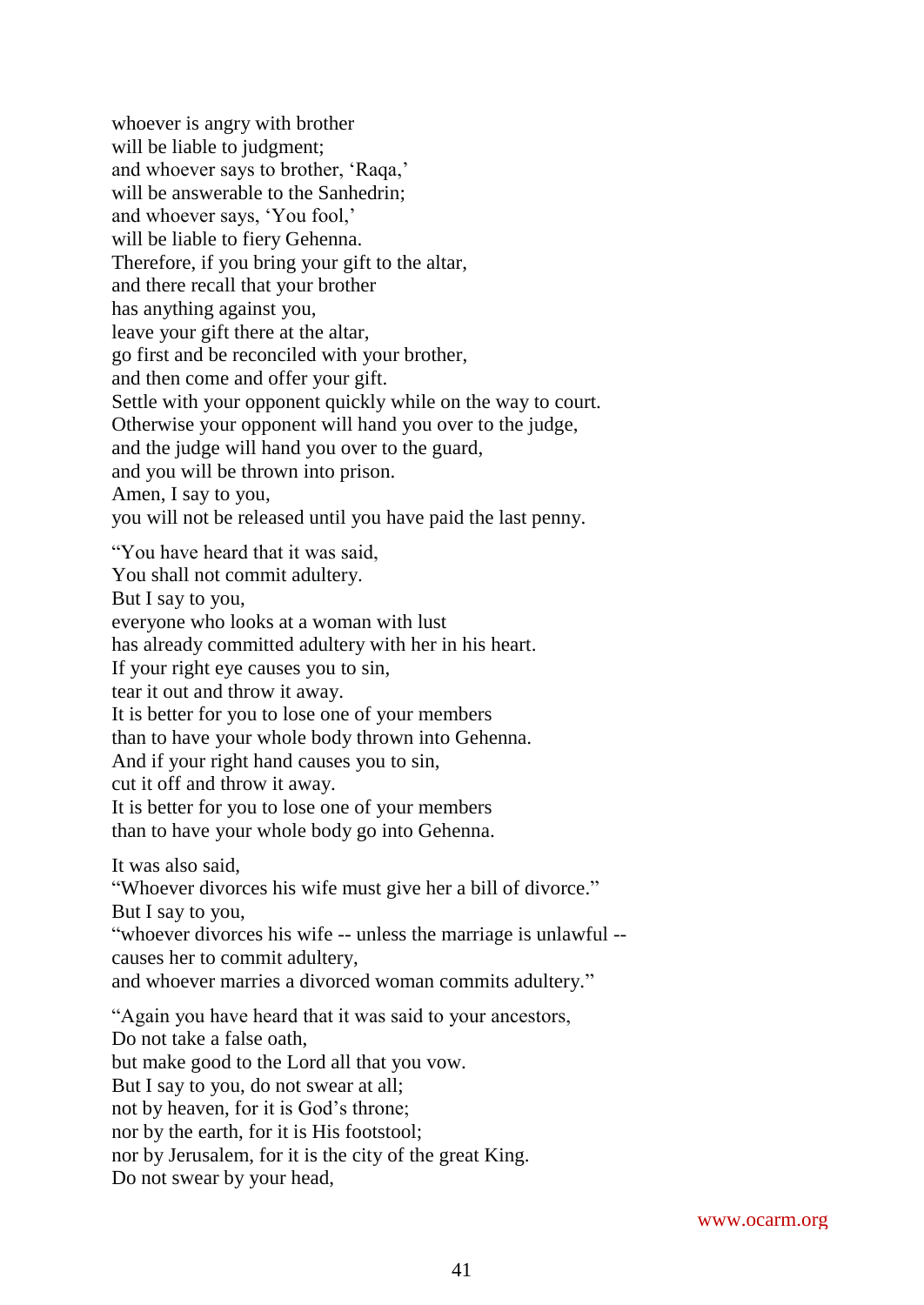for you cannot make a single hair white or black. Let your 'Yes' mean 'Yes,' and your 'No' mean 'No.' Anything more is from the evil one."

#### **c) Moment of silence**

The silence creates an internal atmosphere of intimacy and at the same time increases the spiritual aspect of the Word.

## **2. MEDITATIO**

## **a) Key to the reading**

### *Mt 5-7: The context in the "Sermon on the Mount"*

Jesus addressed the crowds who were in hurry to listen to His teaching. They are amazed with His authority. He speaks to them with strong demand and points out that we are children of God and brothers and sister to each other, in the attempt to give the full meaning of the precept of the Jewish law.

The evangelist, in locating the first discourse of Jesus on the mountain, wished to draw the attention to the readers the image of Moses giving the Law on Mount Sinai (Exodus 24:9). This teaching takes place as Jesus is seated, a position that recalls the attitude of the Jewish rabbi interpreting Scripture to his disciples. It is difficult to capture the richness of the themes that run through long speech, as some scholars prefer to call it "the evangelical words of Jesus"(cf. 7:28).

Our liturgical text is preceded by a prologue in which the Beatitudes are presented as the fulfillment of the Law (Mt 5:3 to 16). The message of Jesus in this teaching focuses on happiness in the biblical sense, which places man in right relationship with God and, therefore, with total life: happiness tied to the reality of the kingdom of heaven. In a second part Jesus develops the theme of "justice" of the kingdom of heaven (5:17 to 7:12).

### *Mt 5.17: Jesus fulfilled the Law and the Prophets.*

In these first statements Jesus presents Himself as the one who come to "fulfill the law": "Do not think I have come to abolish the Law or the Prophets: I came not to abolish but to fulfill them " (v.17). Jesus declares that He is the fulfillment of the law.

The consequences of such words are thus understood by the reader: only through Him what we can enter the kingdom of heaven, even the smallest of the commandments makes sense through Him. It's like saying that Jesus is the measure to enter the kingdom of heaven: in Him, anyone, great or small, depends on the choice of letting ourselves be led by one who fulfills the Law and the Prophets. Henceforth the law, the teaching of the prophets, the justice the salvation must bond with Him.

The reader knows that in the Old Testament these truths were seen like separate and distinguished among them: the Law contained the will of God; justice expressed the human engagement in order to observe the contents of God's will in the Law; the Prophets, exegetes of the Law, were the witnesses of the implementation of the fidelity of God in the history. In the person of Jesus these three truths are unified: they find their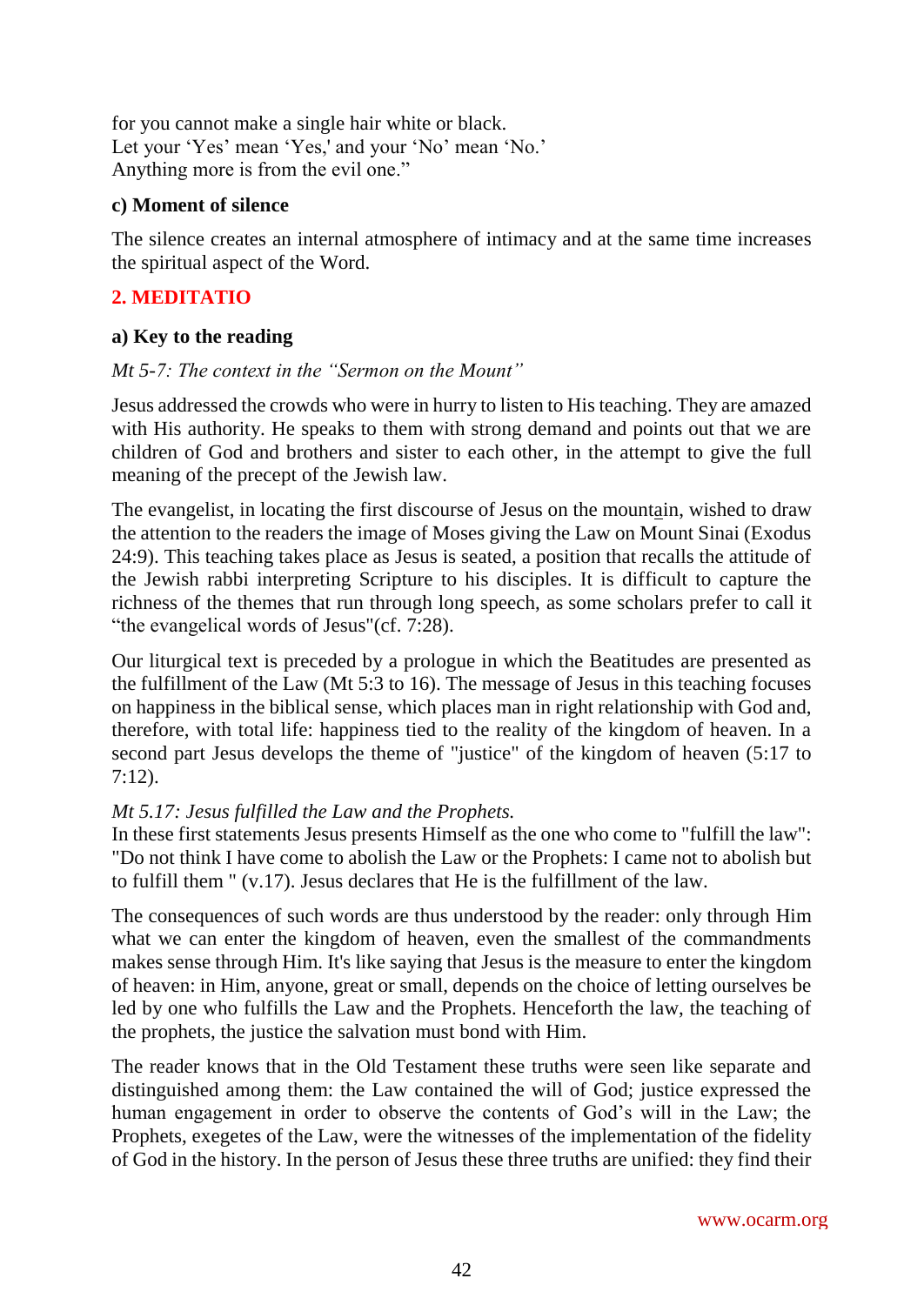meaning and value. Jesus declares openly that He has come to fulfill the Law and the Prophets. What do these affirmations of Jesus mean? What is the meaning of "the Law and the Prophets"? We cannot be thinking of Jesus carrying out prophecies (from a point of view of the content, or in the literal sense) of the Law and the Prophets, but rather the instructions of the Law and the Prophets. But in particular way what does "to abolish", "to fulfill" the instructions of the Law and the Prophets mean? The answer is placed at two levels.

The first one regards the instruction of Jesus, than it does not change the contents of the Law and the Prophets and whose function was didactic-instructive; indeed, Mathew considers the Prophets like the witnesses of the commandment of love (Hos 6:6 // Mt 9:13; 12:7). That Jesus accomplishes the instructions of the Law and the Prophets can mean that "manifest them in their meaning", "brings to complete expression" (U. Luz); it is from excluding the meaning of "to invalidate", "to abolish", "not to observe", "to break (to smash)".

The second level refers to the actions of Jesus: does the Law itself change or not? In this case to fulfill the Law could mean that Jesus, with His behavior, adds something that lacks or brings to fulfillment. It perfects the instructions of the Law. In more concrete terms: Jesus in His life, with its obedience to the Father, "accomplished" the requirements demanded from the Law and the Prophets; after all, He observes the Law completely. More meaningfully: through His death and resurrection Jesus has fulfilled the Law. To us it seems that the emphasis is placed on the behavior of Jesus: with obedience and practice He has fulfilled the Law and the Prophets.

### *Mt 5:19: Jesus who teaches the will of the Father and the fulfillment of the Law.*

To the reader the use of the verbs "to act and to teach" doesn't escape: the precepts of the Law for "who will observe them and will teach them". Such aspects pick in full load the total image of Jesus in the thought of Mathew: Jesus who teaches the will of God and the achievement of the Law is the obedient son of the Father (3:13-4:11). Here the behavior model that appears to us from this Gospel page. Sure, the emphasis is on the implementation of the Law through obedience, but that does not exclude a fulfillment by means of His instruction. We do not forget that to Mathew the conformity of practice with the instruction of Jesus is important: He is master in obedience and the practice. However the praxis as it infers from the warning to watch itself from the pseudo prophets in 7:20 is priority: "From their fruits you will recognize them". It is interesting to note that Mathew uses this verb to complete, to fulfill, only for Jesus: only He completes the Law, only His person introduces the characteristics of the fullness. Here is its authoritative invitation, that becomes a "shipment", a task to complete the Law in fullness: "I say to you..." (vv. 18, 20).

### *Mt 5:20 Jesus fulfills justice.*

Such implementation is distinguished from the ways to comprise it and to live it in Judaism; in Jesus a new specificity of justice is introduced: "I say to you in fact: if your justice will not exceed that of the scribes and the Pharisees, you will not enter in the kingdom of heaven" (v. 20). The scribes are the theologians and the official interpreters of Writing (5:21-48), the Pharisees, instead, are the actively engaged laity of that time,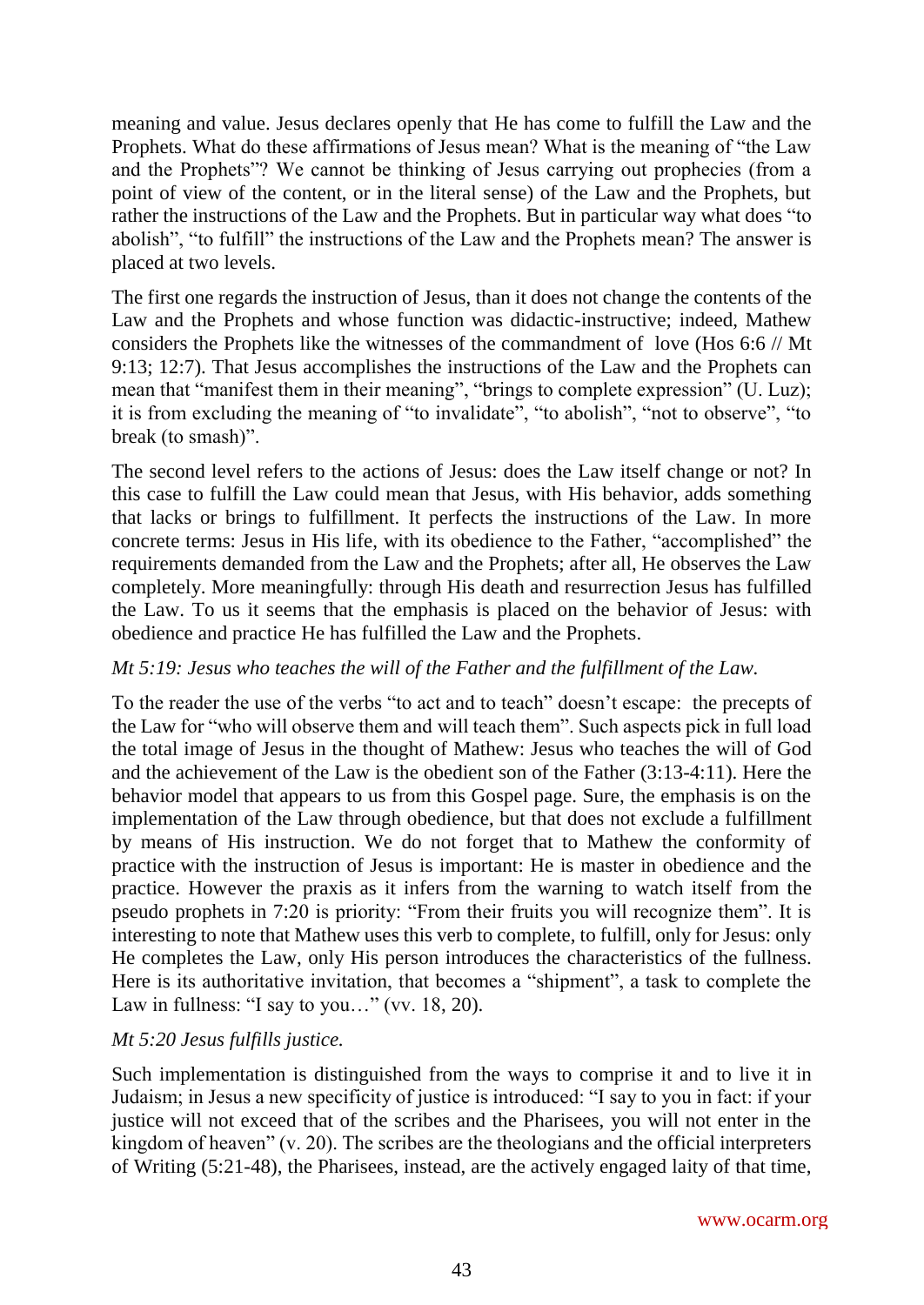excessively taken from the practice of mercy (6:1-18). Justice practiced from these two groups is not sufficient, cannot serve as a model: it prevents one from entering into the kingdom of heaven. The addressees of this warning, in the end, are the disciples; it is addressed to us. Sure the will of God it is drowned to the Law, but he is Jesus who incarnates a new way to put the justice in practice. Jesus asks one "greater justice", than, what does it refer to? That one of the Scribes and the Pharisees has been aligned to the justice of the men, that one preached from Jesus, instead, demands one justice more substantial, significantly greater than that one practiced in Judaism. In what consists this "more" our text doesn't define immediately; it is necessary to read the continuation of the instruction of Jesus.

#### *Mt 5:20 The radicalism of the justice preached from Jesus.*

It is not about emphasizing some commandments of the Law; it is rather primary that the commandment of love is at the center of these single commandments. The "most quantitative one" guides us to strengthen the qualitative aspect before God: the commandment of love. The believing community is called to subordinate to the commandment of love, seen as central, the various commandments of Law. There is no tension between the single garnishments and the commandment of love. The instructions of Jesus become binding, in line with the instructions from the Old Testament. For Jesus there is no opposition between the single prescription of the Law and the commandment of love: they are to be considered in a harmonious relationship because in their entirety the will of God is offered to us (U. Luz).

#### *Mt 5:23-25: How to relate between siblings?*

Among the radical requirements in inviting us to follow him, Jesus faces the argument of the relations fraternity. It isn't enough to define all the engagement to the external action of not to kill: "You have heard that it was said from the old ones: You will not kill…" (v. 21); it is essential to break off such narrow norm therefore, but also radical: not to kill! The fifth commandment recommended the respect of life (Ex 20:13; Deut 5:17). A deepening or a completely new horizon in the spirit of the Decalogue comes forward now. If it is not permitted to kill a person physically it wants to say that it is allowed to make it in other ways: hatred, offense, gossip, depreciation, anger, insult. In the completely new perspective of the Sermon on the Mount, every lack of love towards the next one involves the same guilt as homicide. In fact temper, anger, insult are tempered by an undivided heart of love. For Jesus one does not break the single Law only by killing, but also with all those actions that try to destroy or make the other useless.

Jesus doesn't deal with the issue of who is right or who is wrong but who "offends the brother or slanders him in public does not have more space in front of God, because homicide" (Bonhoeffer, Sequela 120). From here the severity that denies value to the offer, the cult, the prayer and the Eucharistic celebration. Who has separated himself from the brother also has separated himself from relationship with God. He needs, then, to reconcile first with the brother that has something against him: Against you, not you against him. Innovation in this word, even if not easy is one to share. To my brother that has "something against me" I answer coming upon him: "first, go to reconcile yourself", without increasing the distance. It is not alone a question of asking forgiveness: it is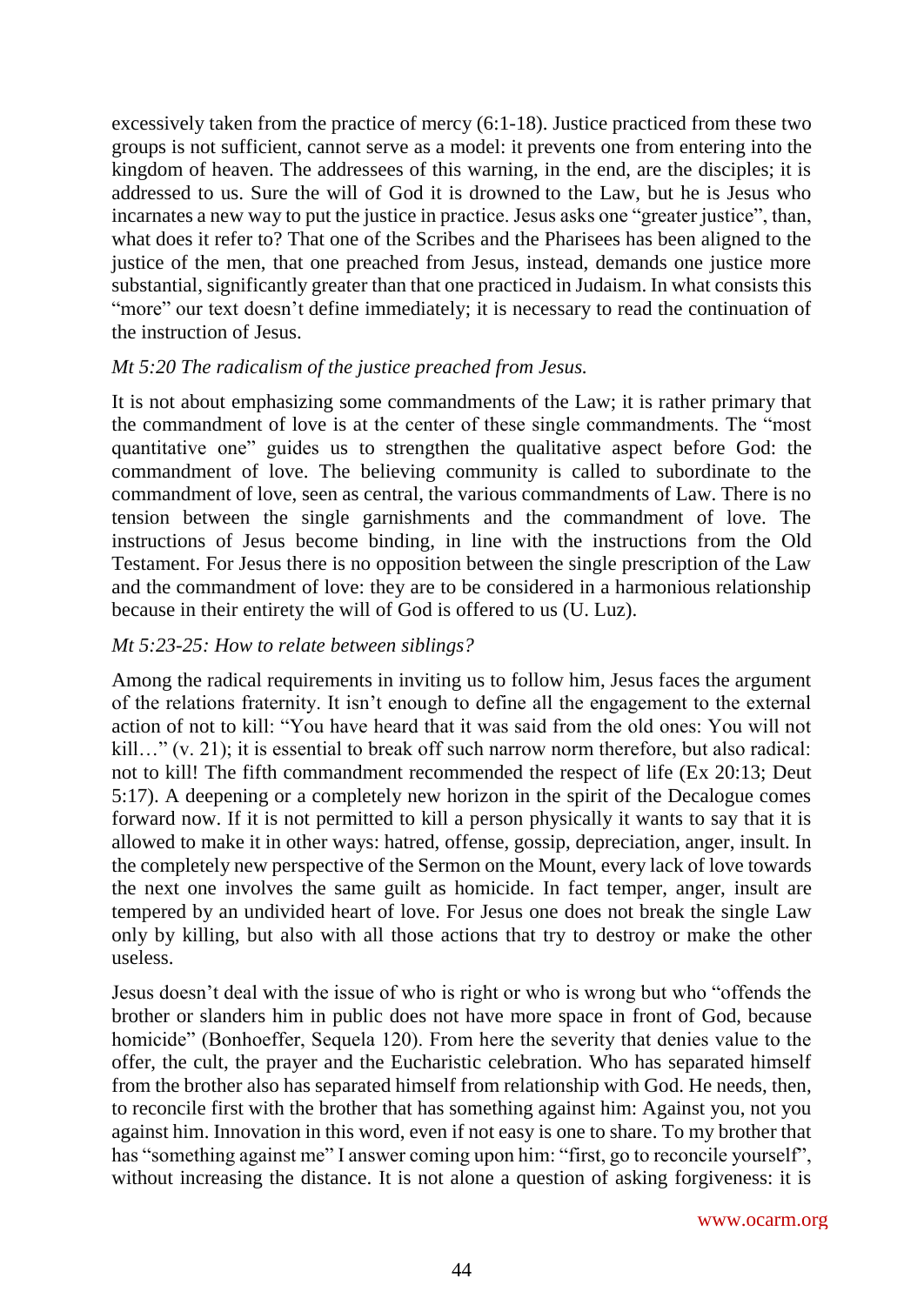urgent to reconstruct the fraternal relations because the good of the brother is my good. Jesus says: "Go first"… In the first place, before praying, before donating, before that the other makes the first step, is the movement of my heart, of my body towards the other. Such going towards the other has the purpose of the resetting of the wound; a movement that stretches to reconciliation.

## **b) Some questions**

To put the meditation and practice

1. In your life, are you always open to Jesus' request for a greater justice? Are you aware that they are not yet in full justice?

2. In the practice of justice, do you match it with the act of God? Do you know that justice lives in the human relations given to us? A confirmation you may find in the word of the Apostle Paul: "My righteousness is not having as one arising from the law, but that which comes from faith in Christ, the righteousness which comes from God based on faith"(Phil 3:9).

3. Is the expression of Jesus "but I say to you" for us an imperative or a theoretical commandment? Are we aware that the more and more great justice is nothing else than the continuous availability to be confronted with the existence of Christ, the only just (fair) One?

4. Our justice is supposed to imitate something of the justice of God, of His gratuity, His creativity? God renders us just, free from the paralysis of sin; once rendered free, we mutually transmit this liberation, practicing a justice that does not judge, but always leaves open. Indeed it creates for the other a possible return to an authentic life.

# **3. ORATIO**

# **a) Psalm 119 (1-5, 17-18, 33-34)**

The Psalm invites to us to obey the law of God with personal effort. Such possibility is not only an external obligation but a gift granted to the one that puts his confidence in God. The practice of the new justice in order to enter the Kingdom of heaven cannot only come from an individual commitment, but from a familiar and constant dialogue with the Word of God.

*Happy are those whose way is blameless, who walk by the teaching of the LORD. Happy are those who observe God's decrees, who seek the LORD with all their heart. They do no wrong; they walk in God's ways. You have given them the command to keep your precepts with care. May my ways be firm in the observance of Your laws! Be kind to your servant that I may live, that I may keep Your word. Open my eyes to see clearly the wonders of Your teachings. LORD, teach me the way of Your laws; I shall observe them with care. Give me insight to observe Your teaching, to keep it with all my heart.*

### **b) Final prayer**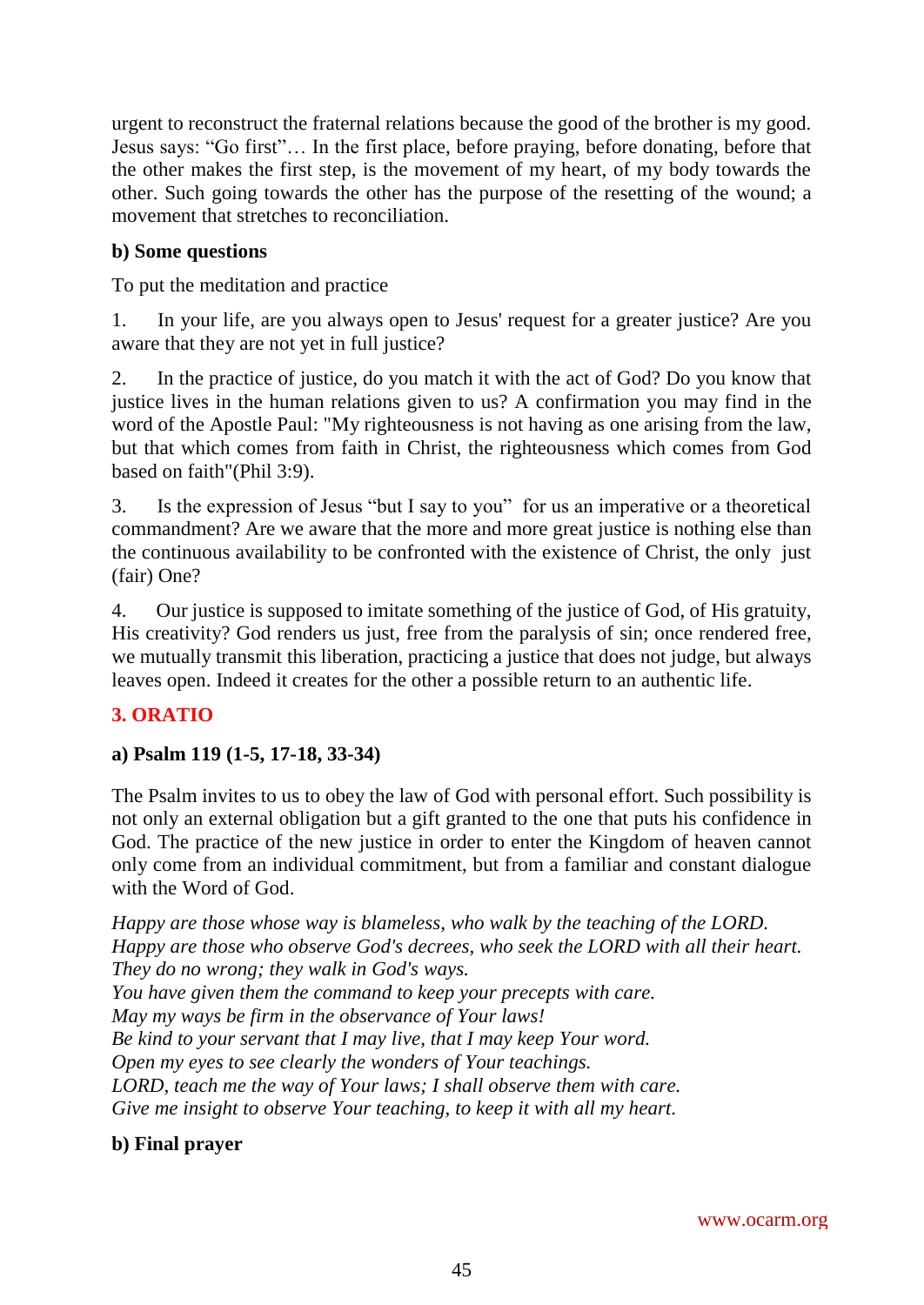The Word that we have listened to and meditated on has seemed quite strong to us, my Lord, and has put our attitude in crisis: "Go reconcile yourself!". In the first place, before being in front of the altar, before introducing our things and donating them to You with love, before that, we must reconcile with our brother. Help our heart to complete that movement that resolves conflict, heals the wound, therefore restores lost harmony.

## **4. CONTEMPATIO**

Saint John Chrysostom invites us with firmness: "When you refuse to pardon your enemy, you damage yourself, not him. What you are preparing is a punishment for you in the day of judgment" (Speeches 2,6). Let yourself be transformed by God's love, in order to change your life, to be converted, to find the way of life again.

# **Lectio Divina Monday, February 17, 2020**

## **1) Opening prayer**

Lord God, forgive us that in our weak faith we ask sometimes for signs and wonders. We know that You are our Father, but it is not always easy for us to recognize Your loving presence. Give us eyes of faith to see the sign that You are with us in Jesus and His message. We say so reluctantly, for it is painful. Purify our trust in You and in Jesus that we may become more mature Christians, who love You through Jesus Christ our Lord. Amen.

# **2) Gospel Reading - Mark 8:11-13**

The Pharisees came forward and began to argue with Jesus, seeking from him a sign from heaven to test him. He sighed from the depth of his spirit and said, "Why does this generation seek a sign? Amen, I say to you, no sign will be given to this generation." Then he left them, got into the boat again, and went off to the other shore.

### **3) Reflection**

Mark 8: 11-13: The Pharisees ask for a sign from Heaven. Today's Gospel narrates a discussion of the Pharisees with Jesus. Jesus also, as it happened with Moses in the Old Testament, had fed hungry people in the desert, by multiplying the bread (Mk 8: 1-10). This is a sign that He presented himself before the people as a new Moses. But the Pharisees were not capable of perceiving the meaning of the multiplication of the loaves. They continued to discuss with Jesus and ask for a sign from Heaven . They had understood nothing of all that Jesus had done. Jesus sighed profoundly, probably feeling disgust and sadness before so much blindness. He concludes by saying, "No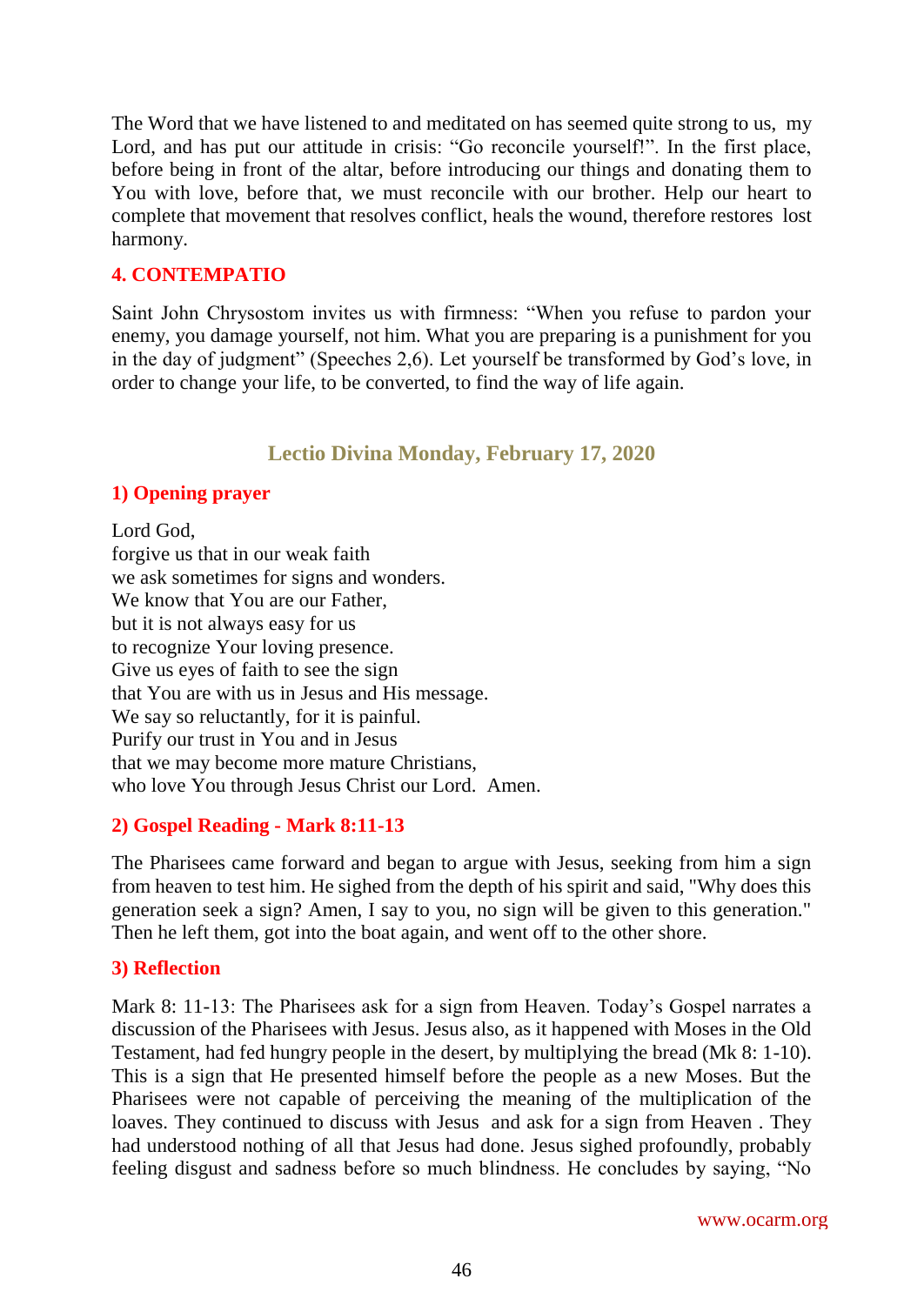sign will be given to this generation." He left them and went toward the other side of the lake. It is useless to show a beautiful picture to one who does not want to open his eyes. People who close their eyes cannot see!

The danger of dominating ideology. Here we can clearly perceive how the yeast of Herod and the Pharisees (Mk 8: 15), the dominating ideology of the time, made people lose their capacity to analyze events objectively. This yeast came from afar and had sunk profound roots in the life of the people. It went so far as to contaminate the disciples' mentality and manifested itself in many ways. With the formation which Jesus gave them, He tried to uproot this yeast.

The following are some examples of this fraternal help which Jesus gave to His disciples:

a) The mentality of a closed group. On a certain day a person not belonging to the community used the name of Jesus to drive out devils. John saw this and forbade it: "We tried to stop him because he was not one of ours" (Mk 9: 38). John thought he had the monopoly on Jesus and wanted to prevent others from using the name of Jesus to do good. John wanted a community closed in upon itself. It was the yeast of the Elected People, the separated People! Jesus responds, "Do not stop him! Anyone who is not against us is for us!" (Mk 9: 39-40).

b) The mentality of a group which considers itself superior to others. At times, the Samaritans did not want to offer hospitality to Jesus. The reaction of some of the disciples was immediate: "May fire descend from heaven and burn them up!" (Lk 9:54). They thought that because they were with Jesus, everyone had to welcome Him, to accept Him. They thought they had God on their side to defend Him. It was the yeast of the Chosen People, the Privileged People! Jesus reproaches them: "Jesus turned and rebuked them" (Lk 9: 55).

c) The mentality of competition and prestige. The disciples discussed among themselves about the first place (Mk 9: 33-34). It was the yeast of class and of competitiveness, which characterized the official religion and the society of the Roman Empire. It was already getting into the small community around Jesus. Jesus reacts and orders them to have a contrary mentality: "If anyone wants to be first, he must make himself last" (Mk 9: 35).

d) The mentality of those who marginalize the little ones. The disciples scolded little children. It was the yeast of the mentality of that time, according to which children did not count and should be disciplined by adults. Jesus rebukes the disciples: "Let the little children come to me!"(Mk 10:14). The children become the teachers of the adults: Anyone who does not welcome the kingdom of God like a little child will never enter it . (Lk 18:17).

As it happened in the time of Jesus, today also the dominating ideology arises once again and appears even in the life of the community and of the family. The prayerful reading of the Gospel, done in community, can help to change our view of things and to deepen in us conversion and the fidelity which Jesus asks from us.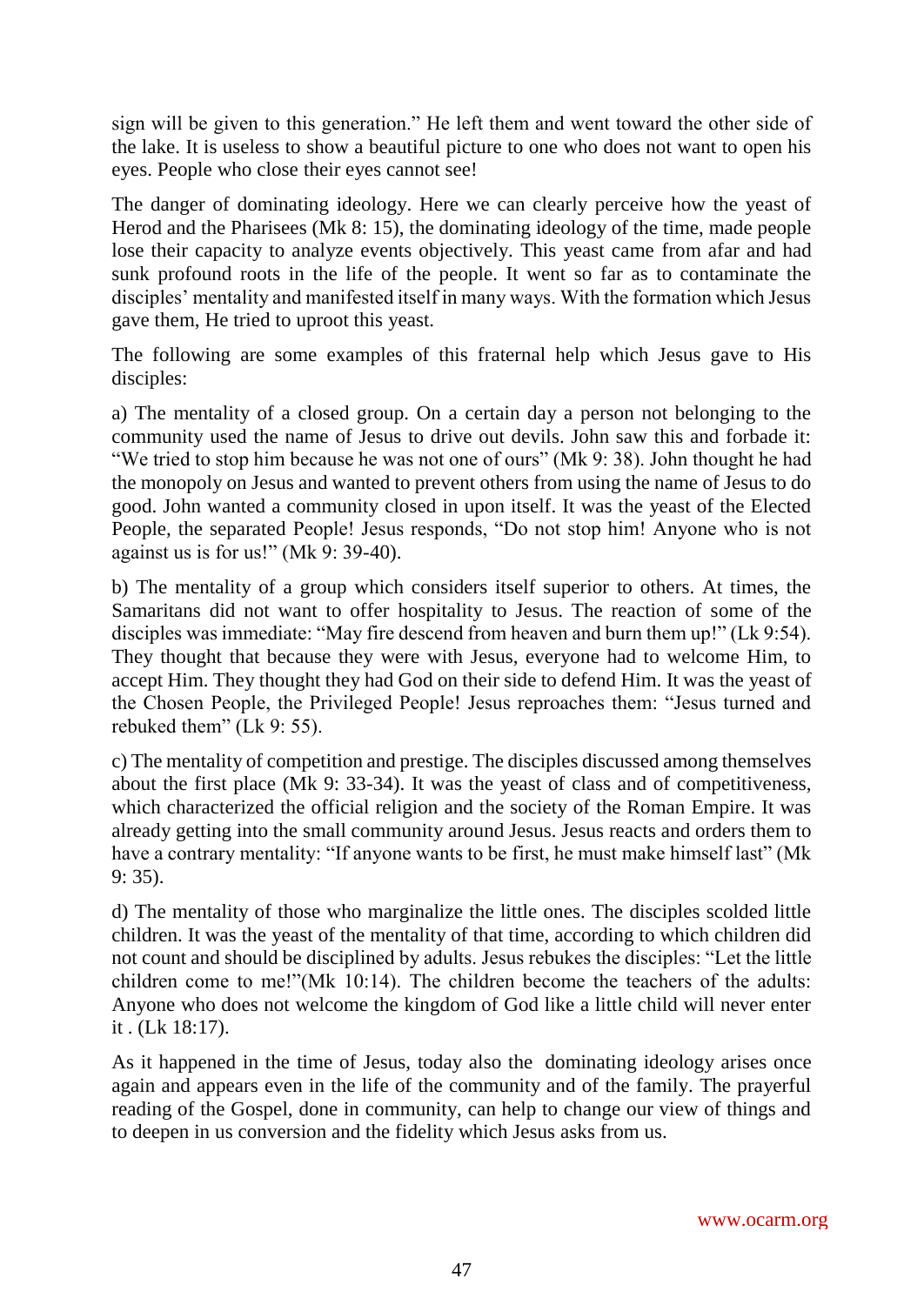### **4) For Personal Confrontation**

Faced with the alternative either to have faith in Jesus or to ask for a sign from heaven, the Pharisees want a sign from heaven. They were not able to believe in Jesus. The same thing happens to me. What have I chosen?

The yeast of the Pharisees prevented the disciples from perceiving the presence of the Kingdom in Jesus. Has some residue of this yeast of the Pharisees remained in me?

#### **5) Concluding Prayer**

Lord, You are generous and act generously; teach me Your will. (Ps 119:68)

#### **Lectio Divina Tuesday, February 18, 2020**

*Ordinary Time*

#### **1) Opening prayer**

Lord our God,

when we do not see clearly in life, when suffering comes our way, we tend to blame You or people. Help us to realize clearly how much of the evil around us comes from within ourselves: from our greed for riches and power, from our self-complacency and selfishness. Speak to us Your word of forgiveness and change us from a silent majority of evil into solidarity of love, by the grace of Jesus Christ our Lord.

### **2) Gospel Reading - Mark 8:14-21**

The disciples had forgotten to bring bread, and they had only one loaf with them in the boat. Jesus enjoined them, "Watch out, guard against the leaven of the Pharisees and the leaven of Herod." They concluded among themselves that it was because they had no bread. When he became aware of this he said to them, "Why do you conclude that it is because you have no bread? Do you not yet understand or comprehend? Are your hearts hardened? Do you have eyes and not see, ears and not hear? And do you not remember, when I broke the five loaves for the five thousand, how many wicker baskets full of fragments you picked up?" They answered Him, "Twelve." "When I broke the seven loaves for the four thousand, how many full baskets of fragments did you pick up?" They answered Him, "Seven." He said to them, "Do you still not understand?"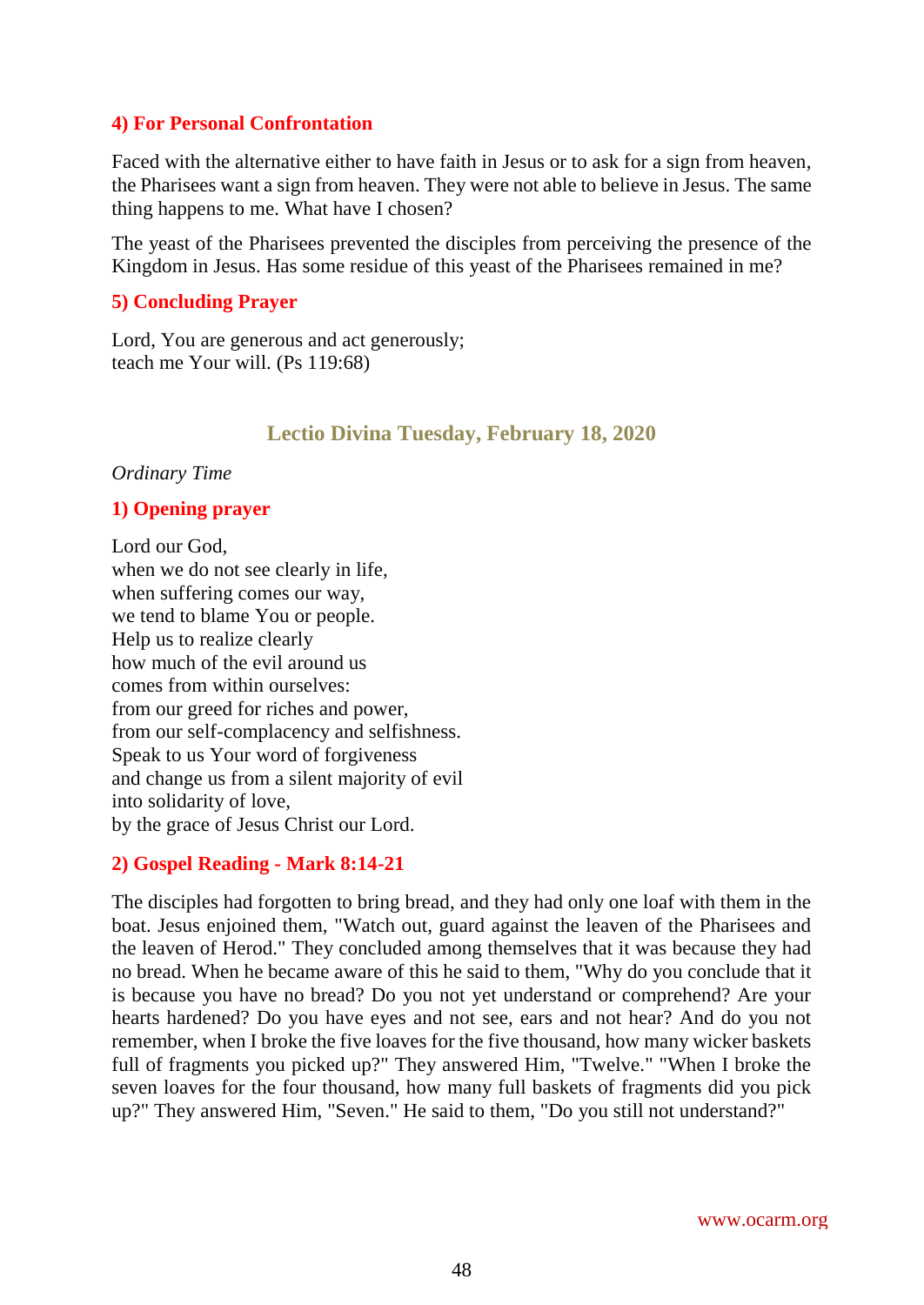# **3) Reflection**

Yesterday's Gospel spoke of the misunderstanding between Jesus and the Pharisees. Today's Gospel speaks of the misunderstanding between Jesus and the disciples and shows that the yeast of the Pharisees and of Herod (religion and government), had taken possession of the mentality of the disciples to the point of hindering them from listening to the Good News.

Mark 8: 14-16: Attention to the yeast of the Pharisees and of Herod. Jesus warns the disciples to look out for the yeast of the Pharisees and the yeast of Herod. But they do not understand the words of Jesus. They think that He is speaking like that because they forgot to buy bread. Jesus says one thing and they understood another. This clash was the result of the insidious influence of the yeast of the Pharisees on the mentality and on the life of the disciples.

Mark 8: 17-18a: Jesus' question. In the face of this almost total lack of perception in the disciples, Jesus rapidly asks them a series of questions, without waiting for an answer. They are hard questions which express very serious things and reveal the total lack of understanding on the part of the disciples. Even if it seems unbelievable, the disciples reach the point in which there is no difference between them and the enemies of Jesus. First, Jesus had become sad seeing the hardness of heart of the Pharisees and of the Herodians (Mk 3: 5). Now, the disciples themselves have hardened their hearts (Mk 8: 17). First, those outside (Mk 4:11) do not understand the parables because they have eyes and do not see, listen but do not understand (Mk 4:12). Now, the disciples themselves understand nothing, because they have eyes and do not see, listen, but do not understand (Mk 8:18). Besides, the image of the hardened heart evoked the hardness of heart of the people of the Old Testament who always drifted away from the path. It also evoked the hardened heart of Pharaoh who oppressed and persecuted the people (Ex 4: 21; 7: 13; 8: 11, 15, 28; 9: 7 ). The expression "they have eyes and do not see, listen but do not understand" evoked not only the people without faith criticized by Isaiah (Is 6: 9-10), but also the adorers of false gods, of whom the psalm says, "They have eyes and see nothing, have ears and hear nothing" (Ps 115: 5-6).

Mark 8: 18b-21: The two questions regarding the bread. The two final questions refer to the multiplication of the loaves: How many baskets did they gather the first time? Twelve! And the second time? Seven! Like the Pharisees, the disciples also, though they had collaborated actively in the multiplication of the loaves, did not succeed in understanding the meaning. Jesus ends by saying, "Do you still not understand?" The way in which Jesus asks these questions, one after the other, almost without waiting for an answer, seems to cut the conversation. It reveals a very big clash. What is the cause of this clash?

The cause of the clash between Jesus and the disciples. The cause of the clash between Jesus and the disciples was not due to ill will on their part. The disciples were not like the Pharisees. The Pharisees did not understand, but in them there was malice. They used religion to criticize and to condemn Jesus (Mk 2: 7,16,18,24; 3: 5, 22-30). The disciples were good people. Theirs was not ill will, because even if they were victims of the yeast of the Pharisees and of the Herodians , they were not interested in defending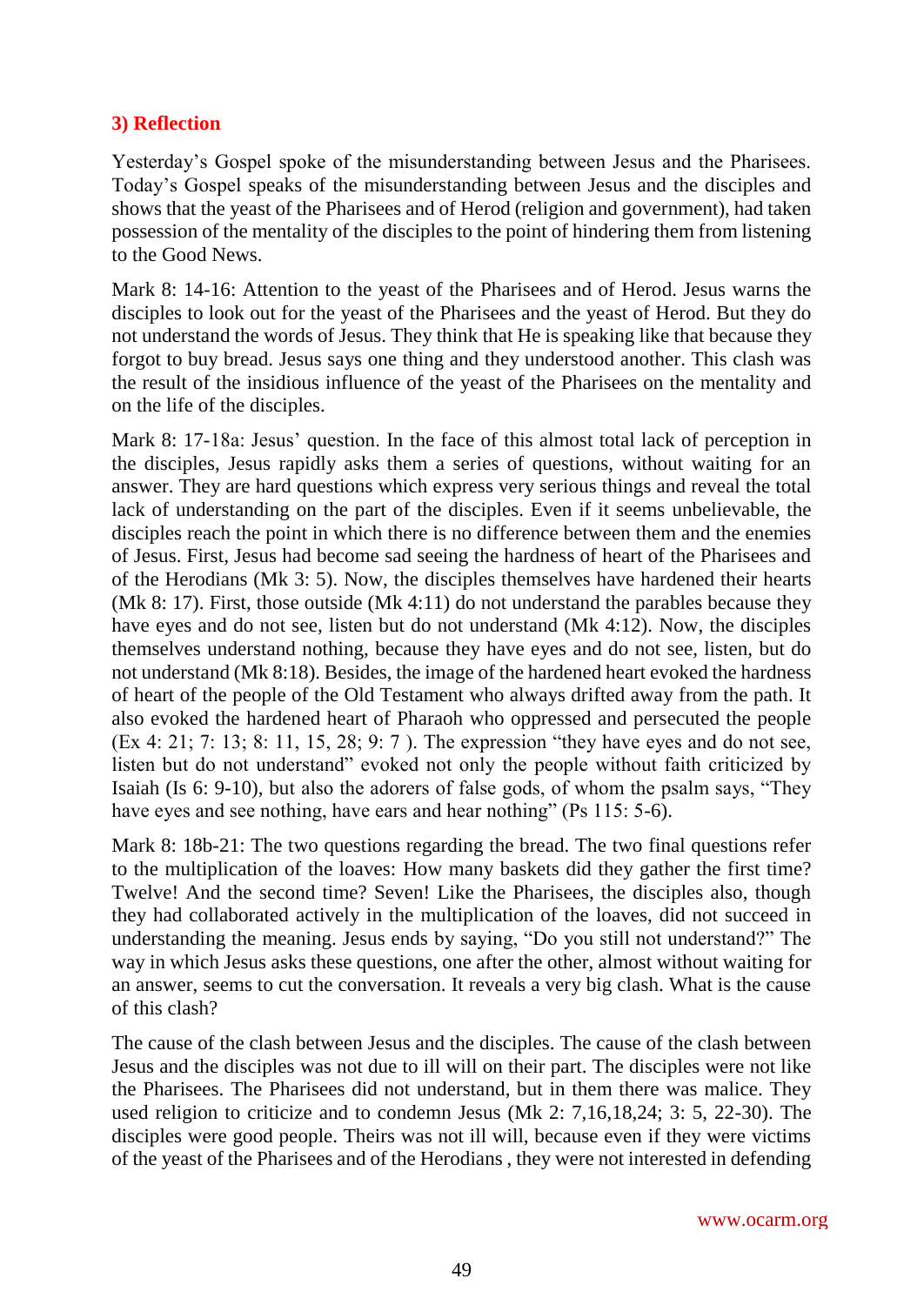the system of the Pharisees and the Herodians against Jesus. Then, what was the cause? The cause of the clash between Jesus and the disciples had something to do with the Messianic hope. Firstly, among the Jews there was an enormous variety of Messianic expectations. Second, the diverse interpretations of the prophecies: there were people who expected a Messiah King (cf. Mk 15: 9, 32); others, a Messiah Saint or Priest (cf. Mk1:24); others, a Messiah subversive Warrior (cf. Lk 23:5; Mk 15: 6; 13: 6-8); others, a Messiah Doctor (cf. Jn 4: 25; Mk 1: 22-27); still others, a Messiah Judge (cf. Lk 3: 5- 9; Mk 1:8); others, a Messiah Prophet (6: 4, 14, 65). It seems that nobody expected a Messiah Servant, announced by the Prophet Isaiah (Is 42: 1; 49: 3; 52: 13). They did not consider the messianic hope as a service of the people of God to humanity. Each group, according to their own interests and according to their social class, awaited the Messiah, but wanted to reduce Him to their own hope. This is why the title Messiah, according to the person or social position, could mean very different things. There was a great confusion of ideas! And precisely in this attitude of Servant is found the key which turns on a light in the disciples' darkness and helps them toward conversion. It is only in accepting the Messiah as the Suffering Servant in Isaiah, that they will be capable of opening their eyes and understanding the Mystery of God in Jesus.

#### **4) For Personal Confrontation**

What is for us today the yeast of the Pharisees and of Herod? What does it mean today for me to have a hardened heart?

The yeast of Herod and the Pharisees prevents the disciples from understanding the Good News. Perhaps, today the propaganda of television prevents us from understanding the Good News of Jesus?

#### **5) Concluding Prayer**

I need only say, "I am slipping," for Your faithful love, Yahweh, to support me; however great the anxiety of my heart, Your consolations soothe me. (Ps 94:18-19)

#### **Lectio Divina Wednesday, February 19, 2020**

#### **1) Opening prayer**

God our Father, You have promised to remain for ever with those who do what is just and right. Help us to live in Your presence. We ask this through our Lord Jesus Christ, Your Son, who lives and reigns with You and the Holy Spirit, one God, for ever and ever. Amen.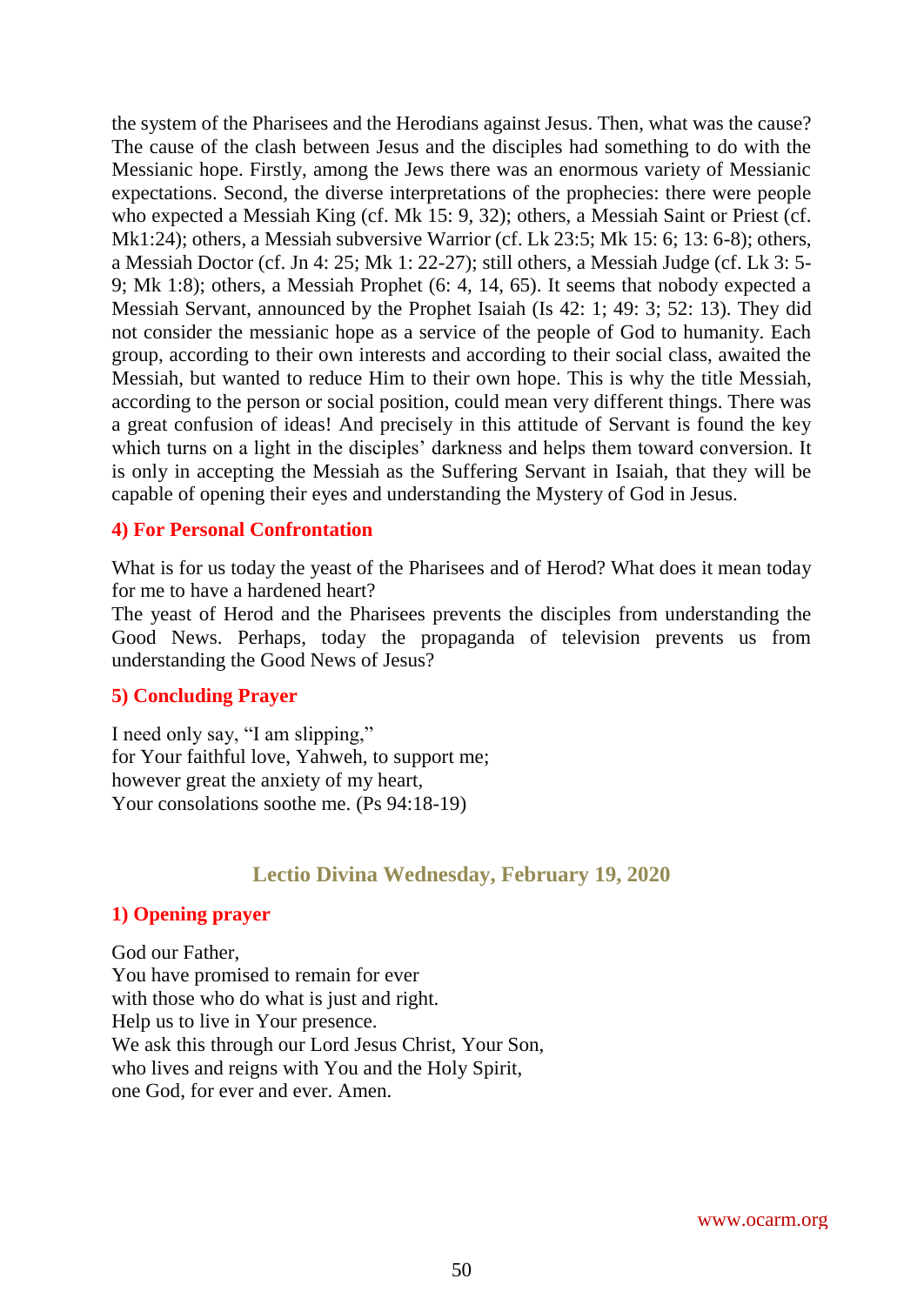#### **2) Gospel reading - Mark 8:22-26**

When Jesus and his disciples arrived at Bethsaida, people brought to him a blind man and begged Jesus to touch him. He took the blind man by the hand and led him outside the village. Putting spittle on his eyes he laid his hands on the man and asked, "Do you see anything?" Looking up the man replied, "I see people looking like trees and walking." Then he laid hands on the man's eyes a second time and he saw clearly; his sight was restored and he could see everything distinctly. Then he sent him home and said, "Do not even go into the village."

#### **3) Reflection**

• The Gospel today gives an account of the cure of a blind man. This episode of a cure constitutes the beginning of a long instruction from Jesus to the disciples (Mk 8:27 to 10:45) and then ends with the cure of another blind man (Mk 10:46-52). In this broader context, Mark suggests to the readers that those who are truly blind are Peter and the other disciples. All of us are blind! They do not understand the proposal of Jesus when He spoke about the suffering and the cross. Peter accepted Jesus as the Messiah, but not as a suffering Messiah (Mk 8:27-33). He was also affected by the belief of the time which only spoke of a messiah as a glorious king. Peter seemed to be blind. He understood nothing, but wanted Jesus to be as he imagined.

• The Gospel today indicates how difficult it was to cure the first blind man. Jesus had to cure this man in two different stages. The cure of the disciples was also difficult. Jesus had to give a long explanation concerning the significance of the cross to help them understand, because what really produced blindness in them was the cross.

• In the year 70, when Mark was writing, the situation of the communities was not easy. There was much suffering, many crosses. Six years before, in 64, the Emperor Nero had decreed the first great persecution, and many Christians were killed. In the year 70, in Palestine, the Romans were destroying Jerusalem. In the other countries, a great tension between the converted Jews and the non-converted Jews was beginning. The greatest difficulty was the cross of Jesus. The Jews thought that a crucified person could not be the Messiah who was so awaited by the people, because the law affirmed that all those crucified should be considered persons condemned by God (Deut 21:22-23).

• Mark 8:22-26: The cure of a blind man. They brought a blind man, asking Jesus to cure him. Jesus cured him, but in a different way. First of all, He took him outside the village. Then He put some spittle on the eyes, He placed His hands on him and asked, "Do you see something?" The man answered, "I see men; in fact, they seem like trees that walk!" He could see only in part. He exchanged trees for people, or people for trees! Only in a second moment does Jesus cure the blind man and forbids him to enter the village. Jesus did not want any easy advertising!

• As it has been said, this description of the cure of the blind man acts as an introduction to the long instruction from Jesus to cure the blindness of the disciples, and at the end He finishes with the cure of another blind man, Bartimaeus. In reality the blind man was Peter. We are all blind. Peter did not want the commitment of the Cross! Do we understand the significance of suffering in life?

• Between the two cures of the blind men (Mk 8:22-26 and Mk 10:46-52), is found a long instruction on the Cross (Mk 8:27 to 10:45). It seems a catechism, made of sayings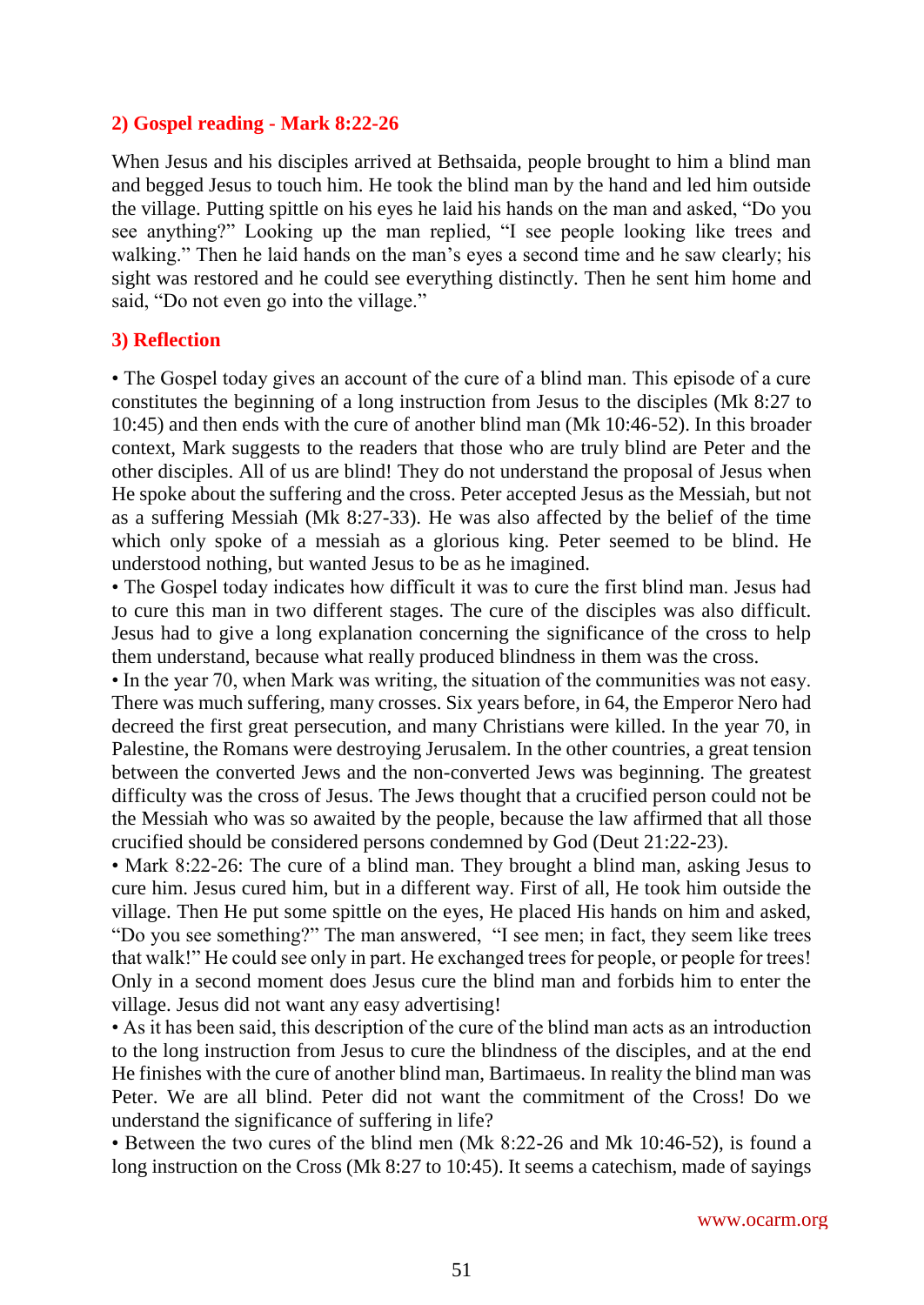from Jesus Himself. He speaks about the Cross in the life of the disciple. The long instruction consists of three announcements regarding the Passion. The first one is Mark 8:27-38. The second is Mark 9:30-37. The third one is in Mark 10:32-45. Between the first one and the second, there is a series of instructions which indicate the type of conversion that should take place in the life of those who accept Jesus, Messiah Servant (Mk 9:38 to 10:31):

Mk 8:22-26: the cure of a blind man.

Mk 8:27-38: first announcement of the cross.

Mk 9:1-29: instructions to the disciples on the Messiah Servant.

Mk 9:30-37: second announcement of the cross.

Mk 9:38 to 10:31: instructions to the disciples on conversion.

Mk 10:32-45: third announcement of the cross.

Mk 10:46-52: the cure of the blind man Bartimaeus.

The whole of this instruction has as a background the journey from Galilee to Jerusalem. From the beginning to the end of this long instruction, Mark tells us that Jesus is on the way to Jerusalem where He is going to suffer His death (Mk 8:27; 9: 30,33; 10:1,17,32). The full understanding of following Jesus is not achieved by theoretical ideas, but by practical commitment, walking like Him along the way of service, from Galilee up to Jerusalem. Any one who insists on keeping the idea of Peter, that is, of a glorious Messiah without the cross, will understand nothing and will never be able to have the attitude of a true disciple. He will continue to be blind, exchanging people for trees (Mk 8:24), because without the cross it is impossible to understand who Jesus is and what it means to follow Jesus.

The journey of following is a road of the gift of self, of abandonment, of service, of availability, of acceptance of conflict, knowing that there will be resurrection. The cross is not an accident on the way, but forms part of this road. Because in a world organized around egoism, love and service can exist only crucified! Anyone who makes his life a service to others, disturbs and bothers those who live attached to privileges, and therefore suffers.

#### **4) Personal questions**

• All believe in Jesus. But some understand Him in one way and others in another. Today, which is the most common Jesus according to the way people think? How does popular belief interfere in the way of seeing Jesus? What do I do so as not to be drawn by the deceit of these popular ideas?

• What does Jesus ask of people who want to follow Him? Today, what prevents you from recognizing and assuming the plans of Jesus?

#### **5) Concluding prayer**

Lord, who can find a home in Your tent, who can dwell on Your holy mountain? Whoever lives blamelessly, who acts uprightly, who speaks the truth from the heart. (Ps 15:1-2)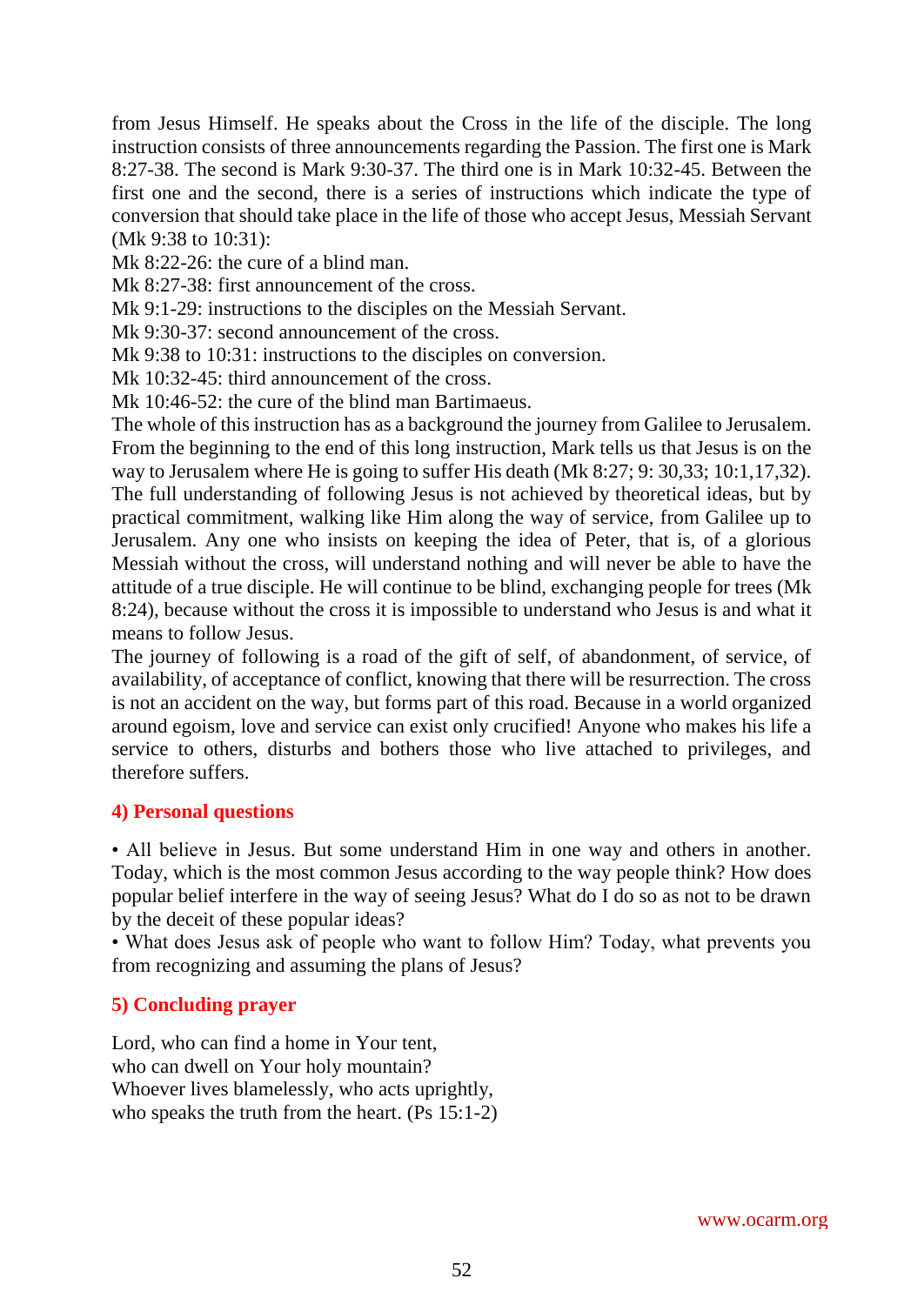## **Lectio Divina Thursday, February 20, 2020**

*Ordinary Time*

#### **1) Opening prayer**

Lord God, merciful Father, your Son came to set all people free, to make the poor rich in faith and hope, to make the rich aware of their poverty. Unite us all in one trust in you and in one common concern for one another; give us all your attitude and that of Jesus, of not distinguishing between ranks and classes and sexes but of seeking together the freedom brought us by Jesus Christ our Lord.

### **2) Gospel Reading - Mark 8:27-33**

Jesus and his disciples left for the villages round Caesarea Philippi. On the way he put this question to his disciples, 'Who do people say I am?' And they told him, 'John the Baptist, others Elijah, others again, one of the prophets.' 'But you,' he asked them, 'who do you say I am?' Peter spoke up and said to him, 'You are the Christ.' And he gave them strict orders not to tell anyone about him.

Then he began to teach them that the Son of man was destined to suffer grievously, and to be rejected by the elders and the chief priests and the scribes, and to be put to death, and after three days to rise again; and he said all this quite openly. Then, taking him aside, Peter tried to rebuke him.

But, turning and seeing his disciples, he rebuked Peter and said to him, 'Get behind me, Satan! You are thinking not as God thinks, but as human beings do.'

#### **3) Reflection**

• Today's Gospel speaks about Peter's blindness who does not understand the proposal of Jesus when he speaks about suffering and of the Cross. Peter accepts Jesus as Messiah, but not a suffering Messiah. He is influenced by the "yeast of Herod and the Pharisees", that is, by the propaganda of the government of that time in which the Messiah was a glorious Messiah. Peter seemed to be blind. He was not aware of anything, but wanted Jesus to be as he wished. To understand well the importance and weight of this blindness of Peter it is well to consider it in its literary context.

• Literary context: The Gospel of Mark transmits to us three announcements of the Passion and death of Jesus: the first one in Mark 8, 27-38; the second one in Mark 9, 30-37 and the third one in Mark 10, 32-45. This whole which goes up to Mark 10, 45, is a long instruction of Jesus to the disciples to help them to overcome the crisis produced by the Cross. The instruction is introduced by the healing of a blind man (Mk 8, 22-26) and at the end it is concluded with the healing of another blind man (Mk 10, 46-52). The two blind persons represent the blindness of the disciples. The healing of the first blind man was difficult. Jesus had to do it in two stages. The blindness of the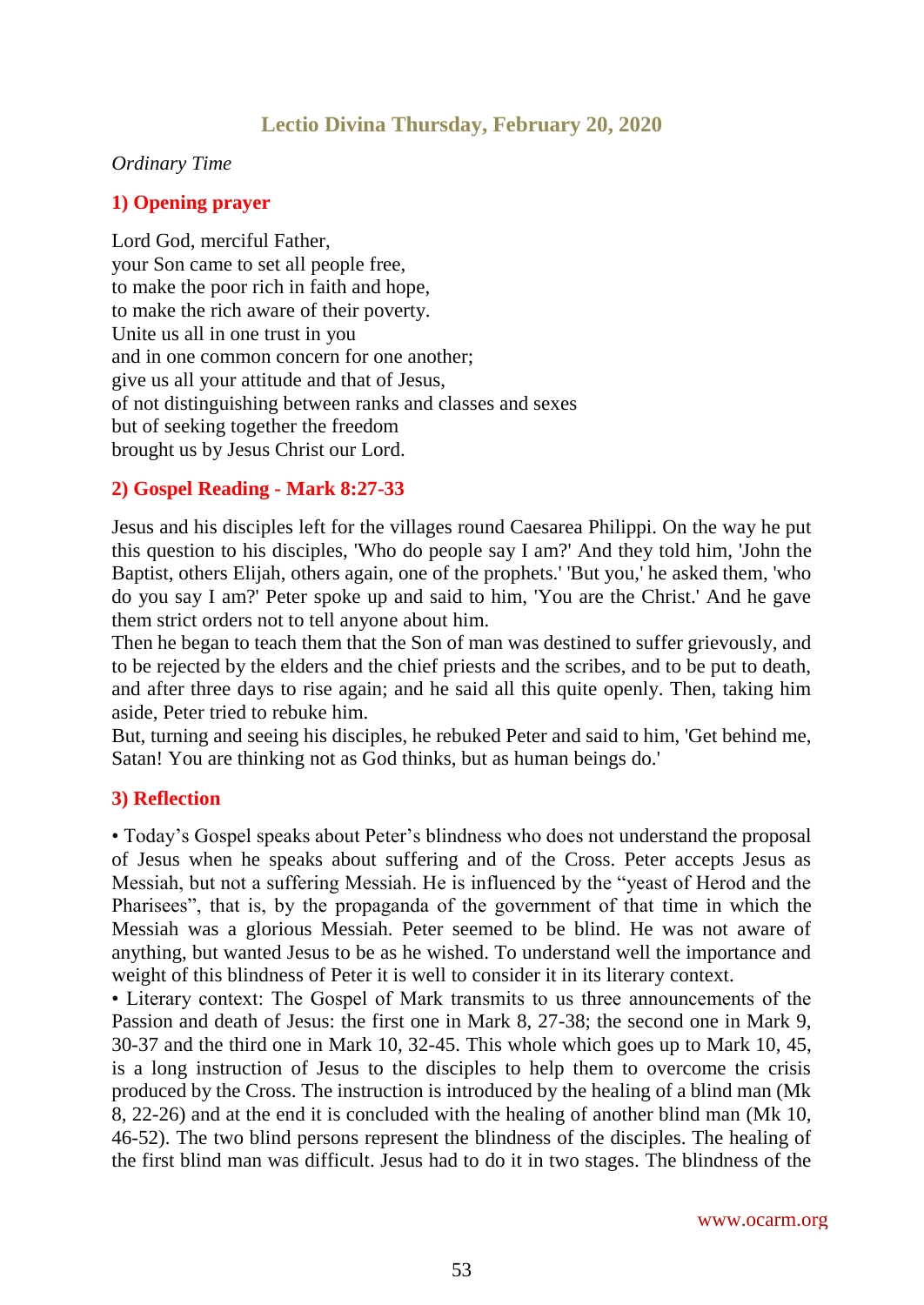disciples was also difficult. Jesus had to give a long explanation concerning the meaning of the Cross to help them understand why the cross was producing blindness in them. Let us consider closely the healing of the blind man:

• Mark 8, 22-26: The first healing of a bland man. They took a blind man before Jesus, asking Jesus to cure him. Jesus cures him, but in a different way. First, he takes him outside the village. Then he put some of his saliva on the eyes of the blind man and, laid his hands on him and asked him: Can you see anything? The man answered: I see persons; they look like trees that walk! He could only see one part. He exchanged trees for persons, or persons for trees! Jesus cures him only in the second time. This description of the cure of the blind man introduces the instruction to the disciples, in reality the blind man is Peter. He accepted Jesus as the Messiah, but a glorious Messiah. He saw only one part! He did not want the commitment of the Cross! The blindness of the disciples is also cured by Jesus, in different stages, not all at once.

• Mark 8, 27-30: The discovery of reality: Who do people say I am? Jesus asks: "Who do people say I am?" They answered expressing the different opinions: "John the Baptist". "Elijah or one of the Prophets". After having heard the opinions of others, Jesus asks: "And you who do you say I am?" Peter answers: "The Lord, the Christ, the Messiah!" That is, the Lord is the one whom the people are expecting! Jesus agrees with Peter, but forbids him to speak about that with the people. Why? Because at that time all expected the coming of the Messiah, but each one in his own way: some expected the king, others the priest, doctor, warrior, judge, prophet! Nobody seemed to be expecting the Messiah, Servant and Suffering, announced by Isaiah (Is 42, 1-9).

• Mark 8, 31-33: First announcement of the Passion. Then Jesus began to teach saying that he is the Messiah Servant and affirms that, as Messiah Servant announced by Isaiah, he will soon be condemned to death in carrying out his mission of justice (Is 49, 4-9; 53, 1-12). Peter is horrified; he calls Jesus apart to rebuke him. And Jesus said to him: "Get behind me, Satan! You are thinking not as God thinks, but as human beings do." Peter thought he had given the right answer. In fact, he had said the correct word: "You are the Christ!" But he does not give it the correct sense. Peter does not understand Jesus. He was like the blind man. He exchanged people for trees! The response of Jesus was very hard: "Get behind me, Satan!" Satan is a Hebrew word which means accuser, the one who leads others away from the way to God. Jesus does not allow anyone to lead him away from his mission. Literally the text says: "Get behind me, Satan!" Peter has to follow Jesus. He must not change things and intend that Jesus follows Peter.

#### **4) For Personal Confrontation**

• We all believe in Jesus. But some believe that Jesus is in one way, others in another way. Which is today the most common image that people have of Jesus? Which is the response which people today would give to Jesus' question? And I, what answer do I give?

• What prevents us today from recognizing the Messiah in Jesus?

### **5) Concluding Prayer**

I will praise Yahweh from my heart; let the humble hear and rejoice.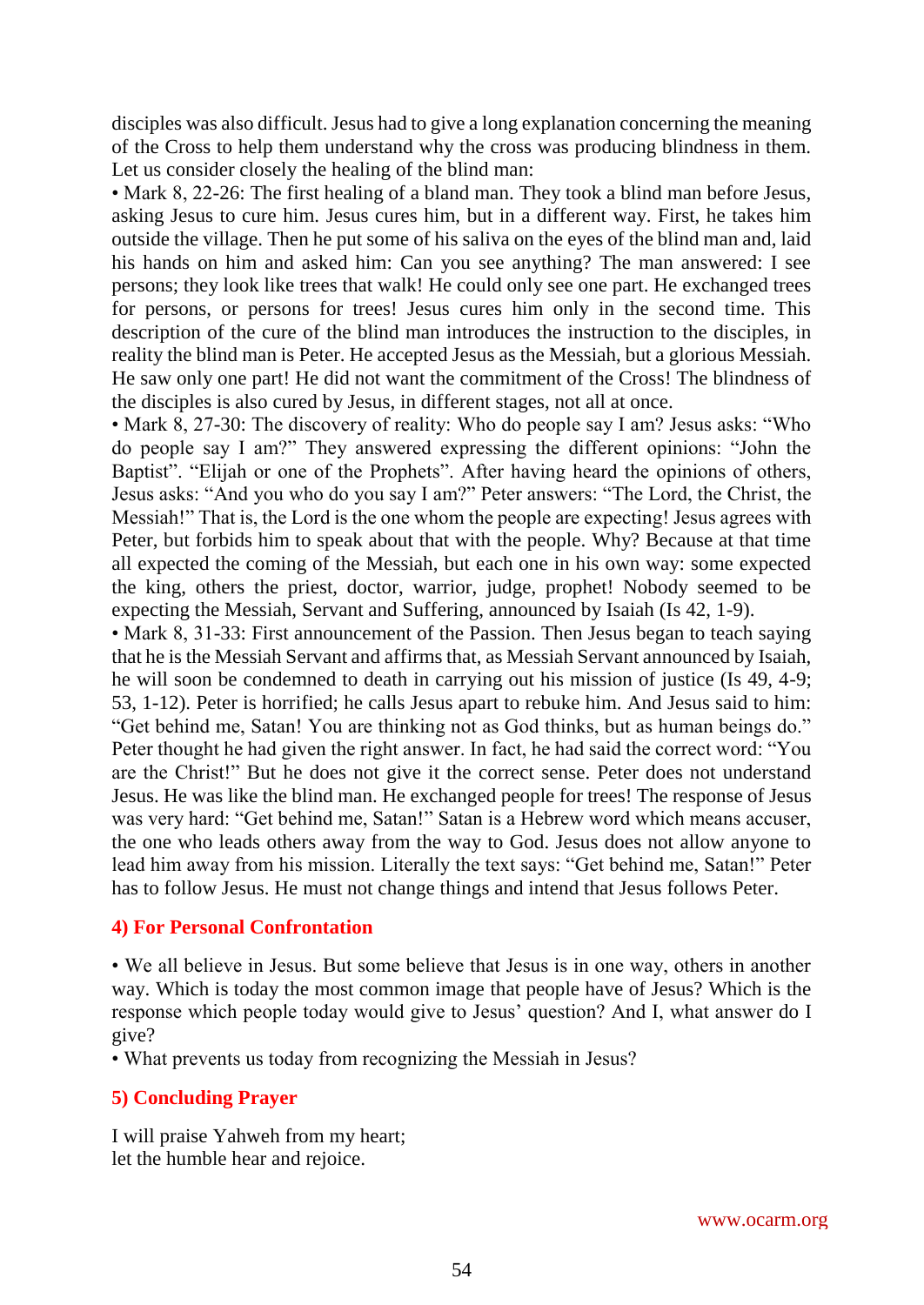Proclaim with me the greatness of Yahweh, let us acclaim his name together. (Ps 34,2-3)

## **Lectio Divina Friday, February 21, 2020**

## *Ordinary Time* **1) Opening prayer**

#### Lord our God,

we believe in You with all our being. Let this faith never be a lifeless belief in abstract truths outside ourselves, but a deep personal commitment to Your Son Jesus Christ. Give us the courage, we pray You, to live for our brothers and sisters and if need be to lose our life for them and for our Lord and Savior Jesus Christ, who lives with You and the Holy Spirit, one God, for ever and ever. **2) Gospel Reading - Mark 8:34-9:1**

Jesus called the people and His disciples to Him and said, 'If anyone wants to be a follower of Mine, let him renounce himself and take up his cross and follow Me. Anyone who wants to save his life will lose it; but anyone who loses his life for My sake, and for the sake of the gospel, will save it.

What gain, then, is it for anyone to win the whole world and forfeit his life? And indeed what can anyone offer in exchange for his life?

For if anyone in this sinful and adulterous generation is ashamed of Me and of My words, the Son of man will also be ashamed of him when He comes in the glory of His Father with the holy angels.'

And He said to them, 'In truth I tell you, there are some standing here who will not taste death before they see the kingdom of God come with power.'

#### **3) Reflection**

• Today's Gospel speaks about the conditions necessary to follow Jesus. Peter does not understand Jesus' proposal when He speaks about suffering and of the cross. Peter accepts Jesus as Messiah, but not a Suffering Messiah. Before this misunderstanding of Peter, Jesus describes the announcement of the Cross and explains the significance of the cross for the life of the disciples (Mk 8:27 to 9:1).

• Historical context of Mark: In the years 70's, when Mark writes, the situation of the communities was not easy. There was much suffering; there were many crosses. Six years before, in 64, the Emperor Nero had decreed the first great persecution, killing many Christians. In the year 70, in Palestine, the Romans were destroying Jerusalem. In the other countries an enormous tension between converted Jews and non converted Jews was beginning to arise. The greatest difficulty was the Cross of Jesus. The Jews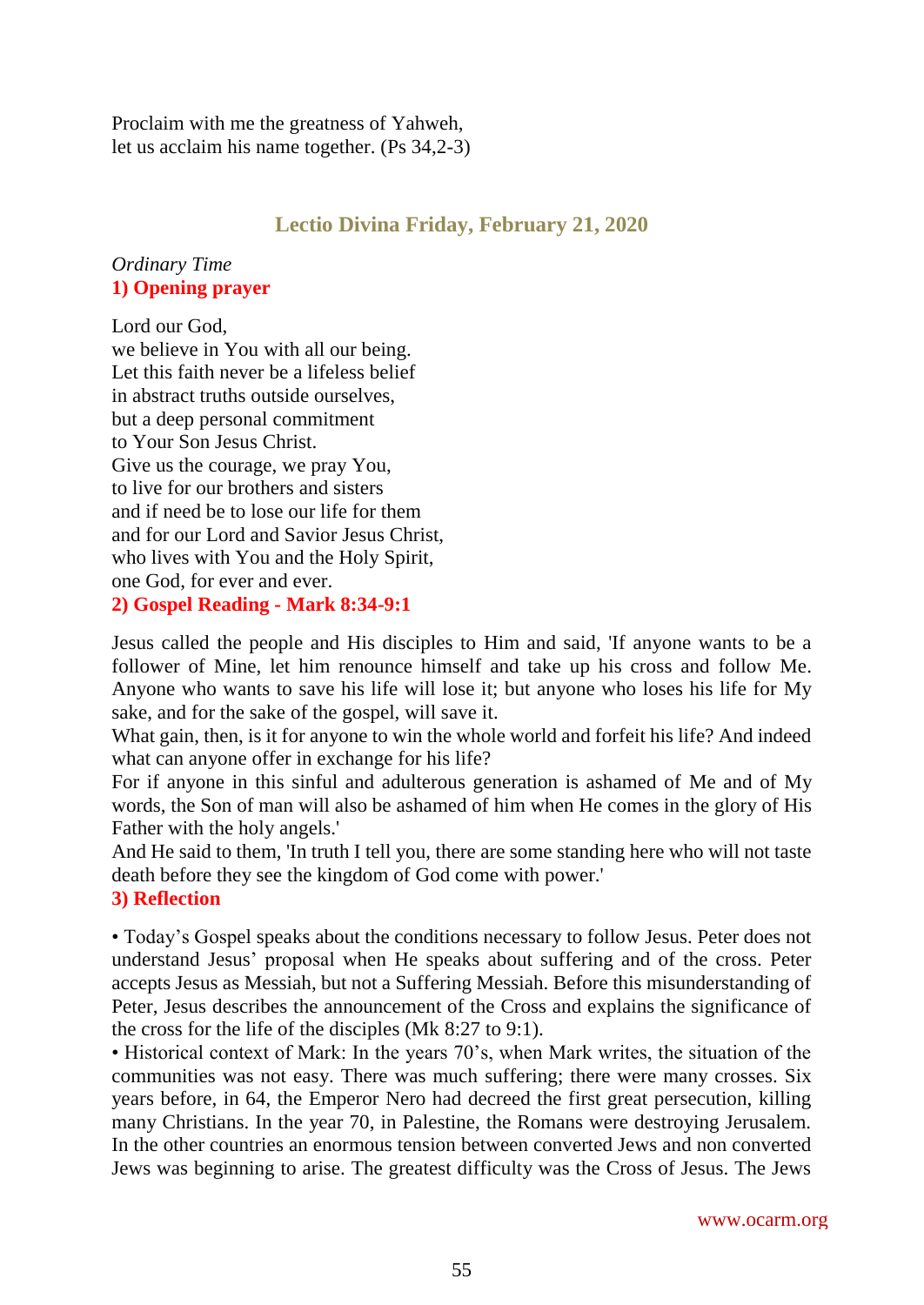thought that a crucified person could not be the Messiah, because the law affirmed that any crucified person should be considered a cursed person by God (Deut 21: 22-23).

• Mark 8:34-37: Conditions to follow Jesus. Jesus draws the conclusions which are valid for the disciples, for the Christians of the time of Mark and for us who are living today: If anyone wants to follow Me let him deny himself, take up his cross and follow Me! At that time the cross was death penalty which the Roman Empire attributed to the marginalized. To take up the Cross and follow Him meant, definitively, to accept to be marginalized by the unjust system which legitimized injustice. The Cross was not the fruit of fatalism of history nor demanded by the Father. The Cross is the consequence of the freely assumed commitment by Jesus to reveal the Good News of the One who is Father and that, therefore, all have to be accepted and treated as brothers and sisters. Because of this revolutionary announcement, He was persecuted and He was not afraid to give His own life. There is no greater love than to give one's life for one's brother. Immediately, after Mark inserts two separate phrases of the text.

• Mark 8:38-9:1: Two phrases: a requirement and an announcement. The first one (Mk 8:38) is the requirement not to be ashamed of the Gospel, but to have the courage to profess it. The second one (Mk 9:1), is an announcement about the coming or the presence of Jesus in the facts of life. Some thought that Jesus would come afterwards (1 Thess 4:15-18). But in fact, Jesus had already come and was already present in the people, especially in the poor. But they were not aware of this. Jesus himself had said, "Every time that you helped the poor, the sick, the homeless, the imprisoned, the pilgrim it was me!" (Mt 25:34-45).

#### **4) For Personal Confrontation**

• What is the cross that weighs down on me and which makes my life heavy? How do I bear it?

• To gain or to lose life; to gain the whole world or to lose the soul; to be ashamed of the Gospel or to profess it publicly. How does this take place in my life? **5) Concluding Prayer**

How blessed is anyone who fears Yahweh, who delights in His commandments! His descendants shall be powerful on earth, the race of the honest shall receive blessings. (Ps 112:1-2)

### **Lectio Divina Saturday, February 22, 2020**

#### **1) Opening prayer**

Almighty God, you have given us the witnessing of the apostles as the firm rock on which we can rely. Where Peter is, there is the Church. But we see today that the bark of Peter is rocked; we are often like capricious children unused to our newfound freedom. Make us use this freedom responsibly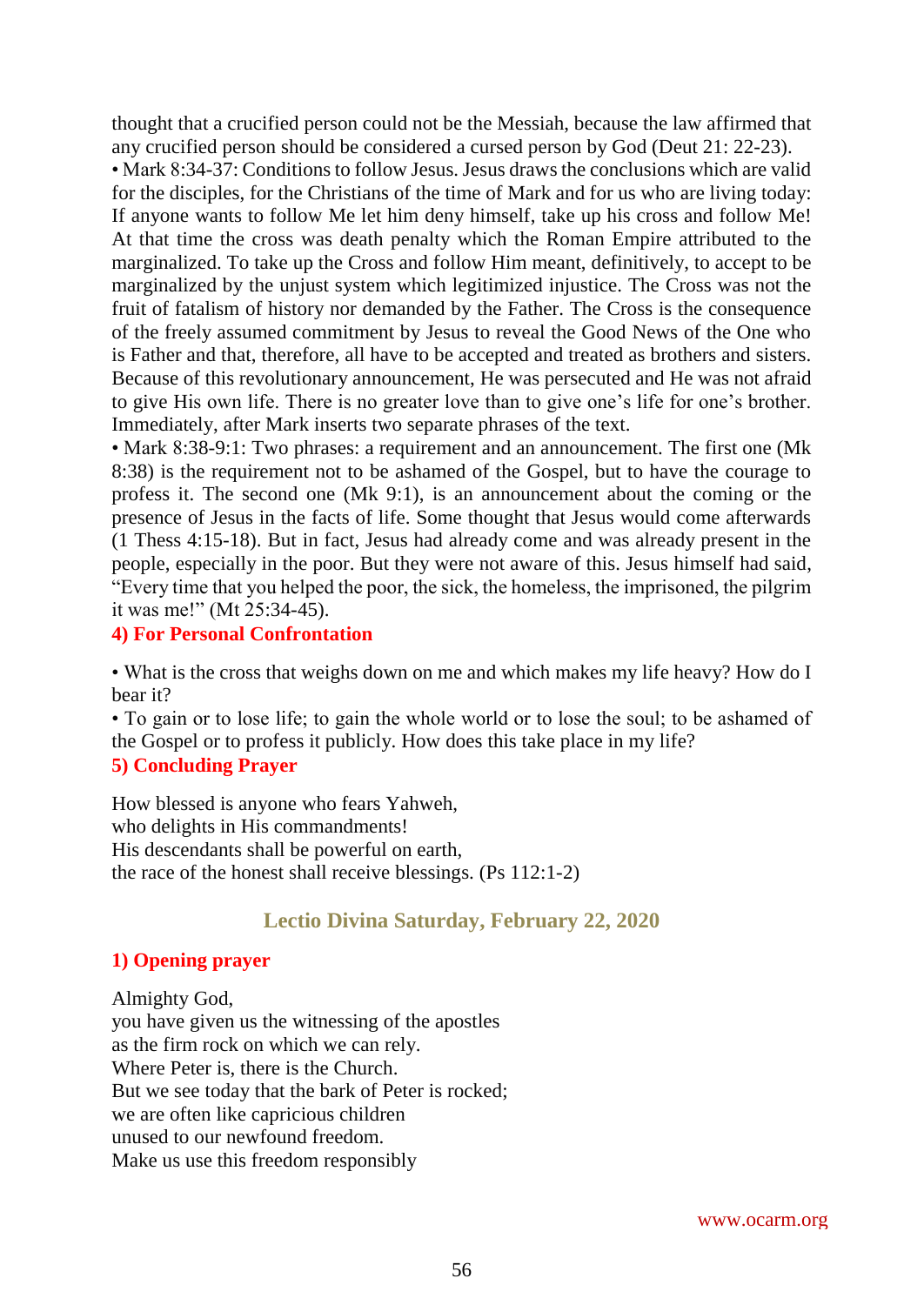and do not allow us to lose our composure. Reassure us that You are always with us and keep us optimistic about the future, for it is Your future and You are our rock for ever.

### **2) Gospel Reading - Matthew 16:13-19**

When Jesus went into the region of Caesarea Philippi he asked his disciples, "Who do people say that the Son of Man is?" They replied, "Some say John the Baptist, others Elijah, still others Jeremiah or one of the prophets." He said to them, "But who do you say that I am?" Simon Peter said in reply, "You are the Christ, the Son of the living God." Jesus said to him in reply, "Blessed are you, Simon son of Jonah. For flesh and blood has not revealed this to you, but my heavenly Father. And so I say to you, you are Peter, and upon this rock I will build my Church, and the gates of the netherworld shall not prevail against it. I will give you the keys to the Kingdom of heaven. Whatever you bind on earth shall be bound in heaven; and whatever you loose on earth shall be loosed in heaven."

## **3) Reflection**

Today s Gospel presents us three points: the opinion of the people concerning Jesus (Mt 16:13-14), the opinion of Peter regarding Jesus (Mt 16:15-16) and the response of Jesus to Peter (Mt 16:17-19).

Matthew 16:13-14: *The opinion of the people regarding Jesus.* Jesus asks for the opinion of the people regarding who He is. The responses are diverse: John the Baptist, Elijah, Jeremiah, or one of the prophets. Not one of them gives the right answer. Today, the opinion of the people regarding Jesus is also very varied.

Matthew 16:15-16: *The opinion of Peter regarding Jesus.* Immediately, He asks the opinion of the disciples. Peter becomes the spokesperson and says: You are the Christ, the Son of the living God! The response is not new. The disciples had already said the same thing (Mt 14:33). In the Gospel of John, the same profession of faith is made by Martha (Jn 11:27). It means that through Jesus the prophecies of the Old Testament are fulfilled.

Matthew 16:17-19: *The response of Jesus to Peter.* The responses come from several places: *Blessed are you, Simon.* Jesus proclaims Peter blessed because he had received the revelation from the Father. The response of Jesus is not new. Previously, He had praised the Father for having revealed the Son to little ones and not to the wise (Mt 11:25-27) and had made the same proclamation of blessed to the disciples because they were seeing and hearing things that before nobody knew (Mt 13:16).

*- Peter is Rock (Pietra).* Peter has to be *Rock*, the stable foundation for the Church in such a way that it can resist against the gates of Hell. With these words from Jesus, Matthew encourages the communities which were persecuted by Syria and Palestine. Even if weak and persecuted, the communities have a stable foundation, guaranteed by the words of Jesus. The rock as the basis of faith reminds the people the words of God to the People in exile: Listen to me, you who pursue saving justice, you who seek Yahweh. Consider the rock from which you were hewn, the quarry from which you were dug. Consider Abraham your father and Sarah who gave you birth. When I called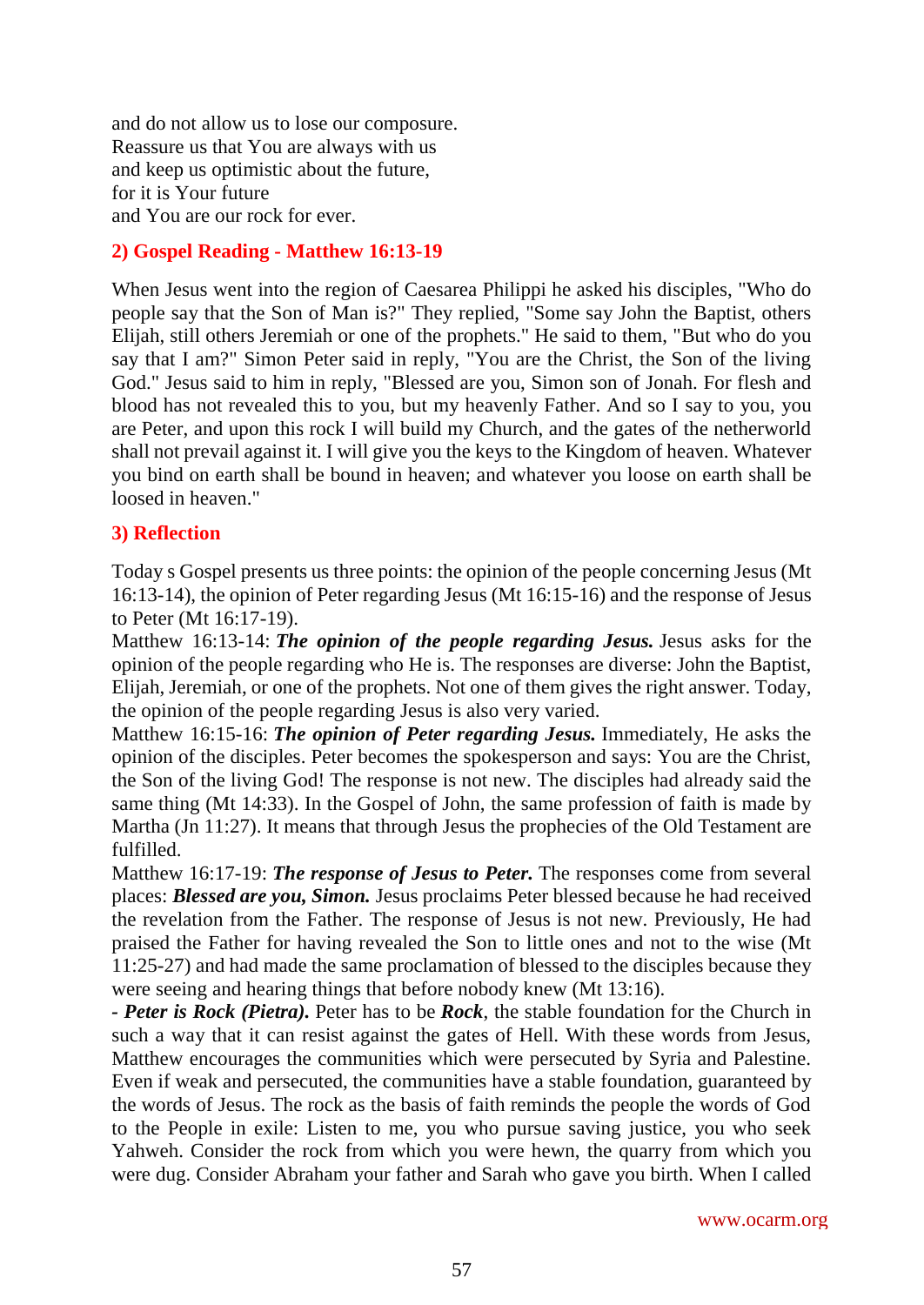him he was the only one but I blessed him and made him numerous. (Is 51:1-2). It indicates a new beginning.

*- Peter, Rock.* Jesus gives a name to Simon and calls him Rock (Peter). In two ways, he is *rock-foundation,* (Mt 16:18) and is *rock (pietra) a stumbling obstacle,* (Mt 16:23). In our Catholic Church we insist very much on Peter rock-foundation and we forget Peter-stumbling rock or obstacle. On the one hand Peter was weak in his faith, doubtful, and tries to deviate or withdraw from Jesus. He was afraid in the garden, he fell asleep and fled, he did not understood what Jesus was saying. On the other hand, he was like the little ones whom Jesus called blessed. Being one of the twelve, he became their spokesman. Later, after the death and resurrection of Jesus, his image grew and he became a symbol of the community. Peter is firm in faith not because of his own merits, but because Jesus prays for him, in order that his faith would not fail (Lk 22:31-34).

- *Church, Assembly.* The word c*hurch,* in Greek, *eklesia,* appears 105 times in the New Testament, almost exclusively in the Acts of the Apostles and in the Epistles. In the Gospels it appears three times, only in Matthew. The word literally means convoked or chosen . It indicates the people who gather together, convoked by the Word of God and who try to live the message of the Kingdom which Jesus brings. The Church or the community is not the Kingdom, but it is an instrument and a sign or indication of the Kingdom. The Kingdom is greater. In the Church, in the community, it should appear in the eyes of all what happens when a human group allows God to reign and allows Him to take possession of our life.

- *The keys of the Kingdom.* Peter receives the keys of the Kingdom. This same power of uniting or binding and of separating or loosening is also given to the communities (Mt 18:18) and to the other disciples (Jn 20:23). One of the points which the Gospel of Matthew insists the most is reconciliation and pardon or forgiveness. It is one of the more important tasks of the coordinators of the communities. Imitating Peter, they should bind and loose, that is, do in such a way that there be reconciliation, reciprocal acceptance, and construction of the fraternal spirit.

#### **4) Personal questions**

What are the opinions in our community regarding Jesus? Do they enrich the community or do they make the journey and communion more difficult? Who is Jesus for me? Who am I for Jesus?

#### **5) Concluding Prayer**

Turn your ear to me, make haste. Be for me a rock-fastness, a fortified citadel to save me. You are my rock, my rampart; true to your name, lead me and guide me! (Ps 31:2-3)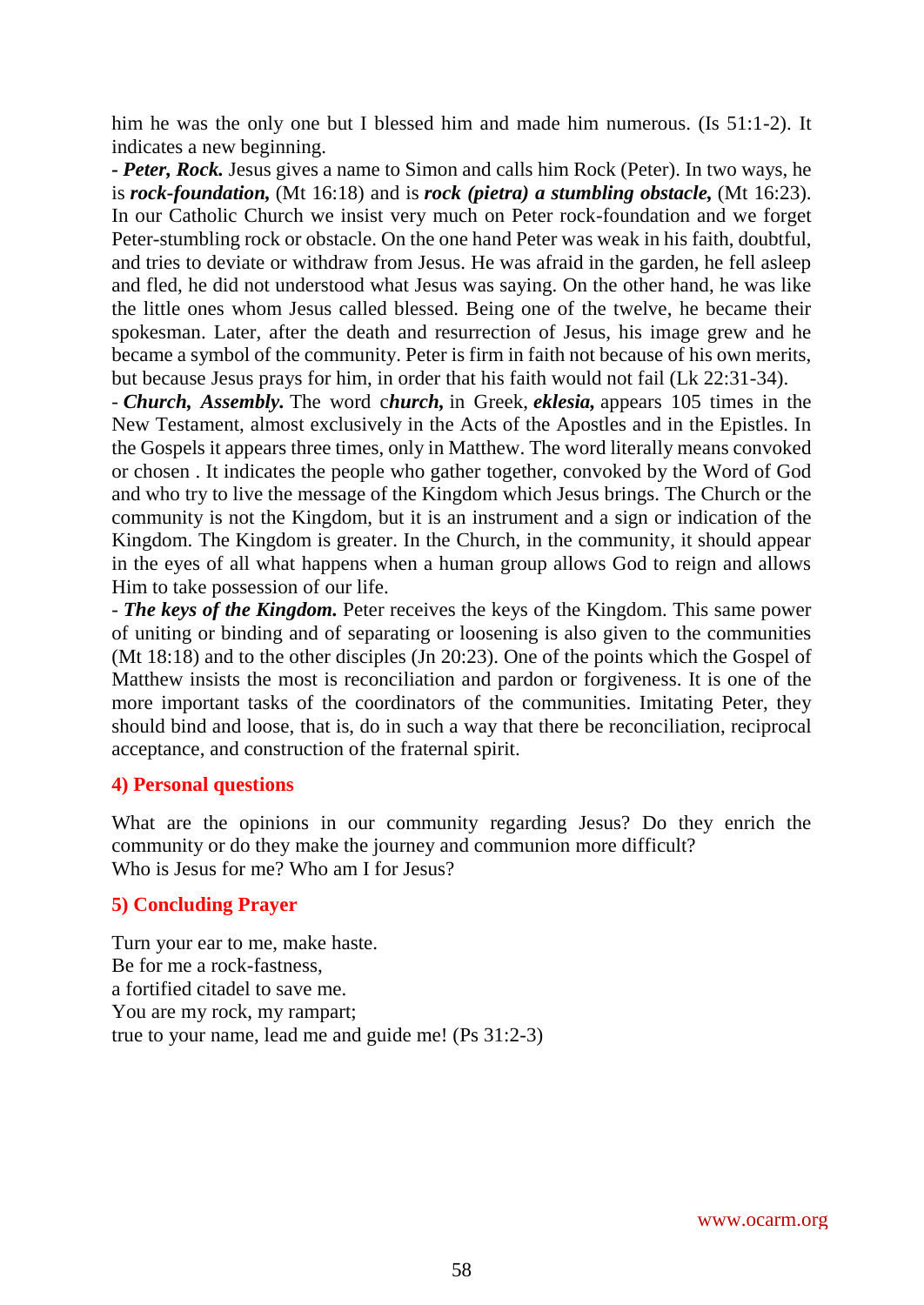## **Lectio Divina Sunday, February 23, 2020**

*… But I tell you: Love your enemies Matthew 5: 38-48*

#### **1. Opening prayer**

Come, Lord, May Your breath blow as the spring breeze that makes life bloom and opens up love; or let it be as the hurricane that unleashes unknown strength and raises latent energies.

May Your breath pass in our eyes to open them up to farther and wider horizons, drawn by our Father's hand.

May Your breath pass on our saddened faces to restore a smile again; may it graze our tired hands to give them new life and make them able to work joyfully for the Gospel's sake.

May your breath pass since dawn holding fast all our days in a generous impulse. May your breath pass as night approaches to keep us safe in your light and in your enthusiasm. May it pass and remain throughout all our life to renew it and give it the true and profound dimensions, which are outlined in the Gospel of Jesus.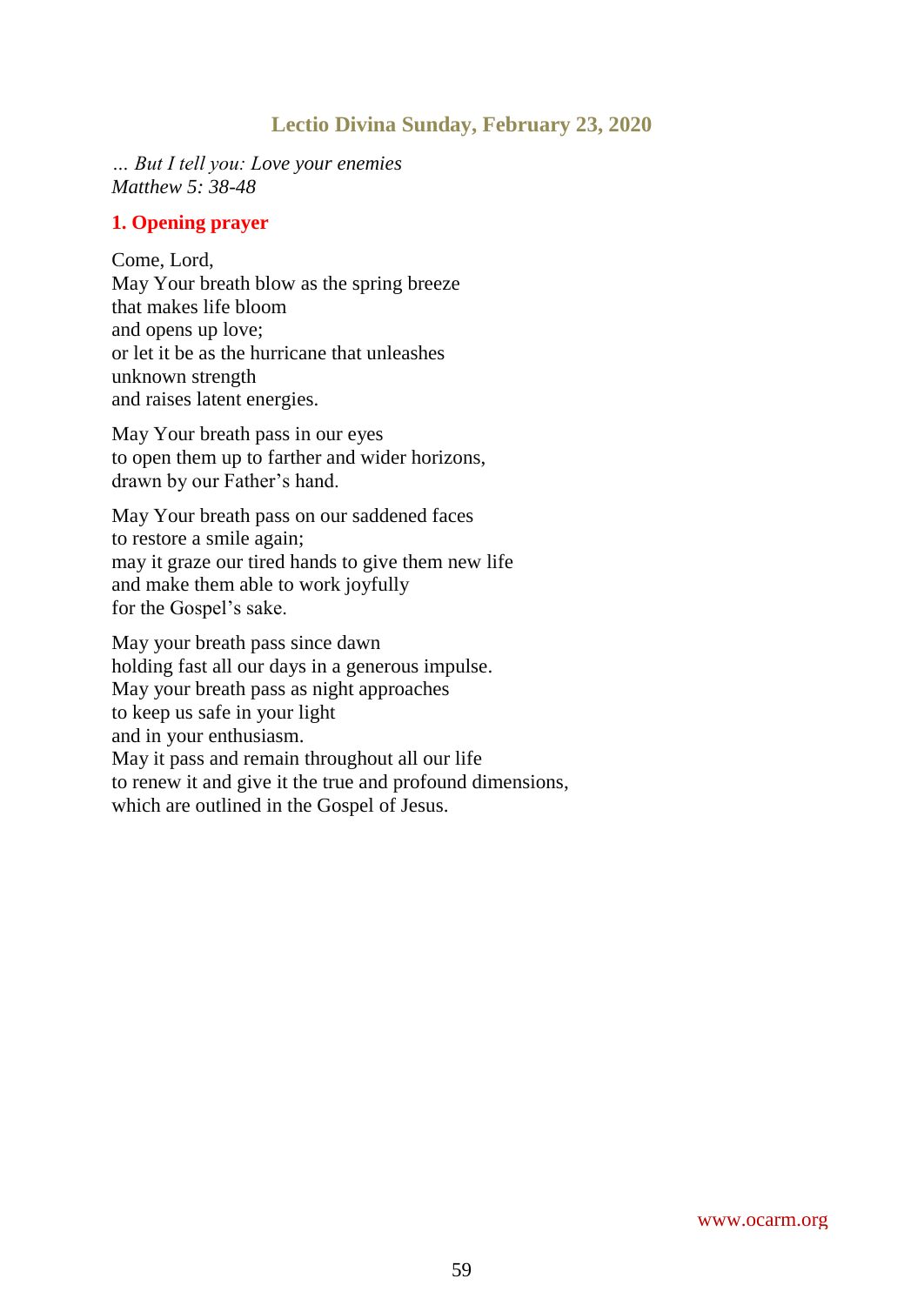## **2. READING**

#### **a) A key to the reading***:*

The seventh Ordinary Sunday, unfortunately rarely celebrated, as it is inserted in the short period of time between Christmas and Lent confronts us with one of the sharpest Gospel passages, challenging and comforting at the same time, that a Christian can meet: the closing words or "antithesis" of the Sermon on the Mount.

The first reading from Leviticus (19:1-2, 17-18), is a piece of the "law of holiness." It relates directly to the second part of the Gospel text, with the command to love our neighbor and closely parallels the last sentence of the words of the Lord.



The second reading (1 Cor 3:16-23) shows a further development of the theme of the Gospel: the path of Christian holiness, as far as humanly paradoxical and difficult to understand and put into practice, becomes possible by virtue of our mutual belonging to God. We are consecrated to Him and He has given himself completely to us through love; making us capable of loving like He does, of loving because of Him and in Him.

Our passage belongs to the so called "Sermon on the Mount" and is the first of the great speeches of Jesus that characterizes the first Gospel and includes chapters 5 to 7. This long speech, beginning with the most known and always provocative Beatitudes, can be read in the light of Jesus' statement on the full completion of the Law: " Do not think that I have come to abolish the Law or the Prophets: I came not to abolish them but to fulfill them…

For I tell you that unless your righteousness surpasses that of the Pharisees and the teachers of the law, you will certainly not enter the kingdom of heaven (5:17,20).

Our passage belongs to the second section of the sermon, the one exposing the "new ethic", which comes to give fullness and perfection to the ethic based on the law given by Moses. This new ethic is characterized by statements beginning with the words: "But I tell you"; these statements lead us from the words of the Law or from a way to apply it to a new ethic law, which does not abolish the old Law, but gives it a new interpretation, in the light of our human interiority, in which God dwells as our Master and living example. In this way Jesus comes under our eyes and is presented to us by the Evangelist as a imitator of Moses, one who has in himself the same authority as the great leader of the Jewish people.

The verses of the Gospel this Sunday are the last verses of this section with the two last "anti-thesis" or "hyper-thesis", which are strictly bound and have the strength to express the highest moral wisdom, based on the most pure and deep faith in God as Father and almighty and merciful Lord.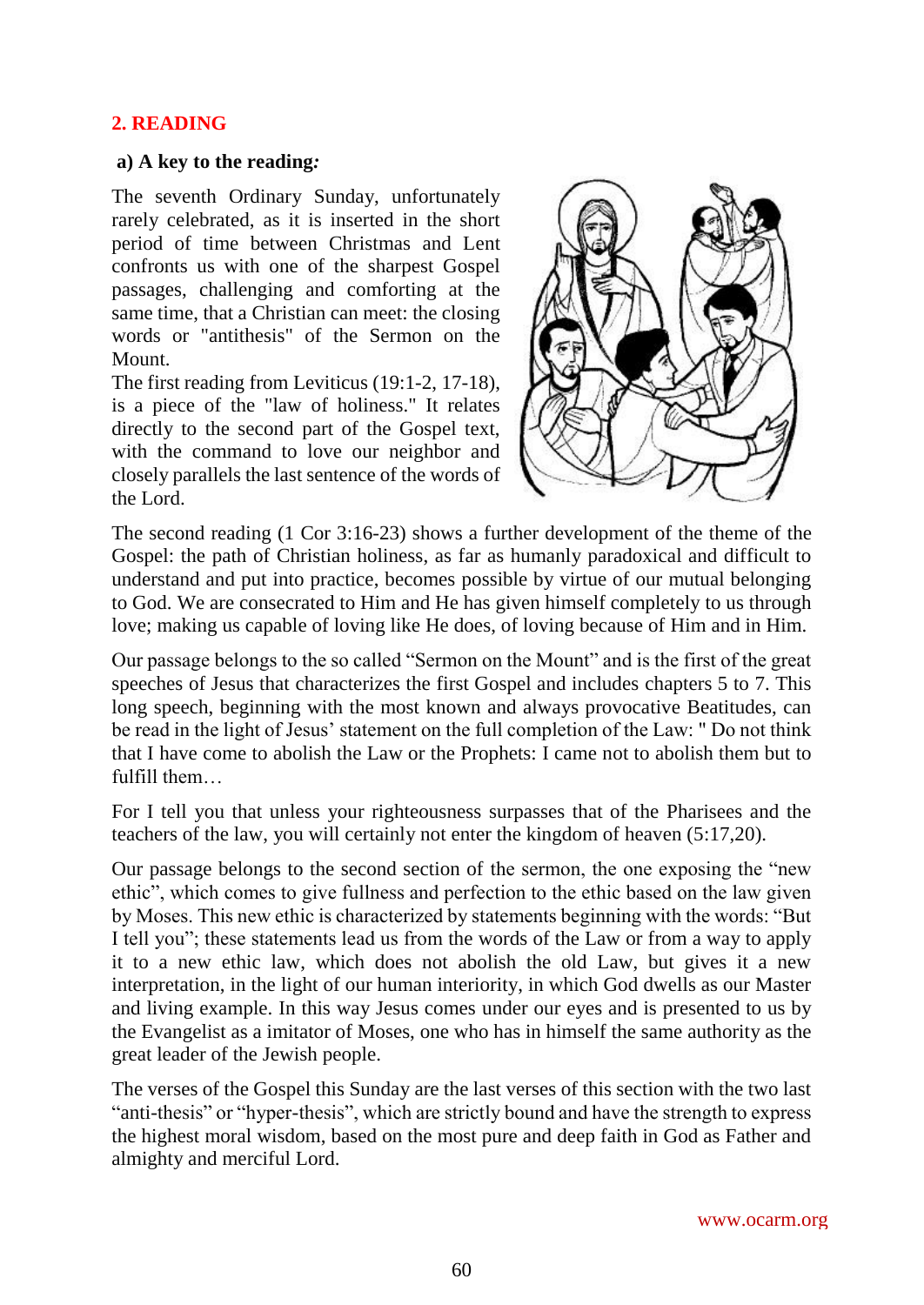In light of the other readings of this Sunday's celebration, the strong ethical demands of Jesus that we hear today are to be seen not as the result of a heroic attitude, but rather as the result of a full Christian life of high quality and more conforming to the "image of the Son" (Rom 8:29).

### **b) The text: Matthew 5: 38-48**

<sup>38</sup> "You have heard that it was said, `Eye for eye, and tooth for tooth.' <sup>39</sup>But I tell you, do not resist an evil person. If someone strikes you on the right cheek, turn to him the other also. <sup>40</sup>And if someone wants to sue you and take your tunic, let him have your cloak as well. <sup>41</sup> If someone forces you to go one mile, go with him two miles. <sup>42</sup>Give to the one who asks you, and do not turn away from the one who wants to borrow from you. <sup>43</sup> "You have heard that it was said, `Love your neighbor and hate your enemy.' "But I tell you: Love your enemies and pray for those who persecute you, that you may be sons of your Father in heaven. He causes His sun to rise on the evil and the good, and sends rain on the righteous and the unrighteous. <sup>46</sup> If you love those who love you, what reward will you get? Are not even the tax collectors doing that? "And if you greet only your brothers, what are you doing more than others? Do not even pagans do that? <sup>48</sup>Be perfect, therefore, as Your heavenly Father is perfect.

## **3. Moment of Silence**

So that the Word of God may penetrate in our hearts and enlighten our life

## **4. For those who wish to go deeper into the theme**

We start from the premise that the Sermon on the Mount is not a "law according to cases", that is the enumeration of "ethical cases" with the solution best suited to each. On the contrary, as the scholar J. Ernst said so well, "Considered as ethical rules, such requests (those inserted in the Sermon on the Mount) are totally meaningless. Their significance is to be found in the role they play as signs and directions." In fact they want to draw our attention in a drastic way on the new era of salvation, which began with Jesus. The commandment of love has now acquired an ultimate radical stress.

Matthew 5:38: Jesus' exhortation starts from the "law of retaliation" (eye for an eye), which is a rule born from the civil law to prevent immoderate revenges, especially if hyperbolic; revenges that are to be limited according to a criterion of just balance between the evil committed and the evil given back and, above all, these revenges must be ruled within a judicial sphere.

Matthew 5:39 a: Jesus' clear intent is not the condemnation of the ancient "eye for an eye" with all its rigors. He intends to suggest to us an approach for practical life, in accordance with the infinite goodness and mercy of our heavenly Father as a general attitude of life, made possible by the proclamation of the kingdom. The disciples of Jesus must be guided by a criterion that exceeds, by virtue of an overflowing love, the natural inclination to demand the absolute respect of one's rights. Those who belong to Jesus must live according to generosity: spending one's life for others, forgetting their own interests, free from meanness, being benevolent, forgiving, giving proof of greatness of soul. This is a practical and really radical way to interpret the beatitude of the meek (Matt 5: 5).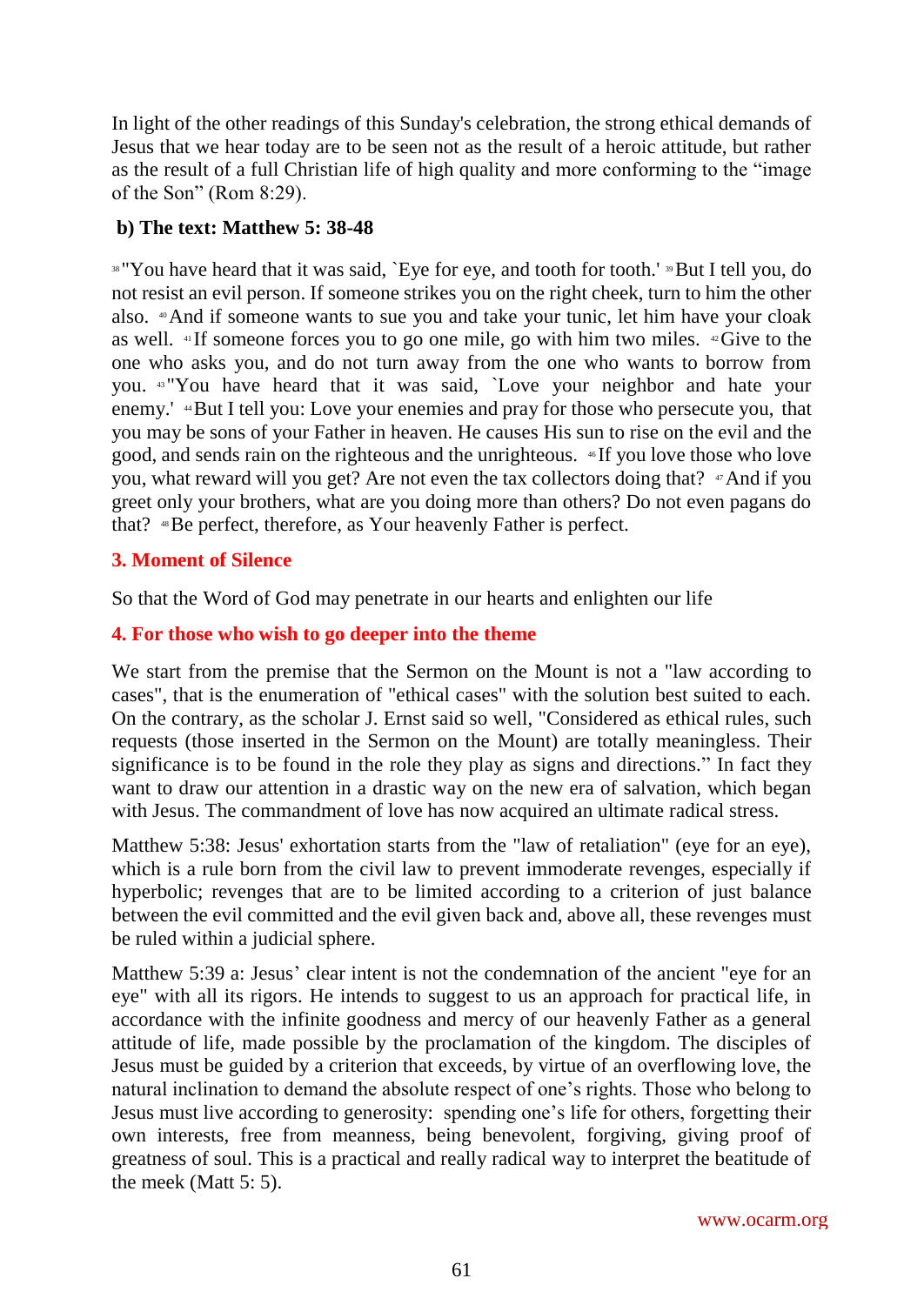5:39 b-42: Here are a few examples of magnanimity (that is to have a "animus magnus – a soul wide open") that should characterize the Christian, who is called to give more than is required or claimed by him. Of course, this is not an absolute law, which would upset the socially accepted way of life, but it is a way to show the spirit of love even towards those who have done something bad.

The underlying message contained in these so well known examples corrects deeply the message contained in the "law of retaliation" (eye for an eye) and cannot be properly understood, except in the light of it.

The believer is called to interpret every situation, even those presenting very serious difficulties, in terms of the love of God which he has already received, making a radical leap in the approach: no more retaliation or revenge, nor the defense of himself and of his rights, even though appropriate, but the search for the good of everyone, even those who do evil. In this way one becomes free from the chain of revenge or even violence, which could become endless, to get justice by oneself, risking a fall into the spiral of evil under the influence of excessive zeal. It is on God's justice, which is always better, that we have to rely.

St. Paul expresses this very well: "Do not repay anyone evil for evil. Be careful to do what is right in the eyes of everybody. If it is possible, as far as it depends on you, live at peace with everyone. Do not take revenge, my friends, but leave room for God's wrath, for it is written: "It is mine to avenge; I will repay," says the Lord. On the contrary: "If your enemy is hungry, feed him; if he is thirsty, give him something to drink. In doing this, you will heap burning coals on his head." Do not be overcome by evil, but overcome evil with good. "(Rom 12:17-21).

The interpretation of these living standards can be found in the general attitude and in several specific episodes of the Passion of Jesus: when he reacts with calmness and firmness to the beatings during the process held by the Jews (Jn 18:23), when He doesn't flee from being arrested and prevents Peter from fighting for Him (Jn 18:4-10), when He forgives those who crucified Him (Luke 23:34) and takes the thief into paradise (Luke 23:40-43). We know that the key to understanding the passion of Jesus is God's love for humanity (Jn 13:1, 15:13).

A hero of nonviolence, Martin Luther King, wrote: "The oceans of history are made turbulent by the flow of always insurrecting revenge. Man never raised above the commandment of the lex talionis: "Life for life, eye for eye, tooth for tooth, hand for hand, foot for foot." In spite of the fact that the law of revenge does not solve any social problem, people continue to pursue its disastrous leadership. The story echoes the noise of the ruin of nations and individuals who have followed this self-destructive path. Jesus from the cross stated eloquently a higher law. He knew that the old law eye for an eye would make all blind, and did not try to overcome evil with evil: He won over evil with good. Crucified by hate, He responded with aggressive love.

What a wonderful lesson! "Generations will rise and fall. Man will continue to worship the god of vengeance and prostrate before the altar of retaliation, but then more and more this noble lesson of Calvary will be an urgent warning that only goodness can eliminate the evil and only love can overcome hate. "(The power of love, Società Editrice Internazionale, Torino, 1994, p. 65).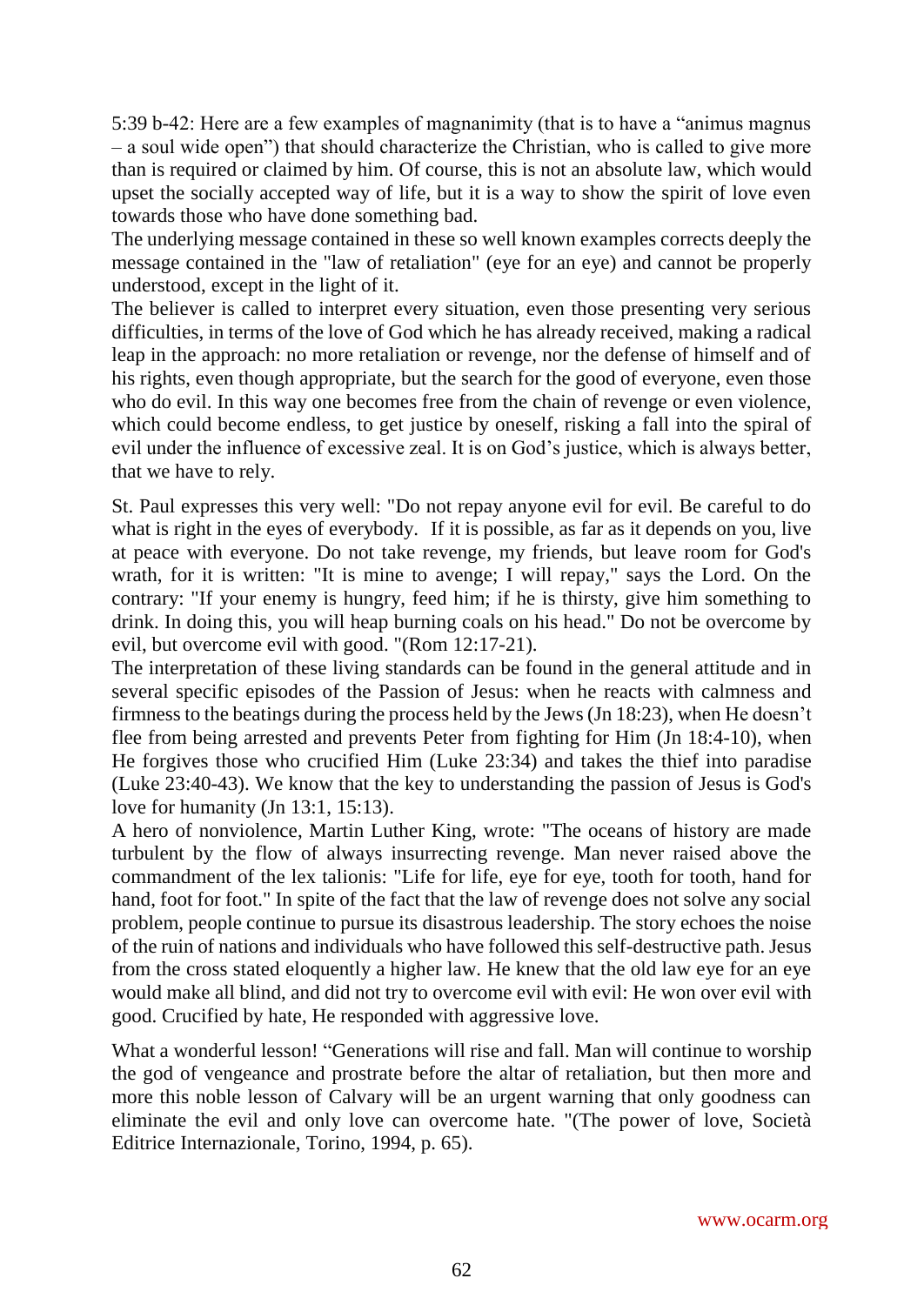Matthew 5:43: The Old-Testament commandment that Jesus quotes is the result of the combination of a quote from Leviticus (19:18) and the extra-biblical words "and hate your enemy" that come from a totally negative attitude towards the Gentiles, seen as enemies of God and, therefore, as enemies of the people of God and as such they had to be rejected in any way, in order to avoid the infection of their idolatry and immorality.

Matthew 5:44 a: The evangelist uses, significantly, the verb agapao to indicate the Christian duty to love the enemies far beyond any general rule and any kind of friendship. This is the most typical verb expressing God's attitude towards men and men's attitude towards God and his fellows: a radical will of free goodness and selfgiving.

This precept, completely new and shocking in many ways, completes the previous teachings of Jesus and refers to the "superabundant justice" from which began the Sermon on the Mount. It is up to this very lofty goal that He wanted to bring His disciples: "Love your enemies."

The enemies we are talking about here, specifically, are the persecutors, pagans, idolaters, those who most directly contrasted the Christian ideal, thus constituting a threat to faith. However, they are the prototype and the symbol of each enemy. To them the Christian should use the same kindness that he has with his brothers in faith. Not only tolerance, love or friendship in general, but deep and disinterested love of self that the believer can only draw from the heart of God and learn from his example, as seen in the creation and history of the universe.

Matthew 5:44 b: " Love and pray, love up to pray." It is the supreme gift that can be given to the enemy, because it puts in place the maximum internal energy: the power of faith. It's easier to offer a gesture of external aid or relief than to desire intimately, in one's heart and in truth, the good of the enemy, as much as to make it the theme and the intention of prayer before God. If you pray for him, asking for him graces and blessings, it means that you desire and want what is good for him. This is to be sincere in love. Prayer is the Christian's reward to the blames of the enemy. (OP).

Matthew 5:45: Jesus explains why we should love our enemies. The filiation He is talking about in this passage does not cancel that by creation or adoption, but it is primarily the one of the similarity of our feelings with those of God.

The Christian must imitate in his everyday life the goodness of his heavenly Father.

So, when he loves his enemy, he becomes child of the Heavenly Father, because it is the result of the desire to love as He does.

Of course, the identity of the children of God is not static, but emerges from a dynamic process. Those who are children of God by Baptism, become fully His children living and growing in the same logic of the Father, also making gestures of love that reveal his likeness to God. Since God is good and fair, His sons are good and fair, able to regulate their own love not according to the merits of others, but according to the love and care that each living being receives constantly by God.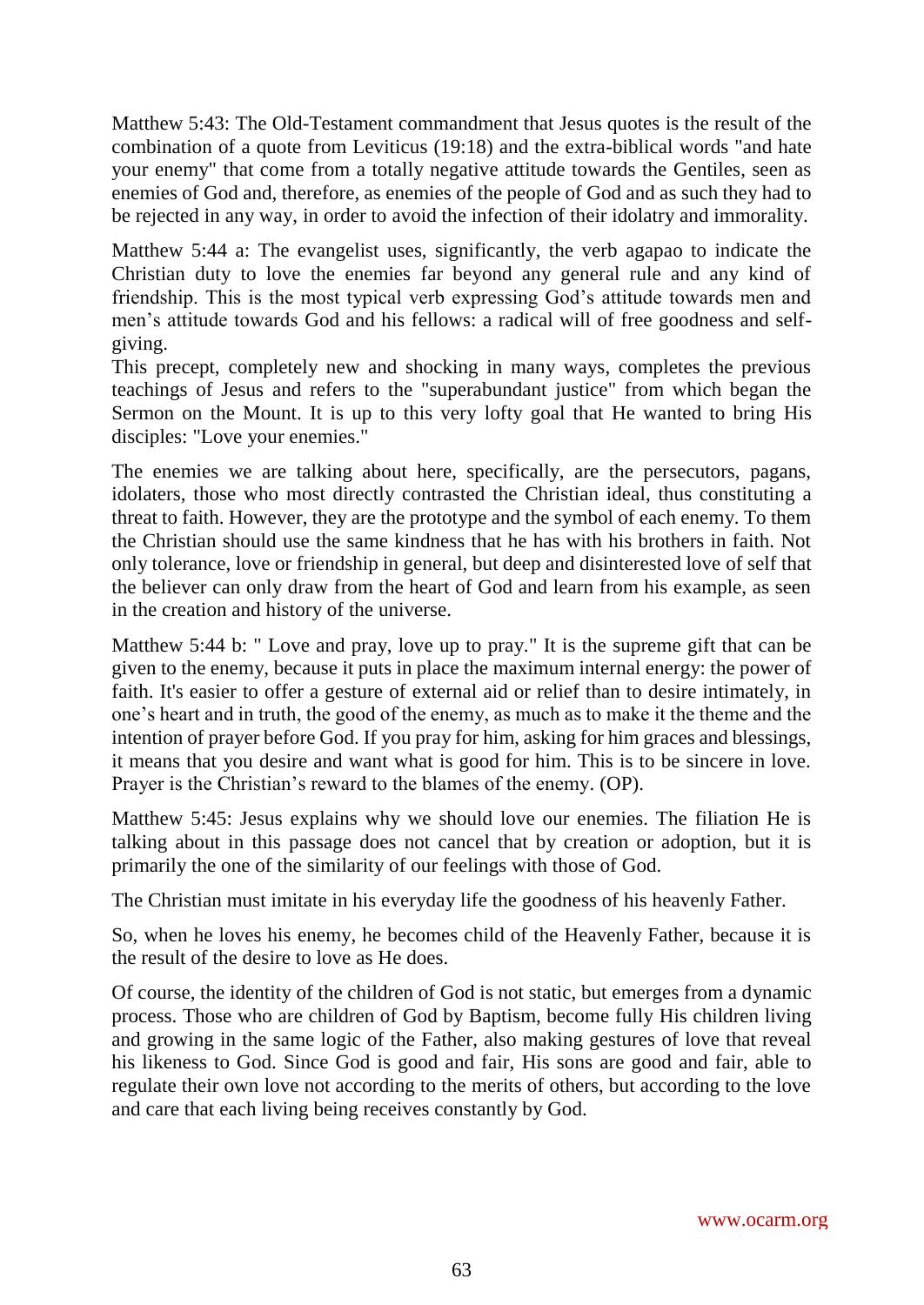The more one lets oneself be shaped by the grace of God, the more one can put into practice this commandment, and the more the Holy Spirit will bear witness to his spirit that He is the Son of God (cf. Rom 8:16).

Matthew 5:46-47: the real difference between Christians and other people is the attitude and the capacity to love even those who would be "naturally" not lovely.

Matthew 5:48: Perfect (teleios, complete, accomplished - in this case, complete in love). Again Jesus links the commandment of love for the enemy with His Father's example, with the actions that He accomplishes daily for the benefit of all and which are the fruit of his heart full of love, that He, the Son, knows deeply. This is the heart of Christian morality which is not a law to observe, but is a communion of life with this Father given by the Holy Spirit, "the law of the Spirit who gives life in Christ Jesus" (Rom 8:2). In this communion, the Christian absorbs the love of the Father, a love that aims to

change enemies into friends, changing the bad and making them become good.

Isaac of Nineveh, commenting on v. 45, states, "By the Creator there is no change, or intention that is before or after, in His nature, there is no hatred or resentment, or smaller or bigger place in His love, either after or first in His knowledge. In fact, if everyone believes that the creation has begun as a result of goodness and love of the Creator, we know that this plea does not change or decrease in the Creator, as a result of a disorder in His creation.

 It would be odious and blasphemous to claim that in God exist hatred or resentment – not even for the demons - or to imagine any other weakness or passion ... On the contrary, God acts with us in ways that are advantageous for us; either causes of pain or relief for us, of joy or sadness, insignificant or glorious. All of them are oriented towards the same eternal Goods "(Discourse, Part 2, 38.5 and 39.3).

### **5. Questions for reflection:**

to help us in our personal reflection and meditation.

- Do I know that these words are for me, today?

Do I know that Jesus speaks to me in the situation that I live in this particular moment in my life?

- Do I take seriously the words of the gospel?

- How do I live these high and yet unavoidable ethical standards?

"I tell you: Do not resist an evil person "

"If someone strikes you on the right cheek, turn to him the other also"

"Love your enemies and pray for those who persecute you"

"Be perfect as your heavenly Father is perfect."

- I examine myself: What are my models of conduct when I am in difficult situations?

When I feel attacked or treated unfairly?

- And when I feel the lack of love of others or their aversion to me, how do I react?

Which pattern does my action follow in this situation?

- In my prayer do I put myself in front of the example of Jesus?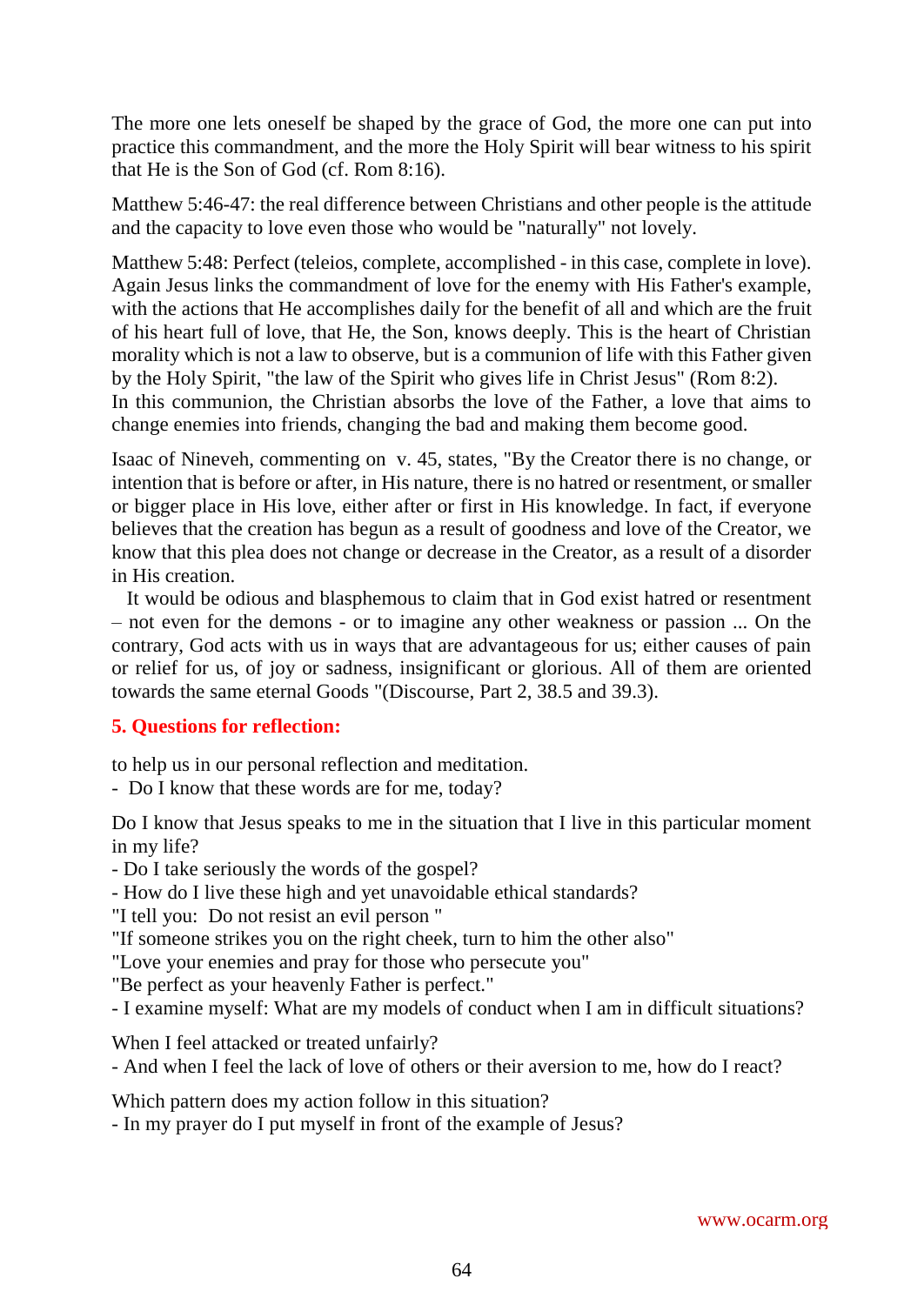Am I able to look at least a little to the Father who is a merciful Father of all beings in the universe and keeps all in existence?

- It's time to take another step forward in the way I act: I invoke the Holy Spirit, so that He may shape my interior according to the image of Jesus, making me able to love others like Him and because of Him!

## **6. ORATIO**

The Word of God offers us a magnificent hymn for our prayer.

The beauty and timeliness of the famous "hymn to love" (1 Cor 13:1-9,12b-13) become even stronger for us if, when we pray, we replace the word "charity" with the name of Jesus, who is divine love incarnate, and who is a true reflection of the Father's love for all His creatures:

If I speak with the tongues of men and of angels, but have not love, I am only a resounding gong or a clanging cymbal. <sup>2</sup> If I have the gift of prophecy and can fathom all mysteries and all knowledge, and if I have a faith that can move mountains, but have not love, I am nothing. <sup>3</sup> If I give all I possess to the poor and surrender my body to the flames, but have not love, I gain nothing. <sup>4</sup>Love is patient, love is kind. It does not envy, it does not boast, it is not proud. It is not rude, it is not self-seeking, it is not easily angered, it keeps no record of wrongs. <sup>6</sup>Love does not delight in evil but rejoices with the truth. <sup>7</sup>It always protects, always trusts, always hopes, always perseveres. <sup>8</sup>Love never fails.

But where there are prophecies, they will cease; where there are tongues, they will be stilled; where there is knowledge, it will pass away.

Now I know in part; then I shall know fully, even as I am fully known. <sup>13</sup> And now these three remain: faith, hope and love. But the greatest of these is love

### **7. FINAL PRAYER**

O God, in Your Son, stripped and humiliated on the cross, You have revealed the strength of Your love, open our hearts to the gift of your Spirit and provide that, accepting Him, the chains of violence and hatred that bind us to the lifestyle of those who do not know you may be broken within us, so that through the victory of good over evil we may manifest our identity as God's children and bear witness to Your Gospel of reconciliation and peace.

# **Lectio Divina Monday, February 24, 2020**

*Ordinary Time*

### **1) Opening prayer**

Father, keep before us the wisdom and love you have revealed in your Son. Help us to be like him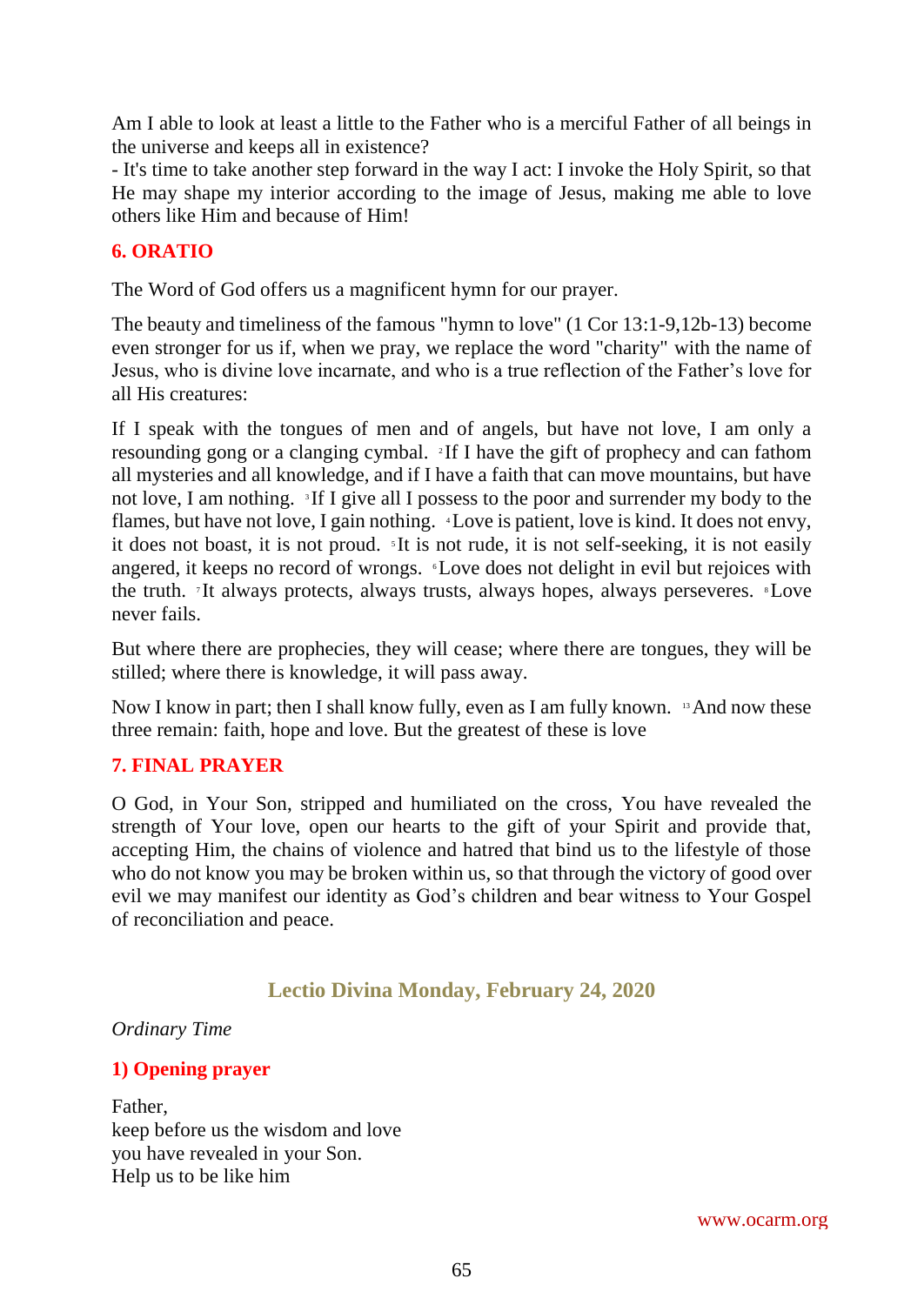in word and deed, for he lives and reigns with you and the Holy Spirit, one God, for ever and ever. Amen.

#### **2) Gospel Reading - Mark 9:14-29**

As they were rejoining the disciples they saw a large crowd round them and some scribes arguing with them.

At once, when they saw him, the whole crowd were struck with amazement and ran to greet him. And he asked them, 'What are you arguing about with them?' A man answered him from the crowd, 'Master, I have brought my son to you; there is a spirit of dumbness in him, and when it takes hold of him it throws him to the ground, and he foams at the mouth and grinds his teeth and goes rigid. And I asked your disciples to drive it out and they were unable to.' In reply he said to them, 'Faithless generation, how much longer must I be among you?

How much longer must I put up with you? Bring him to me.' They brought the boy to him, and at once the spirit of dumbness threw the boy into convulsions, and he fell to the ground and lay writhing there, foaming at the mouth. Jesus asked the father, 'How long has this been happening to him?' 'From childhood,' he said, 'and it has often thrown him into fire and into water, in order to destroy him. But if you can do anything, have pity on us and help us.' 'If you can?' retorted Jesus. 'Everything is possible for one who has faith.' At once the father of the boy cried out, 'I have faith. Help my lack of faith!' And when Jesus saw that a crowd was gathering, he rebuked the unclean spirit. 'Deaf and dumb spirit,' he said, 'I command you: come out of him and never enter him again.'

Then it threw the boy into violent convulsions and came out shouting, and the boy lay there so like a corpse that most of them said, 'He is dead.' But Jesus took him by the hand and helped him up, and he was able to stand.

When he had gone indoors, his disciples asked him when they were by themselves, 'Why were we unable to drive it out?' He answered, 'This is the kind that can be driven out only by prayer.'

#### **3) Reflection**

• The Gospel today informs us that the disciples of Jesus were not able to cast out the devil from the body of a boy. The power of evil was greater than their capacity. Today, also, there are many evils which surpass our capacity to face them: violence, drugs, war, sickness, jobless people, terrorism, etc. We make great efforts in life, but it seems that instead of improving, the world becomes worse. What good is there in struggling? Keeping this question in mind, let us read and meditate on today's Gospel.

• Mark 9, 14-22: The situation of the people: despair without solution. Coming down from the mountain of the Transfiguration, Jesus met many people around the disciples. A parent was in despair, because an evil spirit had taken possession of his son. With great detail, Mark describes the situation of the possessed boy, the anguish of the father, the incapacity of the disciples and the reaction of Jesus. Two things strike us in a particular way: on one side, the confusion and the powerlessness of the people and of the disciples in the face of the phenomenon of possession, and on the other hand, the power of faith in Jesus before which the devil loses all his influence. The father had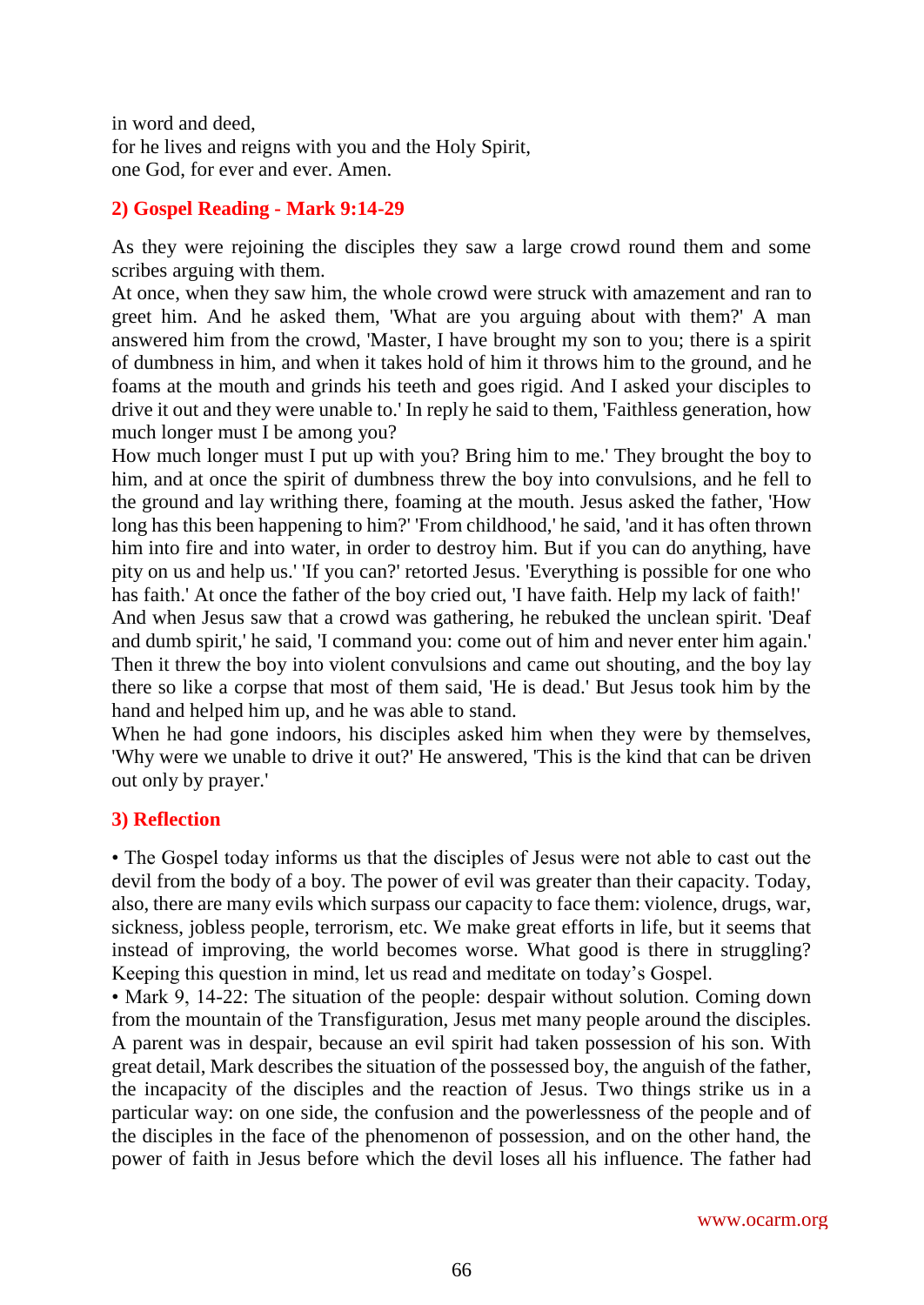asked the disciples to drive out the devil from the boy, but they were not able to do it. Jesus becomes impatient and says: "Faithless generation! How much longer must I be among you? How much longer must I put up with you? Bring him to me". Jesus asks information regarding the sickness of the boy. And from the response of the father, Jesus knows that the boy, "from childhood", was affected by a serious illness which endangered his life. The father asked: "But if you can do anything, have pity on us and help us!" The phrase of the father expresses a very real situation of the people: (a) they are faithless; (b) they are not in a condition to solve the problem, but (c) have such good will.

• Mark 9, 23-27: The answer of Jesus: the way of faith. The father answers: Lord, I believe! But help my lack of faith! The response of the father has the central place in this episode. It indicates that this should be the attitude of the disciple, that, in spite of his/her limitations and doubts, he/she wants to be faithful. Seeing that many people were coming, Jesus acted rapidly. He ordered the spirit to get out of the boy and not to return "again ever!" This is a sign of the power of Jesus on evil. It is also a sign that Jesus did not want any popular propaganda.

• Mark 9, 28-29: Deepening this with the disciples. In the house, the disciples want to know why they were not able to drive out the devil. Jesus answers: This is the kind of evil spirit that can be driven out only by prayer! Faith and prayer go together. One does not exist without the other. The disciples had become worse. Before they were capable of driving out the devil (cfr. Mk 6, 7.13). Now, no more. What is lacking? Faith or prayer? Why is it lacking? These are questions which come from the text and enter into our head in a way that we can proceed also to a kind of revision of our life.

• The expulsion of the devils in the Gospel of Mark. During the time of Jesus many persons spoke of Satan and of the expulsion of the devils. People were afraid and, there were some persons who profited and took advantage of the fear of the people. The power of evil had many names: Demon, Devil, Beelzebul, Prince of Demons, Satan, Dragon, Domination, Power, Beast-wild animal, Lucifer, etc. (cfr. Mk 3, 22-23; Mt 4, 1; Rv 12, 9; Rm 8, 38;; Eph 1, 21). Today also, among us the power of evil has many names. It is enough to consult the dictionary and look for the word Devil or Demon. Today, also, many dishonest people enrich themselves, profiting of the fear which people have of the devil. Now, one of the objectives of the Good News of Jesus is, precisely, to help people to free themselves from this fear. The coming of the Kingdom of God means the coming of a stronger power. The strong man was an image which indicated the power of evil which maintained people imprisoned by fear (Mk 3, 27). The power of fear oppresses persons and makes them lose themselves. He does in such a way that they live in fear and death (cfr. Mk 5, 2). It is such a strong power that nobody can stop it (Mk 5, 4). The Roman Empire with its "Legion" (cfr. Mk 5, 9), that is, with its armies, was the instrument used to maintain this situation of oppression. But Jesus is the strongest man who overcomes, seizes and drives out the power of evil! In the Letter to the Romans, the Apostle Paul gives a list of all the possible powers or demons which could threaten us and he summarizes everything in this way: "I am certain of this: neither death nor life, nor angels, nor principalities, nothing already in existence and nothing still to come, nor any power, nor the heights nor the depths, nor any created thing whatever, will be able to come between us and the love of God, known to us in Christ Jesus, our Lord!" (Rm 8, 38-39). Nothing of all this! And the first words of Jesus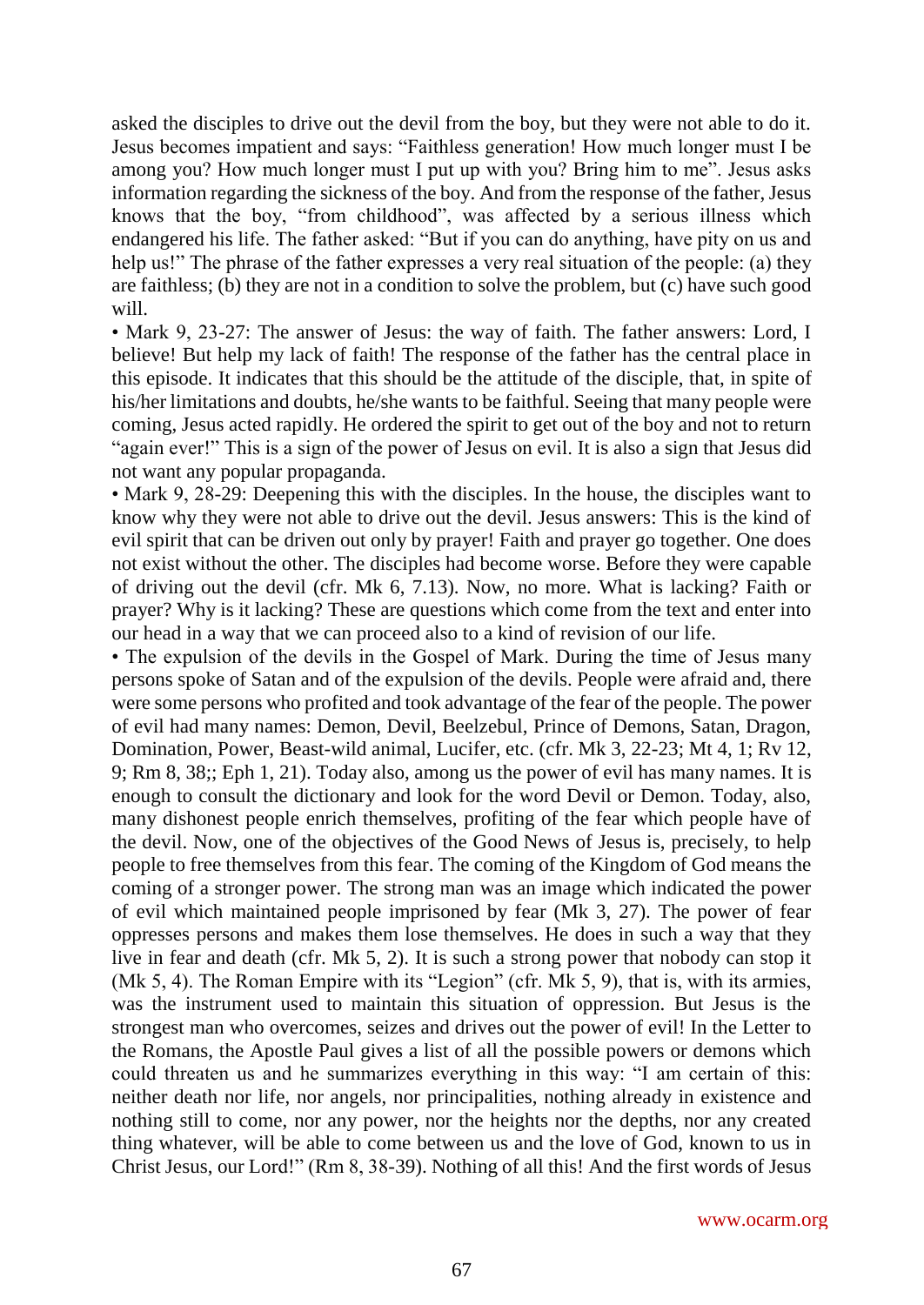after the Resurrection are: "Do not be afraid! Rejoice! Do not fear! Peace be with you!" (Mk 16, 6; Mt 28, 9-10; Lk 24, 36; Jn 20, 21).

### **4) Personal questions**

• Have you ever lived an experience of powerlessness before some evil or violence? Was this an experience for you only or also for the community? How did you overcome it?

• Which is the type of evil today which can only be overcome with much prayer?

# **5) Concluding Prayer**

The precepts of Yahweh are honest, joy for the heart; the commandment of Yahweh is pure, light for the eyes. (Ps 19,8)

# **Lectio Divina Tuesday, February 25, 2020**

### **1) Opening prayer**

Father, keep before us the wisdom and love You have revealed in Your Son. Help us to be like him in word and deed, for He lives and reigns with You and the Holy Spirit, one God, for ever and ever. Amen.

### **2) Gospel Reading - Mk 9:30-37**

Jesus and his disciples left from there and began a journey through Galilee, but he did not wish anyone to know about it. He was teaching his disciples and telling them, "The Son of Man is to be handed over to men and they will kill him, and three days after his death the Son of Man will rise." But they did not understand the saying, and they were afraid to question him. They came to Capernaum and, once inside the house, he began to ask them, "What were you arguing about on the way?" But they remained silent. For they had been discussing among themselves on the way who was the greatest. Then he sat down, called the Twelve, and said to them, "If anyone wishes to be first, he shall be the last of all and the servant of all." Taking a child, he placed it in their midst, and putting his arms around it, he said to them, "Whoever receives one child such as this in my name, receives me; and whoever receives me, receives not me but the One who sent me."

### **3) Reflection**

• Today's Gospel narrates the second announcement of the Passion, death and Resurrection of Jesus. Like the first announcement (Mk 8:27-38), the disciples were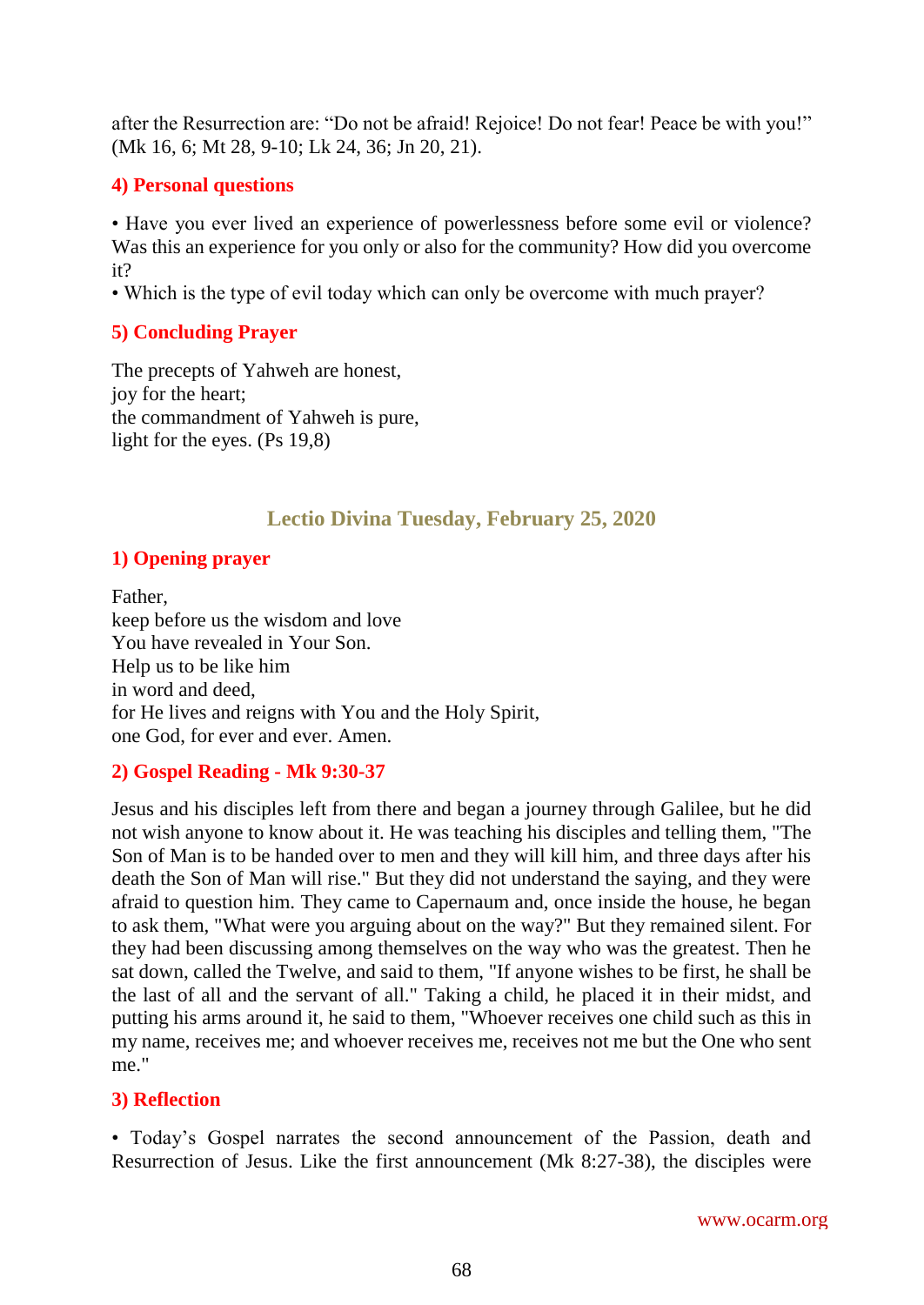terrified and afraid. They do not understand the words about the cross because they are not capable of understanding or accepting a Messiah who becomes the servant of the brothers. They continue to dream of a *glorious* Messiah, and besides that, they show a great incoherence. When Jesus announces His Passion and Death, they discuss who among them will be the greatest. Jesus wants to serve, yet they only think of commanding! Ambition leads them to promote themselves at the cost of Jesus. Even to the present time, this same desire of self promotion exists in our communities.

• In the time of Jesus as well as in that of Mark, there was the "yeast" of a dominating ideology. Today, the ideology of business, consumerism, and television shows, all profoundly influence the thoughts and actions of people. At the time of Mark, the communities were not always capable of maintaining a critical attitude regarding the assimilation of the ideology of the Roman Empire. Do we have the same problem today?

• Mark 9:30-32: *The announcement of the Cross.* Jesus goes across Galilee, but He does not want people to know it. He is busy with the formation of the disciples and He speaks with them about the Cross. He says that according to the prophecy of Isaiah (Is 53:1-10), the Son of Man has to be handed over and condemned to death. This indicates the orientation of Jesus toward the Bible, whether in the carrying out of His own mission or in the formation given to His disciples. He drew His teaching from the prophecies. As in the first announcement (Mk 8:32), the disciples listen to Him, but they do not understand what He says about the Cross. But they do not ask for any clarification. They are afraid to show their ignorance! So many are like this today. They read or listen and do not ask questions. The result can be either ignorance, shallow understanding, or imaginative interpretations that are incorrect.

• Mark 9:33-34: *The competitive mentality.* When they got home, Jesus asked: "*What were you arguing about on the road?"* They did not answer. It is the silence of the one who feels guilty, "*on the road, in fact, they had been arguing which of them was the greatest".* Jesus is a good pedagogue. He does not intervene immediately. He knows how to wait for the opportune moment to fight against the influence of the ideology in those whom He is forming. The competitive mentality *and* prestige, which characterized the society of the Roman Empire, was already penetrating into the small community which was just being formed! Behold the contrast: incoherence: Jesus is concerned with being the Messiah Servant and they think only in who is the greatest. Jesus tries to descend, they think of going up!

• Mark 9:35-37:. *To serve instead of commanding.* The response of Jesus is a summary of the witness of life which He Himself was giving from the beginning: *If anyone wants to be first, he must make himself last of all and servant of all!* The last one does not win a prize nor obtain a reward. He is a useless servant (cfr. Lk 17:10). Power must be used not to ascend and dominate, but to descend and serve. This is the point on which Jesus insists the most and which He gives a greater witness (cf. Mk 10:45; Mt 20:28; Jn 13:1- 16). Then Jesus took a little child whom He set among them. A person who only thinks to go up and to dominate would not lend much attention to little ones and to children. But Jesus overturns everything! He says: "*Anyone who welcomes a little child such as this in my name welcomes me; and anyone who welcomes me, welcomes not me but the*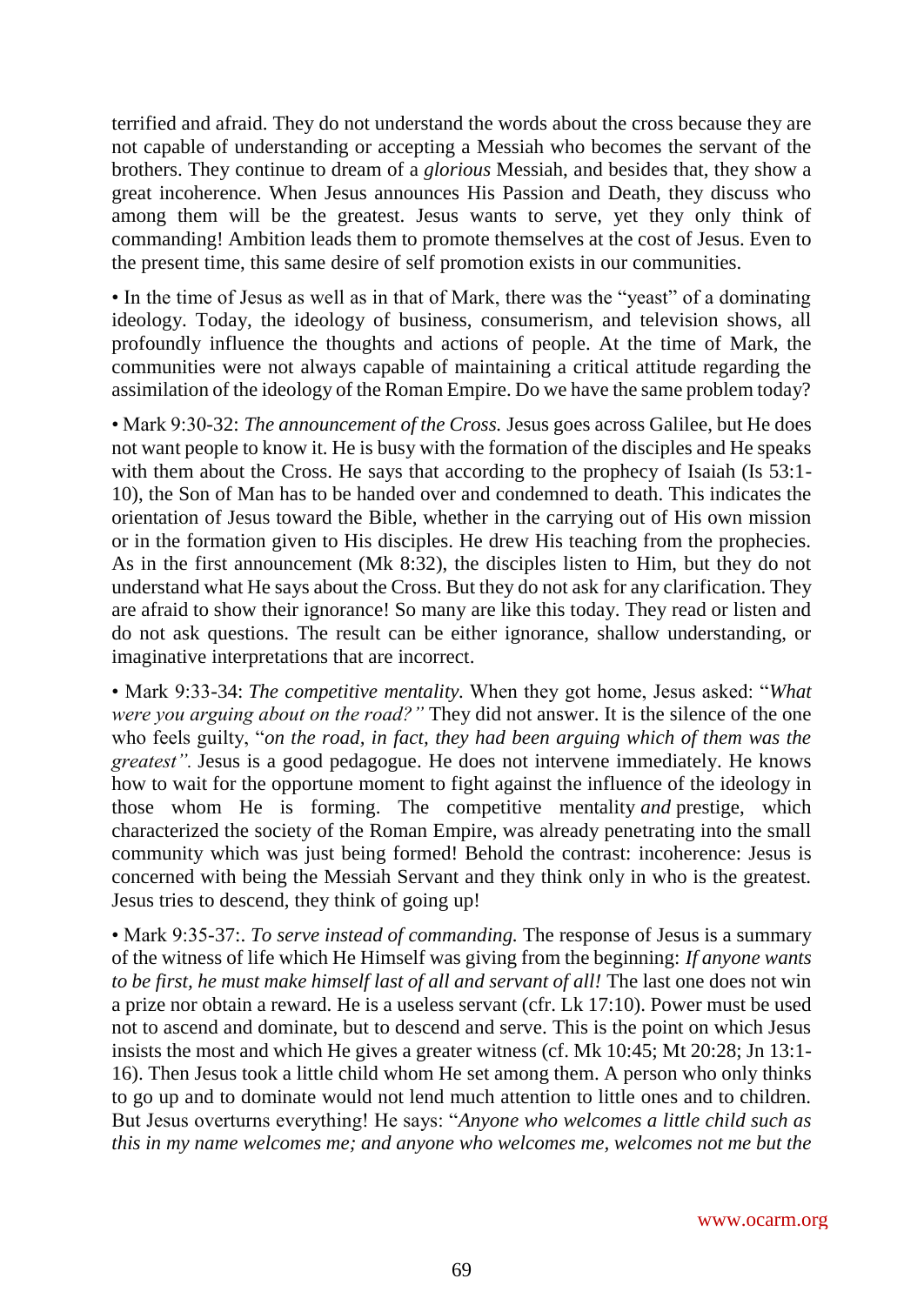*one who sent me".* He identifies Himself with little ones. Anyone who welcomes the little ones in the name of Jesus welcomes God Himself!

• A person is not a saint and is not renewed by the simple notion of "*following Jesus".* In the midst of the disciples, as always, the "yeast of Herod and of the Pharisees" (Mk 8:15) could be observed. In today's Gospel, Jesus appears as a teacher forming His followers. "*To follow"* was a term that formed part of the educational system of that time. It was used to indicate the relationship between the disciple and the teacher. The relationship teacher-disciple is different from that of professor-pupil. The pupils go to the class of a professor in a defined subject. The disciples "follow" the teacher and live with him, twenty-four hours a day. In this "living together" with Jesus during three years, the disciples will receive their formation. Tomorrow's Gospel will give us another quite concrete example of how Jesus formed His disciples.

### **4) Personal questions**

• Jesus wants to lower Himself and serve. The disciples want to ascend and to dominate. What is my motivation in life? Does it match with all of my actions? Is it consistent with the instructions from Jesus?

• Do I follow Jesus and be with Him twenty-four hours a day, and allow His way of living to become my way of living and of living together with others?

• Do I follow Jesus by shuffling along the way, not really paying attention, "going along for the ride"? Or am I eager, looking and listening, trying not to miss a moment with Him?

• Many have leadership roles today in society: as a manager, or parent, or teacher, or official. How does one serve and be effective and responsible in that role and still "be last" and serve?

• How does a child learn? By watching every little action the parent does and imitating it! This how to learn as a disciple. Are we learning from Jesus by imitating His every action like children do, or are we too "adult" for that?

### **5) Concluding Prayer**

May the words of my mouth always find favor, and the whispering of my heart, in Your presence, Yahweh, my rock, my redeemer. (Ps 19:14)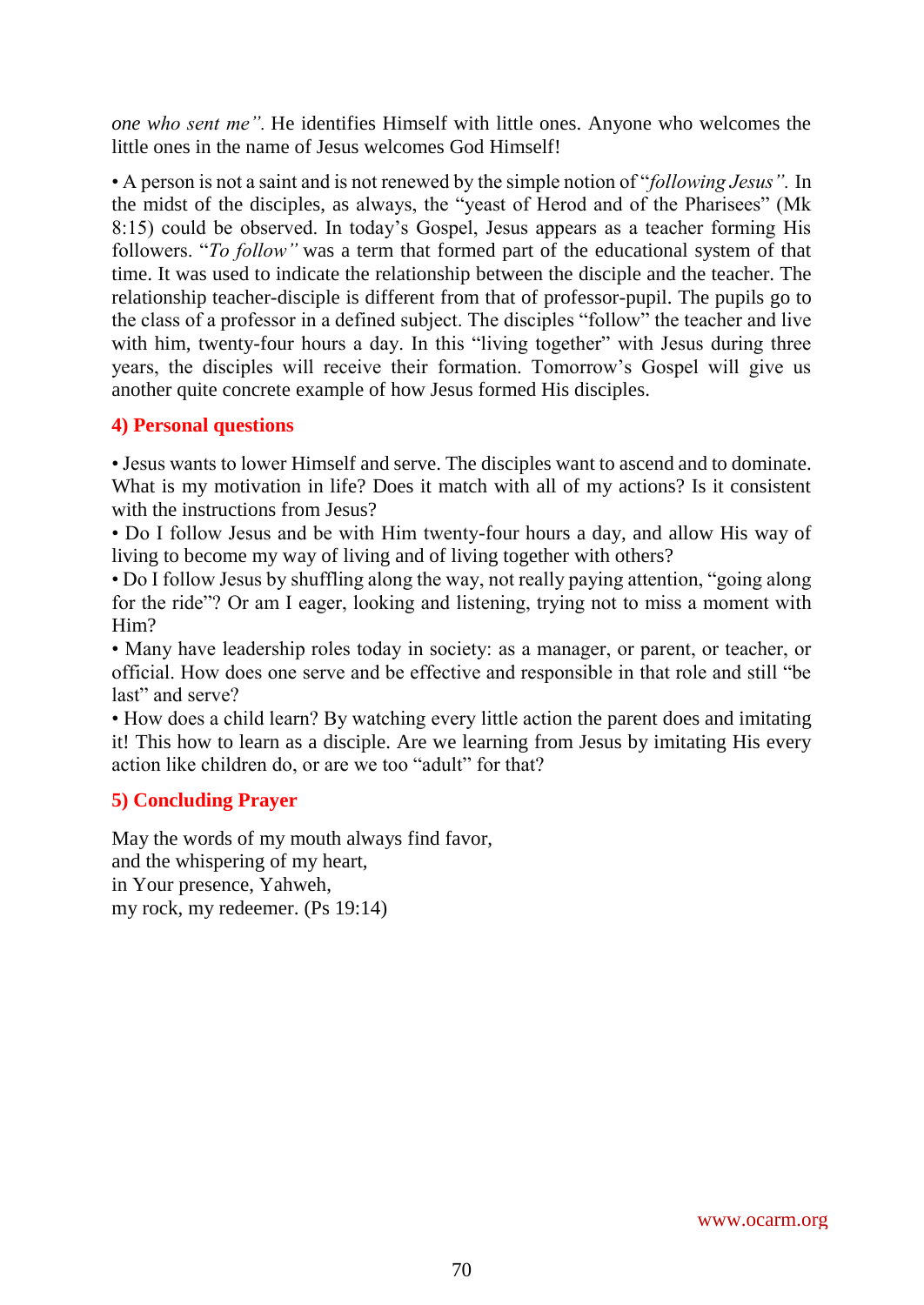# **Lectio Divina Wednesday, February 26, 2020**

*Ash Wednesday The meaning of prayer, almsgiving and fasting The way to spend the time of Lent well Matthew 6:1-6,16-18*

### **1. OPENING PRAYER**

Lord Jesus, send Your Spirit to help us to read the Scriptures with the same mind that You read them to the disciples on the way to Emmaus. In the light of the Word, written in the Bible, You helped them to discover the presence of God in the disturbing events of Your sentence and death. Thus, the cross that seemed to be the end of all hope became for them the source of life and of resurrection.

Create in us silence so that we may listen to Your voice in creation and in the Scriptures, in events and in people, above all in the poor and suffering. May Your word guide us so that we, too, like the two disciples on the way to Emmaus, may experience the force of Your resurrection and witness to others that You are alive in our midst as source of fraternity, justice and peace. We ask this of You, Jesus, Son of Mary, who revealed to us the Father and sent us Your Spirit. Amen.

#### **2. READING**

#### **a) A key to the reading:**

The Gospel of Ash Wednesday is taken from the Sermon on the Mount and offers us help in understanding the practice of the three works of mercy: prayer, almsgiving and fasting and the way to spend the time of Lent well. The manner of practicing these three works has changed over the centuries, according to the culture and customs of people and their state of health. Old people today still remember when there was a strict and compulsory fast of forty days throughout Lent. In spite of changes in the practice of the works of mercy, there still is the human and Christian obligation (i) to share our goods with the poor (almsgiving), (ii) to live in contact with the Creator (prayer) and (iii) to be able to control our urges and desires (fasting). The words of Jesus on which we meditate can give us the necessary creativity to find new forms of living these three practices so important in the life of Christians.

#### **b) A division of the text to assist in the reading:**

Matthew 6:1: A general key to the understanding of the teaching that follows Matthew 6:2: How not to go about almsgiving Matthew 6:3-4: How to go about almsgiving Matthew 6:5: How not to pray Matthew 6:6: How to pray Matthew 6:16: How not to fast Matthew 6:17-18: How to fast

**c) Text:**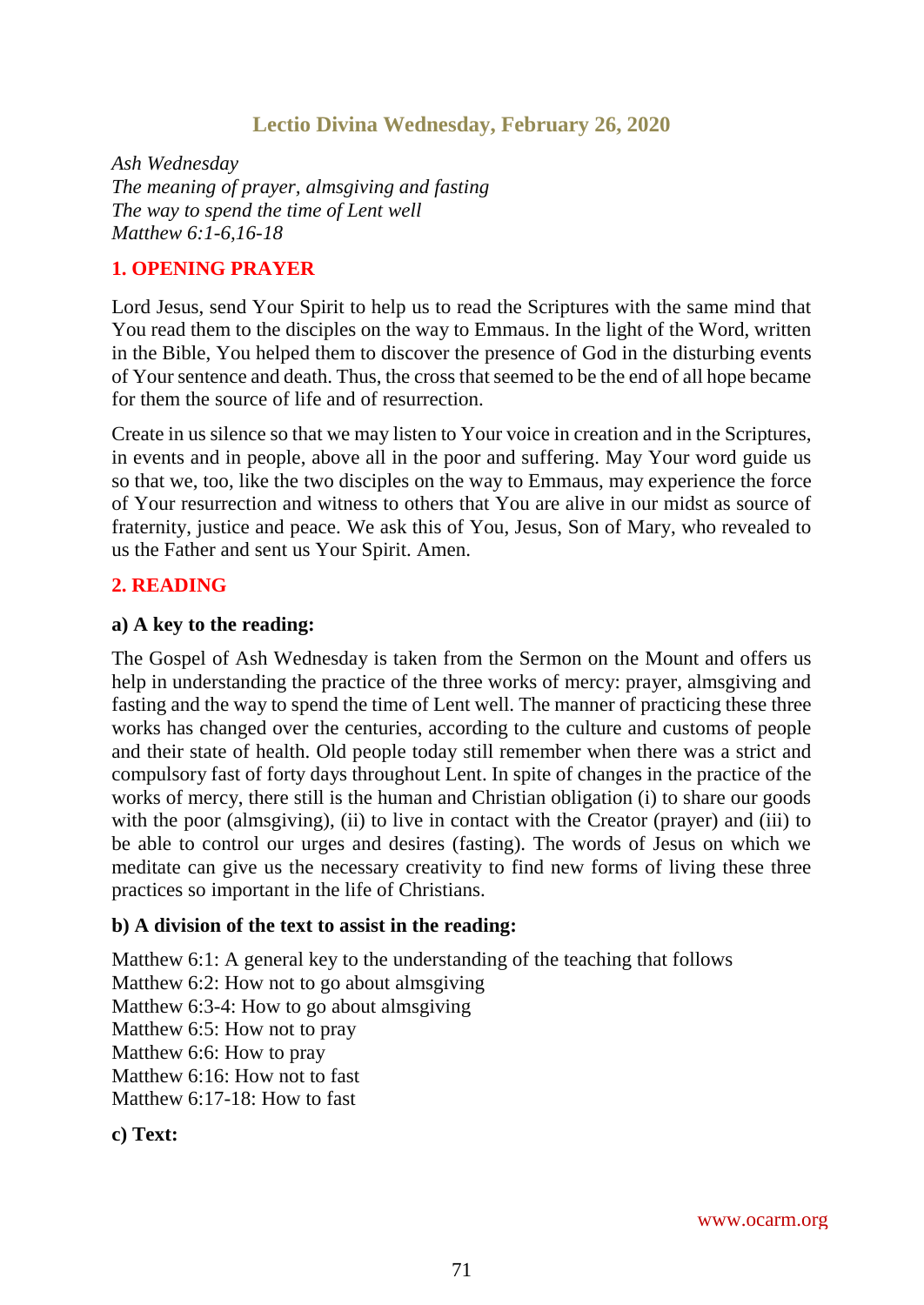Jesus said to his disciples: "Take care not to perform righteous deeds in order that people may see them; otherwise, you will have no recompense from your heavenly Father. When you give alms, do not blow a trumpet before you, as the hypocrites do in the synagogues and in the streets to win the praise of others. Amen, I say to you, they have received their reward. But when you give alms, do not let your left hand know what your right is doing, so that your almsgiving may be secret. And your Father who sees in secret will repay you. "When you pray, do not be like the hypocrites, who love to stand and pray in the synagogues and on street corners so that others may see them. Amen, I say to you, they have received their reward. But when you pray, go to your inner room, close the door, and pray to your Father in secret. And your Father who sees in secret will repay you. "When you fast, do not look gloomy like the hypocrites. They neglect their appearance, so that they may appear to others to be fasting. Amen, I say to you, they have received their reward. But when you fast, anoint your head and wash your face, so that you may not appear to be fasting, except to your Father who is hidden. And your Father who sees what is hidden will repay you."

# **3. A MOMENT OF PRAYERFUL SILENCE**

so that the Word of God may penetrate and enlighten our life.

## **4. SOME QUESTIONS**

to help us in our personal reflection.

- a) What touched you or pleased you most in this text?
- b) What is the meaning of Jesus' initial warning?
- c) What does Jesus criticize and teach about almsgiving? Make a resume for yourself.
- d) What does Jesus criticize and teach about prayer? Make a resume for yourself.

e) What does Jesus criticize and teach about fasting? Make a resume for yourself.

# **5. FOR THOSE WHO WISH TO GO DEEPER INTO THE THEME**

### **a) The context:**

Jesus speaks of three things: almsgiving (Mt 6:1-6), prayer (Mt 6:5-15) and fasting (Mt 6:16-18). These were the three works of mercy of the Jews. Jesus criticizes the fact that they practice these works to be seen by others (Mt 6:1). He will not allow that the practice of justice and mercy be used as a means to social promotion within the community (Mt 6:2, 5, 16). In the words of Jesus there comes to light a new kind of relationship with God that is revealed to us. He says, "Your Father who sees all that is done in secret will reward you" (Mt 6:4)," Your Father knows what you need before you ask Him" (Mt 6:8), "If you forgive others their failings, your heavenly Father will forgive you yours" (Mt 6:14). Jesus presents us with a new way of approaching the heart of God. A meditation on His words concerning the works of mercy may help us discover this new way.

### **b) A commentary on the text:**

Matthew 6:1: A general key to an understanding of the teaching that follows

Jesus says, " Be careful not to parade your uprightness in public to attract attention; otherwise you will lose all reward from your Father in heaven." The justice referred to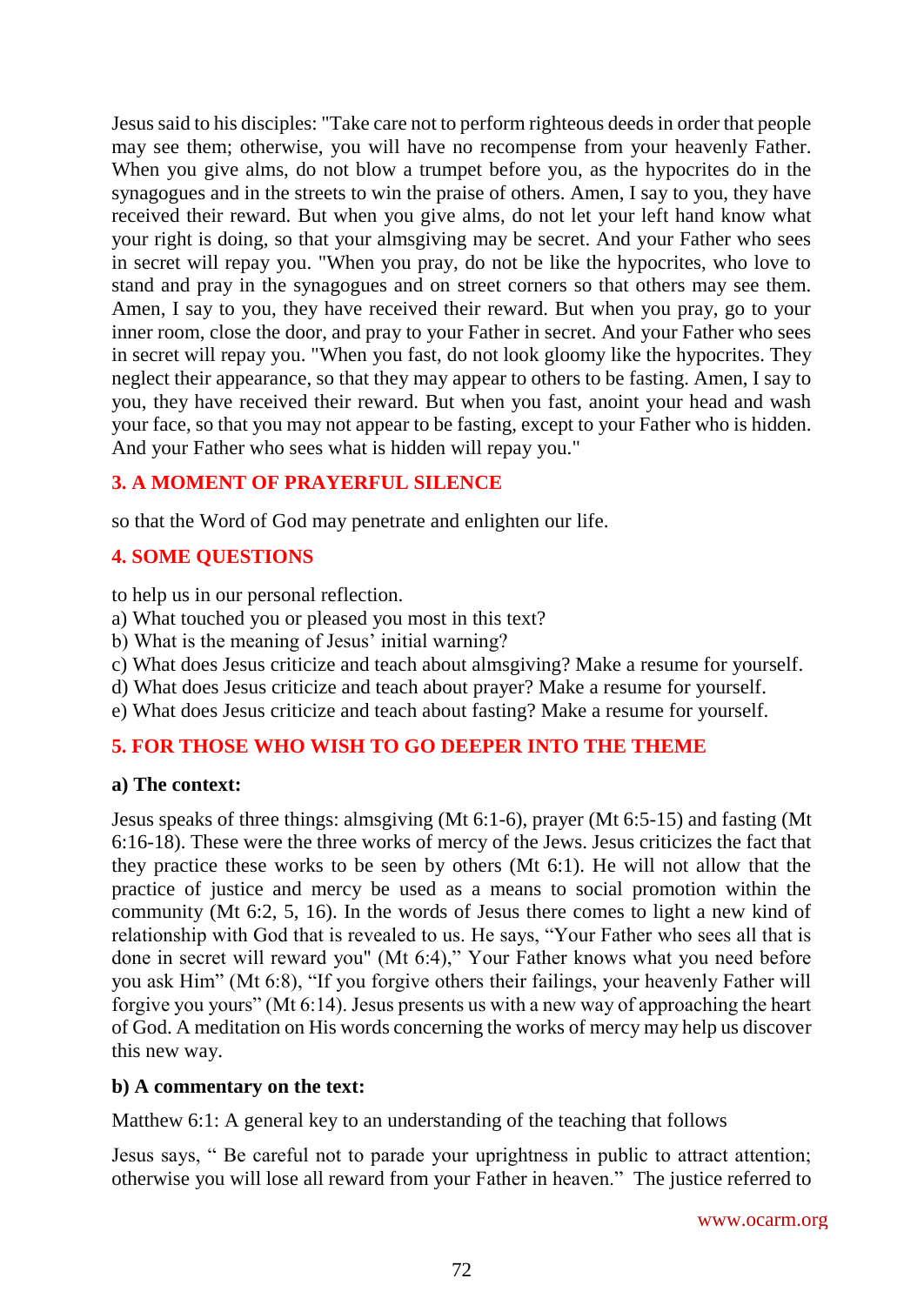by Jesus is the place where God wants us to be. The way there is found in the Law of God. Jesus warns that it is not enough to observe the law so as to be praised by people. Earlier He had said, "For I tell you, if your uprightness does not surpass that of the scribes and Pharisees, you will never get into the kingdom of Heaven" (Mt 5:26). In reading these words we must not only think of the Pharisees of Jesus time, but above all of the Pharisee that is dormant in each one of us. Had Joseph, Mary's spouse, followed the justice of the law of the Pharisees, he would have had to renounce Mary. But he was just (Mt 1:19), and already possessed the new justice proclaimed by Jesus. That is why he broke the ancient law and saved Mary's and Jesus' lives. The new justice proclaimed by Jesus rests on another foundation, springs from another source. We must build our peace from the inside, not in what we do for God, but in what God does for us. This is the general key to an understanding of the teaching of Jesus on the works of mercy. In what follows, Matthew applies this general principle to the practice of almsgiving, prayer and fasting. Didactically, he first expresses what must not be and then immediately teaches what should be.

## Matthew 6:2: How not to go about almsgiving

The wrong way of giving alms, then and now, is that of doing it in public so as to be acknowledged and acclaimed by others. We often see on pews of churches the words: Gift of such-and-such a family. On television, politicians love to appear as great benefactors of humanity on occasions of inaugurations of public works at the service of the community. Jesus says, "Those who act thus have already had their reward."

Matthew 6:3-4: How to go about almsgiving

The correct way of giving alms is this: Your left hand must not know what your right hand is doing! In other words, we must give alms in such a way that not even I must feel that I am doing something good that deserves a reward from God and praise from others. Almsgiving is an obligation. It is a way of sharing something that I have with those who have nothing. In a family, what belongs to one belongs to all. Jesus praises the example of the widow who gave of what was needed for herself (Mk 12:44).

#### Matthew 6:5: How not to pray

Speaking of the wrong way of praying, Jesus mentions some strange practices and customs of His day. When the trumpet sounded for morning, midday and evening prayer, there were those who sought to be in the middle of the road to pray solemnly with arms outstretched so as to be seen by all and thus be considered as pious people. Others took up extravagant poses in the synagogue so as to draw the attention of the community.

#### Matthew 6:6: How to pray

So as to leave no doubt, Jesus over-emphasizes the manner of praying. He says that we must pray in secret, only before God the Father. No one will see you. Maybe before others you may even seem to be a person who does not pray. This does not matter! Even of Jesus it was said, "He is not God!" That is because Jesus often prayed at night and did not care what others thought. What matters is to have one's conscience at peace and to know that God is the Father who welcomes me, not because of what I do for God or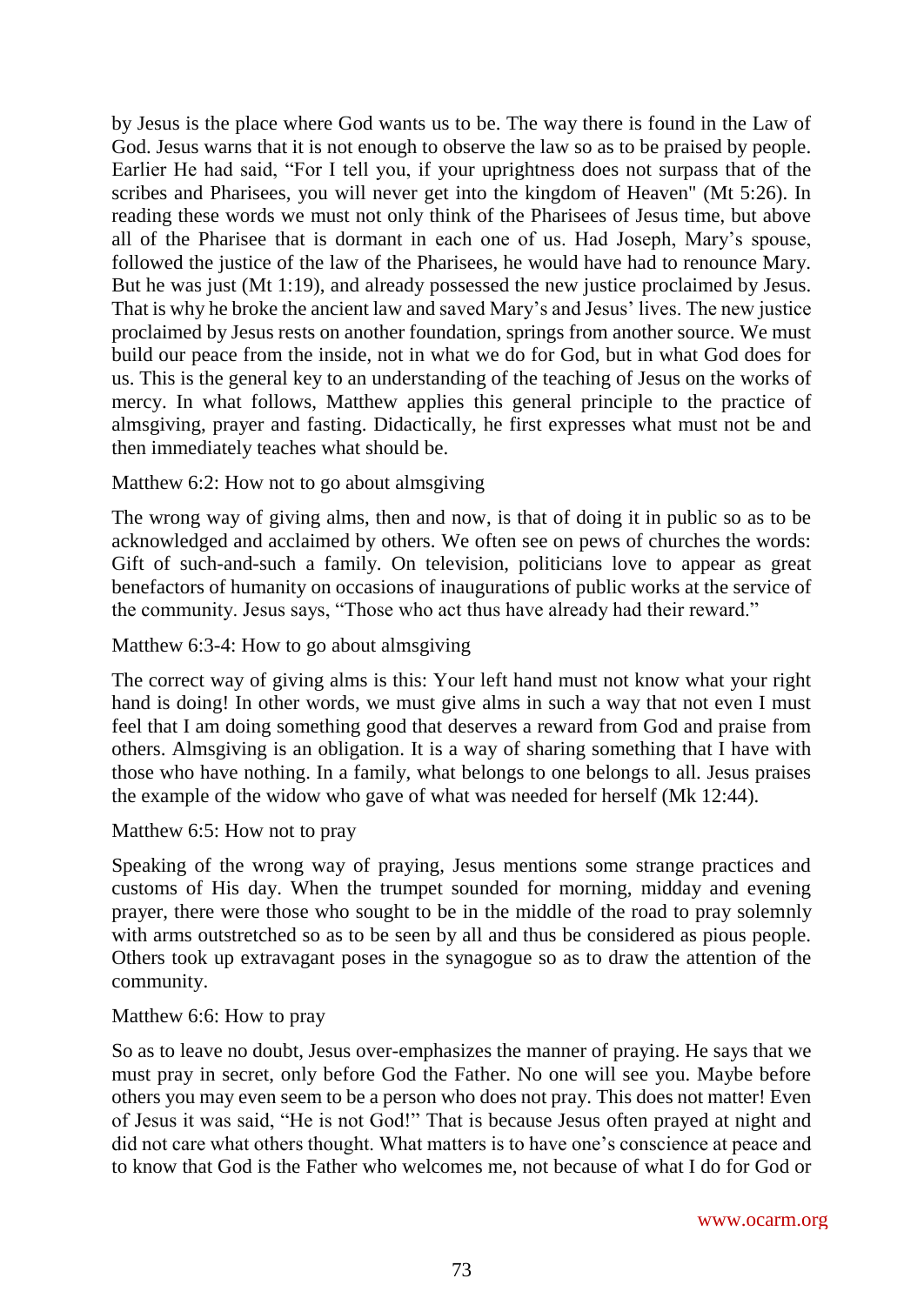because of the satisfaction that I seek in the eyes of others, who appreciate me as one who is pious and prays.

Matthew 6:16: How not to fast

Jesus criticizes wrong practices concerning fasting. There were those who bore a sad face, did not wash, wore torn clothes, did not comb their hair, so that all could see that they were fasting in a perfect manner.

Matthew 6:17-18: How to fast

Jesus suggests the opposite: When you fast, put scent on your head, wash your face, so that no one may know that you are fasting, only Your Father who is in heaven.

As we said earlier, it is a new manner of accessing the heart of God that is opening before our eyes. For our own interior peace, Jesus does not ask what we do for God, but what God does for us. Almsgiving, prayer and fasting are not currency to buy God's favor, but are our response of gratitude for the love received and experienced.

## **c) Further information:**

## **i) The broader context of Matthew s Gospel**

Matthew's Gospel was written for a community of converted Jews who were experiencing a deep crisis of identity in relation to their past. After their conversion to Jesus, they continued to live according to their old traditions and frequented the synagogue, together with their relatives and friends, just as before. But they suffered because of the strong pressure from their Jewish friends who did not accept Jesus as the Messiah. This tension grew after the year 70 AD. When in 66 AD the revolt of the Jews against Rome broke out, two groups refused to take part, the Pharisees and the Jewish Christians. Both groups held that going against Rome had nothing to do with the coming of the Messiah, as some thought. After the destruction of Jerusalem by the Romans in the year 70, all the other Jewish groups disappeared. Only the Pharisees and the Jewish Christians remained. Both groups claimed to be the heirs of the promise of the prophets and, thus, the tension grew between brothers, because of the inheritance. The Pharisees reorganized the rest of the people and took an ever-stronger position against the Christians, who ended by being excommunicated from the synagogues. This excommunication rekindled the whole problem of identity. Now the Christians were officially and formally separated from the people of the promise. They could no longer frequent their synagogue, their rabbis. And they asked themselves, "Who are the real people of God: they or us? On whose side is God? Is Jesus really the Messiah?"

Thus, Matthew writes his Gospel (1) for this group of Christians, as a Gospel of consolation for those who had been excommunicated and persecuted by the Jews, helping them to overcome the trauma of breaking away; (2) as a Gospel of revelation, showing that Jesus is the true Messiah, the new Moses, who fulfills the promises; (3) as a Gospel of the new practice, showing how they must achieve true justice, greater than the justice of the Pharisees.

#### **ii) A key to the Sermon on the Mount**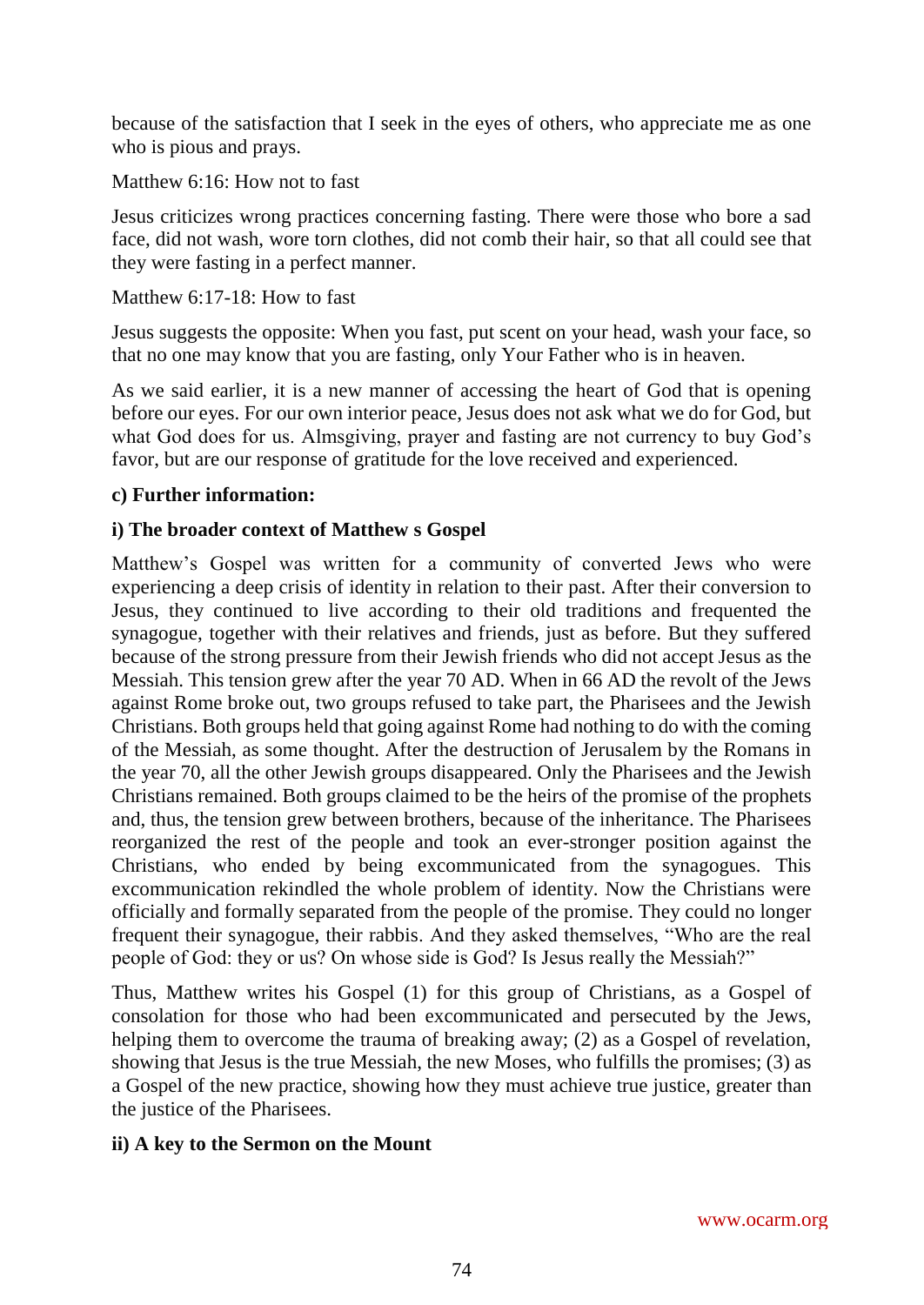The Sermon on the Mount is the first of five sermons in Matthew's Gospel. It describes the conditions that will allow a person to enter the Kingdom of God: the way in, the new reading of the law, the new way of looking at and practicing the works of mercy; the new way of living in community. In a word, in the Sermon on the Mount, Jesus communicates the new way of looking at the things of Life and the Kingdom. The following is a division that serves as a key to reading:

Mt 5:1-16: The way in

Mt 5:1-10: The eight Beatitudes help us to see where the kingdom is already present (among the poor and persecuted) and where it will be soon (among the other six groups).

Mt 5:12-16: Jesus addresses His words of consolation to His disciples and warns that anyone who lives the beatitudes will be persecuted (Mt 5:11-12), but his or her life will have meaning because he/she will be the salt of the earth (Mt 5:13) and the light of the world (Mt 5:14-16).

Mt 5:17-to-6:18: The new relationship with God: A new Justice

Mt 5:17-48: The new justice must be greater than that of the Pharisees

Jesus radicalizes the law, that is, He brings it back to its roots, to its main and ultimate purpose which is to serve life, justice, love and truth. The commandments of the law point to a new way of life, avoided by the Pharisees (Mt 5:17-20).

Jesus immediately presents various examples as to how the commandments of the Law of God given to Moses are to be understood: "of old it was said, but I say to you" (Mt 5:21-48)

Mt 6:1-18: The new justice must not seek reward or merit (This is the Gospel of this Ash Wednesday).

Mt 6:19-34: The new relationship to the goods of this world: a new vision of creation

Jesus comes to grips with the primary needs of life: food, clothing, house and health. This is the part of life that causes most anxiety in people. Jesus teaches how to relate to material goods and to the riches of the world: do not accumulate goods (Mt 6:19-21); do not look at the world with sad eyes (Mt 6:22-23); do not serve God and money at the same time (Mt 6:24); do not worry about food and drink (Mt 6:23-34).

Mt 7:1-29: The new relationship with people: a new life in community

Do not seek the straw in your brother's eye (Mt 7:1-5); do not cast pearls before swine (Mt 7:6); Do not be afraid of asking for things from God (Mt 7:7-11); observe the golden rule (Mt 7:12); seek the narrow and difficult path (Mt 7:13-14); be wary of false prophets (Mt 7:15-20); do not just talk but do (Mt 7:21-23); the community built on these principles will stand in spite of raging storms (Mt 7:24-27). The outcome of these words is a new awareness in the face of the scribes and doctors (Mt 7:28-29).

## **6. PRAYER IN A PSALM: PSALM 40 (39)**

Proclaiming the great justice of God I waited, I waited for Yahweh,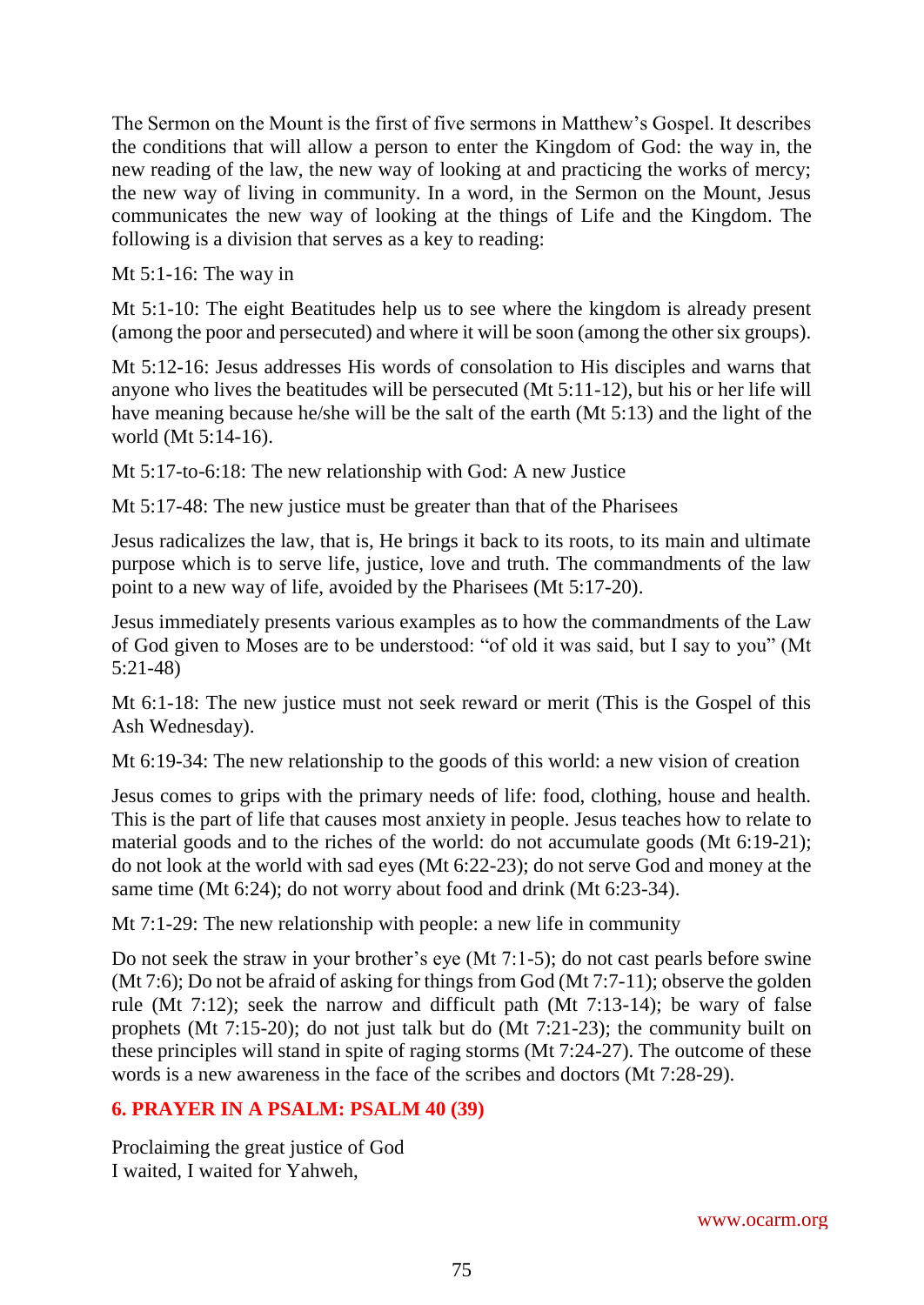then He stooped to me and heard my cry for help. He pulled me up from the seething chasm, from the mud of the mire. He set my feet on rock, and made my footsteps firm. He put a fresh song in my mouth, praise of our God. Many will be awestruck at the sight, and will put their trust in Yahweh. How blessed are those who put their trust in Yahweh, who have not sided with rebels and those who have gone astray in falsehood. How much You have done, Yahweh, my God Your wonders, Your plans for us -- You have no equal. I will proclaim and speak of them; they are beyond number. You wanted no sacrifice or cereal offering, but You gave me an open ear, You did not ask for burnt offering or sacrifice for sin; then I said, "Here I am, I am coming." In the scroll of the book it is written of me, my delight is to do Your will; Your law, my God, is deep in my heart. I proclaimed the saving justice of Yahweh in the great assembly. See, I will not hold my tongue, as You well know. I have not kept Your saving justice locked in the depths of my heart, but have spoken of Your constancy and saving help. I have made no secret of Your faithful and steadfast love, in the great assembly. You, Yahweh, have not withheld Your tenderness from me; Your faithful and steadfast love will always guard me. For troubles surround me, until they are beyond number; my sins have overtaken me; I cannot see my way. They outnumber the hairs of my head, and my heart fails me. Be pleased, Yahweh, to rescue me, Yahweh, come quickly and help me! Shame and dismay to all who seek to take my life. Back with them, let them be humiliated who delight in my misfortunes. Let them be aghast with shame, those who say to me, "Aha, aha!" But joy and happiness in You to all who seek You!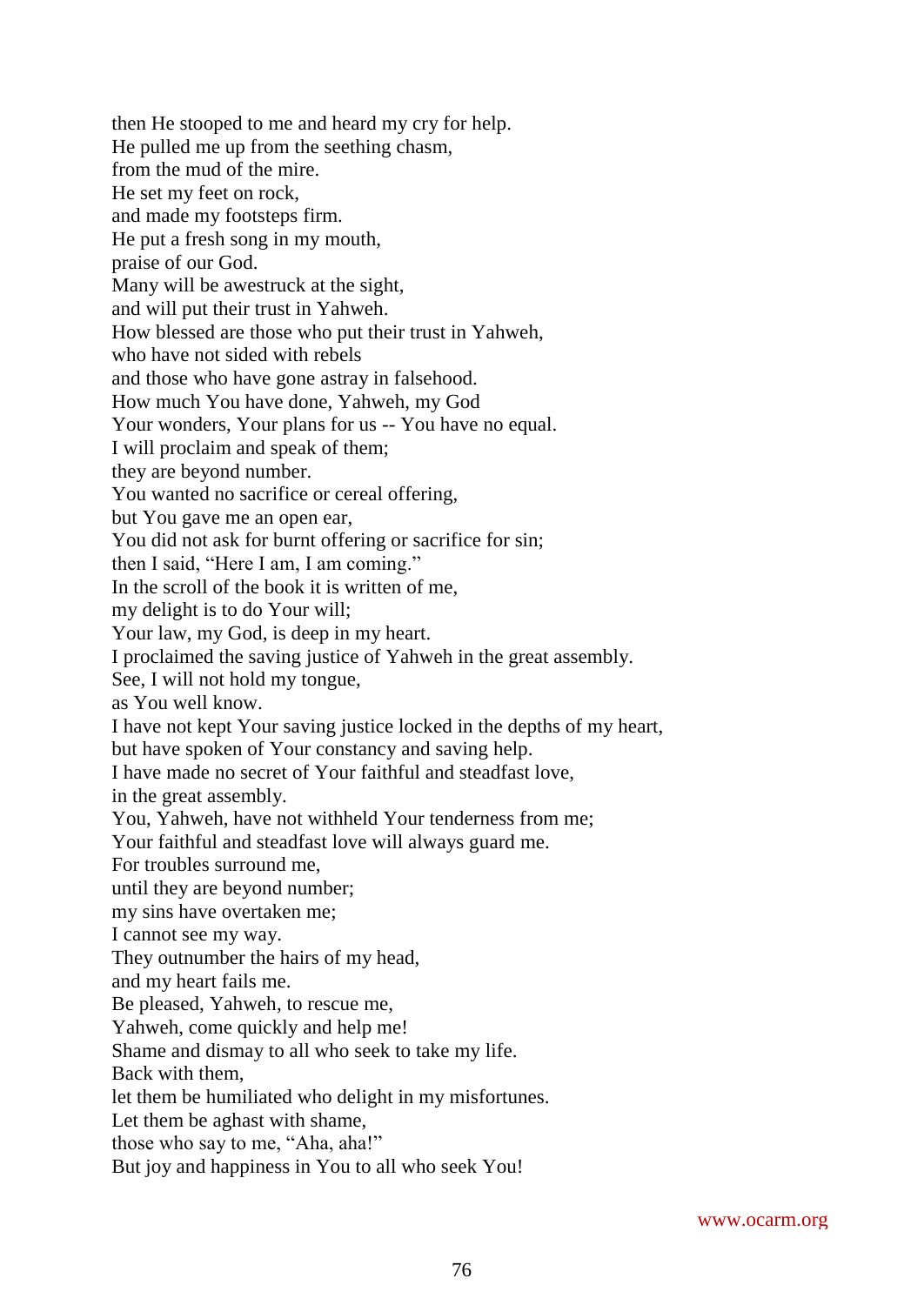Let them ceaselessly cry, "Great is Yahweh" who love Your saving power. Poor and needy as I am, the Lord has me in mind. You, my helper, my Savior, my God, do not delay.

## **7. FINAL PRAYER**

Lord Jesus, we thank for the word that has enabled us to understand better the will of the Father. May Your Spirit enlighten our actions and grant us the strength to practice what Your Word has revealed to us. May we, like Mary, Your mother, not only listen to but also practice the Word. You who live and reign with the Father in the unity of the Holy Spirit forever and ever. Amen.

# **Lectio Divina Thursday, February 27, 2020**

*Season of Lent*

## **1) OPENING PRAYER**

Lord our God, You love us and You invite us to share in Your own life and joy, through a personal decision. Help us to choose You and life and to remain ever loyal to this basic option by the power of Jesus Christ, Your Son, who was loyal to You and to us, now and forever.

## **2) GOSPEL READING - LUKE 9: 22-25**

Jesus said to his disciples: "The Son of Man must suffer greatly and be rejected by the elders, the chief priests, and the scribes, and be killed and on the third day be raised." Then he said to all, "If anyone wishes to come after me, he must deny himself and take up his cross daily and follow me. For whoever wishes to save his life will lose it, but whoever loses his life for my sake will save it. What profit is there for one to gain the whole world yet lose or forfeit himself?"

## **3) REFLECTION**

Yesterday we entered into the season of Lent. Up until now the daily Liturgy followed the Gospel of Mark, step by step. Beginning yesterday until Easter, the sequence of the readings of the day will be dictated by the ancient tradition of Lent and of preparation for Easter. From the very first day, the perspective is that of the Passion, Death and Resurrection and of the meaning which this mystery has for our life. This is what is proposed in the rather brief text of today's Gospel. The text speaks of the Passion, Death and Resurrection of Jesus and affirms that the following of Jesus presupposes that we carry our cross after Jesus.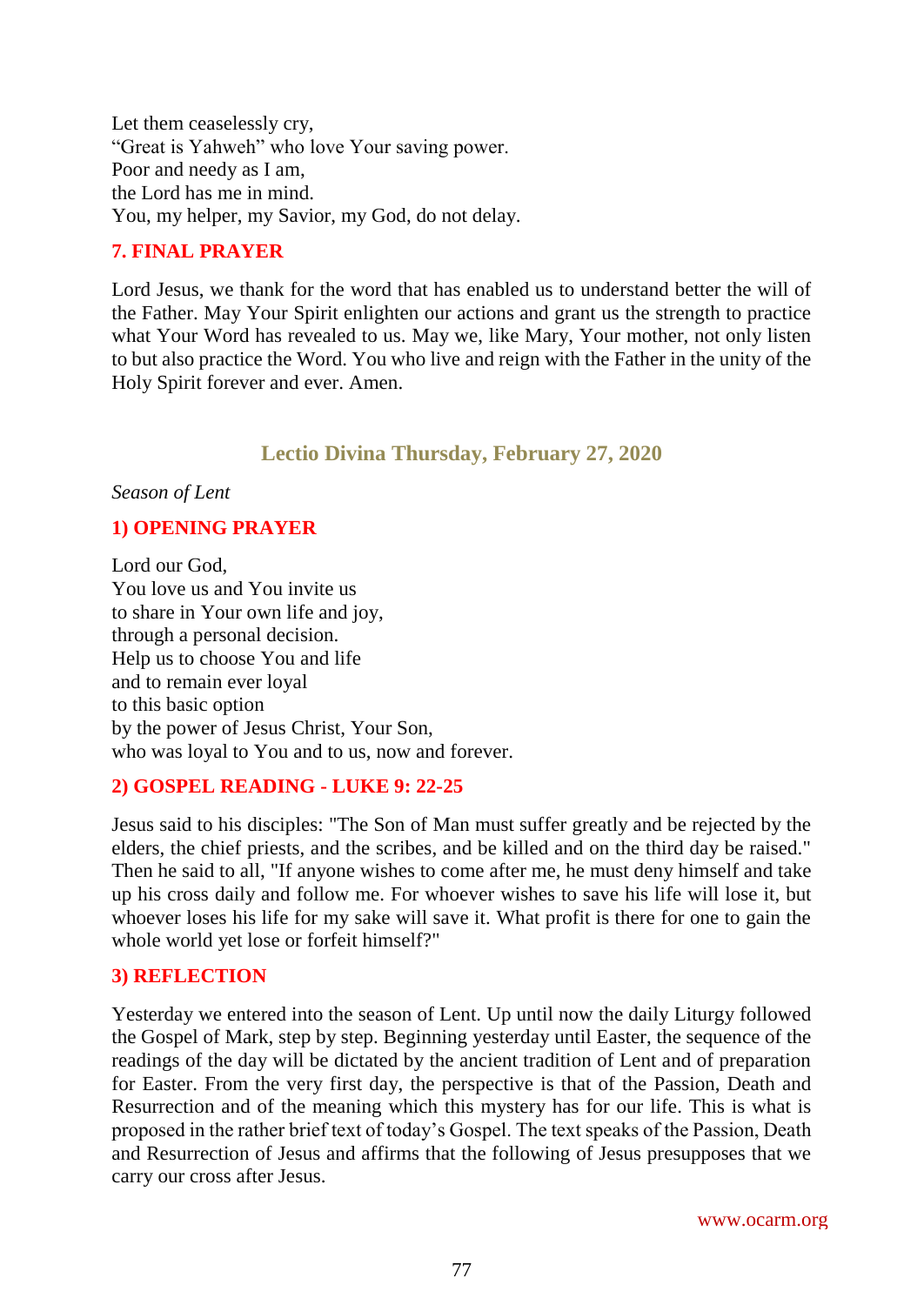Before, in Luke 9:18-21, Jesus asks, "Who do the crowds say that I am?" They answered giving different opinions: John the Baptist, Elijah or one of the ancient prophets. After having heard the opinions of others, Jesus asks, "Who do you say I am?" Peter answers, "The Christ of God!" that is, the Lord is the one awaited by the people! Jesus agrees with Peter, but He orders and charges them not to say this to anyone. Why did Jesus forbid this? Because at that time everybody was expecting the Messiah, but each one according to his own mind: some as king, others as priest, doctor, warrior, judge or prophet! Jesus thinks in a different way. He identifies Himself with the Messiah, servant and suffering, announced by Isaiah (42:1-9; 52:13-53:12)

The first announcement of the Passion. Jesus begins to teach that He is the Messiah, the Servant and affirms that, as Messiah, the Servant announced by Isaiah, soon He will be put to death in the carrying out of His mission of justice (Is 49: 4-9; 53:1-12). Luke usually follows the Gospel of Mark, but here he omits the reaction of Peter, who advised Jesus against or tried to dissuade Him from thinking of the suffering Messiah and he also omits the hard response: "Far from me, Satan! Because you do not think as God, but as men!" Satan is a Hebrew word which means accuser, the one who draws others far away from the path of God. Jesus does not allow Peter to get Him away from His mission.

Conditions to follow Jesus. Jesus draws conclusions valid even until now: "If anyone wants to follow Me, let him deny himself, take up his cross every day and follow Me." At that time the cross was the death penalty which the Roman Empire gave to marginalized criminals. To take up the cross and to carry it following Jesus was the same as accepting to be marginalized by the unjust system which legitimized injustices. It was the same as to break away from the system. As St. Paul says in the letter to the Galatians, "The world has been crucified for Me and I to the world" (Gal 6:14). The cross is not fatalism, neither is it an exigency from the Father. The Cross is the consequence of the commitment freely assumed by Jesus to reveal the Good News that God is Father, and that, therefore, we all should be accepted and treated as brothers and sisters. Because of this revolutionary announcement, He was persecuted and He was not afraid to deliver His own life. There is no greater proof of love than to give one's life for one's brother or sister.

## **4) PERSONAL QUESTIONS**

Everybody was waiting for the Messiah, each one in his/her own way. Which is the Messiah whom I await and whom people today await? The condition to follow Jesus is the cross. How do I react before the crosses of life?

## **5) CONCLUDING PRAYER**

How blessed is anyone who rejects the advice of the wicked and does not take a stand in the path that sinners tread, nor a seat in company with cynics, but who delights in the law of Yahweh and murmurs His law day and night. (Ps 1:1-2)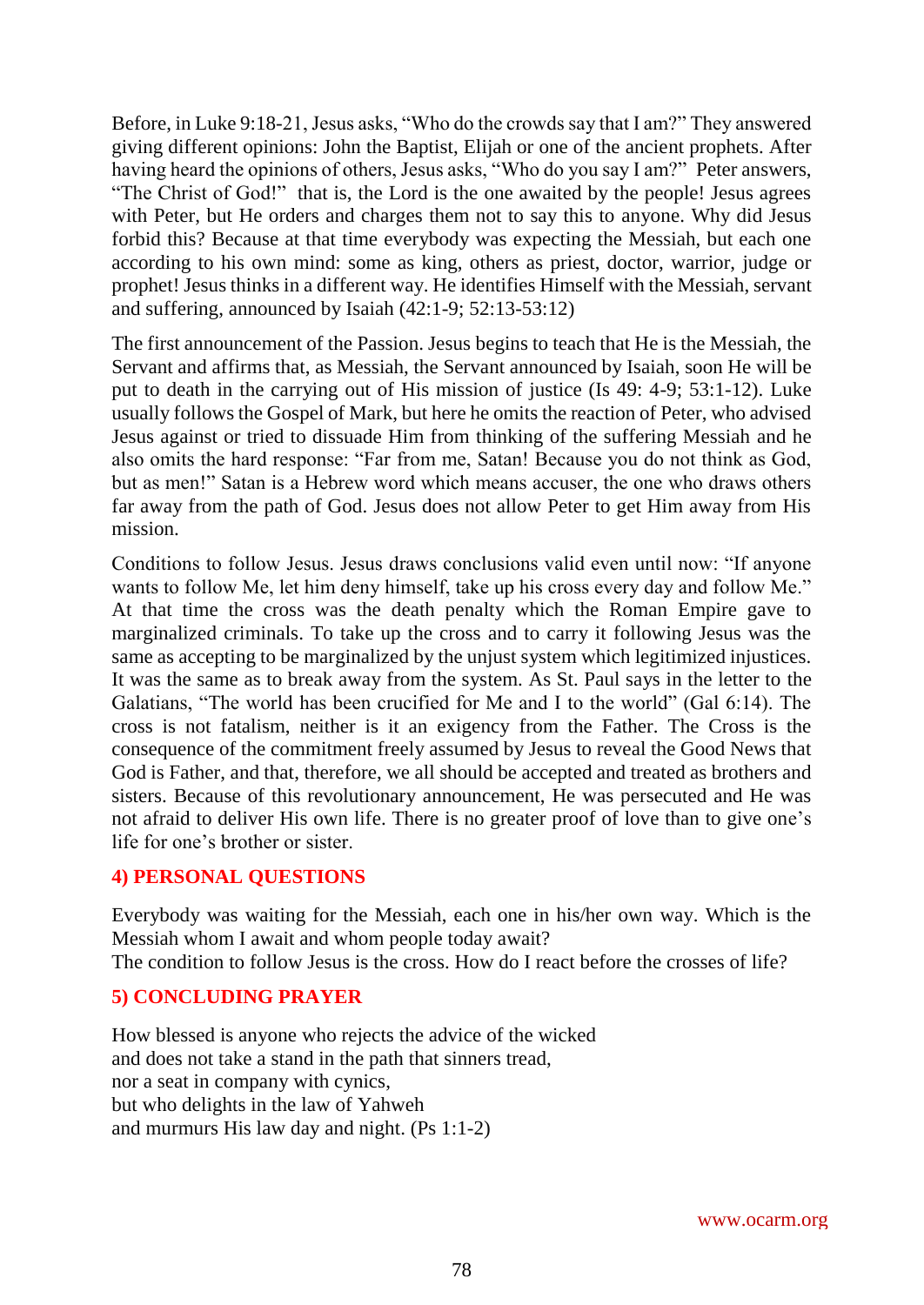## **Lectio Divina Friday, February 28, 2020**

*Season of Lent*

#### **1) OPENING PRAYER**

Lord of the Covenant, we have not to fear Your judgment if like You we become rich in mercy and full of compassion for our neighbor. May we not only know that You ask us but practice with sincere hearts to share our food with the hungry and to loosen the bonds of injustice, that through us Your light may shine and Your healing spread far and wide. Be with us in Your goodness. We ask this through Christ our Lord.

## **2) GOSPEL READING - MATTHEW 9:14-15**

The disciples of John approached Jesus and said, "Why do we and the Pharisees fast much, but your disciples do not fast?" Jesus answered them, "Can the wedding guests mourn as long as the bridegroom is with them? The days will come when the bridegroom is taken away from them, and then they will fast."

#### **3) REFLECTION**

Today's Gospel is a brief version of the Gospel which we already meditated on in January, when the same theme of fasting was proposed to us (Mk 2:18-22), but there is a small difference. Today, the Liturgy omits the whole discourse of the new piece of cloth on an old cloak and the new wine in an old skin (Mt 9:16-17) and concentrates its attention on fasting.

Jesus does not insist on the practice of fasting. Fasting is a very ancient practice and done in almost all religions. Jesus Himself practiced it during the forty days (Mt 4:2). But He did not insist His disciples do the same. He leaves them free. For this reason, the disciples of John the Baptist and of the Pharisees, who were obliged to fast, want to know why Jesus does not insist on fasting.

While the bridegroom is with them, they do not need to fast. Jesus responds with a comparison. When the bridegroom is with the friends of the spouse, that is, during the wedding feast, it is not necessary for them to fast. Jesus considers Himself the spouse. The disciples are the friends of the spouse. The time which Jesus is with the disciples is the wedding feast. The day will come in which the spouse will no longer be there. Then, they can fast if they so desire. In this phrase Jesus refers to His death. He knows and He becomes aware that if He continues along this path of freedom the religious authority will want to kill Him.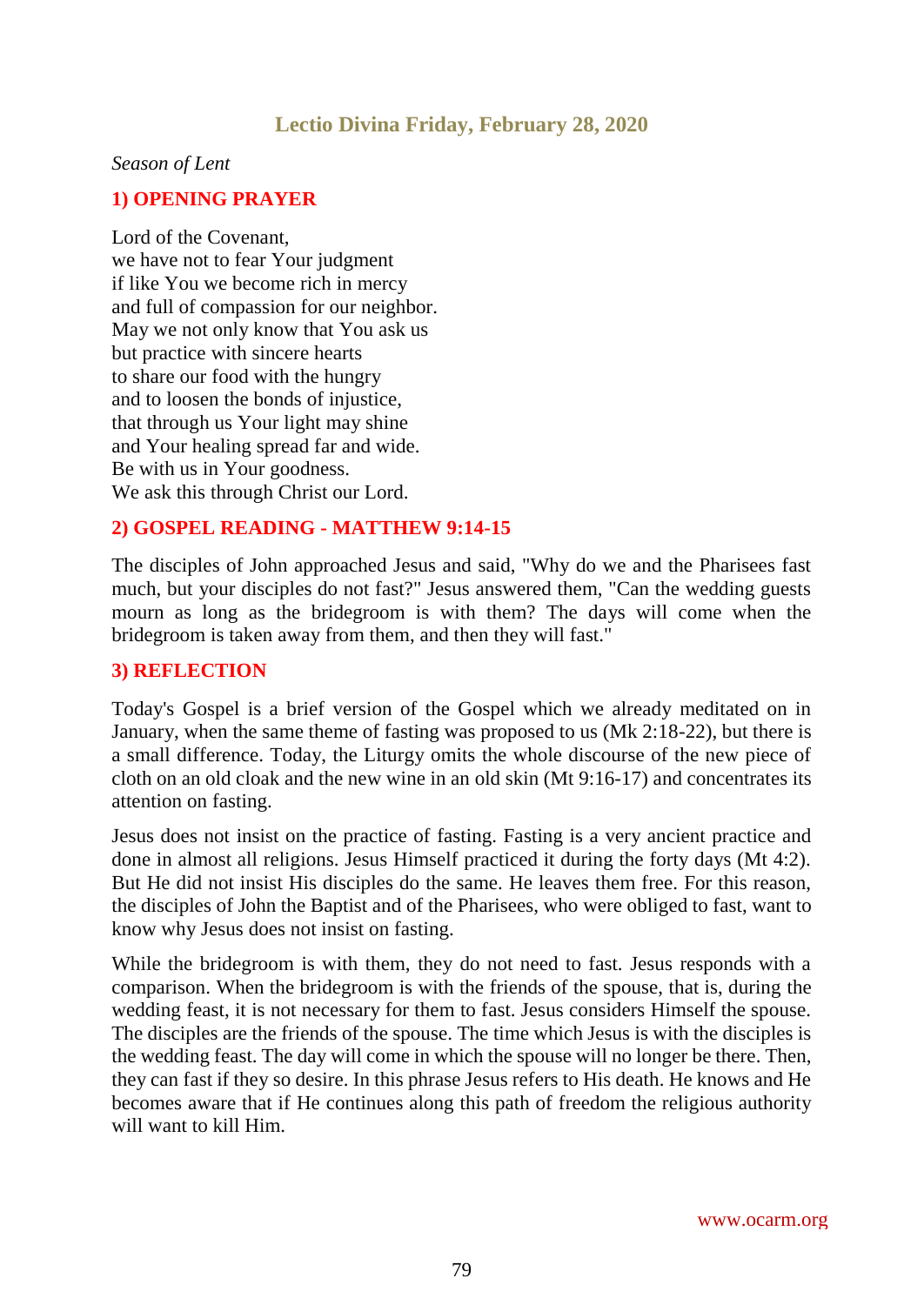Fasting and abstinence from meat are universal practices. The Muslims have fasting during Ramadan, during which they don't eat until the rising of the sun. For diverse reasons, people impose upon themselves some form of fasting. Fasting is an important means to control oneself and this exists in almost all religions. It is also appreciated by those who are health conscious.

The Bible has many references to fasting. It was a way of making penance and of attaining conversion. Through the practice of fasting, Christians imitated Jesus who fasted during forty days. Fasting helps to attain the freedom of mind, self-control, and perhaps a critical vision of reality. It is an instrument to free our mind and not allow one to be transported by any breeze. It is a means to take better care of health. Fasting can be a form of identification with the poor who are obliged to fast the whole year and eat meat very rarely. There are also those who fast in order to protest.

Even if fasting and abstinence are no longer observed today, the basic objective of this practice continues to remain unchanged and is a force which should animate our life: to participate in the Passion, Death and Resurrection of Jesus. Surrender one's own life in order to be able to possess it in God. Become aware or conscious of the fact that the commitment to the Gospel is a one way journey, without returning, which demands losing one's life in order to be able to possess and find all things in full liberty.

# **4) PERSONAL QUESTIONS**

What form of fasting do you practice? And if you do not practice any, what is the form which you could practice?

How can fasting help me to better prepare for the celebration of Easter?

# **5) CONCLUDING PRAYER**

Have mercy on me, O God, in Your faithful love, in Your great tenderness wipe away my offenses; wash me clean from my guilt, purify me from my sin. (Ps 51:1-2)

# **Lectio Divina Saturday, February 29, 2020**

#### *Season of Lent*

## **1) OPENING PRAYER**

Lord our God, merciful Father, when You call us to repentance, you want us to turn to people and to build up peace and justice among us all. According to Your promise, let us become, with Your strength, lights for those in darkness, water for those who thirst, re-builders of hope and happiness for all. May we thus become living signs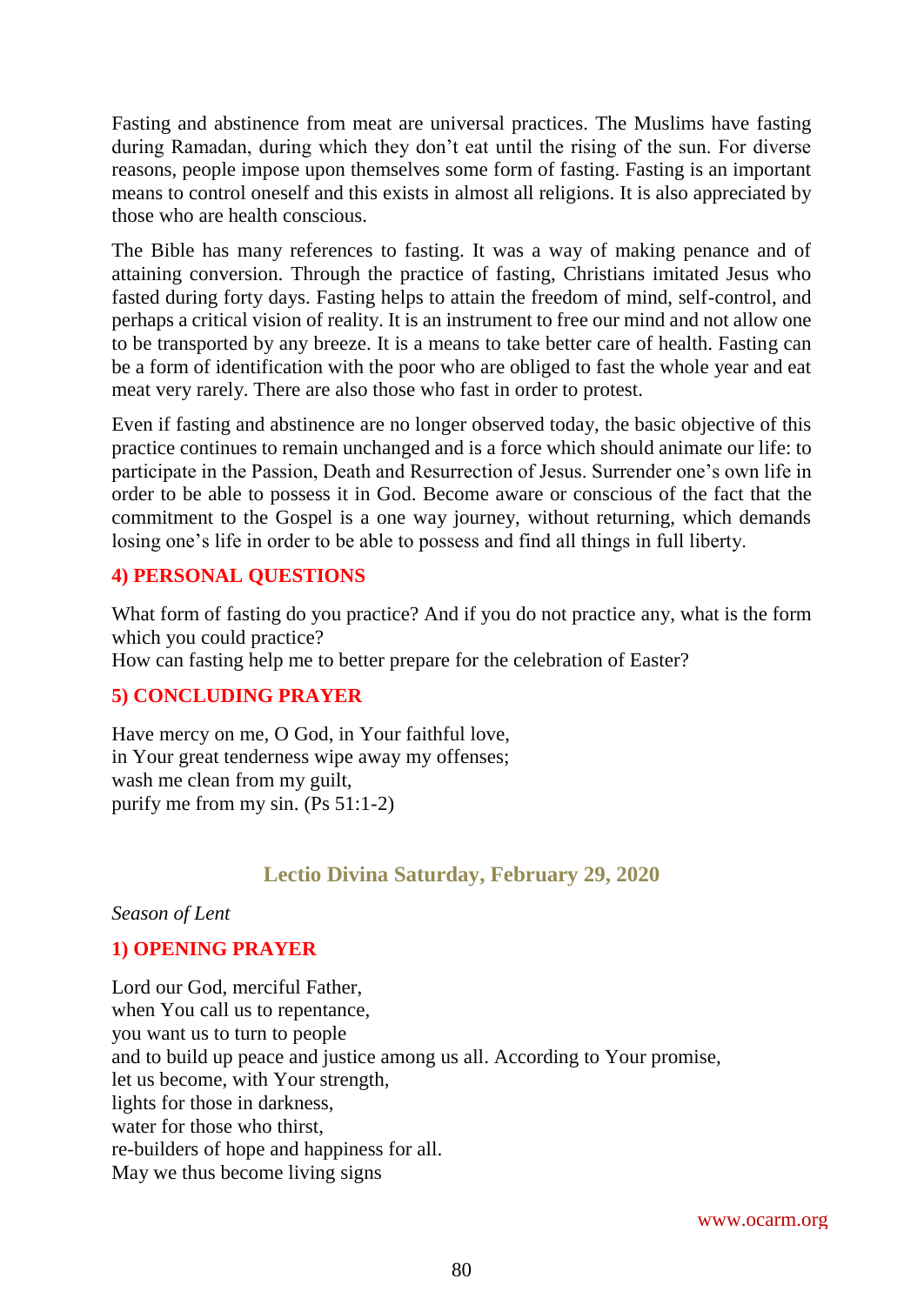of Your love and loyalty, for You are our God for ever.

## **2) GOSPEL READING - LUKE 5:27-32**

Jesus saw a tax collector named Levi sitting at the customs post. He said to him, "Follow me." And leaving everything behind, he got up and followed him. Then Levi gave a great banquet for him in his house, and a large crowd of tax collectors and others were at table with them. The Pharisees and their scribes complained to his disciples, saying, "Why do you eat and drink with tax collectors and sinners?" Jesus said to them in reply, "Those who are healthy do not need a physician, but the sick do. I have not come to call the righteous to repentance but sinners."

#### **3) REFLECTION**

Today s Gospel presents the same theme which we reflected upon in January in the Gospel of Mark (Mk 2:13-17). This time, it is only the Gospel of Luke which speaks and the text is much shorter, concentrating its attention on the principal supper which is the call and conversion of Levi, and what the conversion implies for us who are entering into the time of Lent.

Jesus calls a sinner to be His disciple. Jesus calls Levi, a tax collector, and he immediately left everything, follows Jesus, and begins to form part of the group of the disciples. Luke says that Levi had prepared a great banquet in his house. In the Gospel of Mark, it seemed that the banquet was in Jesus' house. What is important here is the insistence on the communion of Jesus with sinners, around the table, which was a forbidden thing.

Jesus did not come for the just, but for sinners. This gesture of Jesus causes great anger among the religious authorities. It was forbidden to sit at table with tax collectors and sinners, because to sit at table with someone meant to treat him as a brother! With His way of doing things, Jesus was accepting the excluded and was treating them as brothers of the same family of God. Instead of speaking directly with Jesus, the of the Pharisees speak with the disciples: Why do You eat and drink with tax collectors and sinners? Jesus answers: It is not those that are well who need the doctor; I have come to call not the upright, but sinners, to repentance! His consciousness of His mission helps Jesus to find the response to indicate the way for the announcement of the Good News of God. He has come to unite the dispersed people, to reintegrate those who are excluded, to reveal that God is not a severe judge who condemns and expels, but rather He is Father who accepts and embraces.

## **4) PERSONAL QUESTIONS**

Jesus accepts and includes people. What is my way of accepting people? Jesus' gesture reveals the experience that He has of God the Father. What is the image of God which I bear and express to others through my behavior?